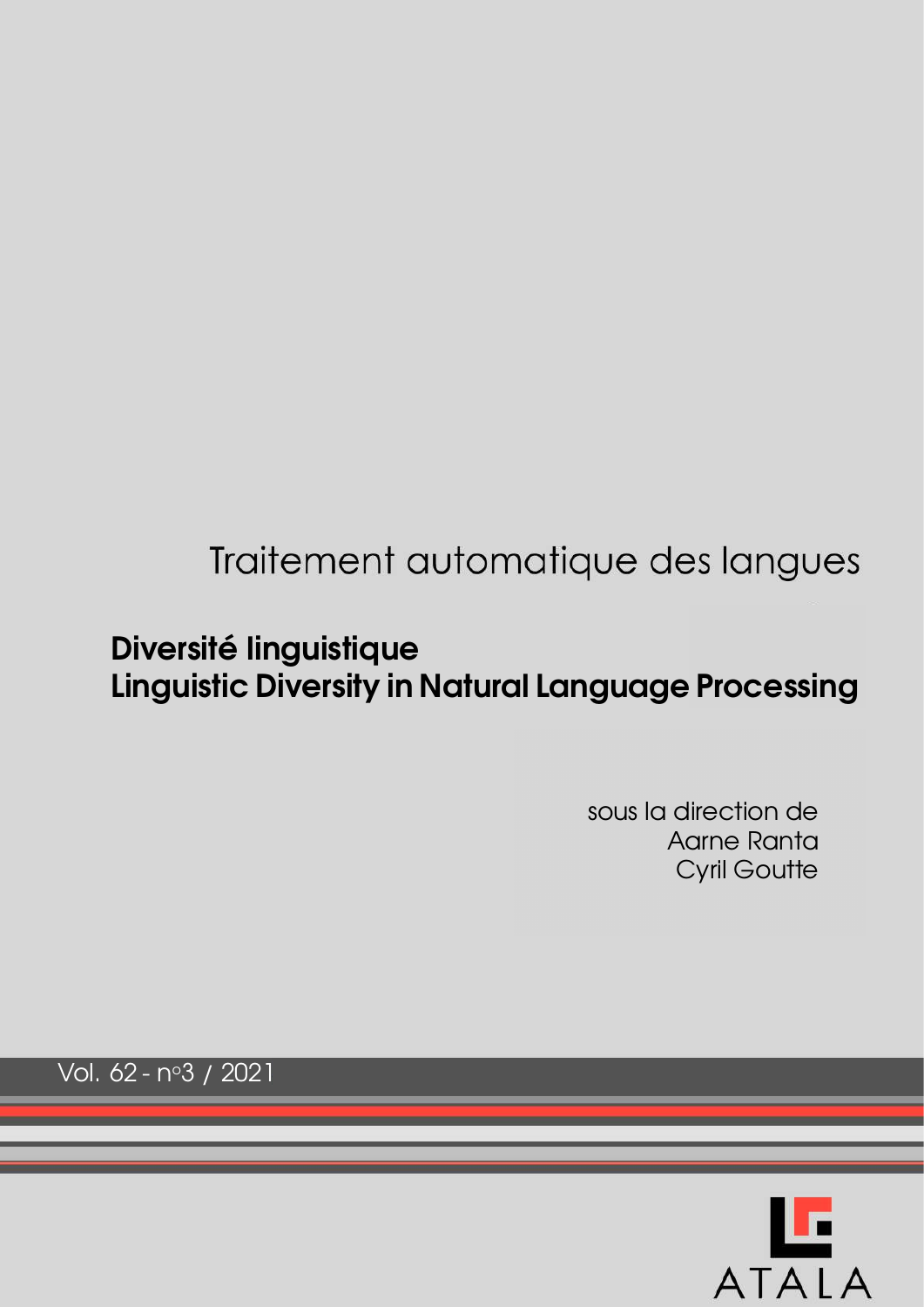## Diversité linguistique **Linguistic Diversity in Natural Language Processing**

## **Aarne Ranta, Cyril Goutte**

Linguistic Diversity in Natural Language Processing

### **Laurent Kevers**

L'identification de langue, un outil au service du corse et de l'évaluation des ressources linguistiques

## Ngoc Tan Le, Fatiha Sadat

Towards a Low-Resource Neural Machine Translation for Indigenous Languages in Canada

### Notes de lecture **Denis Maurel**

**Sylvain Pogodalla** Résumés de thèses et HDR



Revue de l'Association pour le Traitement Automatique des Langues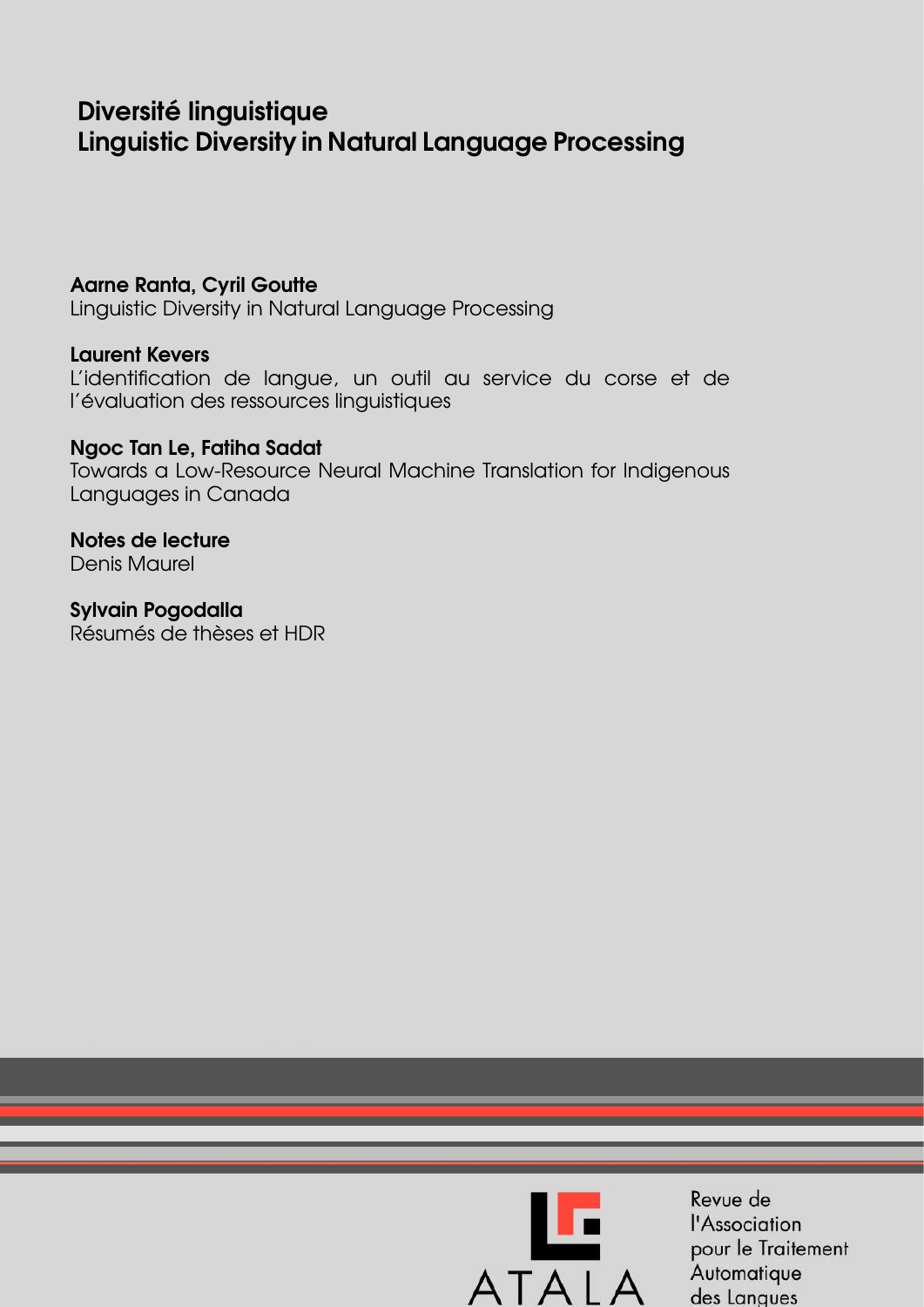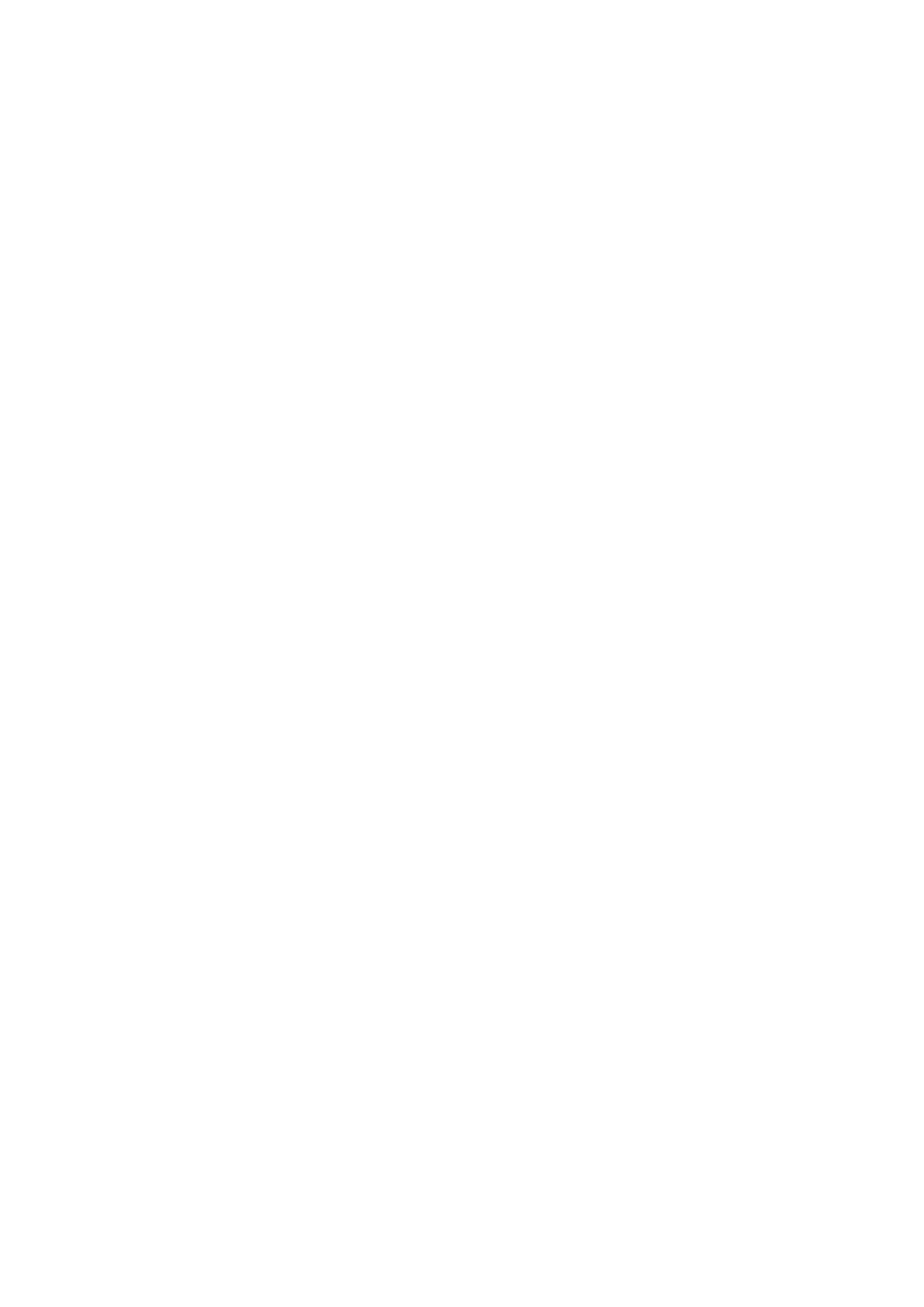Traitement automatique des langues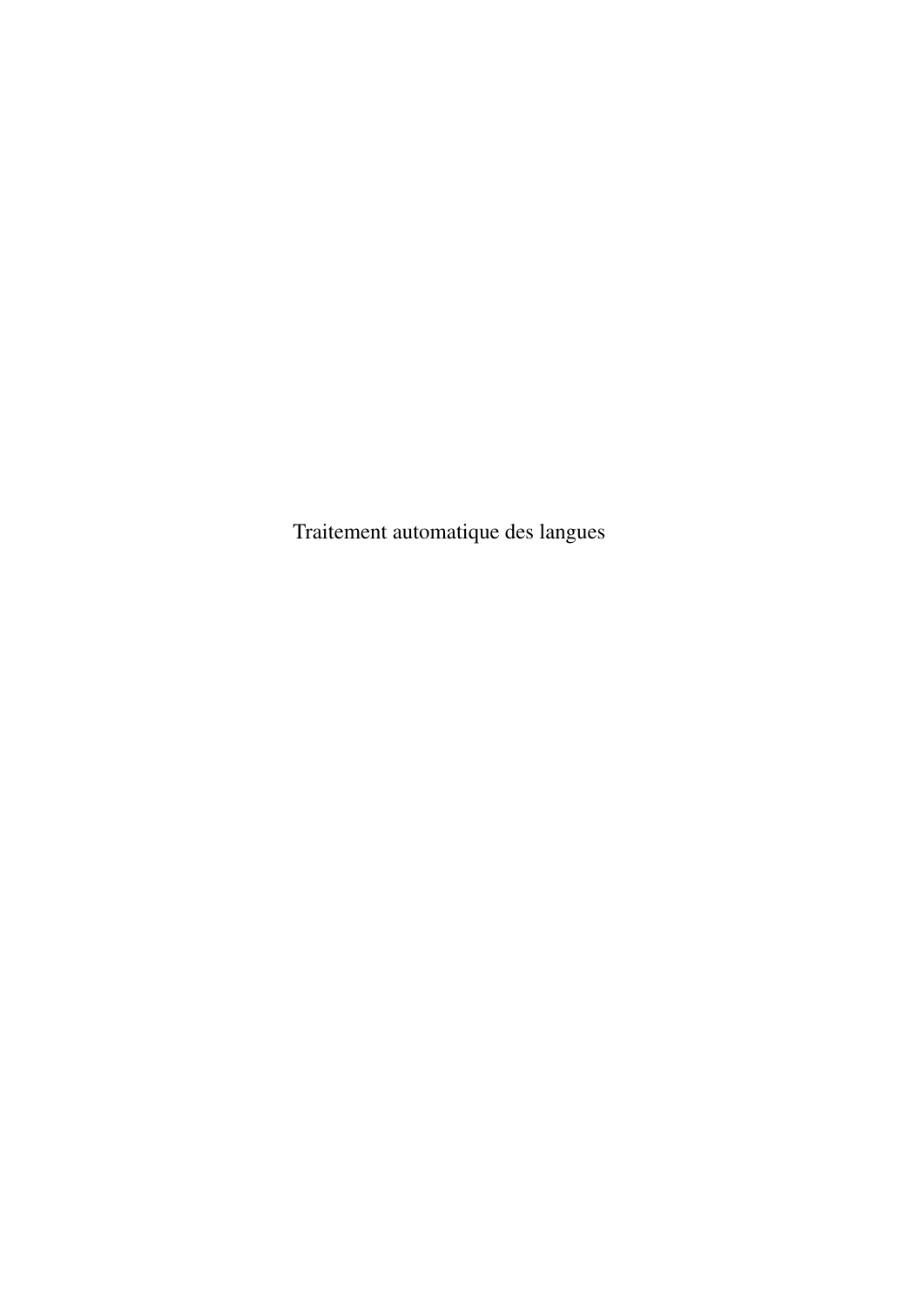Revue publiée depuis 1960 par l'Association pour le Traitement Automatique des LAngues (ATALA), avec le concours du CNRS.

©ATALA, 2021

ISSN 1965-0906

https ://www.atala.org/revuetal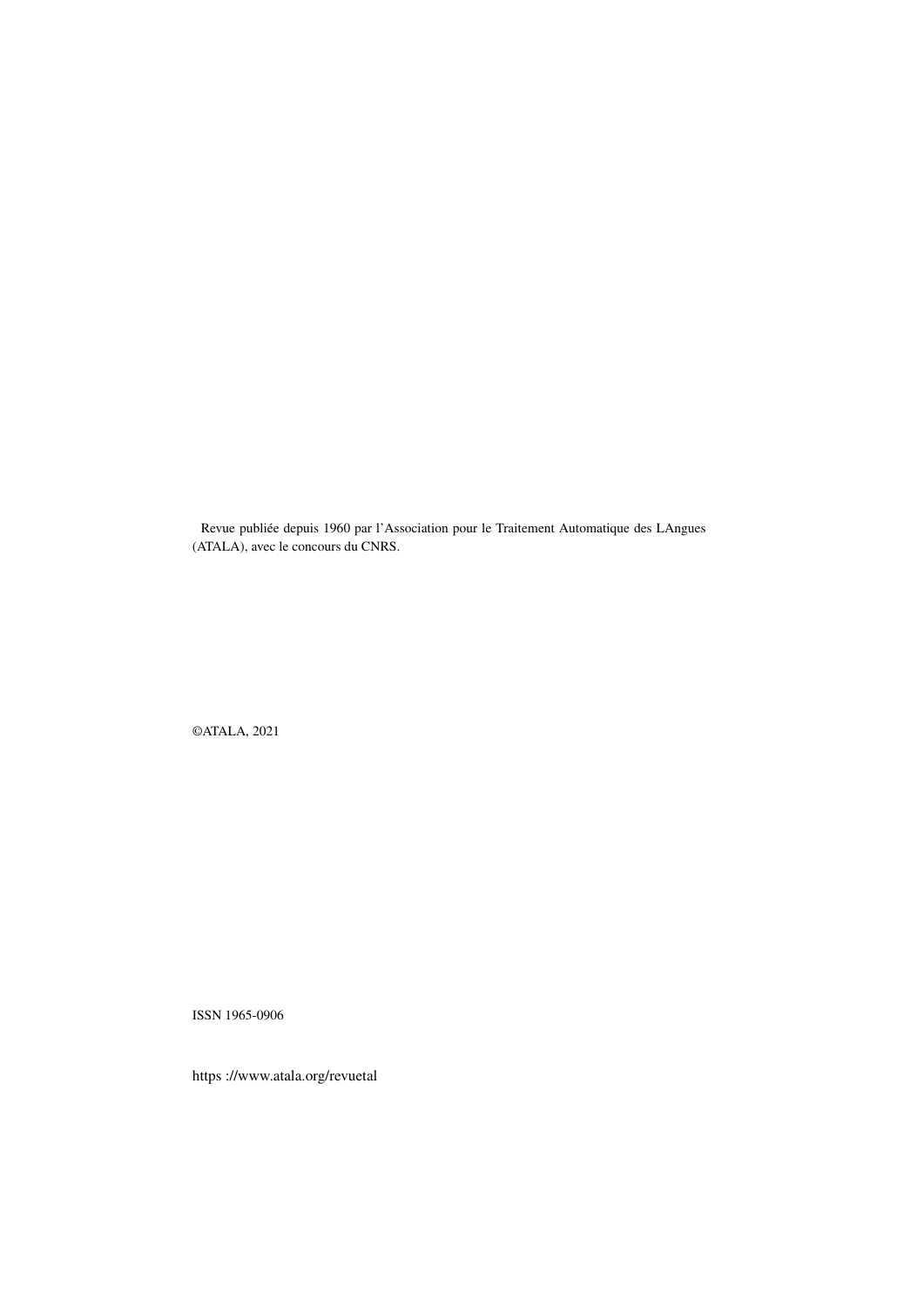## Traitement automatique des langues

### Comité de rédaction

#### Rédacteurs en chef

Cécile Fabre - CLLE, Université Toulouse 2 Emmanuel Morin - LS2N, Nantes Université Sophie Rosset - LISN, CNRS Pascale Sébillot - IRISA, INSA Rennes

#### Membres

Salah Aït-Mokhtar - Naver Labs Europe, Grenoble Maxime Amblard - LORIA, Université Lorraine Patrice Bellot - LSIS, Aix Marseille Université Delphine Bernhard - LiLPa, Université de Strasbourg Nathalie Camelin - LIUM, Université du Mans Marie Candito - LLF, Université Paris Diderot Thierry Charnois - LIPN, Université Paris 13 Vincent Claveau - IRISA, CNRS Chloé Clavel - Télécom ParisTech Mathieu Constant - ATILF, Université Lorraine Géraldine Damnati - Orange Labs Gaël Harry Dias - GREYC, Université Caen Basse-Normandie Maud Ehrmann - EPFL, Suisse Iris Eshkol - MoDyCo, Université Paris Nanterre Dominique Estival - The MARCS Institute, University of Western Sydney, Australie Benoît Favre - LIS, Aix-Marseille Université Corinne Fredouille - LIA, Avignon Université Cyril Goutte - Technologies Langagières Interactives, CNRC, Canada Joseph Leroux - LIPN, Université Paris 13 Denis Maurel - LIFAT, Université François-Rabelais, Tours Philippe Muller - IRIT, Université Paul Sabatier, Toulouse Adeline Nazarenko - LIPN, Université Paris 13 Aurélie Névéol - LISN, CNRS Patrick Paroubek - LISN, CNRS Sylvain Pogodalla - LORIA, INRIA Fatiha Sadat - Université du Québec à Montréal, Canada Didier Schwab - LIG, Université Grenoble Alpes Delphine Tribout - STL, Université de Lille François Yvon - LISN, CNRS, Université Paris-Saclay

#### Secrétaire

Peggy Cellier - IRISA, INSA Rennes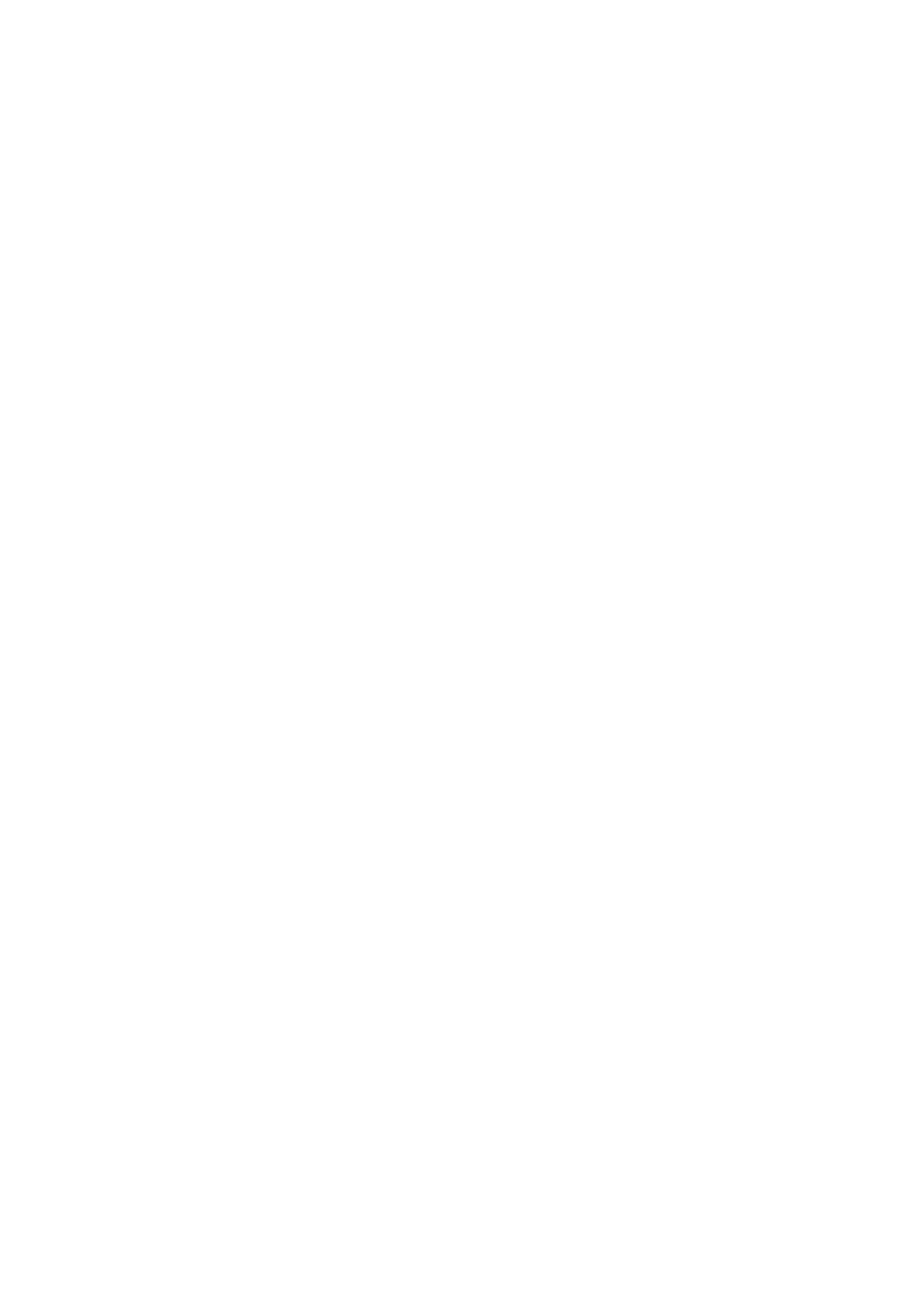# Traitement automatique des langues

## Volume  $62 - n°3 / 2021$

## DIVERSITÉ LINGUISTIQUE LINGUISTIC DIVERSITY IN NATURAL LANGUAGE PROCESSING

## Table des matières

| <b>Linguistic Diversity in Natural Language Processing</b>                                                             |  |
|------------------------------------------------------------------------------------------------------------------------|--|
| L'identification de langue, un outil au service du corse et de l'évaluation<br>des ressources linguistiques            |  |
| Towards a Low-Resource Neural Machine Translation for Indigenous Lan-<br>guages in Canada                              |  |
| <b>Denis Maurel</b><br>Notes de lecture $\ldots \ldots \ldots \ldots \ldots \ldots \ldots \ldots \ldots \ldots \ldots$ |  |
| Résumés de thèses et HDR                                                                                               |  |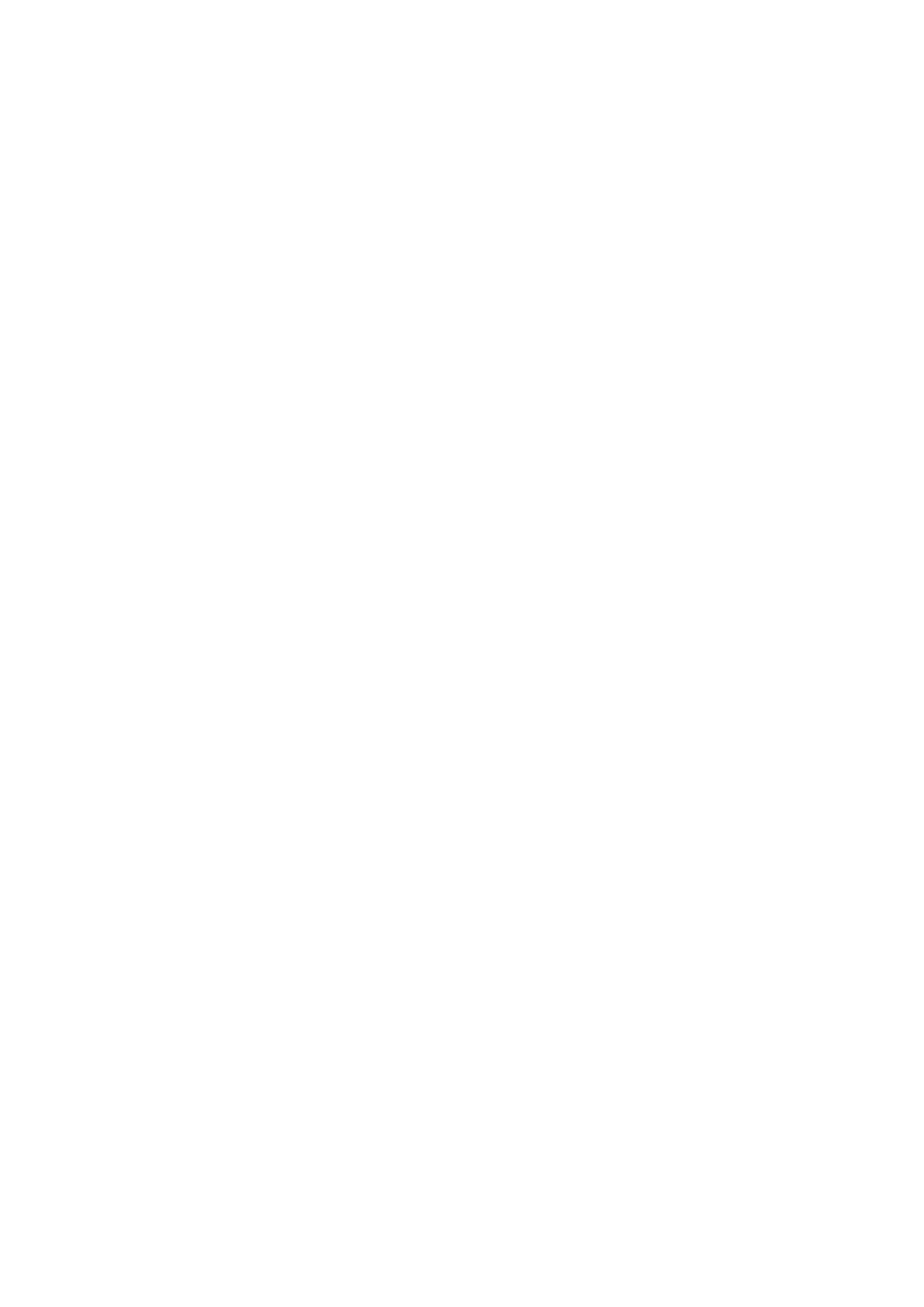## Linguistic Diversity in Natural Language **Processing**

#### Aarne Ranta\* — Cyril Goutte\*\*

*\* University of Gothenburg, Department of Computer Science and Engineering,* Aarne.Ranta@cse.gu.se *\*\* Conseil national de recherches Canada, Technologies numériques,* Cyril.Goutte@nrc.ca

*ABSTRACT. Although computational linguistics carries the promise of producing tools for processing and understanding a wide variety of languages, most of the work in NLP still focuses on a small number of languages, and in particular on English. The goal of this special issue is to promote linguistic diversity in NLP, by encouraging the publication of work on languages or language varieties less often studied, as well as methods that can easily and demonstrably be applied to those. Two articles are included in this special issue, one on language identification for building a resource for the Corsican language, the other on machine translation of two indigenous languages of northern Canada.*

*RÉSUMÉ. Bien que la linguistique informatique porte en elle la promesse d'outils aidant au traitement et à la compréhension d'une multitude de langues, la majorité des travaux en TAL porte encore sur un petit nombre de langues, et en particulier sur l'anglais. L'objectif de ce numéro spécial est de promouvoir la diversité linguistique en TAL en encourageant la présentation de travaux portant sur des langues ou variantes de langues moins souvent traitées, ainsi que sur des méthodes qui peuvent être aisément appliquées à celles-ci. Deux articles sont inclus dans ce numéro, l'un sur l'identification de la langue pour constituer une ressource pour la langue corse, l'autre sur la traduction de deux langues autochtones du nord du Canada.*

*KEYWORDS: linguistic diversity, less studied languages.*

*MOTS-CLÉS : diversité linguistique, langues peu traitées.*

TAL. Volume 62 – n◦ 3/2022, pages 7 à 11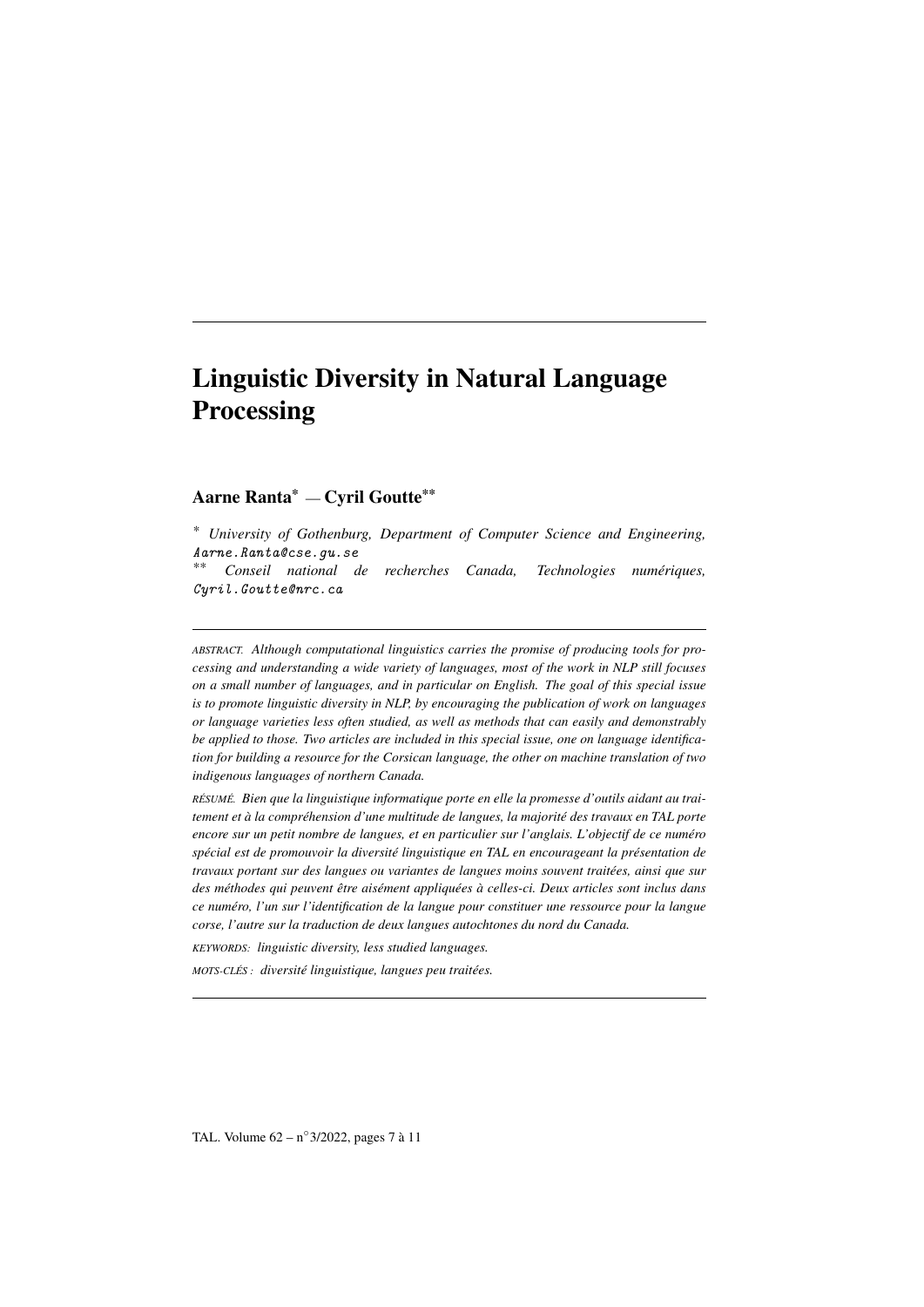#### 1. Introduction

Research in Natural Language Processing (NLP) has largely focused on building various methods, models and tools for handling human language. From its original goal of giving computers the ability to understand and communicate with humans using spoken and written language interaction, it has naturally focused on languages researchers were most familiar with, and in particular on English. The rise of methods based on statistical learning and their reliance on significant amounts of linguistic resources has increased this trend, which the return of neural methods and move to deep learning has further reinforced.

Natural Language Processing systems, especially when they are developed using machine-learning-based techniques, have sometimes been claimed to be language agnostic, suggesting that expanding to more diverse languages may simply be a matter of retraining models on appropriate resources in the target language. However, NLP technology is typically developed on a handful of dominant languages which are sometimes related—when it is not created simply on English. It has been argued (Bender, 2011) that achieving genuine language independence requires a level of linguistic sophistication that is normally not included in NLP systems. A recent study of linguistic diversity (Joshi *et al.*, 2020) suggested a gradation of 6 language groups, from the virtually ignored, to the most dominant. The top two groups, on which most of the NLP work is performed, cover more than 4 billion speakers, but comprise only 25 languages, about 1% of the total number of languages considered (and significantly less than 0.5% of the about 7,000 human languages currently spoken). It is therefore conceivable that many of the linguistic features present in the 99+% of remaining languages are not considered and may pose significant, unforeseen challenges to methods in mainstream NLP. This raises the interesting question of how to complement the mainly computational concern of how methods scale up to more data, with the more pragmatic linguistic concern of how to work on more languages.

As textual resources are critical to feed many of the data-hungry statistical and neural methods, the limited availability of such resources for the vast majority of languages also creates challenges for linguistic diversity in NLP. Low resource NLP was the topic of a recent special issue of this journal (Bernhard and Soria, 2018) and many challenges were described and addressed there: obviously, the lack of resources, but also the heterogeneity both in terms of genre, time or topic, as well as the linguistic heterogeneity due to lack of language normalization or code mixing. These often lead to concerns with the quality of the resources, in addition to their quantity (Caswell *et al.*, 2022).

An additional and significant challenge for linguistic diversity is that it is often difficult to publish work performed on languages other than English. The prevalence of English NLP in the academic literature has long been supported by anecdotal accounts (Munroe, 2015; Mielke, 2016). One can easily speculate over the reasons for this situation. The availability of resources and benchmarks in English probably plays an important role, as it makes it easier to tackle an existing task and show progress using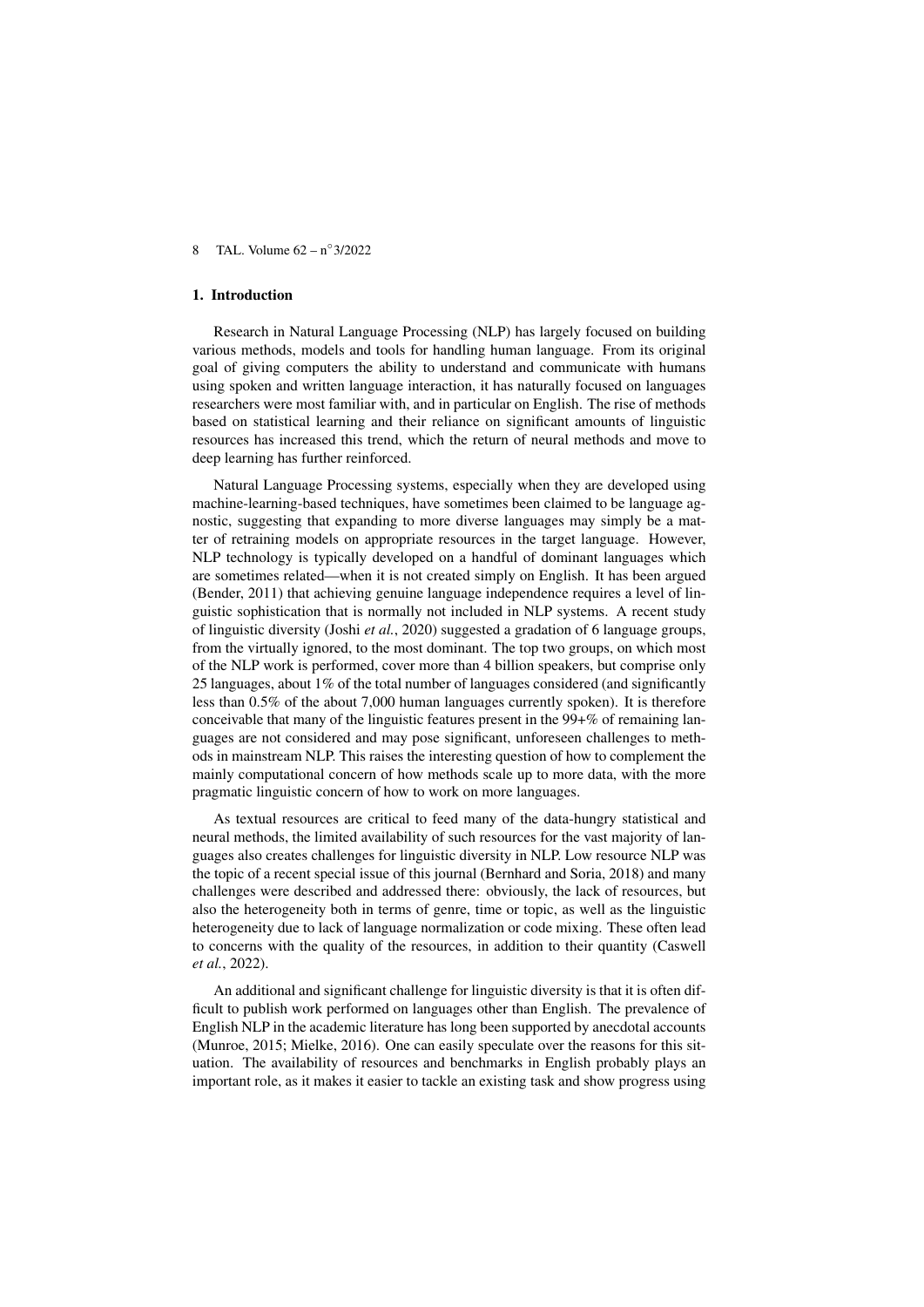a proposed new method. This is also due to a clear bias in the perception and assessment of novelty in our field. Novelty is one of the key criterion in many peer-review process, and there is a stronger focus of methodological novelty, while language novelty is typically assessed as "just applying an existing method to a new language".

The goal of this special issue is to favour language diversity in natural language processing by offering a venue for publishing this type of work. We believe this is a timely topic as well. The special theme track for the 2022 conference of the Association for Computational Linguistics is: "Language Diversity: from Low-Resource to Endangered Languages" (ACL, 2022), indicating that the concerns expressed above are shared by the most prominent organization in the field.

#### 2. Summary of the Contributions

This special issue contains two articles addressing very different aspects of language diversity. The first one focuses on resource acquisition and processing tool creation with limited data for that purpose—in that specific case language identification tools. The second paper addresses the issue of building Machine Translation systems, and more specifically the challenges arising from the morphological complexity of polysynthetic languages.

#### 2.1. *L'identification de langue, un outil au service du corse et de l'évaluation des ressources linguistiques*

The first article in this special issue deals with the topic of language identification for Corsican, a language considered endangered by UNESCO. Language identification is a task that is doubly relevant to the topic of this special issue, and offers both challenges and opportunities. First, because although it is a well-known task that has reached near-perfect performance on many languages, it is still challenging in particular when little material is available for training. Secondly, because it is a key language processing tool to filter and identify language-appropriate material in a large collection of documents, in order to build resources for less-studied languages. The paper explores both aspects, adapting and testing a large number of language identifiers on Corsican, and exploring the use of several of these tools to process existing linguistic resources.

#### 2.2. *Towards a Low-Resource Neural Machine Translation for Indigenous Languages in Canada*

The second article is about machine translation for two indigenous languages: Inuktitut and Inuinnaqtun. Inuktitut has almost 40,000 speakers and an official status in Nunavut in Canada, whereas Inuinnaqtun is an endangered language with less than 1,000 native speakers. One obvious challenge of the project is, in particular for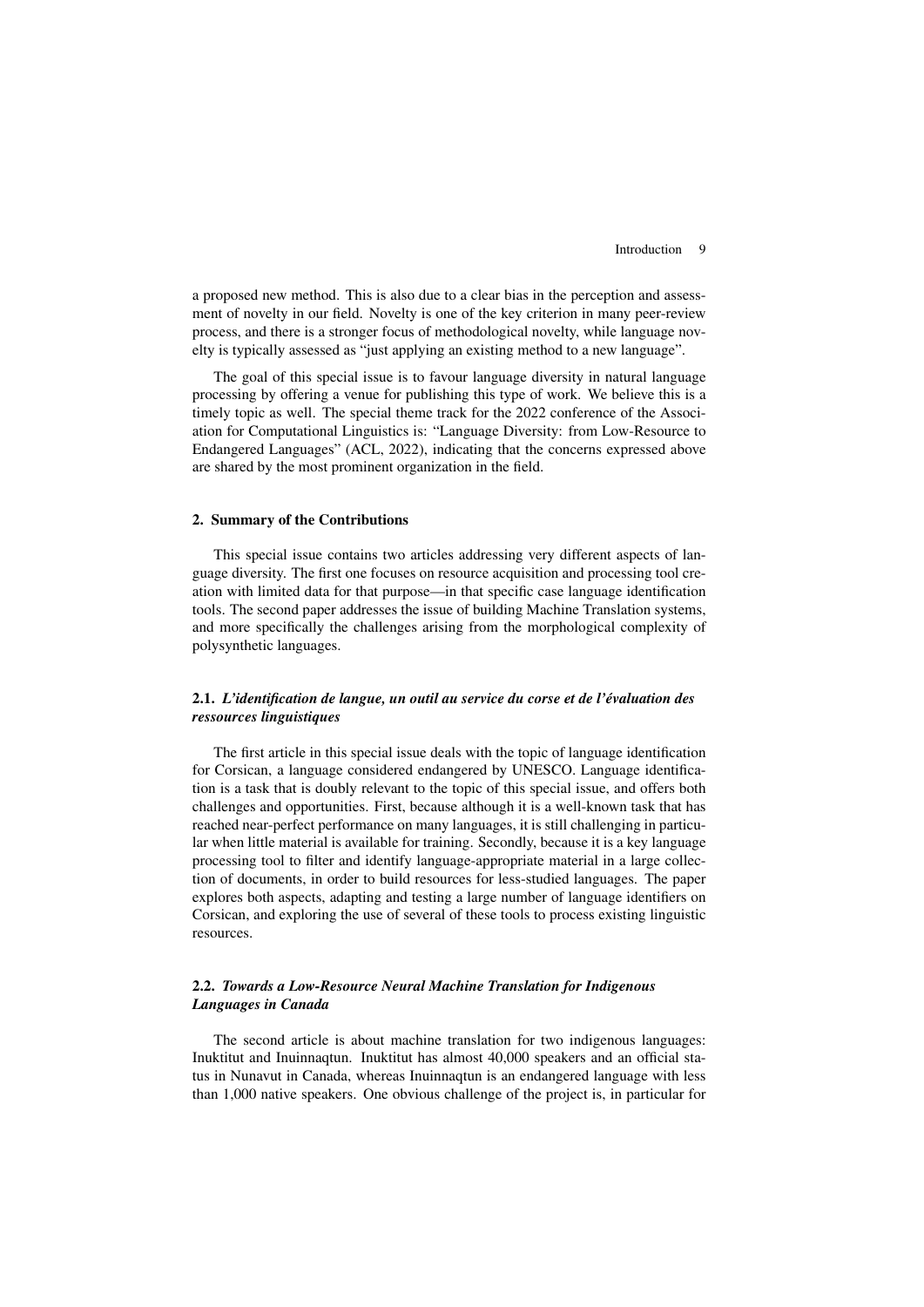Inuinnaqtun, the scarcity of data. The main focus of the paper is, however, on the polysynthetic nature of both of the languages, requiring a substantial effort in morphological segmentation as preprocessing of machine translation. The outcome is a thorough analysis and evaluation of different methods of segmentation, enabling a neural machine translation system for English-Inuktitut that outperforms the previous state of the art.

#### Acknowledgements

We wish to thank the editorial committee of the TAL journal for suggesting the topic of this special issue and inviting us to coordinate its scientific committee. We wish to thank more specifically the editors-in-chief for their always patient support during this process and in particular Emmanuel Morin for his invaluable help with SciencesConf. We are indebted to the reviewers and members of the scientific committee who accepted to join us for this special issue and volunteered their time in order to help us select the articles published here: Laurent Besacier (Naver Labs, France), Marine Carpuat (University of Maryland, USA), Leila Kosseim (Concordia University, Canada), Mathieu Mangeot (Université Savoie Mont Blanc, France), Yannick Parmentier (Université de Lorraine, France), Yves Scherrer (University of Helsinki, Finland), and Francis Tyers (Indiana University, USA).

#### 3. References

- ACL, "ACL 2022 Theme Track: 'Language Diversity: from Low-Resource to Endangered Languages'", https://www.2022.aclweb.org/post/acl-2022-theme-track-language-diversityfrom-low-resource-to-endangered-languages, 2022 (visited February 2022).
- Bender E. M., "On Achieving and Evaluating Language-Independence in NLP", *Linguistic Issues in Language Technology*, vol. 6, 2011.
- Bernhard D., Soria C., "Traitement automatique des langues peu dotées", *Traitement automatique des langues*, vol. 59, no. 3, 2018.
- Caswell I., Kreutzer J., Wang L., Wahab A., van Esch D., Ulzii-Orshikh N., Tapo A. A., Subramani N., Sokolov A., Sikasote C., Setyawan M., Sarin S., Samb S., Sagot B., Rivera C., Gonzales A. R., Papadimitriou I., Osei S., Suarez P. O., Orife I., Ogueji K., Niyongabo R. A., Nguyen T. Q., Muller M., Muller A., Muhammad S. H., Muhammad N. F., Mnyakeni A., Mirzakhalov J., Matangira T., Leong C., Lawson N., Kudugunta S., Jernite Y., Jenny M., Firat O., Dossou B. F. P., Dlamini S., de Silva N., Çabuk Balli S., Biderman S. R., Battisti A., Baruwa A., Bapna A., Baljekar P. N., Azime I. A., Awokoya A., Ataman D., Ahia O., Ahia O., Agrawal S., Adeyemi M., "Quality at a Glance: An Audit of Web-Crawled Multilingual Datasets", *Transactions of the Association for Computational Linguistics*, vol. 10, p. 50-72, 2022.
- Joshi P., Santy S., Budhiraja A., Bali K., Choudhury M., "The State and Fate of Linguistic Diversity and Inclusion in the NLP World", *Proceedings of the 58th Annual Meeting of the Association for Computational Linguistics*, p. 6282-6293, 2020.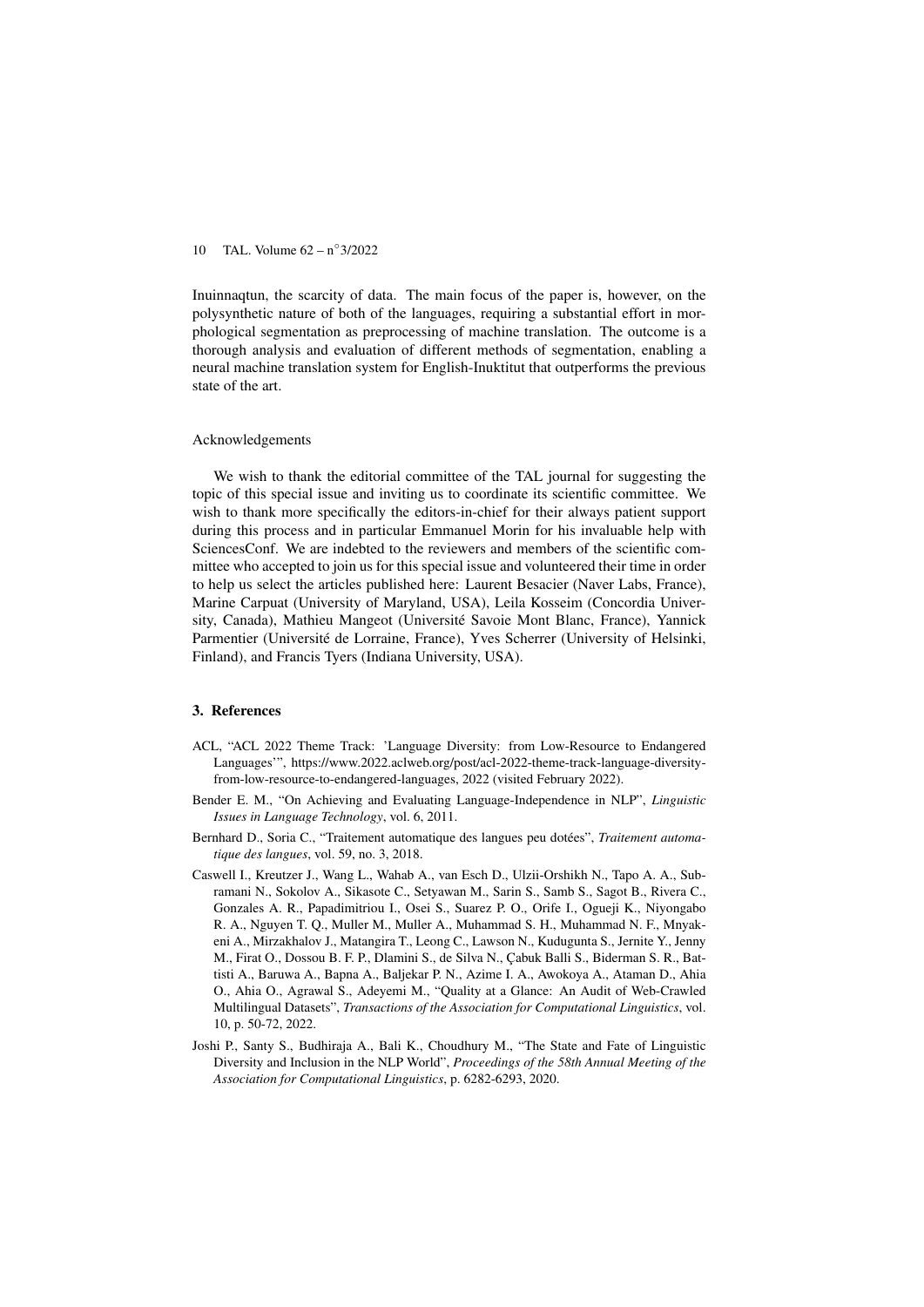Introduction 11

- Mielke S. J., "Language diversity in ACL 2004 2016", https://sjmielke.com/acl-languagediversity.htm, December 2016 (visited February 2022).
- Munroe R., "Languages at ACL this year", http://www.junglelightspeed.com/languages-at-aclthis-year/, July 2015 (visited February 2022).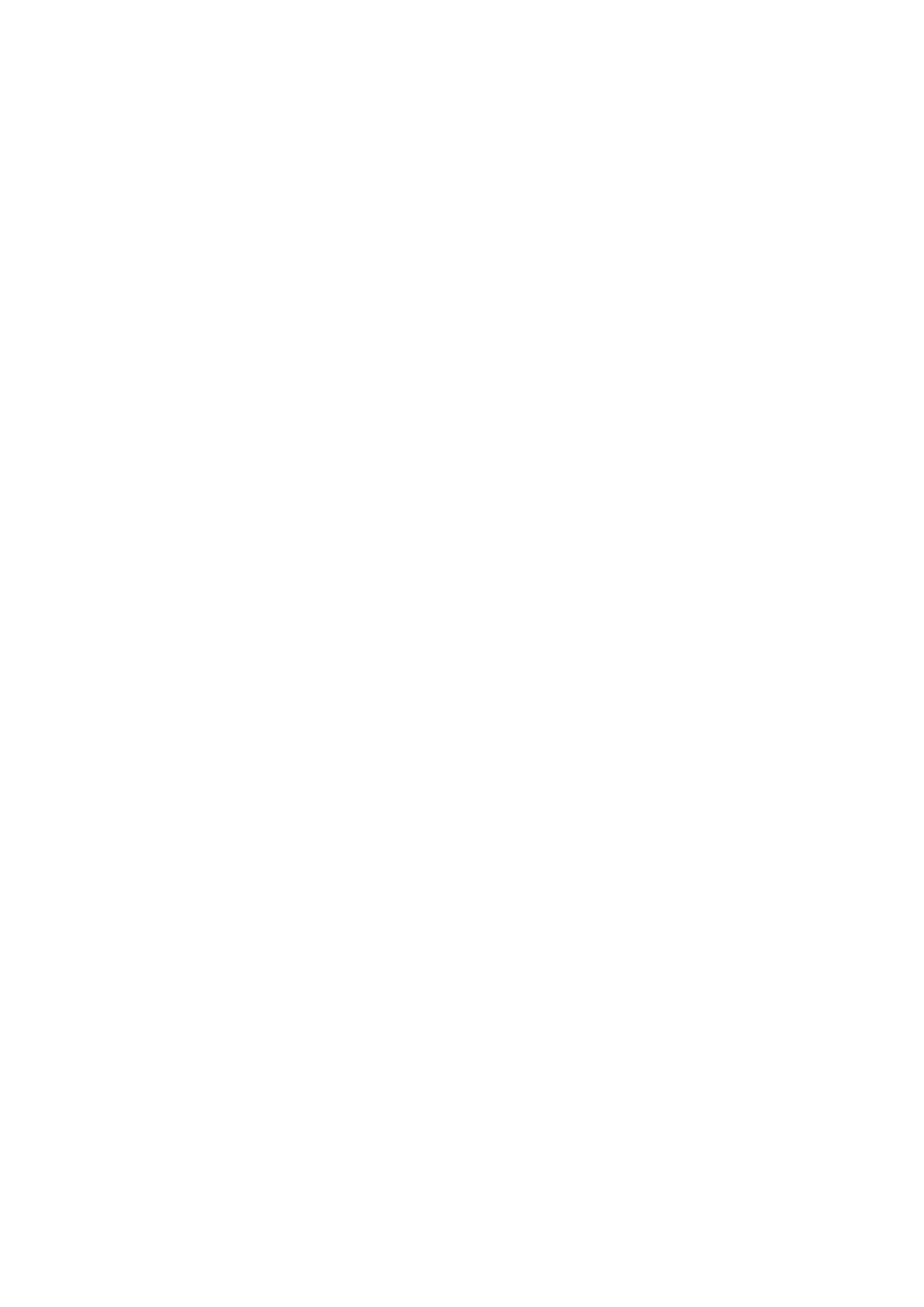## L'identification de langue, un outil au service du corse et de l'évaluation des ressources linguistiques

#### Laurent Kevers\*

*\* UMR CNRS 6240 LISA, Università di Corsica - Pasquale Paoli Avenue Jean Nicoli, 20250 Corte, France*

*RÉSUMÉ. La constitution de corpus est une des premières priorités que rencontrent les langues peu dotées. L'émergence de ressources issues d'Internet, de tailles de plus en plus imposantes et couvrant de nombreuses langues, peut laisser penser que ce point est désormais résolu, ce qui n'est pas le cas. À la suite de Caswell* et al. *(2021), qui ont évalué plusieurs ressources de grande envergure, dont une disposant de contenu corse, nous avons mené une analyse de deux corpus incluant cette langue : An Crúbadán et W2C. Parallèlement à une évaluation manuelle, nous avons estimé la possibilité d'utiliser un ou plusieurs modules d'identification de langue afin de filtrer le contenu de ces ressources, ce qui s'avère possible mais au prix d'un rappel peu élevé. Pour cette tâche, nous avons testé et réentraîné divers systèmes afin de les adapter au mieux au corse. Ce travail nous permet de mettre à disposition un modèle capable d'identifier le corse ainsi que 17 autres langues européennes.*

*ABSTRACT. The constitution of corpora is one of the first priorities faced by less-resourced languages. The emergence of Internet-based resources of increasing size and covering more and more languages may suggest that this issue has been resolved, but this is not the case. Following Caswell* et al. *(2021), who evaluated several large resources, including one with Corsican content, we conducted an analysis of two corpora including this language: An Crúbadán and W2C. In parallel to a manual evaluation, we considered the possibility of using one or more language identification modules to filter the content of these resources, which turns out to be possible but at the cost of low recall. For this task, we tested and re-trained various systems in order to adapt them to Corsican. This work makes it possible to provide a model allowing the identification of 17 European languages as well as Corsican.*

*MOTS-CLÉS : corpus, qualité, identification de langue, langues peu dotées, corse.*

*KEYWORDS: corpora, quality, language identification, less-resourced languages, Corsican.*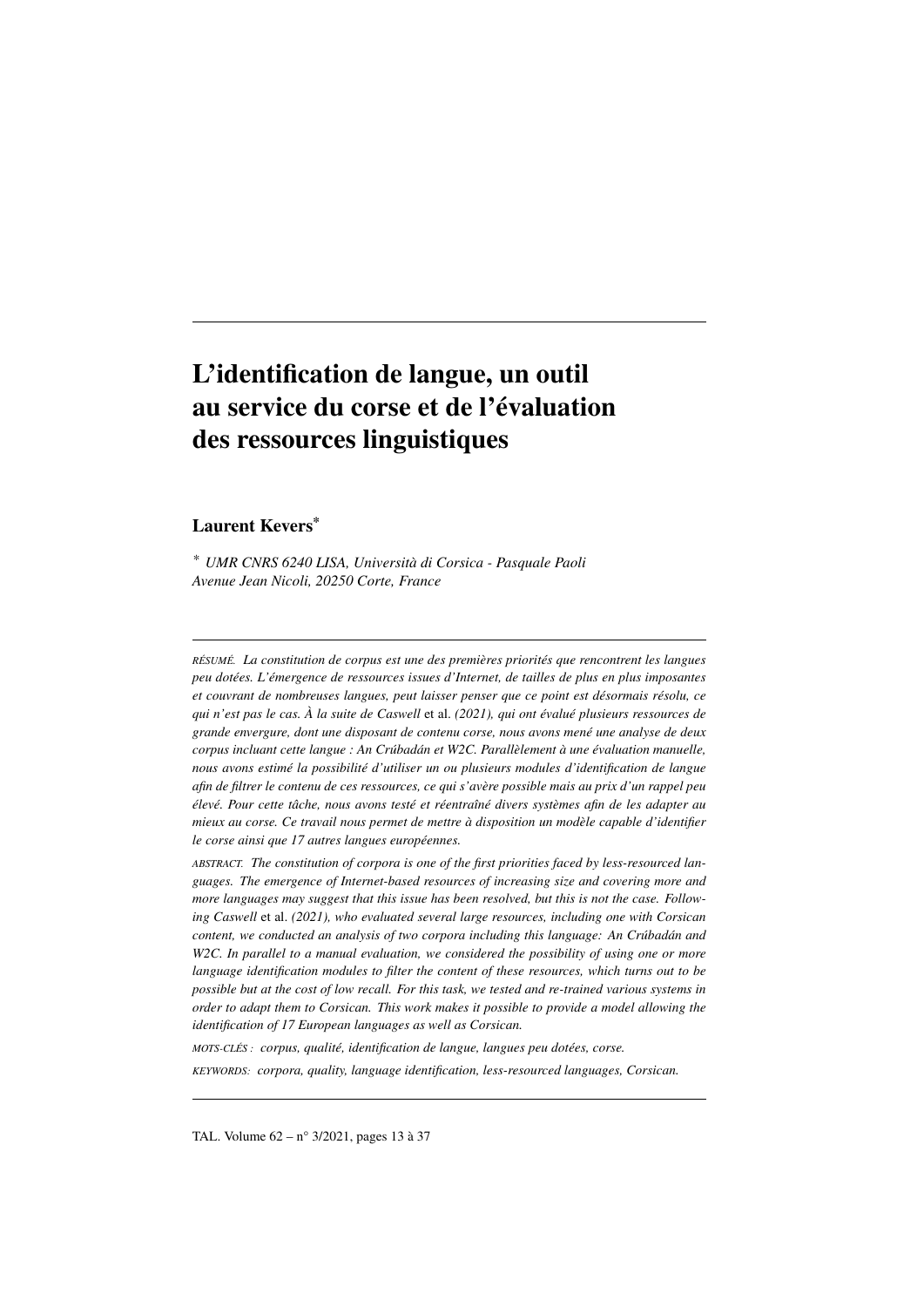#### 1. Introduction

Dans le domaine des technologies de la langue et du traitement automatique du langage (TAL), une très faible minorité des plus de 7 000 langues répertoriées est dotée de manière satisfaisante de ressources et d'outils. Les langues « numériquement délaissées » font partie, à des degrés divers, de la catégorie des langues « peu dotées ». Selon Joshi et al. (2020), qui définissent une nomenclature à six niveaux<sup>1</sup>, seules sept langues intègrent le niveau le plus élevé, 65 sont reprises dans les trois niveaux intermédiaires, alors que la vaste majorité des autres langues se situe dans les deux catégories les plus basses !

D'une manière générale, les perspectives pour ces langues sont plutôt pessimistes. Certains estiment qu'à peine 500 langues vivantes pourraient subsister à l'horizon 2100 (Landragin, 2018), alors que d'autres vont même jusqu'à considérer que seules 250 langues pourraient atteindre le statut de « survivant numérique » (Kornai, 2013).

De nombreuses initiatives ont cependant été prises et ont donné lieu à des recommandations techniques et méthodologiques – telles que celles de Berment (2004), Soria *et al.* (2013) ou Ceberio Berger *et al.* (2018) – ainsi qu'à des développements concrets pour diverses langues, dont certaines langues régionales de France (Bernhard *et al.*, 2019 ; Millour, 2020). La situation reste néanmoins préoccupante pour de nombreuses langues.

Parmi les actions à entreprendre pour améliorer le statut de ces langues, la constitution de corpus textuels non bruités, disposant si possible de métadonnées ou d'annotations, et de préférence exploitables au niveau légal, est une priorité. Ces ressources sont importantes car elles permettent de documenter les langues et de mettre au point des outils, en particulier grâce aux techniques d'apprentissage artificiel.

Pour répondre à ce besoin de corpus, il a été de plus en plus courant, depuis environ deux décennies, d'essayer de constituer des ensembles de textes à partir d'Internet. En témoignent diverses manifestations scientifiques, telles que les ateliers Web as Corpus<sup>2</sup>, ou plusieurs outils dédiés à cette activité (Baroni et Bernardini, 2004; Kilgarriff *et al.*, 2014). Grâce à l'augmentation des capacités de calcul, de transfert et de stockage, d'imposantes collections de documents, telles que ParaCrawl (Esplà-Gomis et al., 2019) ou Common Crawl<sup>3</sup>, ont vu le jour. Étant donné leur taille, des outils permettant l'extraction ciblée d'une fraction de leur contenu sont apparus (Roziewski et Stokowiec, 2016 ; Wenzek *et al.*, 2019). Des sous-corpus, qui revendiquent des textes « nettoyés » et organisés par langue – dont certaines sont considérées comme peu dotées – ont également été mis à disposition, entre autres C4Corpus (Habernal *et al.*, 2016), OSCAR (Suárez *et al.*, 2020) ou mC4 (Xue *et al.*, 2021).

La création de corpus pour les langues peu dotées serait-elle un problème résolu ?

<sup>1</sup>. Allant de « 0 » – très faiblement ou non dotées – à « 5 » – fortement dotées.

<sup>2</sup>. Voir la page du *Special Interest Group* ACL SIGWAC : https://www.sigwac.org.uk/.

<sup>3</sup>. https://commoncrawl.org/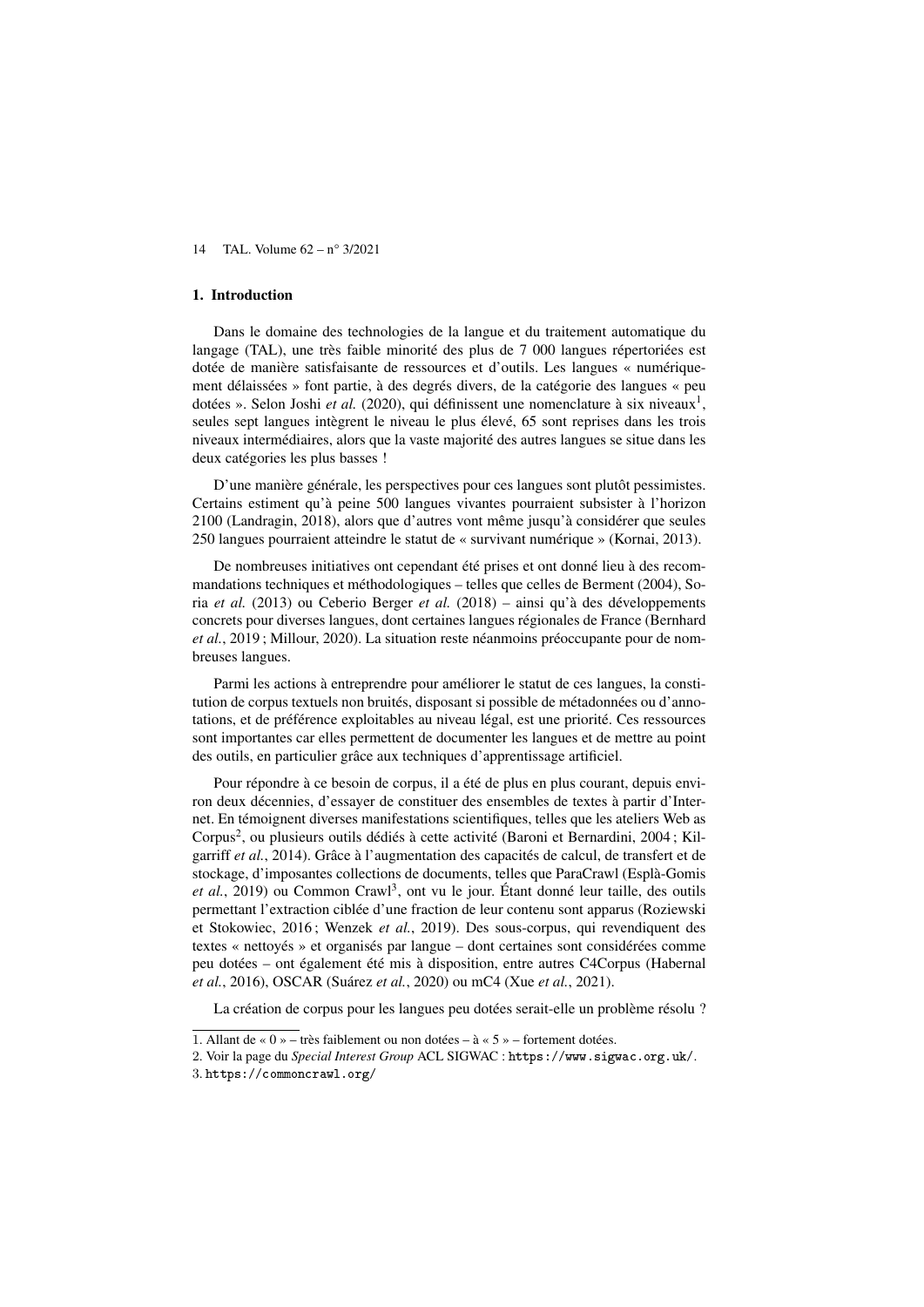Cela ne semble pas acquis car, à diverses reprises, des doutes ont été émis par rapport à la qualité de ces ressources. Cette impression a été objectivée, en particulier par Caswell *et al.* (2020), Caswell *et al.* (2021) ou Tahir et Mehmood (2021).

D'autre part, le problème des droits d'exploitation est souvent évacué, soit en l'ignorant totalement, soit en le reportant sur l'utilisateur final.

Dans cet article, nous nous plaçons dans le contexte d'une langue peu dotée issue du groupe italo-roman : le corse. Après un point sur sa situation et sur les ressources disponibles dans le contexte des technologies de la langue (section 2), nous nous intéressons à quelques corpus de grande taille qui revendiquent la présence plus ou moins importante de contenu en corse. L'un d'eux a déjà été inspecté par Caswell *et al.* (2021). Comme suggéré et encouragé par les auteurs de cette étude, nous avons examiné deux autres ressources afin d'évaluer si l'identification de langue y est fiable et d'expérimenter une méthode de filtrage visant à ne conserver que le contenu corse. Nous avons choisi de travailler à l'aide de logiciels d'identification de langue, ce qui nous permet, dans le même temps, de faire progresser l'outillage fondamental du corse. Nous nous penchons donc tout d'abord sur ces outils (section 3), avant d'aborder l'évaluation des ressources dans un second temps (section 4).

#### 2. La situation du corse

Le corse fait partie des langues considérées comme étant « en danger » par l'Unesco (Moseley, 2010). L'utilisation du corse au quotidien au travers des applications numériques standard – correction orthographique, traduction automatique, vocalisation, moteurs de recherche, etc. – est de fait très limitée, voire inexistante.

Plusieurs facteurs viennent compliquer l'utilisation du corse dans le domaine numérique. Des variations dialectales sont observées, tant à l'oral qu'à l'écrit. On peut néanmoins identifier cinq aires principales (Dalbera-Stefanaggi, 2002 ; Dalbera-Stefanaggi, 2007), entre lesquelles l'intercompréhension des locuteurs est assurée. Malgré la mise en œuvre d'une approche polynomique (Marcellesi, 1984), l'écriture du corse ne bénéficie pas d'une normalisation. Enfin, le rapport de diglossie qu'entretient le corse avec le français peut se traduire par l'apparition du phénomène d'alternance codique ou d'une tendance à la francisation du lexique, notamment chez les plus jeunes. D'une manière générale, malgré une volonté politique de soutenir la langue, on observe un recul de la pratique du corse au profit du français.

En ce qui concerne les technologies de la langue et le TAL, le corse est versé dans l'avant-dernier groupe de la classification de Joshi *et al.* (2020). Le rapport de l'ELDA de 2014 sur les ressources linguistiques consacrées aux langues de France (Leixa *et al.*, 2014) recense 93 ressources pour le corse, en général de faible ampleur, et dont peu sont disponibles dans un format standard et permettant d'accéder aisément aux données brutes. Ce constat est confirmé par l'inventaire de Kevers *et al.* (2021). Au-delà de quelques corpus récemment créés spécifiquement pour le corse (Kevers et Retali-Medori, 2020), il existe cependant certaines ressources de grande dimension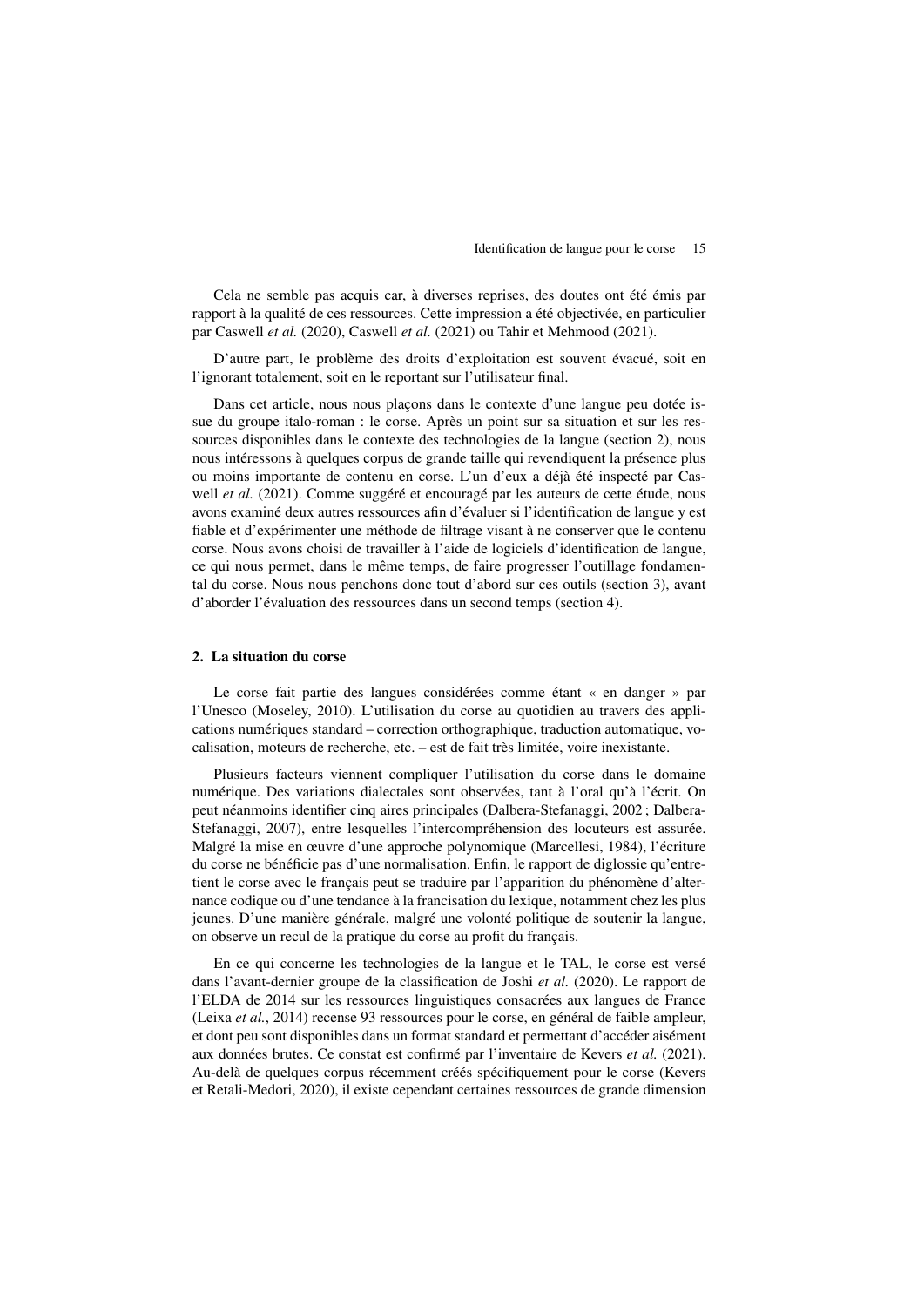qui revendiquent l'existence de contenu en corse : An Crúbadán<sup>4</sup> (Scannell, 2007), W2C<sup>5</sup> (Majliš et Zabokrtský, 2012), ou Common Crawl<sup>6</sup> (de 2008 à nos jours).

#### 3. Identification de langue

L'identification de langue, c'est-à-dire l'attribution d'une étiquette représentant la langue d'un texte, est un composant fondamental pour le TAL. À ce titre, il est communément intégré aux chaînes de traitement destinées à gérer plusieurs langues. L'identification correcte de la langue d'un document permet d'appliquer les ressources et méthodes d'analyse les plus appropriées et performantes possible.

Dans le contexte particulier du traitement des langues peu dotées, ce composant revêt toute son importance, car il peut contribuer à la constitution des ressources de base, dont les corpus font partie.

#### 3.1. *Un point sur l'état de l'art*

En raison de l'existence de nombreuses solutions incluant une grande variété de langues, l'identification de langue est une tâche qui est parfois considérée comme résolue. Nous n'allons pas en faire ici un panorama complet, d'autant que d'autres, tels que Jauhiainen *et al.* (2018), s'y sont attelés avant nous.

Les premières approches se sont d'abord intéressées à l'exploitation de listes de mots-clés représentatifs pour chaque langue (Ingle, 1976 ; Giguet, 1995 ; Rehurek et Kolkus, 2009). L'utilisation de n-grammes est ensuite apparue et constitue probablement, avec diverses déclinaisons, le moyen le plus utilisé pour traiter le problème (Dunning, 1994 ; Cavnar et Trenkle, 1994 ; Kerwin, 2006 ; Nakatani, 2010 ; Lui et Baldwin, 2012 ; Majliš, 2012 ; Nakatani, 2012 ; Takçı et Güngör, 2012 ; Brown, 2013). Ces dernières années, des outils basés sur des approches neuronales (Jaech *et al.*, 2016) ou impliquant des plongements lexicaux (Joulin *et al.*, 2017) ont également vu le jour. Quelques-uns de ces systèmes sont exposés plus en détail à la section 3.2.2.

Si ces différentes approches ont en général abouti à des résultats satisfaisants, de nombreux points pour lesquels des progrès doivent encore être apportés ont été mis en évidence. Hughes *et al.* (2006) et Jauhiainen *et al.* (2018), à plus de dix ans d'intervalle, identifient tous deux le support des langues peu dotées, la détection ouverte de langues<sup>7</sup>, la prise en compte de documents multilingues, ainsi que les effets des prétraitements, comme n'étant pas encore totalement maîtrisés. D'autres points tels que le support d'un nombre élevé de langues, la distinction entre langues proches et

<sup>4</sup>. http://crubadan.org/

<sup>5</sup>. https://ufal.mff.cuni.cz/w2c

<sup>6</sup>. https://commoncrawl.org/

<sup>7</sup>. C'est-à-dire la possibilité pour un système de gérer des langues qui lui sont inconnues.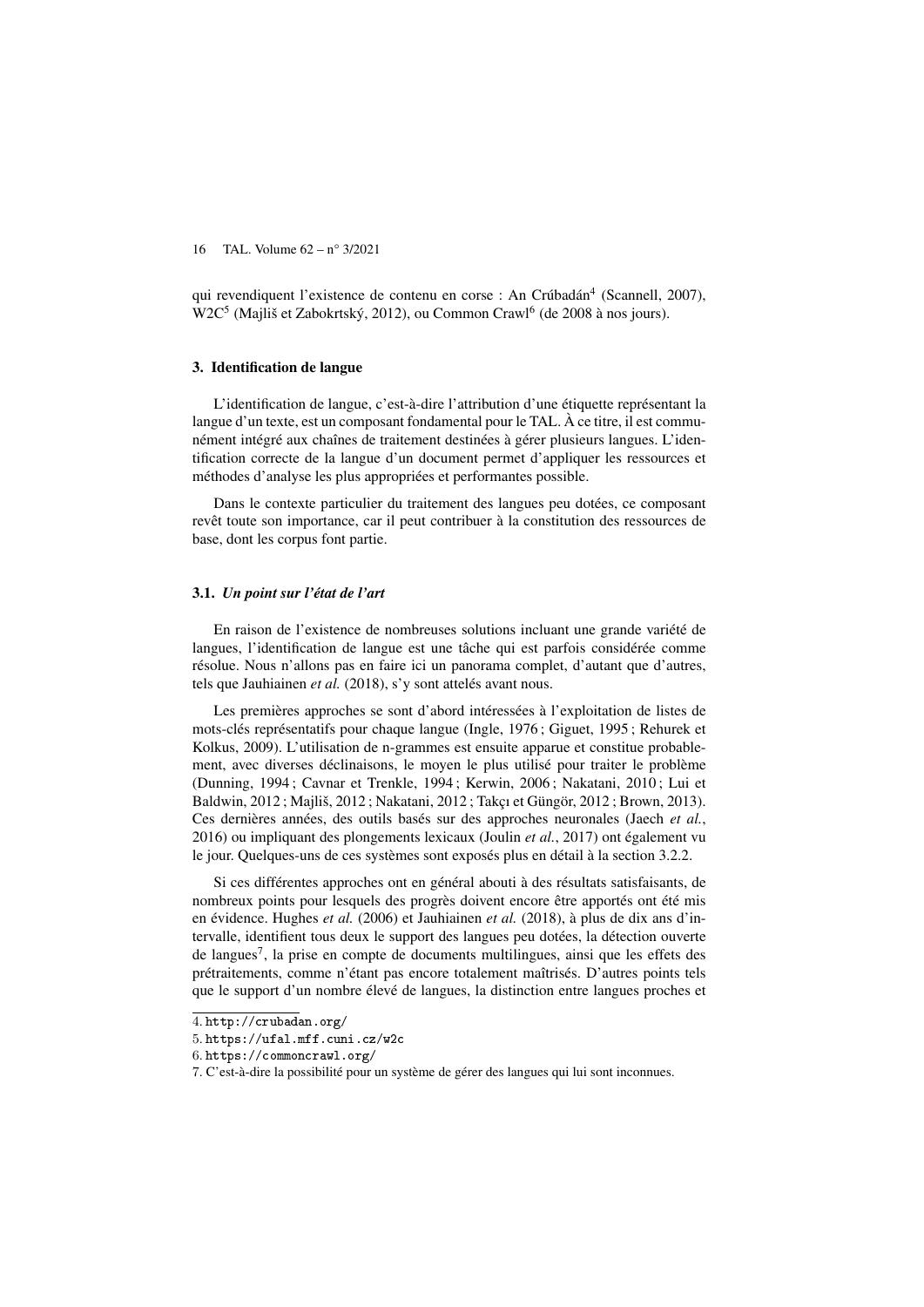dialectes, ainsi que l'identification de langue pour les textes courts sont également relevés comme problématiques par Jauhiainen *et al.* (2018).

Dans le cadre du traitement automatique du corse, nous sommes confrontés à plusieurs de ces points. Il s'agit d'une langue peu dotée, pour laquelle des variations dialectales sont enregistrées, et qui peut également souffrir d'une certaine proximité linguistique avec l'italien, ainsi que de la situation de diglossie avec le français, celleci pouvant se matérialiser par l'alternance de ces deux langues dans certains textes.

Notre objectif prioritaire étant de disposer rapidement d'un module d'identification de langue performant pour le corse, nous avons effectué un inventaire et une évaluation de plusieurs systèmes existants. Certains d'entre eux supportent le corse en standard – nous avons donc pu les utiliser tels quels – d'autres ont dû être adaptés, voire complètement réentraînés.

#### 3.2. *Évaluation et mise au point d'un outil adapté pour le corse*

Au-delà de l'obtention d'un module d'identification de langue le plus précis possible pour le corse, notre travail permet d'aborder plusieurs autres questions. La première concerne la possibilité de mettre au point un système performant de détection de langue au niveau européen en incluant au moins une langue régionale. La seconde porte sur la problématique des textes courts et la capacité des outils à les traiter correctement. Cette question est importante car un outil performant sur de très courtes séquences de caractères pourrait avoir un intérêt dans le traitement de l'alternance codique. Enfin, nous avons effectué la comparaison entre plusieurs solutions entraînées avec des quantités de données plus ou moins élevées, et en imposant, pour certaines évaluations, un équilibre entre les différentes langues.

#### 3.2.1. *Choix des langues cibles*

Le choix des langues à prendre en compte a été conditionné par plusieurs paramètres. Tout d'abord, nous désirions nous placer dans un contexte européen et donc sélectionner en priorité des langues officielles de l'Union européenne. Le second critère est plus d'ordre pratique puisqu'il concerne la disponibilité de données exploitables au niveau technique et légal. Nous avons privilégié le choix d'une source unique pour toutes les langues – la collection collaborative de phrases Tatoeba $\delta$  – afin de travailler sur des textes similaires et de limiter le plus possible tout biais dû à la nature des documents<sup>9</sup>. Nous avons conservé 17 langues sur les 24 officielles de l'UE. Il s'agit de celles qui disposent, dans les données Tatoeba, de plus de 100 000 tokens et de plus de 500 000 caractères. Seuls les textes corses n'ont pas pu être issus de cette source étant donné le très faible nombre de phrases disponibles. Nous avons donc utilisé trois

<sup>8</sup>. Les données sont publiées sous licence CC BY 2.0 FR sur la page https://tatoeba.org/ fr/downloads. Le jeu de données a été téléchargé le 24/05/2021.

<sup>9</sup>. Notre préoccupation étant aussi de ne pas utiliser une ressource trop proche de celles que nous évaluons à la section 4.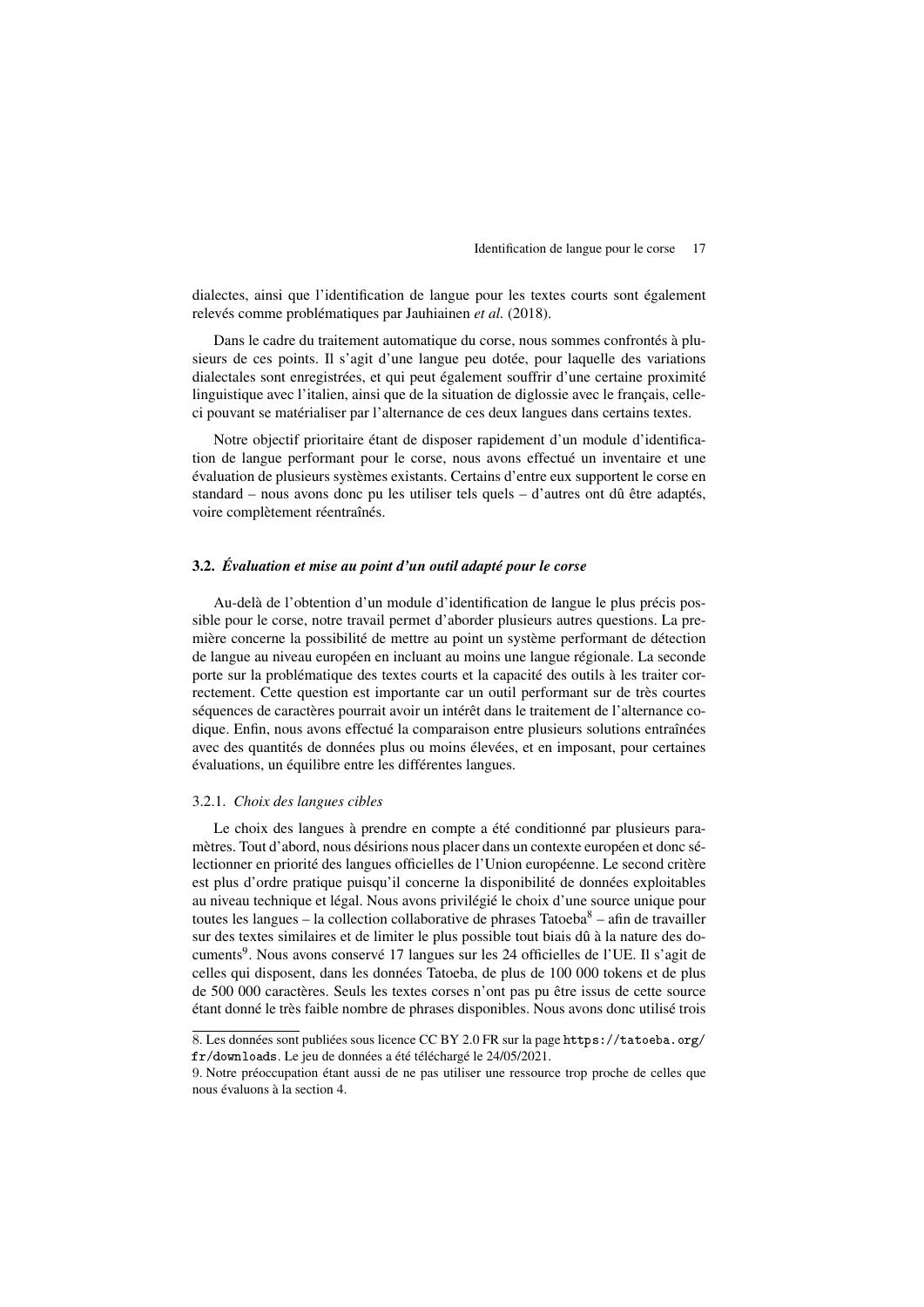| Langue              | Codes           | <b>Phrases</b>         | <b>Tokens</b> | <b>Caractères</b> |
|---------------------|-----------------|------------------------|---------------|-------------------|
| Anglais             | eng - en        | 1 473 300              | 11 260 699    | 59 491 198        |
| Italien             | ita - it        | 787 115                | 4 616 453     | 27 386 085        |
| Allemand            | deu - de        | 549 024                | 4 332 461     | 26 982 232        |
| Français            | $fra - fr$      | 465 299                | 3 481 188     | 19 917 382        |
| Portugais           | por - pt        | 385 560                | 2697491       | 15 215 273        |
| Espagnol            | spa - sp        | 337 010                | 2 3 7 5 0 2 5 | 13 492 307        |
| Hongrois            | hun - hu        | 319 107                | 1 699 406     | 11 303 334        |
| Néerlandais         | $nld - nl$      | 142 681                | 914 262       | 5 133 999         |
| Finnois             | $fin - fi$      | 126 167                | 632 363       | 4 676 176         |
| Polonais            | pol - pl        | 109 845                | 582059        | 3 790 406         |
| Lituanien           | $1it - It$      | 59 254                 | 282 044       | 1862723           |
| Tchèque             | ces - cs        | 56 177                 | 285 837       | 1 669 959         |
| Danois              | dan - da        | 49 322                 | 315005        | 1723968           |
| Suédois             | $swe - sv$      | 41 4 24                | 238 152       | 1 292 812         |
| Grec                | ell - el        | 33 981                 | 180 062       | 1 069 296         |
| Roumain             | $ron - ro$      | 24 9 28                | 157 743       | 897319            |
| <b>Bulgare</b>      | bul - bg        | 24 503                 | 142 862       | 811 300           |
| Corse               | $\cos$ - $\cos$ |                        | 2 3 1 4 6 1 9 | 12 619 463        |
| Corse - A Piazzetta |                 |                        | 516 509       | 3 001 680         |
|                     |                 | Corse - A Sacra Bìbbia | 867 627       | 4 144 117         |
|                     |                 | Corse - Wikipedia      | 930 493       | 5473666           |

corpus disponibles au format XML TEI : A Piazzetta, A Sacra Bìbbia et Wikipedia<sup>10</sup>. Les détails chiffrés relatifs à ces données sont repris au tableau 1.

Tableau 1. *Liste des langues sélectionnées*

#### 3.2.2. *Outils*

Pour la sélection des logiciels, nous avons choisi des outils qui proposent en standard les langues ciblées, ou qui peuvent être réentraînés à partir de nos données. La disponibilité de ces systèmes sous une licence ouverte a également été un point d'attention. Afin de disposer d'une valeur de référence, nous avons codé un système effectuant une identification à partir d'un décompte de mots-clés<sup>11</sup> caractéristiques de

<sup>10</sup>. Disponibles sous licences CC BY-NC-SA 4.0 et CC BY-SA 3.0 sur https://bdlc. univ-corse.fr/tal/index.php?page=res

<sup>11</sup>. À l'exception de la liste corse, créée pour l'occasion, les mots-clés utilisés sont ceux exploités par Lucene (https://github.com/apache/lucene) et proviennent du projet Snowball (https://github.com/snowballstem) ou de Jacques Savoy (http://members.unine. ch/jacques.savoy/clef/). Le nombre de mots-clés par langue varie entre 78 et 393.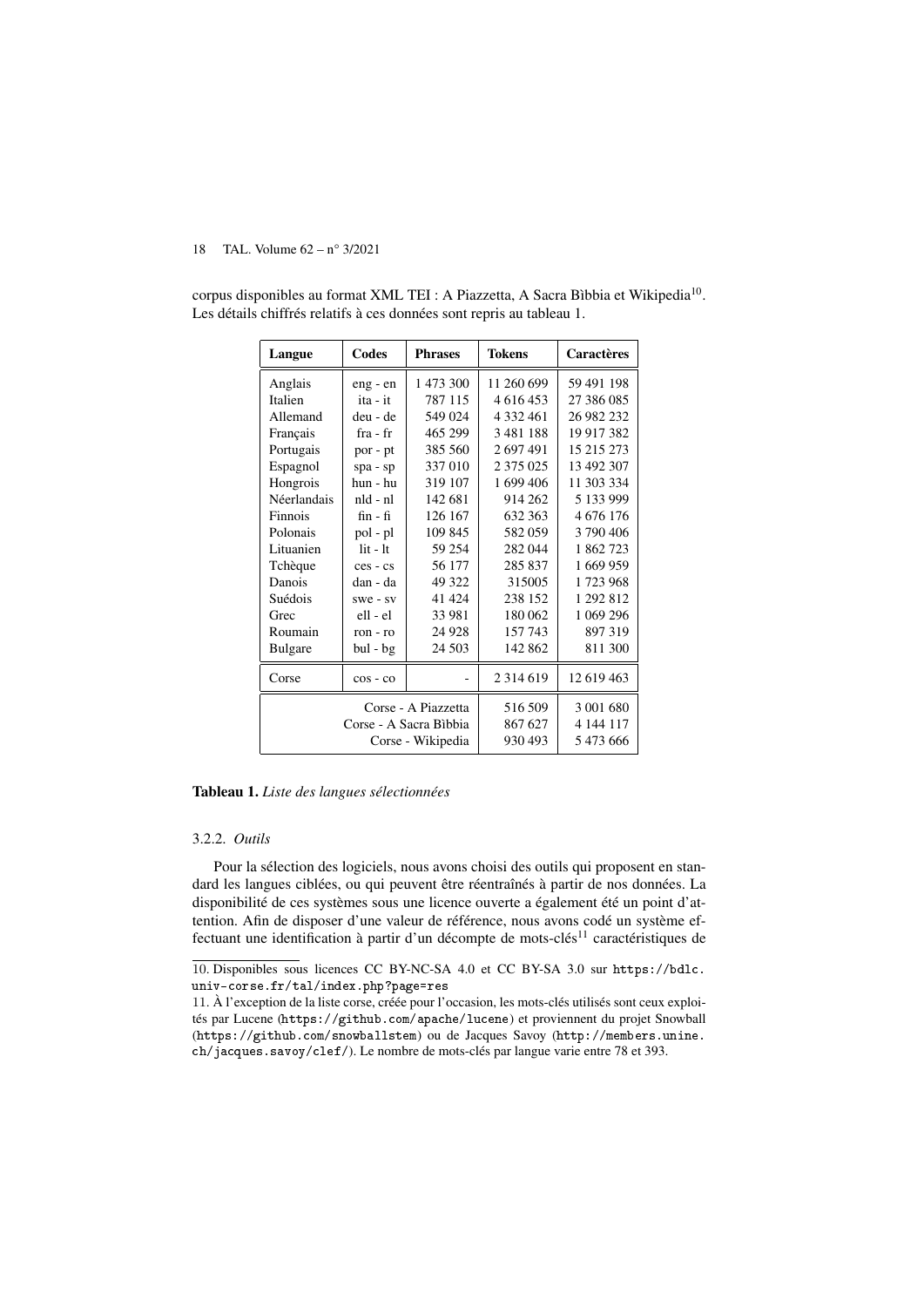chaque langue. Notre sélection, incluant une estimation du niveau de *Technology rea*diness level (TRL<sup>12</sup>), est reprise au tableau 2<sup>13</sup>.

| <b>Nom</b>      | <b>Type</b>                                    | Nb. Lg.  | Date | Licence           | TRL |
|-----------------|------------------------------------------------|----------|------|-------------------|-----|
| Référence       | mots-clés                                      | 18       |      | Dév. personnel    | 3   |
|                 | Systèmes utilisables sans modification         |          |      |                   |     |
| YALI            | n-grammes                                      | 18 (122) | 2019 | <b>BSD</b>        | 4   |
| WhatLang        | n-grammes                                      | 1475     | 2015 | GPL v.3           | 4   |
| CLD2            | n-grammes                                      | 161      | 2015 | Apache v.2        | 9   |
| <b>FastText</b> | n-grammes                                      | 176      | 2019 | MIT, CC BY-SA 3.0 | 8-9 |
| CLD3            | n-grammes                                      | 213      | 2020 | Apache v.2        | 9   |
|                 | Systèmes nécessitant l'ajout du corse          |          |      |                   |     |
| LibTextCat      | n-grammes                                      | 18 (163) | 2015 | <b>BSD</b>        | 9   |
| Lang. Detect.   | n-grammes                                      | 18(53)   | 2014 | Apache v.2        |     |
|                 | Systèmes nécessitant un réentraînement complet |          |      |                   |     |
| Langid.py       | n-grammes                                      | 18 (97)  | 2017 | <b>BSD</b>        | 4   |
| Ldig            | infinity-gram                                  | 18 (17)  | 2013 | <b>MIT</b>        |     |
| FastText*       | n-grammes                                      | 18 (176) | 2019 | MIT               | 8-9 |

#### Tableau 2. *Liste des logiciels sélectionnés*

Nous avons choisi de tester plusieurs logiciels utilisables sans aucune modification. Le premier, YALI<sup>14</sup> (Majliš, 2012), utilise un modèle de langue qui repose sur les listes des cent n-grammes d'octets les plus fréquents pour chaque langue. Chaque n-gramme est accompagné par une probabilité. Le système recherche, parmi les 122 langues supportées, corse inclus, celle obtenant la somme de probabilités la plus élevée en fonction des n-grammes rencontrés. Le logiciel est disponible sous licence BSD.

Avec WhatLang (Brown, 2013), les n-grammes de six, dix ou douze octets sont exploités dans une approche utilisant l'algorithme des k plus proches voisins et une mesure de similarité cosinus. Les n-grammes sont sélectionnés et filtrés selon divers facteurs : leur fréquence, leur taille, leur présence dans des n-grammes plus longs. Des indices négatifs (*stopgrams*) sont aussi utilisés pour certains n-grammes incon-

<sup>12</sup>. Échelle d'estimation de la maturité d'une technologie allant de 1, « principes de base observés », à 9, « système en production ». Une description complète utilisée par les projets européens Horizon 2020 peut être consultée sur : https://ec.europa.eu/research/participants/ data/ref/h2020/wp/2014\_2015/annexes/h2020-wp1415-annex-g-trl\_en.pdf.

<sup>13</sup>. Le nombre renseigné correspond à la configuration exploitée pour nos tests. Une valeur entre parenthèses indique le nombre total de langues supportées par le système. La date correspond à la dernière modification de celui-ci.

<sup>14</sup>. http://ufal.mff.cuni.cz/tools/yali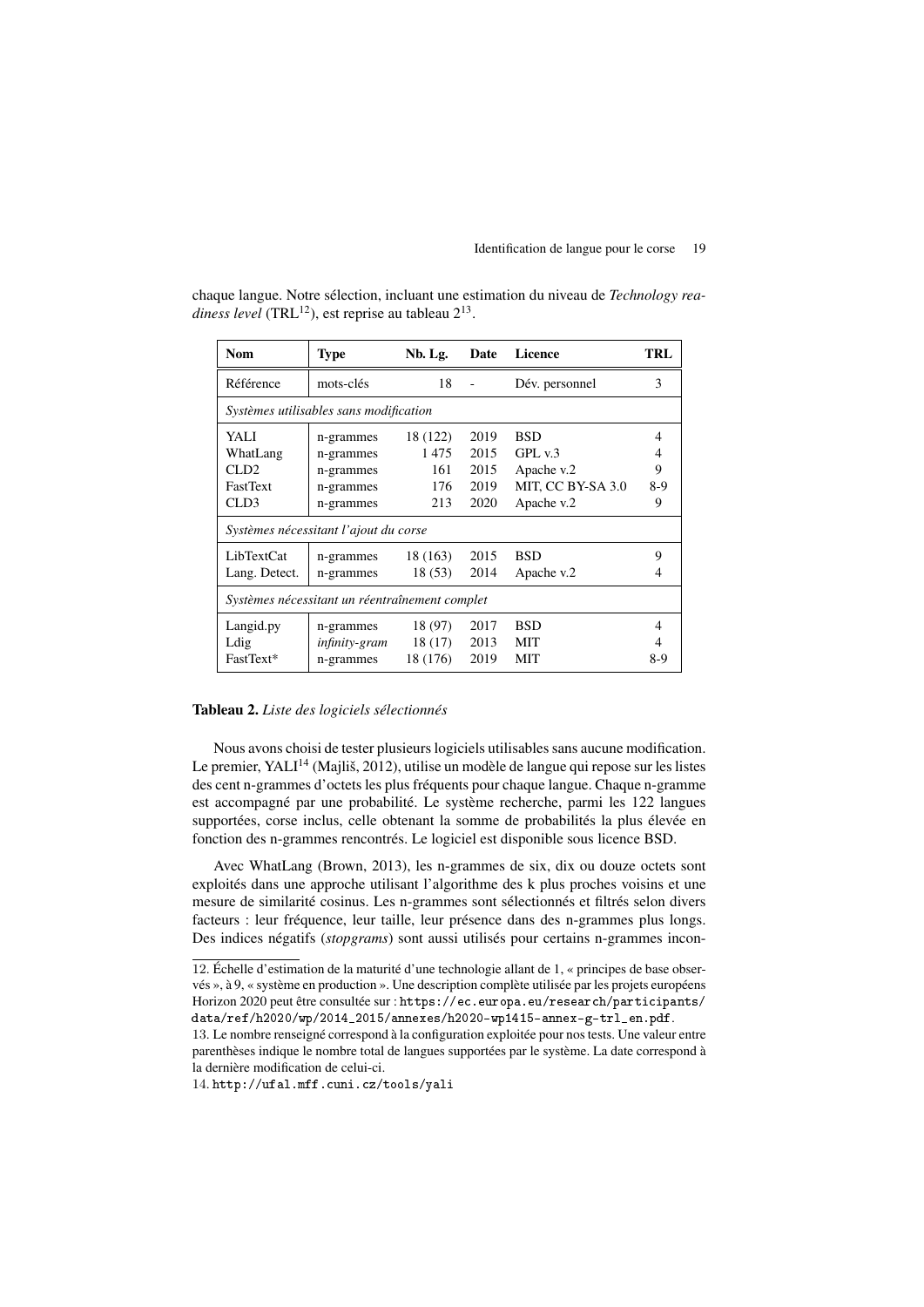nus d'un modèle de langue, mais présent dans d'autres. Enfin, un mécanisme de lissage peut être utilisé afin de favoriser la succession de chaînes de caractères dans une même langue. Initialement capable de reconnaître 1 100 langues, une version élargie à 1 475 langues, corse inclus, a ensuite été proposée<sup>15</sup> sous licence GPL v.3.

CLD2, Compact Language Detector 216, est un système bayésien naïf qui exploite des quadrigrammes de caractères. Il s'agit d'un composant de détection de langue développé par Google pour son navigateur Chromium. Il a été initialement présenté comme pouvant reconnaître 83 langues, mais une mise à jour lui permet d'en supporter 78 supplémentaires<sup>17</sup>, dont le corse. Ce système est distribué sous licence Apache v.2.

Google a ensuite proposé CLD3<sup>18</sup>, une solution neuronale exploitant toujours des n-grammes de caractères. Ce système dispose cette fois du support de 213 langues, incluant le corse, et est proposé sous licence Apache v.2.

Enfin, nous avons repris un dernier logiciel supportant le corse en standard. Il s'agit de FastText<sup>19</sup>, une librairie issue du groupe de recherche de Facebook. Elle permet d'apprendre des représentations de données textuelles sous la forme de plongements lexicaux, et de créer des classifieurs de textes (Joulin *et al.*, 2017). Ceux-ci ont été utilisés pour produire un système d'identification de langue prenant en charge 176 langues, dont le corse. La librairie est diffusée sous une licence MIT, alors que les plongements lexicaux sont disponibles sous licence CC BY-SA 3.0.

L'approche TextCat, proposée par Cavnar et Trenkle (1994), est probablement l'une des plus connues. Des n-grammes de caractères de différentes longueurs – n allant de un à cinq – sont exploités pour construire des profils contenant une liste ordonnée des 300 éléments les plus fréquents pour chaque langue. Une mesure de distance, nommée *out-of-place*, consiste à déterminer la somme des distances relevées dans l'ordonnancement des n-grammes d'un document avec celui des différents profils de langue afin d'identifier la langue la plus probable. Diverses implémentations sont disponibles. Nous avons choisi celle intégrée à la suite bureautique Libre Office<sup>20</sup>, distribuée sous licence BSD. Le système dispose de profils pour l'ensemble des langues ciblées, sauf pour le corse, pour lequel nous en avons généré un.

Nakatani (2010) propose un autre logiciel permettant la création de modèles de langue, et leur exploitation au travers d'une approche bayésienne naïve. Le logiciel, nommé Language Detection<sup>21</sup>, dispose de modèles préentraînés pour 53 langues, mais sans y inclure le corse. L'outil permet cependant la génération de nouveaux modèles, ce que nous avons par conséquent effectué pour le corse. La licence d'utilisation accordée pour cette librairie est Apache v.2.

<sup>15</sup>. https://sourceforge.net/projects/la-strings/

<sup>16</sup>. https://github.com/CLD2Owners/cld2

<sup>17</sup>. https://github.com/CLD2Owners/cld2/wiki/CLD2-Full-Version

<sup>18</sup>. https://github.com/google/cld3

<sup>19</sup>. https://fasttext.cc/

<sup>20</sup>. https://github.com/LibreOffice/libexttextcat

<sup>21</sup>. https://github.com/shuyo/language-detection/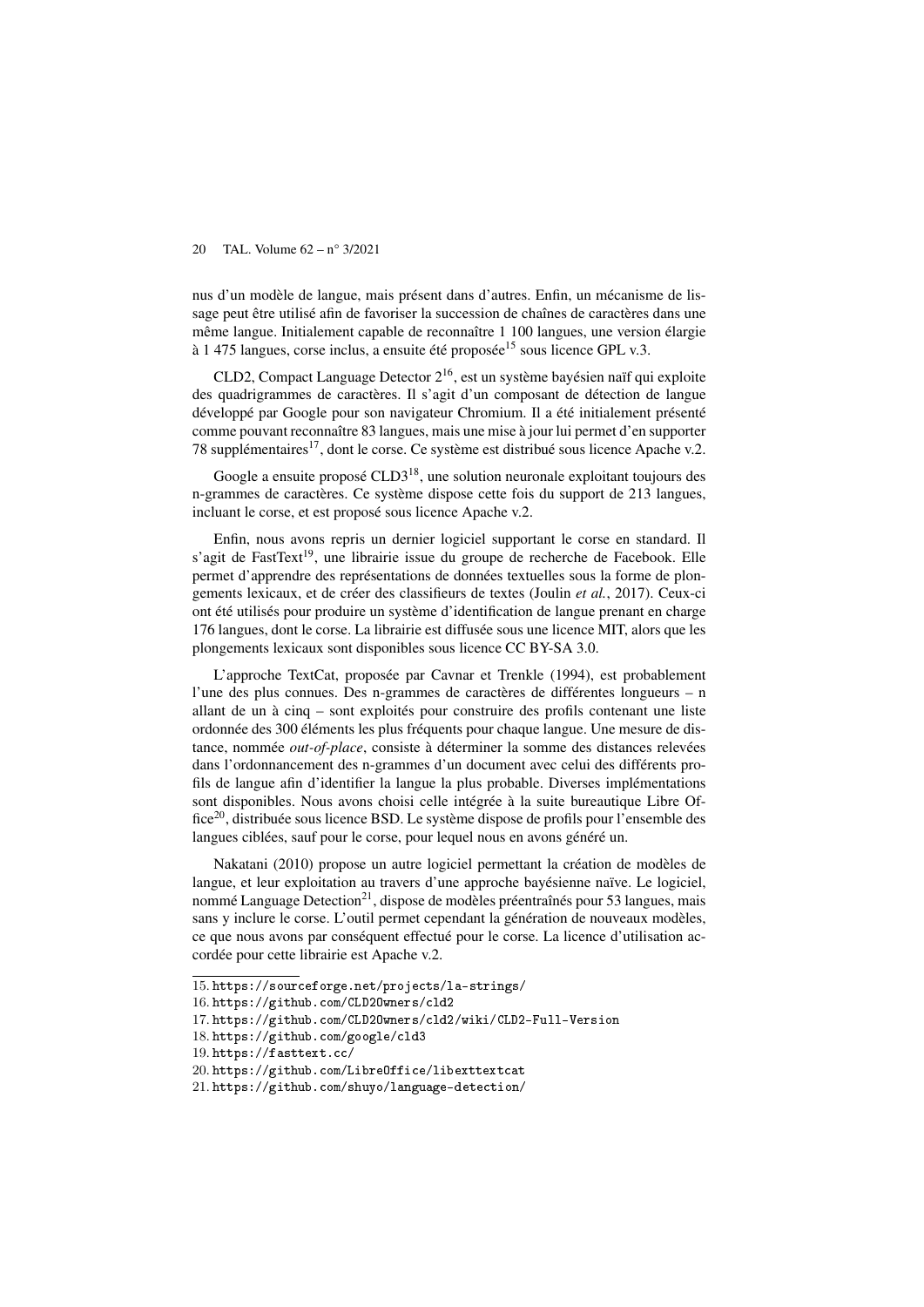Enfin, nous avons encore retenu quelques systèmes qui ne supportent pas nativement le corse, mais qui disposent des outils permettant un réentraînement complet d'un modèle. Langid.py<sup>22</sup>, proposé par Lui et Baldwin (2012), est le premier de ceuxci. Ce logiciel utilise des n-grammes d'octets – n étant situé entre un et quatre – afin d'alimenter un classifieur de type bayésien naïf pour lequel une stratégie de sélection de caractéristiques basée sur le gain d'information est mise en place. À l'origine, 97 langues sont supportées, mais la version réentraînée par nos soins a été limitée à nos 18 langues cibles. Langid.py est distribué sous licence BSD.

Le dernier système pris en compte est Ldig<sup>23</sup> (Nakatani, 2012). Celui-ci est conçu pour analyser des documents très courts, tels que des *tweets*. Contrairement à la plupart des autres approches qui extraient des n-grammes de différentes longueurs – par exemple allant de deux à quatre – l'analyse du texte repose ici sur les concepts d'*infinity gram* et de *maximal substring* (Okanohara et Tsujii, 2009). Le principe consiste à énumérer l'ensemble des sous-chaînes de caractères pouvant constituer un document. Étant donné le nombre d'éléments potentiellement très élevé, ceux-ci sont rassemblés en classes d'équivalence, représentées par une sous-chaîne maximale. Ldig, qui est mis à disposition sous licence MIT, dispose du support pour 17 langues. Le modèle généré par nos soins en inclut 18, dont le corse fait bien entendu partie.

Nous avons également décidé de générer un nouveau modèle FastText\* à partir de la librairie FastText, qui supporte pourtant officiellement toutes nos langues cibles. Le contraste entre les bons résultats généraux et les très mauvaises performances observées pour le corse nous a cependant incités à lui donner une seconde chance.

#### 3.2.3. *Données*

Comme déjà mentionné, nous exploitons Tatoeba<sup>24</sup>, pour les 17 langues européennes, ainsi que les trois corpus corses A Piazzetta, A Sacra Bìbbia et Wikipedia.

Nous avons défini quatre catégories de documents (TSML) : (T) *tiny*, jusqu'à 50 caractères, ce qui pourrait correspondre à une courte alternance de langue dans un texte multilingue ; (S) *small*, à partir de 51 et jusqu'à 300 caractères, soit environ la taille d'un *tweet* ; (M) *medium*, à partir de 301 et jusqu'à 3 000 caractères, taille que l'on pourrait comparer à une page de texte environ ; (L) *large* à partir de 3 001 caractères, catégorie qui représente les documents de plus d'une page. Cette partition permet d'évaluer l'efficacité pour différents contextes ou utilisations.

Le corpus Tatoeba reprend essentiellement des phrases isolées dont la longueur varie, allant jusqu'à plus de 1 500 caractères. A Piazzetta est composé des articles d'un blog journalistique, dont la majorité contient entre 300 et 3 000 caractères. A Sacra Bìbbia, la version corse de la Bible, est organisée selon plusieurs divisions hiérarchiques : parties, chapitres, versets. Des titres peuvent également apparaître à

<sup>22</sup>. https://github.com/saffsd/langid.py

<sup>23</sup>. https://github.com/shuyo/ldig

<sup>24</sup>. https://tatoeba.org/fr/downloads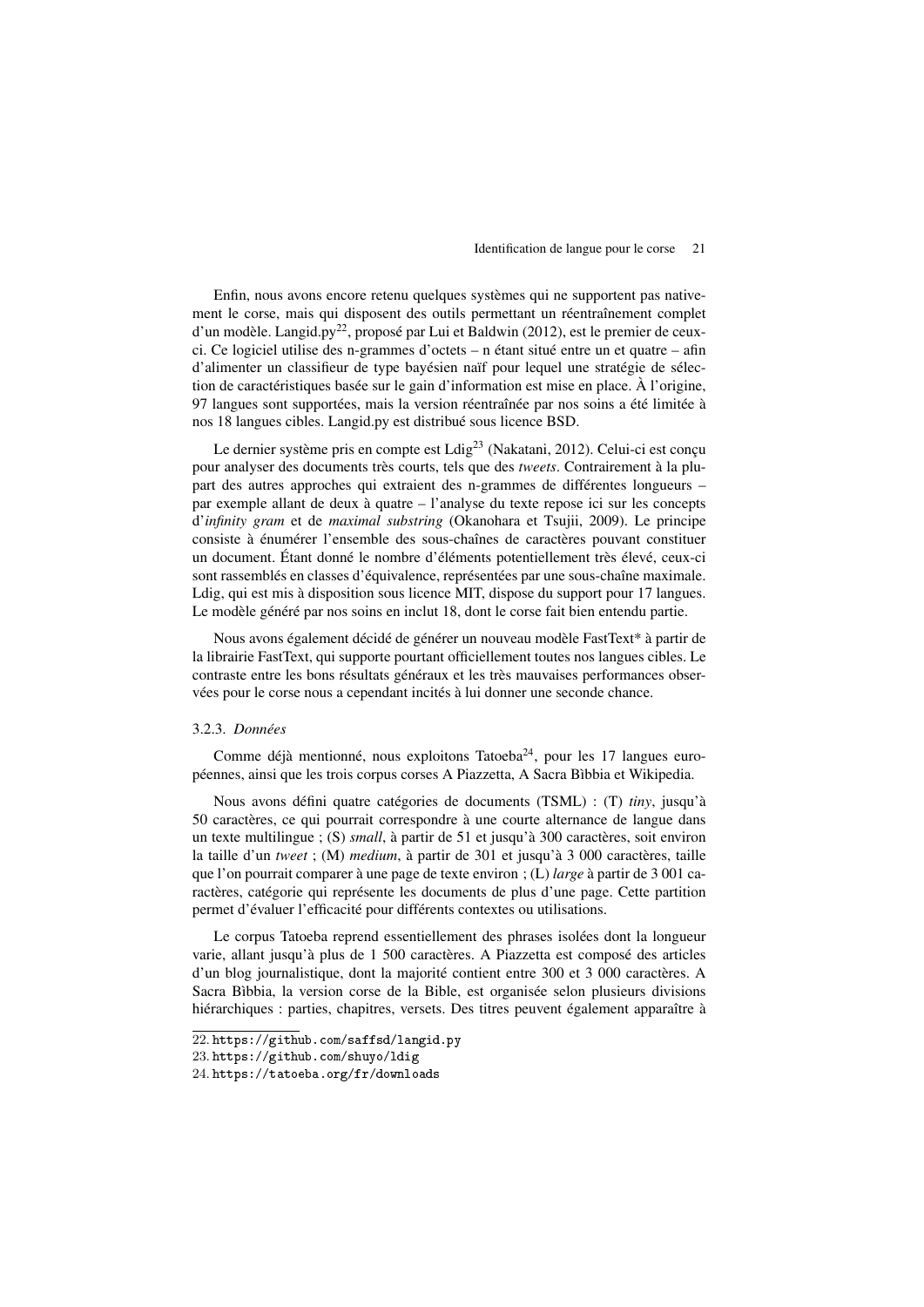différents endroits. L'unité de traitement retenue est le chapitre, mais les titres ont été traités séparément. La majorité des « documents » ainsi constitués fait moins de 50 caractères, mais un nombre non négligeable de ceux-ci disposent de 300 à 3 000 caractères, voire plus. Enfin, le corpus Wikipedia est composé en grande partie d'articles faisant entre 50 et 3 000 caractères. Tous ces corpus ont été utilisés pour l'apprentissage et pour les tests. La répartition des corpus selon les catégories TSML est détaillée au tableau 3.

| Catégorie       | Tatoeba (17 lg.) |         | A Piazzetta |         |         | A Sacra Bìbbia | Wikipedia |         |
|-----------------|------------------|---------|-------------|---------|---------|----------------|-----------|---------|
| $T$ [1,50]      | 4 0 7 5 0 8 6    | 81.7%   | 79          | 4.5 $%$ | 2 1 4 6 | 64.1%          | 41        | $0.7\%$ |
| <b>F51.3001</b> | 905 294          | 18.2%   | 223         | 12.8%   | 14      | $0.4\%$        | 2 760     | 48.2%   |
| M [301,3000]    | 4 3 1 7          | $0.1\%$ | 179         | 67.6%   | 542     | 16.2%          | 2 5 3 2   | 44.2%   |
| 13001.<br>L.    | 0                | 0%      | 264         | 15.1%   | 645     | 19.3%          | 395       | 6.9%    |
| Total           | 4 9 8 4 6 9 7    |         | 1 745       |         | 3 3 4 7 |                | 5 7 2 8   |         |

Tableau 3. *Répartition TSML des documents en fonction du nombre de caractères*

Le corpus Tatoeba est issu d'une base de données dans laquelle la langue est une métadonnée cruciale. Le corpus A Sacra Bìbbia provient lui d'un ouvrage édité en langue corse. Pour ces données, nous considérons l'attribution d'une langue comme fiable. Les deux autres corpus corses sont issus d'Internet et n'ont pas bénéficié d'une vérification. Ils ne peuvent donc pas prétendre au même niveau de fiabilité. Afin d'écarter les documents qui ne seraient pas majoritairement en corse, nous avons mis en place une étape de filtrage au moyen d'un détecteur de langue par mots-clés élaboré dans le cadre d'un précédent travail. Nous avons ainsi écarté 128 documents du corpus A Piazzetta (7 T, 26 S, 78 M et 17 L), et 141 de Wikipedia (1 T, 38 S, 96 M et 6 L).

Les données présentées ci-dessus ont été réparties en deux ensembles, l'un pour l'apprentissage et l'autre pour le test. Nous n'avons pas de phase de paramétrage qui nécessiterait un ensemble de validation. Afin de minorer les éventuels effets dus à la répartition des données d'apprentissage et de test, nous avons mis en place une validation en cinq plis. Pour les expériences nécessitant un équilibrage des données en fonction de la langue et de la taille des documents, le respect de ces contraintes entraîne une utilisation partielle des données à notre disposition.

Pour chaque pli, un ensemble de test équivalent à environ 150 000 caractères par langue a été réservé, avec une répartition équilibrée entre les différentes catégories TSML. En cas de pénurie pour l'une des catégories, plusieurs documents ont été rassemblés afin de constituer un texte « artificiel » de longueur suffisante. La taille des documents pouvant varier à l'intérieur de chaque catégorie, le nombre de documents n'est pas forcément identique pour chaque langue et pour chaque pli, mais en pratique une certaine régularité a été observée<sup>25</sup>. Pour le corse, en raison de documents

<sup>25</sup>. La contribution au jeu de test d'une langue va de 136 à 172 documents (153 en moyenne). L'ensemble complet, hors corse, contient entre 2 536 et 2 712 documents (2 605 en moyenne).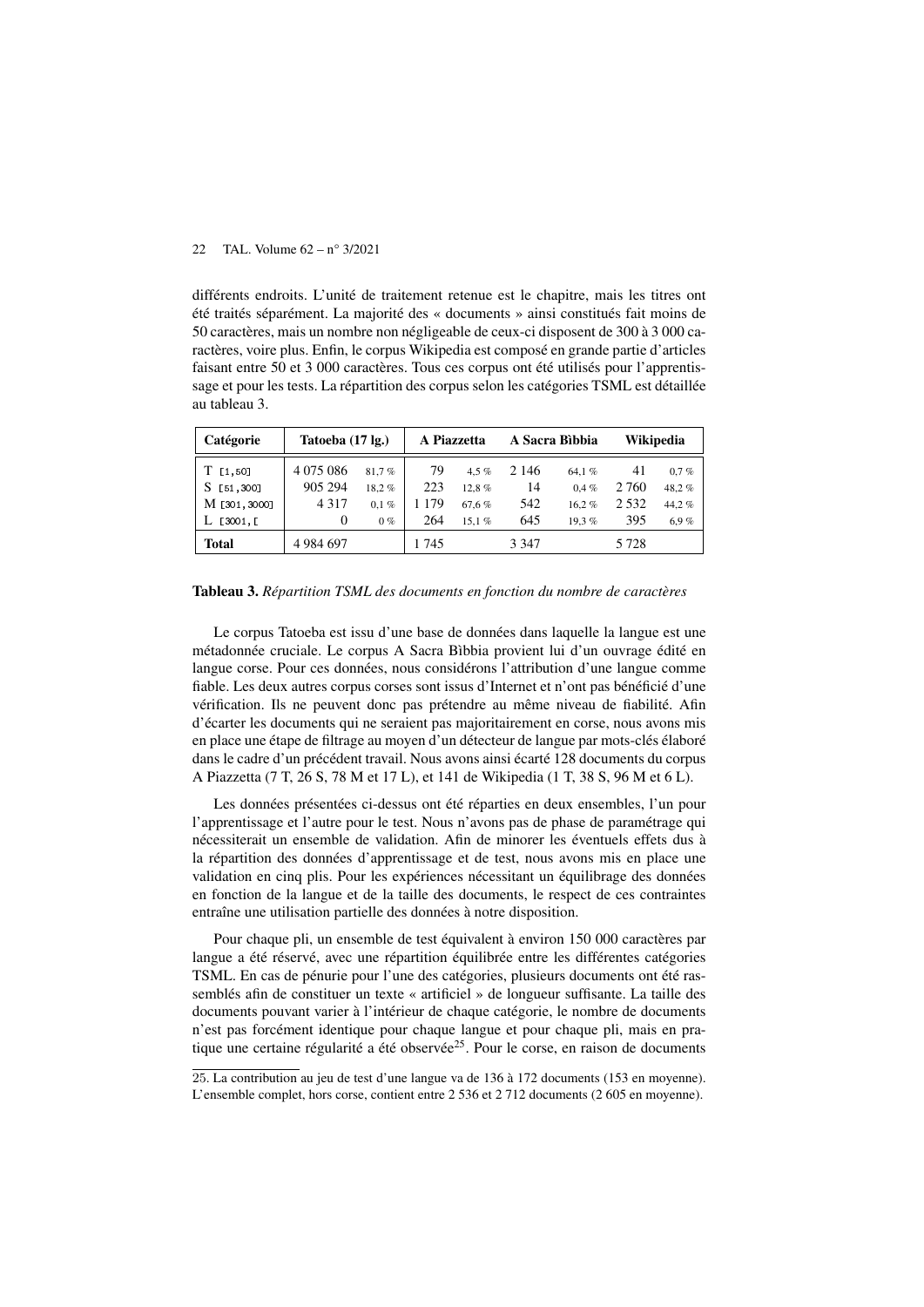en moyenne un peu plus longs, nous avons dû augmenter la taille des ensembles de test à 200 000 caractères afin que le nombre de documents ne chute pas trop<sup>26</sup>. Nous avons également veillé à exploiter les trois corpus de manière équivalente. Pour les ensembles d'apprentissage, deux versions ont été définies. La première (section 3.2.4) est limitée à environ 500 000 caractères par langue<sup>27</sup>, répartis équitablement entre les différentes catégories TSML, ce qui nous permet d'obtenir des ensembles d'apprentissage équilibrés en termes de longueur de document et de représentation de chaque langue. Pour la seconde version (section 3.2.5), nous avons décidé d'utiliser la totalité des données à notre disposition, ce qui aboutit à des ensembles déséquilibrés.

En plus de ces données, qui permettent une évaluation sur des documents de même nature et de même source que ceux ayant servi à l'apprentissage, nous avons également mené un test sur des textes complètement différents (section 3.2.6). Nous avons choisi d'exploiter à cet effet le *Digital Corpus of the European Parliament*, DCEP (Hajlaoui *et al.*, 2014), dans sa version nettoyée des balises HTML/XML (*STRIP*) 28 . Il s'agit de documents de différentes natures<sup>29</sup> produits dans le cadre du travail du Parlement européen entre 2001 et 2012. Nous avons sélectionné un sous-corpus ne contenant que les documents disponibles pour l'ensemble de nos 17 langues cibles. À nouveau, nous avons réalisé une répartition des documents en plusieurs catégories en fonction de leur longueur. Nous avons cependant constaté que les documents de moins de 200 caractères s'avéraient très souvent vides de contenu linguistique, ce qui nous a obligés à revoir les catégories précédemment définies. Un autre filtrage a également été mis en place pour écarter les documents ne contenant que des références ou codes, sans inclure véritablement un texte en langue naturelle. Finalement, nous avons sélectionné 3 759 documents disponibles pour chacune des langues<sup>30</sup>, répartis de la manière suivante : 198 entre 201 et 500 caractères, 558 entre 501 et 1 000 caractères, 1 882 entre 1 001 et 2 000 caractères, et enfin 1 121 entre 2 001 et 3 000 caractères. Notons enfin que ce corpus ne contient pas de document en corse.

L'ensemble des données textuelles a été soumis à un prétraitement identique. Celui-ci a permis de décapitaliser l'ensemble du texte, de décoller les signes de ponctuation et de normaliser les espacements.

Les résultats des évaluations sont repris aux sections suivantes. Le premier test a pour objectif d'évaluer les différents outils en utilisant des ensembles d'apprentissage équilibrés limités à 500 000 caractères (section 3.2.4). Le deuxième test permet, pour les systèmes identifiés comme les plus performants, d'investiguer les différences obtenues en passant à un ensemble d'entraînement maximal non équilibré (section 3.2.5).

<sup>26</sup>. Soit 115 documents en moyenne (entre 101 et 129 documents).

<sup>27</sup>. Cette limite s'est imposée, étant donné la quantité de données disponibles pour la langue la moins dotée dans le cadre de cette évaluation (voir tableau 1).

<sup>28</sup>. Téléchargeable à l'adresse https://wt-public.emm4u.eu/Resources/DCEP-2013/ DCEP-Download-Page.html

<sup>29</sup>. Communiqués de presse, motions, procès-verbaux des sessions plénières, règlement intérieur, rapports, et questions écrites au Parlement.

<sup>30</sup>. Soit un total de 63 903 documents toutes langues confondues.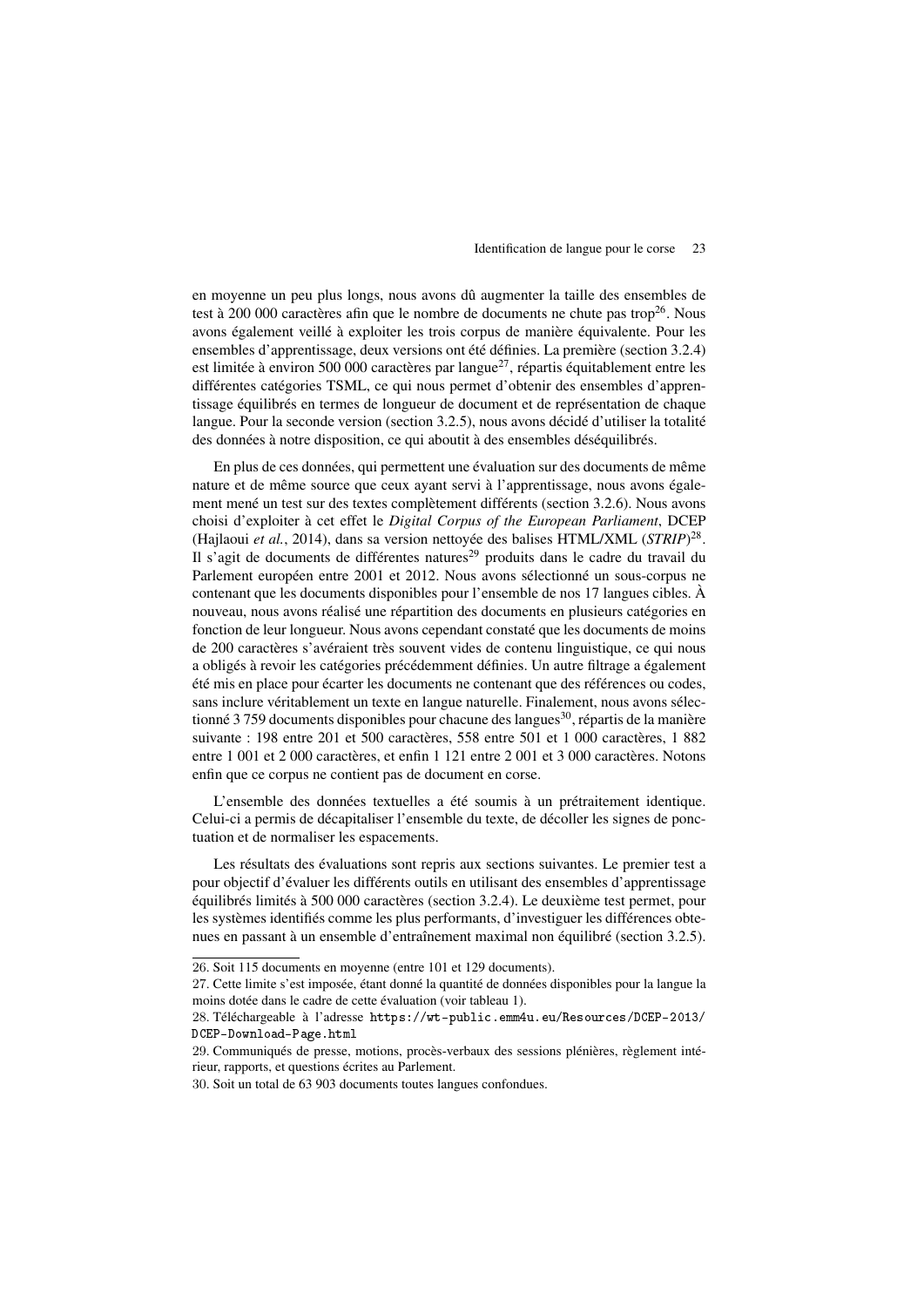Enfin, le troisième test a la vocation de recouper et de vérifier les résultats sur des documents d'une autre nature que ceux ayant servi à l'apprentissage (section 3.2.6).

#### 3.2.4. *Première évaluation : données d'apprentissage limitées mais équilibrées*

L'objectif de cette évaluation est de faire un premier tri parmi l'ensemble des outils que nous avons sélectionnés. Comme exposé précédemment, en plus du système de référence, nous disposons de cinq outils à utiliser sans aucune modification, de deux outils pour lesquels l'ajout du corse a dû être effectué, sans toucher aux autres langues, alors que trois autres outils ont nécessité un réentraînement complet. Pour chacun de ces cinq derniers outils, l'apprentissage de cinq modèles a été effectué à partir d'ensembles de documents d'environ 500 000 caractères chacun. Cinq ensembles de test totalement disjoints ont été utilisés pour l'évaluation. Nous rapportons, au tableau 4, la moyenne des résultats obtenus pour les cinq jeux de données.

Tous les systèmes sont globalement meilleurs que la référence, qui est particulièrement à la traîne pour les documents les plus courts (T et S), ce qui est logique pour une approche par mots-clés. Notons cependant que, pour les documents plus longs, ce système se place dans la même fourchette de valeurs que les autres.

Concernant les 17 langues autres que le corse, les outils pour lesquels nous avons réentraîné un modèle offrent les meilleurs résultats, atteignant une précision de plus de 99 %. Il faut cependant nuancer cette affirmation, puisque la version standard de FastText propose de très bonnes performances. À l'inverse, Langid.py et son modèle complètement réentraîné donnent des résultats assez faibles, s'écartant en moyenne très peu de la référence.

Notons que les systèmes réentraînés ont pu tirer un avantage de la proximité des ensembles d'apprentissage et de test, ce qui est d'ailleurs également le cas de FastText qui intègre Tatoeba dans son ensemble d'apprentissage. D'autre part, les logiciels utilisés de manière standard proposent en général le support d'un nombre plus important de langues, ce qui peut jouer en leur défaveur.

En ce qui concerne le corse, on observe des résultats assez moyens pour les systèmes standard (entre 83,25 % et 90,30 % de précision), voire vraiment catastrophiques pour FastText (précision de 1,24 %). Ce résultat, pouvant provenir d'un fort déséquilibre dans les données d'apprentissage (Siewert *et al.*, 2020), nous a d'ailleurs poussés à effectuer un réentraînement complet de ce système, que nous notons Fast-Text\*. Les deux logiciels pour lesquels nous avons effectué un apprentissage uniquement pour le corse s'en sortent mieux, avec une précision d'un peu plus de 92 %. En fin de compte, les meilleures performances sont obtenues avec les systèmes réentraînés complètement pour l'ensemble des langues, à l'exception de Langid.py (83,72 %). Ldig permet de grimper jusqu'à une précision de 94,98 %, alors que FastText\* surclasse finalement tous les autres outils en atteignant 97,92 % de précision.

Les meilleurs résultats combinés pour les 18 langues sont logiquement à mettre à l'actif de Ldig (99,12 % de précision) et FastText\* (99,42 % de précision).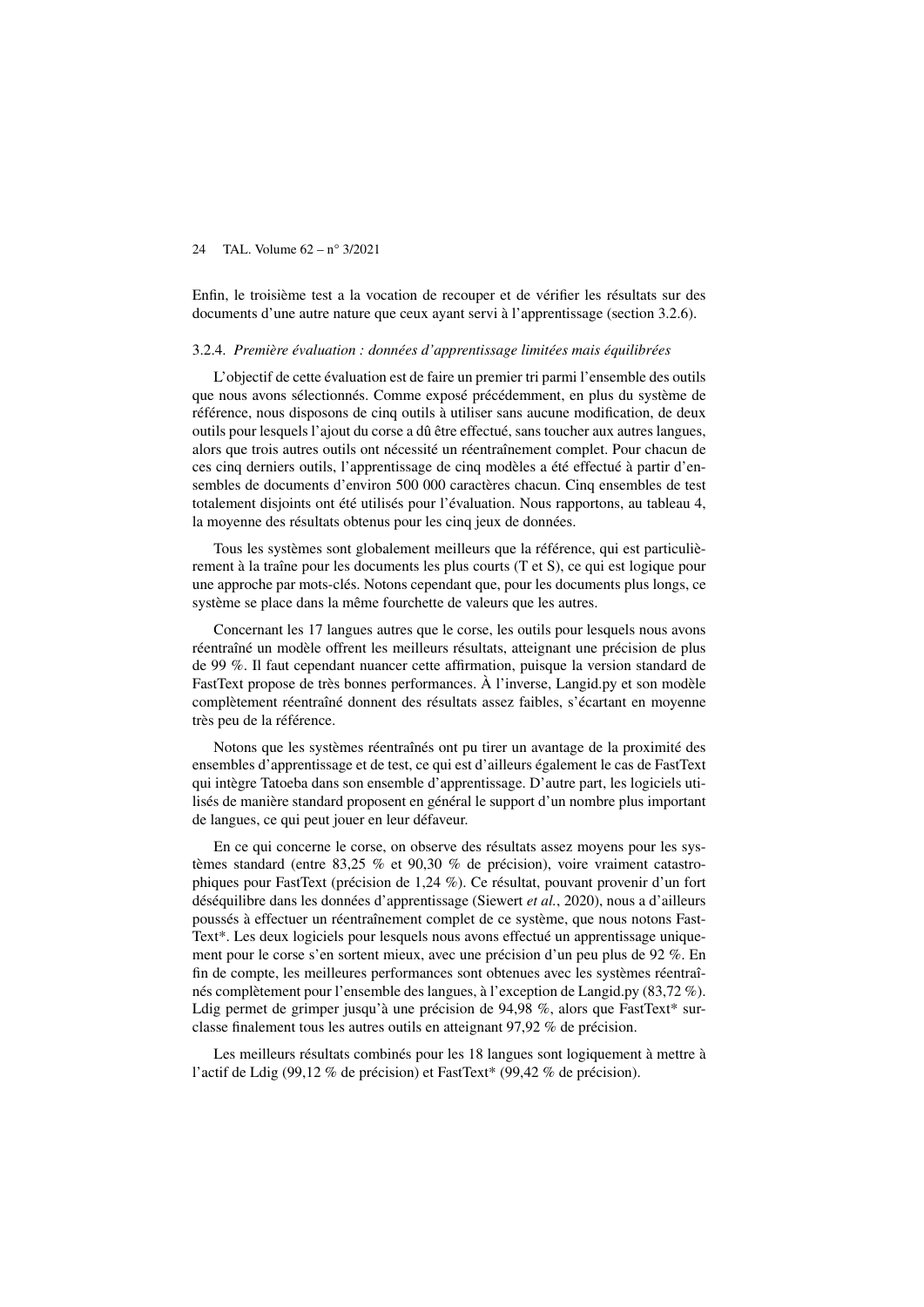|              |                                                                                      |                                      |                                                                                                                                                                                                                                      | Utilisation standard                 |                                      |                                                                                                                     |                                      | <b>LEARNcos</b>                      |                                                | LEARNall                             |                                      |
|--------------|--------------------------------------------------------------------------------------|--------------------------------------|--------------------------------------------------------------------------------------------------------------------------------------------------------------------------------------------------------------------------------------|--------------------------------------|--------------------------------------|---------------------------------------------------------------------------------------------------------------------|--------------------------------------|--------------------------------------|------------------------------------------------|--------------------------------------|--------------------------------------|
|              | Réf.                                                                                 | <b>ITRX</b>                          | WhatLang                                                                                                                                                                                                                             | CLD <sub>2</sub>                     | FastText                             | CLD3                                                                                                                | <b>TextCat</b>                       | Lang. Detect.                        | Langid.py                                      | Ldig                                 | FastText*                            |
| 800          | 0,7810                                                                               | 0,9030                               | 0,8678                                                                                                                                                                                                                               | 0,8325                               | 0,0124                               | 0,8820                                                                                                              | 0,9216                               | 0,9210                               | 0,8372                                         | 0,9498                               | 0,9792                               |
| eng          |                                                                                      |                                      |                                                                                                                                                                                                                                      |                                      |                                      |                                                                                                                     |                                      |                                      |                                                |                                      |                                      |
| $\mathbf{B}$ |                                                                                      |                                      |                                                                                                                                                                                                                                      |                                      |                                      |                                                                                                                     |                                      |                                      |                                                |                                      |                                      |
| g            |                                                                                      |                                      |                                                                                                                                                                                                                                      |                                      |                                      |                                                                                                                     |                                      |                                      |                                                |                                      |                                      |
| £.           | 69<br>638506023660236886672866<br>638506025728688866748866<br>6385060263688866748866 |                                      | 0,063<br>0,08453 0,000 0,000 0,000 0,000 0,000 0,000 0,000 0,000 0,000 0,000 0,000 0,000 0,000 0,000 0,000 0,000 0,000<br>0,000 0,000 0,000 0,000 0,000 0,000 0,000 0,000 0,000 0,000 0,000 0,000 0,000 0,000 0,000 0,000 0,000 0,00 |                                      |                                      | 16513536<br>0383353636438265688866<br>0383536382643826568866<br>038353826438265688866554<br>03936458886656886656554 |                                      |                                      |                                                |                                      |                                      |
| ä            |                                                                                      |                                      |                                                                                                                                                                                                                                      |                                      |                                      |                                                                                                                     |                                      |                                      |                                                |                                      |                                      |
|              |                                                                                      |                                      |                                                                                                                                                                                                                                      |                                      |                                      |                                                                                                                     |                                      |                                      |                                                |                                      |                                      |
|              |                                                                                      |                                      |                                                                                                                                                                                                                                      |                                      |                                      |                                                                                                                     |                                      |                                      |                                                |                                      |                                      |
| $R = 3$      |                                                                                      |                                      |                                                                                                                                                                                                                                      |                                      |                                      |                                                                                                                     |                                      |                                      |                                                |                                      |                                      |
|              |                                                                                      |                                      |                                                                                                                                                                                                                                      |                                      |                                      |                                                                                                                     |                                      |                                      |                                                |                                      |                                      |
| $\bar{z}$    |                                                                                      |                                      |                                                                                                                                                                                                                                      |                                      |                                      |                                                                                                                     |                                      |                                      |                                                |                                      |                                      |
|              |                                                                                      |                                      |                                                                                                                                                                                                                                      |                                      |                                      |                                                                                                                     |                                      |                                      |                                                |                                      |                                      |
| ces          |                                                                                      |                                      |                                                                                                                                                                                                                                      |                                      |                                      |                                                                                                                     |                                      |                                      |                                                |                                      |                                      |
| dan          |                                                                                      |                                      |                                                                                                                                                                                                                                      |                                      |                                      |                                                                                                                     |                                      |                                      |                                                |                                      |                                      |
| swe          |                                                                                      |                                      |                                                                                                                                                                                                                                      |                                      |                                      |                                                                                                                     |                                      |                                      |                                                |                                      |                                      |
|              |                                                                                      |                                      |                                                                                                                                                                                                                                      |                                      |                                      |                                                                                                                     |                                      |                                      |                                                |                                      |                                      |
| ទី           |                                                                                      |                                      |                                                                                                                                                                                                                                      |                                      |                                      |                                                                                                                     |                                      |                                      |                                                |                                      |                                      |
| 髙            |                                                                                      |                                      |                                                                                                                                                                                                                                      |                                      |                                      |                                                                                                                     |                                      |                                      |                                                |                                      |                                      |
| 17lg         | 0,8992                                                                               | 0,9516                               | 0,9158                                                                                                                                                                                                                               | 0,9486                               | 0,9899                               | 0,9585                                                                                                              | 0,9598                               | 0,9800                               | 0,9175                                         | 0,9936                               | 0,9951                               |
| $18\lg$      | 0,8927                                                                               | 0,9489                               | 0,9132                                                                                                                                                                                                                               | 0,9422                               | 0,9355                               | 0,9542                                                                                                              | 0,9577                               | 0,9767                               | 0,9130                                         | 0,9912                               | 0,9942                               |
|              |                                                                                      |                                      |                                                                                                                                                                                                                                      |                                      |                                      |                                                                                                                     |                                      |                                      |                                                |                                      |                                      |
| $\omega$     |                                                                                      |                                      |                                                                                                                                                                                                                                      |                                      |                                      |                                                                                                                     |                                      |                                      |                                                |                                      |                                      |
| ≥            | 0,6759<br>0,9126<br>0,9930<br>0,9997                                                 | 0,8234<br>0,9707<br>0,9980<br>0,9997 | 0,7236<br>0,9438<br>0,9888<br>0,9982                                                                                                                                                                                                 | 0.8046<br>0.9724<br>0.9970<br>0.9997 | 0,9267<br>0,9551<br>0,9565<br>0,9571 | 0,8381<br>0,9841<br>0,9970<br>1,0000                                                                                | 0,8494<br>0,9786<br>1,0000<br>1,0000 | 0,9155<br>0,9906<br>0,9991<br>1,0000 | 0,7293<br>0,9119<br>779977<br>1,0000<br>1,0000 | 0,9689<br>1,9971<br>7,0000<br>1,0000 | 0,9781<br>0,9985<br>1,0000<br>1,0000 |
|              |                                                                                      |                                      |                                                                                                                                                                                                                                      |                                      |                                      |                                                                                                                     |                                      |                                      |                                                |                                      |                                      |
|              |                                                                                      |                                      |                                                                                                                                                                                                                                      |                                      |                                      |                                                                                                                     |                                      |                                      |                                                |                                      |                                      |

### Identification de langue pour le corse 25

Tableau 4. Résultats des évaluations pour l'ensemble des outils de détection de langue (apprentissage à 500 k caractères)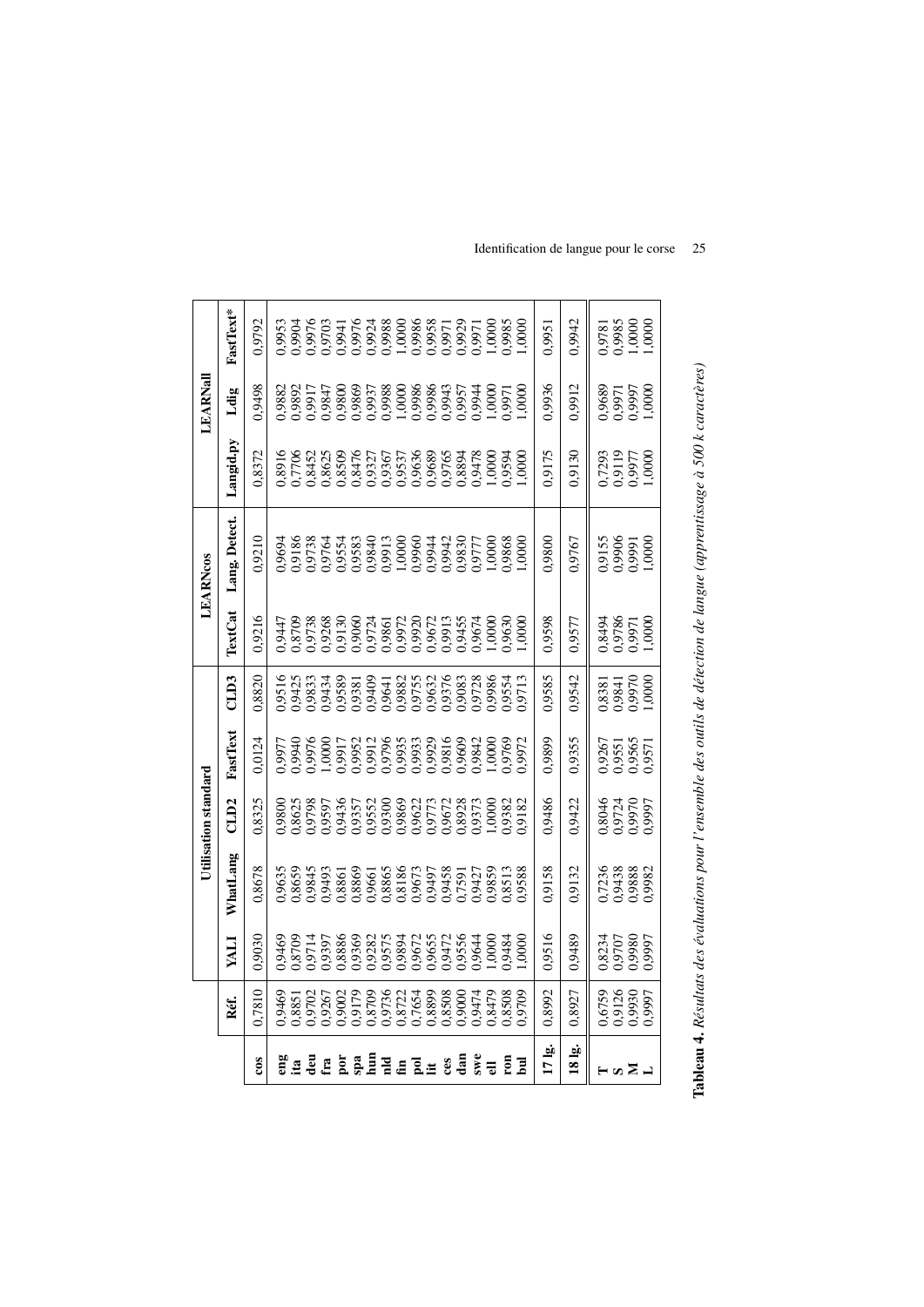Enfin, l'analyse des résultats obtenus par catégorie de taille de document, nous confirme que la majorité des outils rencontre des difficultés avec les documents courts (T ou S). Les deux meilleurs systèmes mis en évidence ci-dessus – Ldig et FastText\* – permettent cependant d'arriver à une très bonne précision pour les documents S (respectivement 99,71 % et 99,85 %), alors que les documents T restent tout de même légèrement en retrait (96,89 % et 97,81 % de précision).

Au vu de ces résultats, Ldig et FastText\* nous semblent les outils les plus intéressants, tant au niveau de leurs résultats sur l'ensemble des 17 langues et sur le corse, que de l'efficacité atteinte pour les documents les plus courts.

#### 3.2.5. *Deuxième évaluation : maximisation des données d'apprentissage*

Cette seconde évaluation nous permet d'observer l'effet d'une augmentation des données d'entraînement et de la perte de leur équilibrage. Les ensembles d'apprentissage limités à 500 000 caractères laissent cette fois la place à la totalité des données à notre disposition, telles que décrites au tableau 1. Nous conservons les cinq mêmes ensembles de test que lors de la première évaluation. Ces données n'apparaissent bien entendu pas dans les ensembles d'apprentissage étendus. Cette évaluation a été menée pour les deux meilleurs outils mis en évidence jusqu'ici, Ldig et FastText\*. Les résultats détaillés peuvent être consultés au tableau 5, dans lequel sont également repris, à titre de comparaison, les résultats obtenus lors de la première évaluation.

Les différences observées sont plutôt faibles, ce qui est assez logique étant donné les bonnes performances déjà obtenues précédemment. Pour les 17 langues hors corse, Ldig enregistre une progression de 0,54 %, en proposant une précision de 99,90 %. Au contraire, FastText\* ne semble pas profiter des données supplémentaires : la précision enregistrée à 99,37 % équivaut à une régression de 0,14 %.

La situation est cependant différente lorsque l'on s'intéresse spécifiquement aux résultats obtenus pour le corse. La précision proposée par Ldig progresse de 1,54 % pour s'établir à 96,52 %, alors que FastText\* enregistre, dans ce cas, une amélioration de 1,18 % pour atteindre une précision de 99,11 %.

L'examen des résultats obtenus en fonction des catégories de taille de documents permet de mettre en évidence, pour les deux outils, une amélioration pour la catégorie qui concerne les plus petits documents (T). En revanche, là où Ldig s'améliore pour la catégorie S, et maintient des résultats identiques pour les catégories M et L, on observe, en ce qui concerne FastText\*, une légère régression pour les catégories S et M, alors que la catégorie L reste à la précision maximale.

Pour cette évaluation, les évolutions de précision sont contrastées et relativement modestes. Ldig progresse en différents points, alors que FastText\* montre à la fois des améliorations et des régressions. Au final, Ldig propose, à 99,71 %, la précision la plus élevée pour les 18 langues (99,36 % pour FastText\*), alors que FastText\* conserve la meilleure précision pour le corse (99,11 % contre 96,52 % pour Ldig).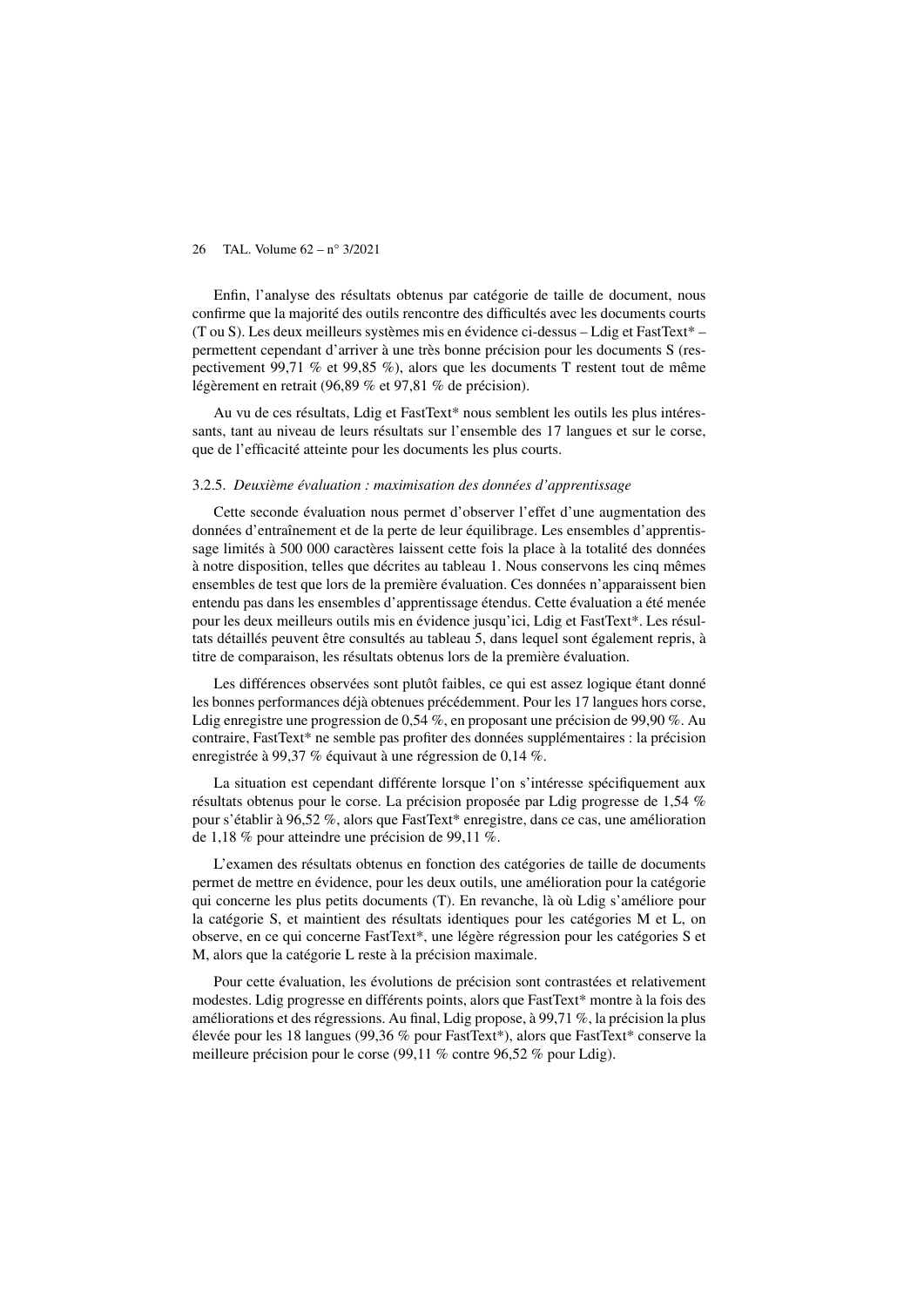|        |        | <b>LEARNmin</b>  |        | <b>LEARNmax</b>  |
|--------|--------|------------------|--------|------------------|
|        | Ldig   | <b>FastText*</b> | Ldig   | <b>FastText*</b> |
| cos    | 0.9498 | 0.9792           | 0,9652 | 0.9911           |
| eng    | 0.9882 | 0.9953           | 1.0000 | 0.9952           |
| ita    | 0,9892 | 0,9904           | 0,9988 | 0,9856           |
| deu    | 0.9917 | 0.9976           | 1,0000 | 1,0000           |
| fra    | 0.9847 | 0.9703           | 1.0000 | 0.9753           |
| por    | 0,9800 | 0.9941           | 0,9988 | 0,9965           |
| spa    | 0.9869 | 0.9976           | 1.0000 | 0.9988           |
| hun    | 0,9937 | 0,9924           | 0,9988 | 1,0000           |
| nld    | 0.9988 | 0.9988           | 0.9988 | 0.9976           |
| fin    | 1.0000 | 1.0000           | 0.9986 | 0.9988           |
| pol    | 0.9986 | 0.9986           | 0.9987 | 0,9972           |
| lit    | 0.9986 | 0.9958           | 0.9986 | 1,0000           |
| ces    | 0.9943 | 0.9971           | 0.9972 | 0.9901           |
| dan    | 0,9957 | 0.9929           | 0,9971 | 0,9873           |
| swe    | 0.9944 | 0.9971           | 0.9985 | 0,9804           |
| ell    | 1,0000 | 1,0000           | 1,0000 | 1,0000           |
| ron    | 0.9971 | 0.9985           | 0.9985 | 0.9914           |
| bul    | 1.0000 | 1,0000           | 1,0000 | 0.9986           |
| 17 lg. | 0,9936 | 0,9951           | 0,9990 | 0,9937           |
| 18 lg. | 0,9912 | 0.9942           | 0,9971 | 0,9936           |
| T      | 0,9689 | 0.9781           | 0,9905 | 0,9811           |
| S      | 0.9971 | 0.9985           | 1,0000 | 0.9948           |
| M      | 0.9997 | 1.0000           | 0.9997 | 0.9983           |
| L      | 1,0000 | 1,0000           | 1,0000 | 1,0000           |

#### Identification de langue pour le corse 27

Tableau 5. Résultats des évaluations pour les outils Ldig et FastText\*, apprentissage à 500 k caractères (LEARNmin) et avec l'ensemble des données (LEARNmax)

#### 3.2.6. Troisième évaluation : corpus DCEP

Avec cette troisième évaluation, nous voulons vérifier que les résultats obtenus lors des tests précédents ne sont pas (trop) influencés par la proximité des ensembles d'apprentissage et de test utilisés jusqu'ici. Nous avons donc choisi de mettre à l'épreuve les résultats des systèmes qui semblent les plus intéressants jusqu'à présent en les confrontant à un ensemble de test totalement différent et non exploité lors de l'apprentissage. Il s'agit du Digital Corpus of the European Parliament, DCEP.

Nous avons sélectionné Ldig et FastText\*, entraînés avec les données d'apprentissage maximales. Étant donné l'évolution contrastée de FastText\* entre les deux premiers tests, nous avons également choisi d'observer son comportement dans sa version entraînée avec l'ensemble d'apprentissage limité à 500 000 caractères. Bien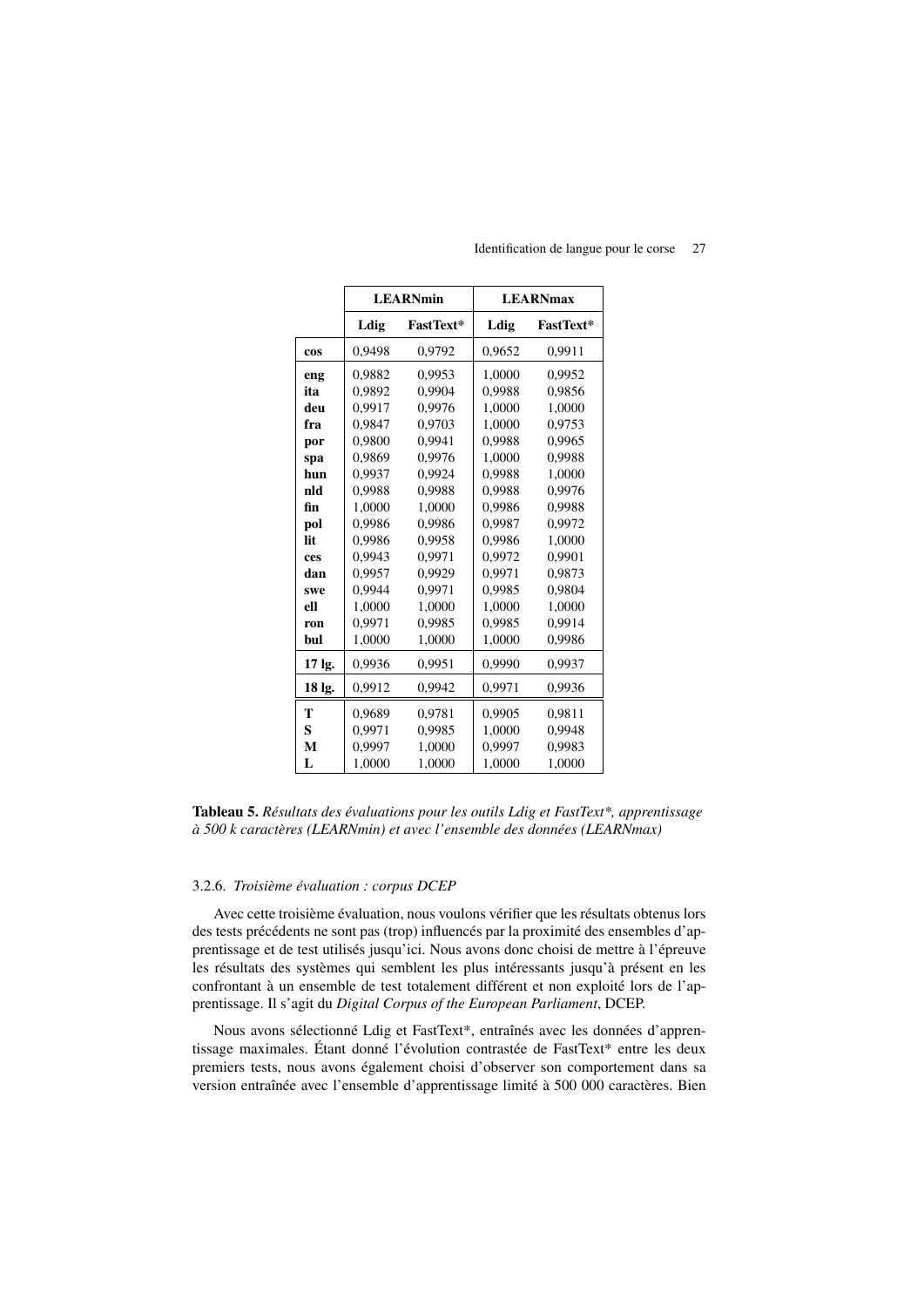que l'ensemble de test soit ici unique – composé par la totalité des données issues de DCEP – les outils choisis disposent chacun de cinq modèles générés lors des étapes précédentes. Les chiffres détaillés présentés au tableau 6 constituent donc à nouveau une moyenne des résultats obtenus avec les cinq modèles disponibles.

|        | <b>FastText*(LEARNmin)</b> | Ldig(LEARNmax) | <b>FastText*</b> (LEARNmax) |
|--------|----------------------------|----------------|-----------------------------|
| eng    | 0,9723                     | 0,9779         | 0,9305                      |
| ita    | 0,9636                     | 0,9874         | 0,9043                      |
| deu    | 0,9944                     | 0,9982         | 0,9941                      |
| fra    | 0,9313                     | 0,9287         | 0,6764                      |
| por    | 0,9984                     | 0,9984         | 0,9894                      |
| spa    | 0,9984                     | 0,9985         | 0,9831                      |
| hun    | 0,9955                     | 0,9979         | 0,9969                      |
| nld    | 0,9936                     | 0,9968         | 0,9431                      |
| fin    | 0,9978                     | 0,9987         | 0,9790                      |
| pol    | 0,9986                     | 0,9950         | 0,9692                      |
| lit    | 0,9974                     | 0,9961         | 0,9614                      |
| ces    | 0,9921                     | 0,9980         | 0,8074                      |
| dan    | 0,9978                     | 0,9974         | 0,9308                      |
| swe    | 0,9972                     | 0,9979         | 0,6700                      |
| ell    | 0.9939                     | 0,9983         | 0,9951                      |
| ron    | 0,9917                     | 0,9936         | 0,8596                      |
| bul    | 0,9987                     | 0,9892         | 0,6180                      |
| 17 lg. | 0,9890                     | 0,9910         | 0,8946                      |
| T      | 0,9945                     | 0,9936         | 0,9380                      |
| S      | 0,9889                     | 0,9900         | 0,9233                      |
| M      | 0,9910                     | 0,9921         | 0,8874                      |
| L      | 0,9847                     | 0,9893         | 0,8805                      |

#### Tableau 6. *Résultats des évaluations sur le corpus DCEP*

La précision s'établit pour Ldig à 99,10 %. La majorité des langues bénéficient d'une précision supérieure à 99 %, à l'exception du bulgare (98,92 %), de l'italien (98,74 %), de l'anglais (97,79 %) et du français (92,87 %). La version « minimale » de FastText\* suit à peu de choses près la même tendance, avec une précision globale de 98,90 % un peu moins élevée, alors que les langues qui ne franchissent pas le seuil des 99 % sont cette fois limitées à l'anglais (97,23 %), l'italien (96,36 %) ainsi que le français (93,13 %). La version « maximale » de FastText\* a donné lieu à de moins bons résultats. La précision globale n'atteint pas les 90 % (89,46 %) et plusieurs langues aboutissent à des résultats très décevants, en particulier pour le bulgare (61,80 %), le suédois (67,00 %) et le français (67,64 %). Nous n'avons pas d'explication objective pour éclairer ces chiffres, mais nous notons cependant que le comportement de cette configuration s'inscrit dans le prolongement de celui observé lors de l'évaluation précédente. Enfin, remarquons que les résultats en retrait pour le français sont observés de manière cohérente pour les trois outils.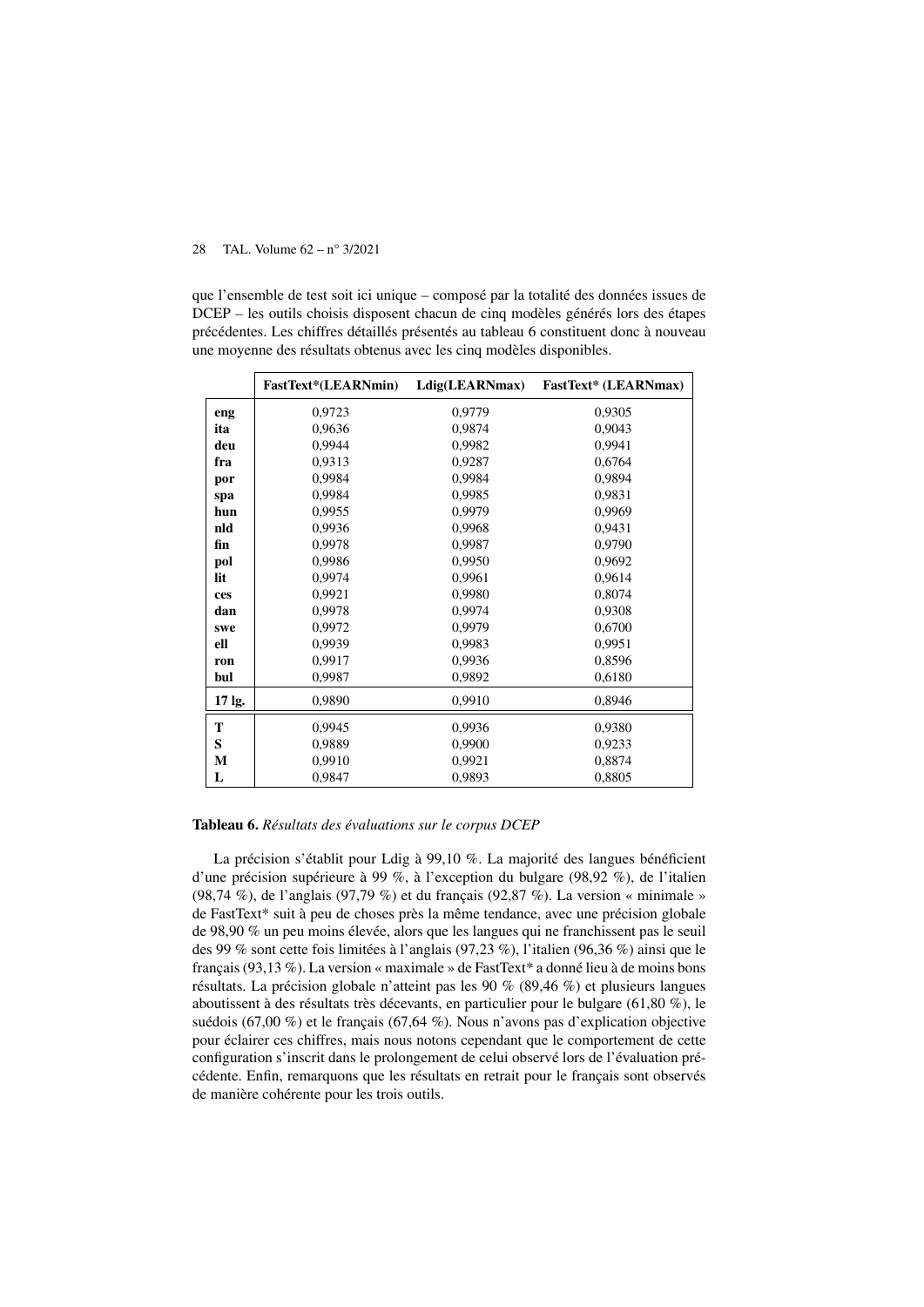À l'issue de ces trois évaluations, nous pouvons constater que Ldig présente des résultats particulièrement intéressants. La précision pour le corse est satisfaisante, et cet outil a pu enregistrer une (légère) progression suite à l'extension des données d'apprentissage. Les résultats se sont également maintenus à un niveau élevé sur des données de nature différente. De plus, une précision supérieure à 99 % a pu être observée pour toutes les catégories de documents, y compris celles représentant les plus courts.

#### 4. Évaluation de ressources

#### 4.1. *Ressources concernées*

Notre objectif est d'obtenir une estimation de la qualité de plusieurs ressources d'assez grande envergure, qui incluent du contenu en corse, et qui ont été constituées à partir d'Internet. La première est proposée par le Crúbadán Project<sup>31</sup> (Scannell, 2007), qui met à disposition des corpus moissonnés pour plus de 2 000 langues. Ces dernières ont été identifiées à l'aide d'une mesure cosinus, et ponctuellement d'un classifieur bayésien naïf, à partir d'un ensemble de trigrammes de référence collectés manuellement. Ce corpus est décliné sous différentes formes : des trigrammes de caractères, des mots simples, ainsi que des bigrammes de mots. Une information de fréquence accompagne chacun des éléments repris dans ces listes. Notre intérêt se porte surtout sur les bigrammes de mots, les autres formes ne se prêtant pas bien à une identification de langue. Cette ressource contient, pour le corse, 541 423 caractères répartis en 50 000 bigrammes, les plus courts n'étant cependant pas toujours pertinents $^{32}$ .

Le corpus W2C<sup>33</sup> (Majliš et Zabokrtský, 2012) a été constitué à partir de Wikipédia et d'autres sources sur Internet. Il contient plus de 54 Go de données concernant 120 langues, dont l'identification a été réalisée par le système YALI entraîné sur un ensemble initial extrait de Wikipédia. La partie corse, d'une taille de 20 Mo, contient 90 405 lignes représentant chacune un « document ». La taille de ceux-ci varie entre 15 et 188 568 caractères. Le corpus totalise 2 765 040 mots et 16 848 279 caractères.

Enfin, nous nous intéressons aussi aux moissonnages effectués par le projet Common Crawl<sup>34</sup>. La proportion de pages en corse est estimée à 0,24 % de la récolte CC-MAIN-2021-21, ce qui représente 64 146 pages<sup>35</sup>. Les différents moissonnages étant en partie cumulatifs, le nombre total de pages identifiées comme étant exprimées en corse est difficile à déterminer. De plus, étant donné la taille de la ressource, il n'est pas aisé d'accéder au contenu relatif à une langue précise. Divers corpus dérivés de

<sup>31</sup>. http://crubadan.org/

<sup>32</sup>. À titre d'illustration, le bigramme le plus fréquent est « . \n ».

<sup>33</sup>. https://ufal.mff.cuni.cz/w2c

<sup>34</sup>. https://commoncrawl.org/

<sup>35</sup>. Ce nombre peut varier d'un moissonnage à l'autre. Les statistiques peuvent être consultées à l'adresse https://commoncrawl.github.io/cc-crawl-statistics/ plots/languages.csv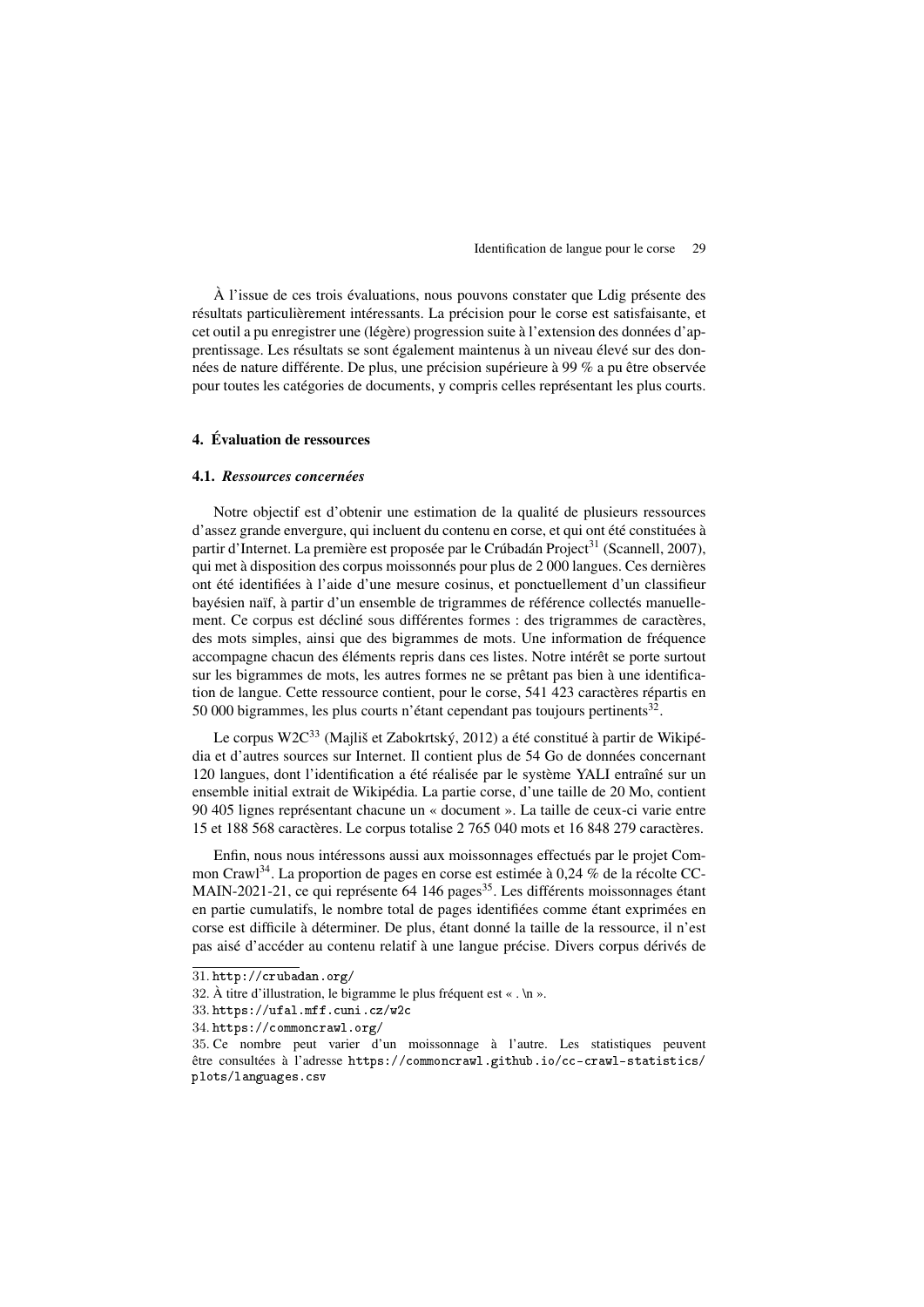Common Crawl ont cependant vu le jour et proposent des sous-ensembles organisés par langues. C'est en particulier le cas du corpus mC4<sup>36</sup> (Xue *et al.*, 2021), qui dispose d'un contenu pour 101 langues, et a été constitué à partir de 71 moissonnages de Common Crawl. Pour l'identification de langue, alors que Common Crawl exploite CLD2, le choix de mC4 s'est porté sur CLD3. La partie corse compte 494 913 extraits, dont on peut estimer qu'ils représentent environ 100 millions de caractères. Le corpus Common Crawl est donc abordé par l'intermédiaire de mC4.

#### 4.2. *Méthodologie*

Les corpus à évaluer ont été soumis à trois outils de détection de langue testés précédemment (section 3.2). Nous avons choisi d'utiliser l'outil de référence, le seul basé sur l'utilisation de listes de mots-clés, le logiciel standard CLD3, ainsi que le système Ldig réentraîné avec le maximum de données pour les 17 langues européennes plus le corse. Ce choix est un compromis entre la diversité des approches ainsi que les performances observées lors de nos tests. CLD3 permet, en outre, de couvrir un nombre élevé de langues, ce qui n'est pas le cas des deux autres outils. Enfin, Ldig nous est apparu comme étant le système proposant le meilleur équilibre entre l'identification du corse et des autres langues, y compris sur des documents très courts.

Il n'est évidemment pas possible de faire une évaluation exhaustive des corpus. Nous avons donc suivi la méthodologie proposée par Caswell *et al.* (2021) et extrait 200 éléments pour chaque corpus. Cet échantillon a été équilibré en sélectionnant des documents en fonction du nombre d'outils les ayant reconnus comme exprimés en corse, soit 25 extraits pour chacune des huit combinaisons possibles. Les données non étiquetées ont été proposées à un expert pour annotation. Cette tâche consiste à attribuer au texte une des catégories suivantes  $\frac{3}{7}$ : C pour « (langue) correcte », M pour « (langues) mixées », AL pour « autres langues » et B pour « bruit », c'est-à-dire du contenu non linguistique tel que «  $\mathbb{O}^4$ sìálivvàáè nrp $\neg$ sõ ». À partir de ces informations et de l'identification automatique de langue, il est possible d'estimer si les différentes combinaisons d'outils peuvent constituer un moyen adéquat pour séparer le bon grain – corse – de l'ivraie – les autres langues et le bruit.

#### 4.3. *Évaluation du corpus mC4*

Ce corpus ayant déjà été évalué par Caswell *et al.* (2021), nous nous faisons ici l'écho de leur travail et reprenons les résultats mis en évidence. Leur audit se base sur cent phrases – issues des 494 913 contenues dans le corpus pour le corse – jugées par un expert. La proportion de phrases effectivement exprimées en corse est de 33 %, dont 2 % sont cependant très courtes, et 2 % sont de faible qualité. Les deux tiers

<sup>36</sup>. Le jeu de données C4 multilingue est documenté à l'adresse : https://www.tensorflow. org/datasets/catalog/c4#c4multilingual

<sup>37</sup>. Celles-ci s'inspirent des catégories utilisées par Caswell *et al.* (2021).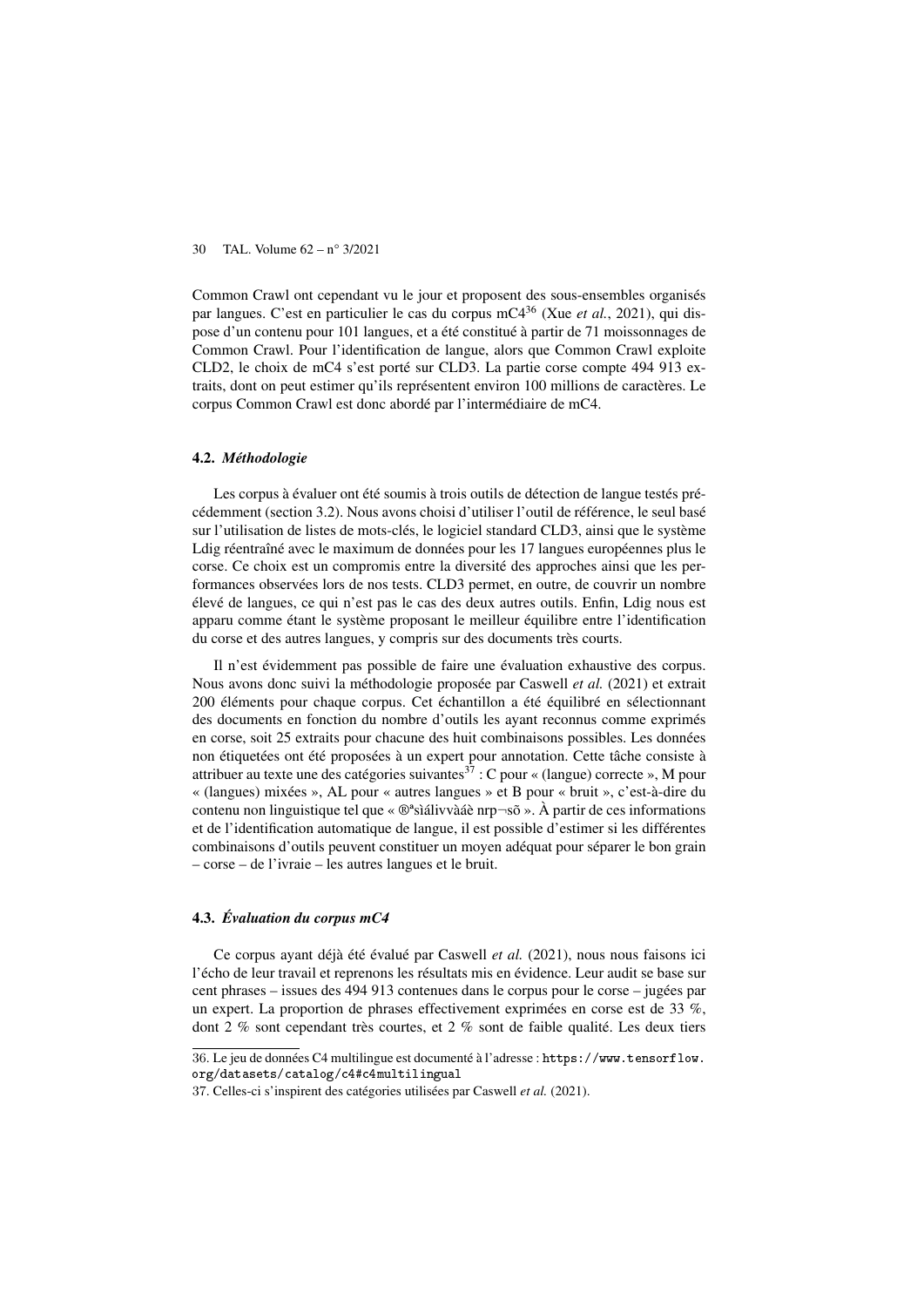restants se répartissent pour 48 % en phrases exprimées dans une autre langue, et pour 19 % en éléments non linguistiques. Étant donné ces résultats, et ceux observés pour d'autres langues peu dotées, les auteurs recommandent la plus grande prudence lorsqu'il est fait usage de cette ressource.

#### 4.4. *Évaluation du corpus An Crúbadán*

Nous nous intéressons ici aux bigrammes de mots du corpus An Crúbadán. Un premier filtrage a été effectué afin d'écarter les éléments les plus courts, qui présentent une faible qualité linguistique, soit 25 374 éléments de moins de dix caractères. Les 24 626 bigrammes restants sont caractérisés par une longueur moyenne de 13,42 caractères. Les résultats obtenus suite à l'examen de l'échantillon par l'expert, ainsi que par les trois systèmes d'identification de langue sont présentés au tableau 7.

|                                                                                                 | C        | M              | AI.            | B        | <b>Total</b> |
|-------------------------------------------------------------------------------------------------|----------|----------------|----------------|----------|--------------|
| <b>Jugement</b> expert                                                                          | 184      | 9              | 7              | $\Omega$ | 200          |
|                                                                                                 | 92,00 %  | 4,50 %         | 3,50%          | $0,00\%$ |              |
| Identification automatique par les trois outils sélectionnés                                    |          |                |                |          |              |
| Les échantillons diffèrent par le nombre d'outils ayant reconnu le document comme corse (N).    |          |                |                |          |              |
| La proportion réelle de chaque combinaison dans le corpus complet est donnée entre parenthèses. |          |                |                |          |              |
| $N = 3$ : Ldig + CLD3 + Réf.                                                                    | 23       | $\mathfrak{D}$ | 0              | $\Omega$ | 25           |
| $(8,63\%$ du corpus)                                                                            | 92,00%   | 8,00%          | $0.00\%$       | $0.00\%$ |              |
| $N = 2$ : Ldig + CLD3                                                                           | 23       | $\mathfrak{D}$ | $\Omega$       | $\Omega$ | 25           |
| $(28,86\%$ du corpus)                                                                           | 92,00 %  | 8,00%          | $0.00\%$       | $0.00\%$ |              |
| $N = 2$ : Ldig + Réf.                                                                           | 24       | 1              | 0              | $\Omega$ | 25           |
| $(2,08\%$ du corpus)                                                                            | 96,00%   | $4,00\%$       | $0.00\%$       | $0.00\%$ |              |
| $N = 2$ : CLD3 + Réf.                                                                           | 24       | 1              | $\Omega$       | $\Omega$ | 25           |
| $(0,82 \%$ du corpus)                                                                           | 96,00%   | $4,00\%$       | $0.00\%$       | $0.00\%$ |              |
| $N = 1$ : Ldig                                                                                  | 19       | 1              | 5              | $\Omega$ | 25           |
| $(13,50\%$ du corpus)                                                                           | 76,00 %  | $4,00\%$       | $20,00\%$      | $0.00\%$ |              |
| $N = 1$ : CLD3                                                                                  | 25       | $\Omega$       | $\Omega$       | $\Omega$ | 25           |
| $(16.0 %$ du corpus)                                                                            | 100,00 % | $0.00\%$       | $0.00\%$       | $0.00\%$ |              |
| $N = 1$ : Réf.                                                                                  | 23       | $\mathfrak{D}$ | $\Omega$       | $\Omega$ | 25           |
| $(0.89\%$ du corpus)                                                                            | 92,00%   | $8,00\%$       | $0.00\%$       | $0,00\%$ |              |
| $N = 0$                                                                                         | 23       | $\Omega$       | $\overline{c}$ | $\Omega$ | 25           |
| $(29,22\%$ du corpus)                                                                           | 92,00%   | $0,00\%$       | $8,00\%$       | $0.00\%$ |              |

#### Tableau 7. *Évaluation du corpus An Crúbadán*

Les jugements, fournis par notre expert, nous révèlent un niveau de qualité plutôt satisfaisant. En effet, 92 % des éléments examinés ont été jugés comme corrects. À cela, il faut ajouter 4,5 % pour lesquels il y a un mélange de corse et d'autres langues.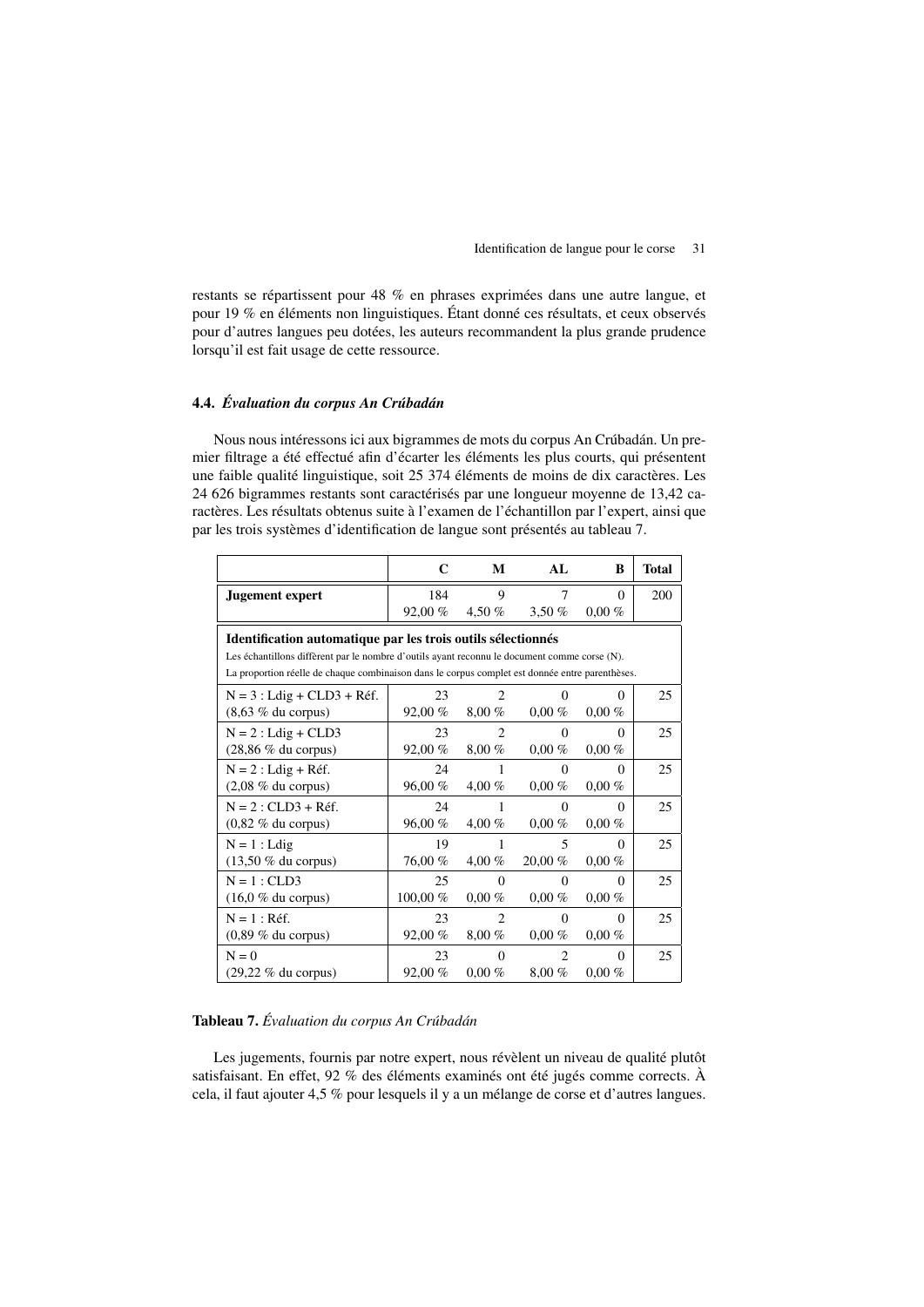Au final, seuls 3,5 % ne constituent pas du contenu corse et ne devraient idéalement pas apparaître dans la ressource.

En ce qui concerne la détection effectuée par les trois outils d'identification de langue, seuls 8,63 % des éléments sont détectés à l'unanimité comme du contenu corse. Au contraire, le cas le plus fréquent est celui où aucun logiciel n'attribue l'étiquette corse (29,22 %), suivi d'assez près par l'identification du corse par le duo Ldig + CLD3 (28,86 %). Vient ensuite la reconnaissance du corse par un seul outil, que ce soit CLD3 (16 %) ou Ldig (13,50 %). Les autres combinaisons, impliquant le système de référence par mots-clés, sont plus marginales.

La confrontation de l'analyse automatique à celle fournie par l'expert ne permet pas de dégager des critères qui offriraient la possibilité d'écarter la totalité du contenu exprimé dans une autre langue sans supprimer une part importante du contenu valide. En effet, ne conserver que les documents ayant été identifiés comme corse par deux outils au minimum éliminerait l'ensemble des AL et un tiers des M, mais ne nous offrirait environ que 40 % du contenu estimé en corse. Une approche plus souple, qui garderait les éléments ayant été identifiés par un outil au minimum, permettrait de faire grimper le rappel à environ 68 %, mais inclurait également quelques éléments exprimés dans d'autres langues. Un filtrage, impliquant une perte de contenu, est donc envisageable sur cette ressource qui, rappelons-le, a été évaluée plutôt positivement par l'expert, mais en ayant tout de même connu une amputation préalable de plus de la moitié de ses données.

#### 4.5. *Évaluation du corpus W2C*

Contrairement au corpus An Crúbadán, W2C propose des textes plus conséquents. Les 200 éléments qui constituent notre échantillon ont une longueur moyenne de 312,31 caractères. Les évaluations réalisées par l'expert et par l'intermédiaire des trois outils d'identification de langue sont reprises au tableau 8.

Le premier élément à mettre en avant concerne la fiabilité de l'identification du corse dans le corpus W2C, qui est nettement en retrait par rapport à ce qui est observé pour An Crúbadán. En effet, à peine 19,50 % des éléments examinés ont été jugés conformes par notre expert. Même si l'on ajoute les 3 % pour lesquels une ou plusieurs autres langues ont été observées, le résultat n'est pas flatteur. La majorité des extraits  $(67\%)$  est en réalité exprimée dans une autre langue – l'italien, mais aussi d'autres langues italo-romanes, ainsi que le roumain – alors qu'une part non négligeable de l'échantillon est constituée par du bruit (10,50 %). Même si cette analyse ne porte que sur des données très partielles, les chiffres observés ne laissent que peu de place à l'incertitude quant à la qualité de l'identification du corse dans ce corpus.

La majorité des textes soumis aux trois outils d'identification de langue ont été marqués comme non corses par ceux-ci (62,64 %), ce en quoi ils ont raison, puisque ces documents ont également été écartés par l'expert. Il existe trois configurations pour lesquelles une partie des éléments de l'échantillon correspond effectivement à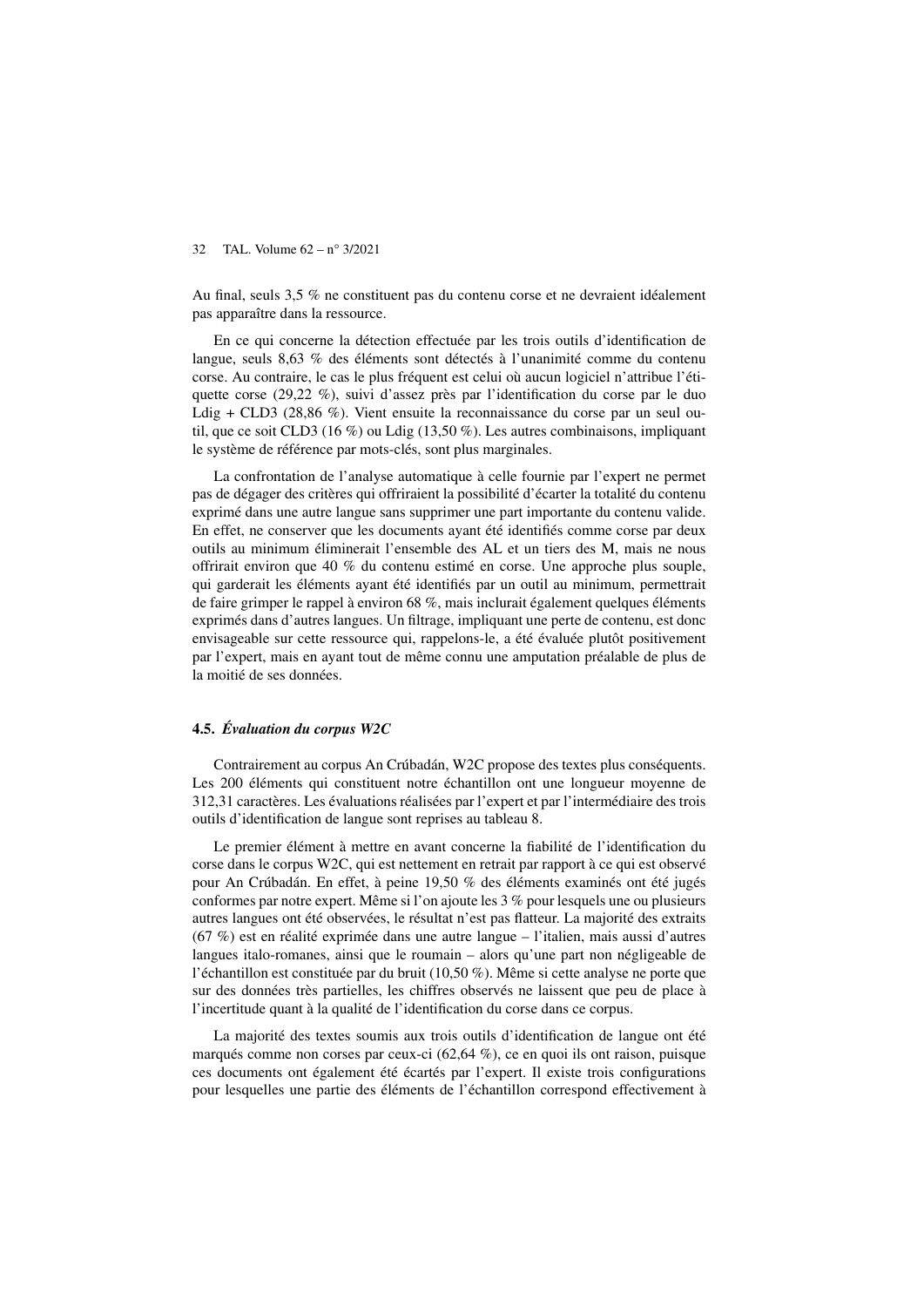|                                                                                                 | C         | М        | AL         | B         | <b>Total</b> |
|-------------------------------------------------------------------------------------------------|-----------|----------|------------|-----------|--------------|
| <b>Jugement expert</b>                                                                          | 39        | 6        | 134        | 21        | 200          |
|                                                                                                 | 19,50 %   | $3.00\%$ | 67.00%     | 10,50 %   |              |
| Identification automatique par les trois outils sélectionnés                                    |           |          |            |           |              |
| Les échantillons diffèrent par le nombre d'outils ayant reconnu le document comme corse (N).    |           |          |            |           |              |
| La proportion réelle de chaque combinaison dans le corpus complet est donnée entre parenthèses. |           |          |            |           |              |
| $N = 3$ : Ldig + CLD3 + Réf.                                                                    | 20        | 3        | 2          | 0         | 25           |
| $(5,12 \%$ du corpus)                                                                           | 80,00 %   | 12,00 %  | $8,00\%$   | $0.00\%$  |              |
| $N = 2$ : Ldig + CLD3                                                                           | 11        | 1        | 13         | $\Omega$  | 25           |
| $(1,98\%$ du corpus)                                                                            | 44,00 %   | $4,00\%$ | 52,00 %    | $0,00\%$  |              |
| $N = 2$ : Ldig + Réf.                                                                           | $\Omega$  | $\Omega$ | 10         | 15        | 25           |
| $(1,75\%$ du corpus)                                                                            | $0.00 \%$ | $0.00\%$ | 40,00 %    | 60.00 $%$ |              |
| $N = 2$ : CLD3 + Réf.                                                                           | 8         | 1        | 16         | $\Omega$  | 25           |
| $(0.03 \%$ du corpus)                                                                           | 32,00 %   | $4,00\%$ | 64,00 %    | $0,00\%$  |              |
| $N = 1$ : Ldig                                                                                  | $\Omega$  | $\Omega$ | 25         | $\Omega$  | 25           |
| $(23,57\%$ du corpus)                                                                           | $0.00 \%$ | $0.00\%$ | 100,00 %   | $0.00\%$  |              |
| $N = 1$ : CLD3                                                                                  | $\theta$  | 1        | 24         | 0         | 25           |
| $(4,33\%$ du corpus)                                                                            | $0.00 \%$ | $4,00\%$ | 96,00 %    | $0.00\%$  |              |
| $N = 1$ : Réf.                                                                                  | $\theta$  | $\Omega$ | 19         | 6         | 25           |
| $(0.57 \%$ du corpus)                                                                           | $0.00\%$  | $0.00\%$ | 76,00 %    | 24,00 %   |              |
| $N = 0$                                                                                         | $\theta$  | $\Omega$ | 25         | 0         | 25           |
| $(62, 64 \%$ du corpus)                                                                         | $0.00\%$  | $0.00\%$ | $100.00\%$ | $0,00\%$  |              |

#### Identification de langue pour le corse 33

## Tableau 8. *Évaluation du corpus W2C*

du contenu corse. Lorsque CLD3 et le système par mots-clés (Réf.) identifient un contenu corse sans que Ldig ne le fasse, ce qui ne concerne que 0,03 % du corpus, le taux de précision estimé par rapport à l'échantillon est de 32 % (64 % sont dans une autre langue). La précision de l'identification augmente jusqu'à 44 % lorsque ce sont Ldig et CLD3 qui s'accordent sur la détection du corse, alors que la méthode par mots-clés donne une autre langue. Ce cas de figure, qui ne concerne que 1,98 % du corpus, laisse tout de même 52 % de textes dans une autre langue. Finalement, seule la combinaison des trois outils permet d'atteindre une identification plus fiable, avec 80 % des documents réellement en corse dans l'échantillon, 12 % de documents présentant une ou plusieurs langues en plus du corse, et 8 % de documents dans une autre langue.

L'utilisation conjointe des trois outils pourrait donc constituer une méthode de filtrage imparfaite, mais exploitable, pour ce corpus. Cette configuration, pour laquelle on peut espérer une présence au moins partielle du corse dans 92 % des cas, ne s'est cependant présentée que pour 5,12 % des documents du corpus, soit 4 629 éléments. Le taux de rappel à l'échelle du corpus serait donc assez faible, de l'ordre de 24,16 %,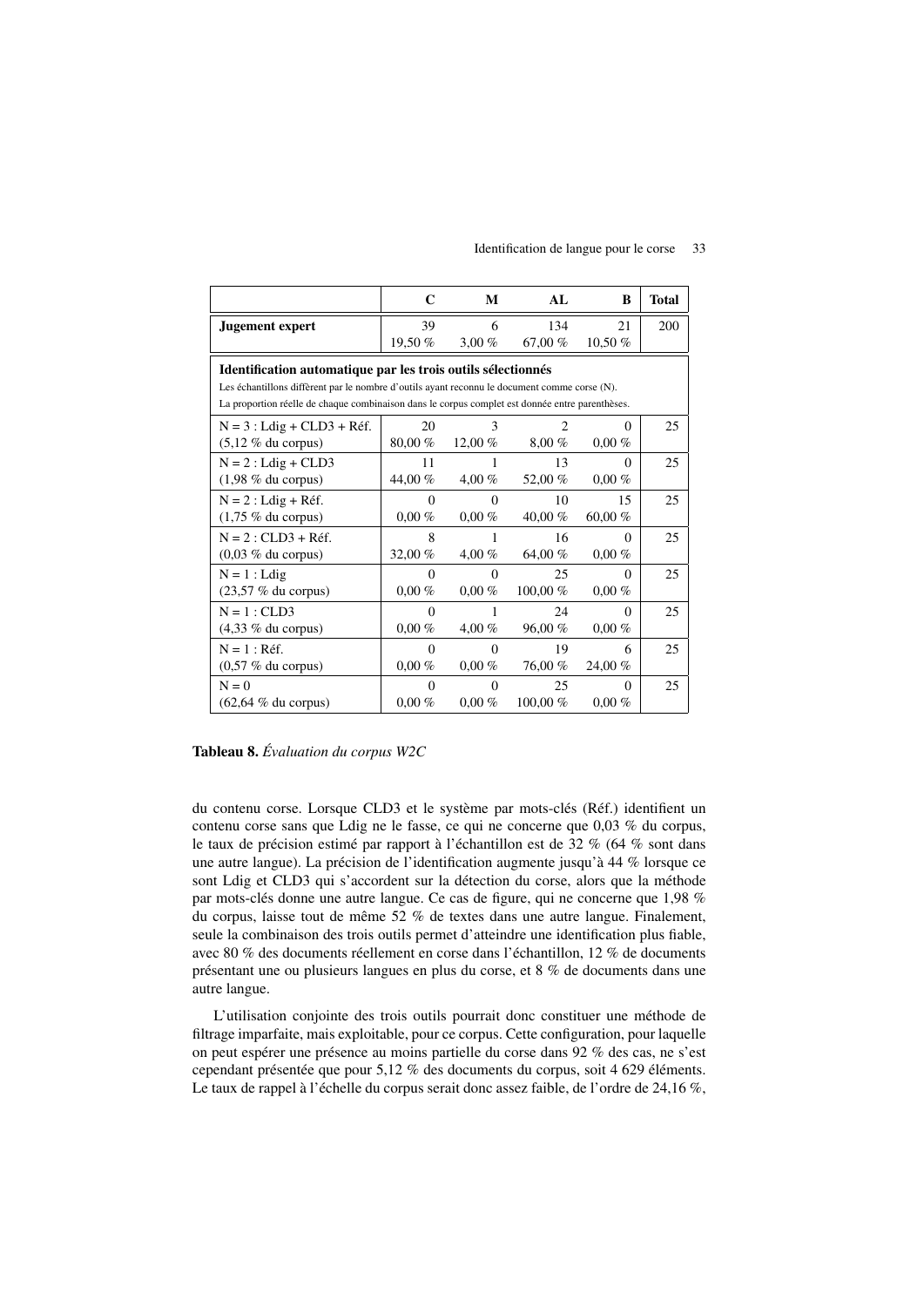et ne permettrait de conserver qu'un ensemble d'environ 4 259 documents en corse sur les 17 629 potentiellement disponibles.

## 5. Conclusion

L'identification de langue est un problème parfois considéré comme résolu. De nombreux points, qui s'appliquent en partie au corse, ne sont cependant pas encore maîtrisés. Il existe néanmoins des outils capables de traiter cette langue peu dotée, mais les performances ne sont pas au niveau de celles observées pour les « grandes » langues. Les résultats enregistrés sur les documents courts restent également en retrait. L'entraînement spécifique d'outils, pour le corse et une série de 17 langues européennes, a montré des performances intéressantes. Les données et procédures de génération de modèles utilisées pour cet article ont été mises à disposition<sup>38</sup>.L'ajout de variantes dialectales, de langues proches du corse, voire d'autres langues régionales européennes, pourrait constituer une évolution importante de cet outil.

En ce qui concerne les corpus de grande envergure issus d'Internet et revendiquant du contenu corse, nous constatons une fiabilité peu élevée. Dans la lignée de Caswell *et al.* (2021), nous recommandons d'utiliser ces ressources avec prudence et de s'assurer de leur contenu par des sondages et des évaluations manuelles. Face à une ressource fortement bruitée, un filtrage automatisé ou semi-automatisé pourra, dans une certaine mesure, être mis en place au moyen de systèmes d'identification de langue. L'obtention d'une précision satisfaisante nécessite l'utilisation combinée de plusieurs d'entre eux, au prix d'un faible rappel et d'une diminution importante du volume du corpus, ce qui peut être acceptable si le corpus de départ est très volumineux. L'entraînement d'outils de filtrage spécifiques pourrait également s'avérer judicieux.

D'autre part, nous avons mentionné que la majorité de ces ressources ne prennent pas, ou peu, en compte les aspects liés aux droits d'exploitation et aux droits d'auteur.

Par conséquent, la constitution de corpus pour les langues peu dotées est loin d'être une problématique réglée, à plus forte raison si la prise en compte de la dimension dialectale est souhaitée. La création, manuelle ou automatique, de ressources textuelles fiables et sécurisées au niveau juridique reste, à notre avis, une priorité.

#### Remerciements

Ce travail a été mené grâce au financement CPER : « Un outil linguistique au service de la Corse et des Corses : la Banque de Données Langue Corse (BDLC) ». Nous remercions Stella Retali-Medori d'avoir consacré le temps nécessaire à l'important travail de validation des données corses. Enfin, tous nos remerciements vont aux relecteurs pour leurs commentaires avisés et constructifs.

38. Voir https://github.com/lkevers/ldig-models-TAL62-3, ainsi que https:// bdlc.univ-corse.fr/tal/index.php?page=lgid pour une démonstration en ligne.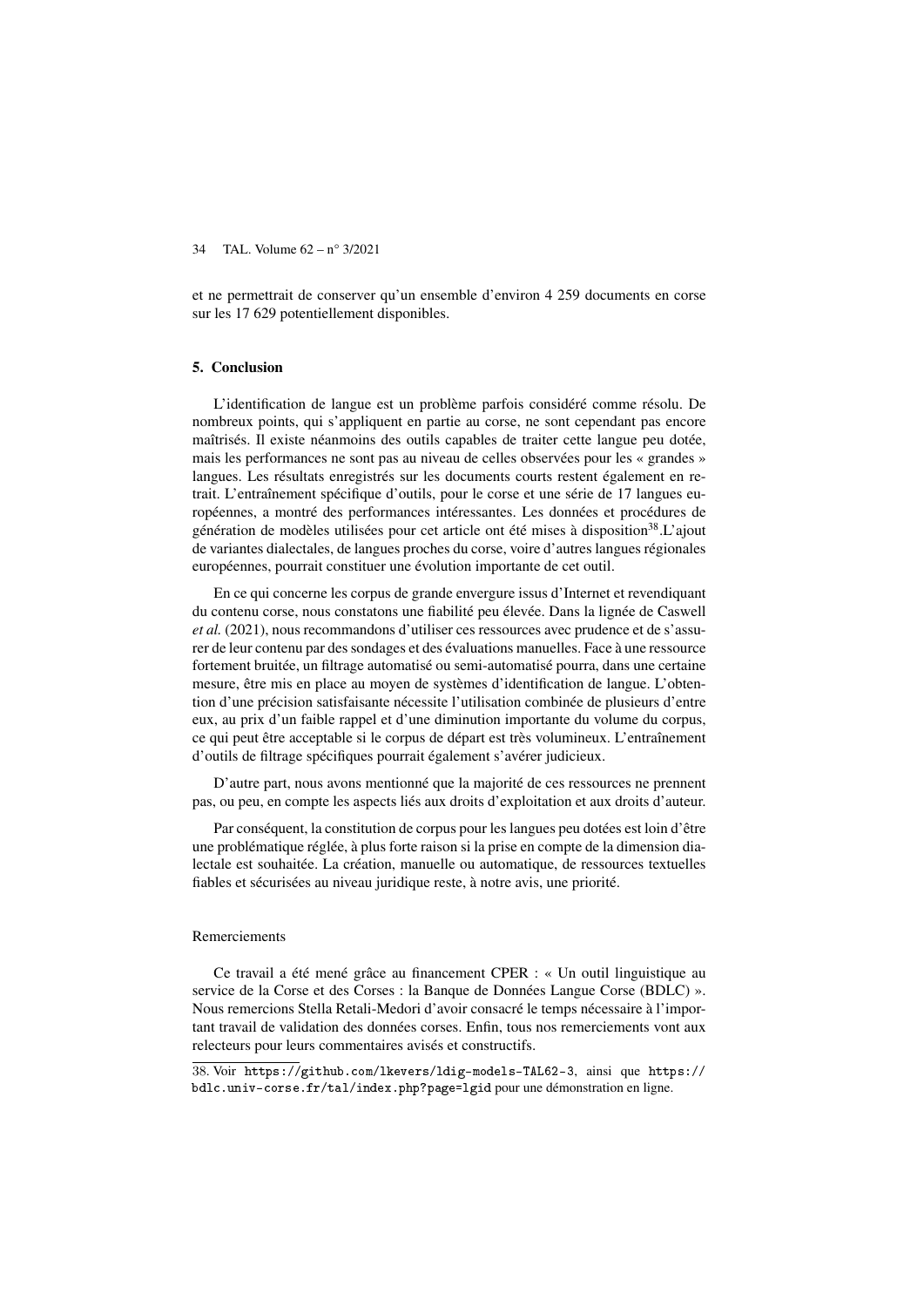## 6. Bibliographie

- Baroni M., Bernardini S., « BootCaT : Bootstrapping Corpora and Terms from the Web », *Proceedings of the fourth international conference on Language Resources and Evaluation (LREC 2004)*, ELRA, 2004.
- Berment V., Méthodes pour informatiser les langues et les groupes de langues « peu dotées », Thèse de doctorat, Université Joseph Fourier (Grenoble), May, 2004.
- Bernhard D., Bras M., Erhart P., Ligozat A.-L., Vergez-Couret M., « Language Technologies for Regional Languages of France : The RESTAURE Project », *International Conference Language Technologies for All (LT4All) : Enabling Linguistic Diversity and Multilingualism Worldwide*, Collection of Research Papers of the 1st International Conference on Language Technologies for All, ELRA, Paris, France, p. 272-275, December, 2019.
- Brown R. D., « Selecting and Weighting N-Grams to Identify 1100 Languages », *Text, Speech, and Dialogue. TSD 2013*, vol. 8082, p. 475-483, 2013.
- Caswell I., Breiner T., van Esch D., Bapna A., « Language ID in the Wild : Unexpected Challenges on the Path to a Thousand-Language Web Text Corpus », *Proceedings of the 28th International Conference on Computational Linguistics*, International Committee on Computational Linguistics, Barcelona, Spain (Online), p. 6588-6608, December, 2020.
- Caswell I., Kreutzer J., Wang L., Wahab A., van Esch D., Ulzii-Orshikh N., Tapo A., Subramani N., Sokolov A., Sikasote C., Setyawan M., Sarin S., Samb S., Sagot B., Rivera C., Rios A., Papadimitriou I., Osei S., Suárez P. J. O., Orife I., Ogueji K., Niyongabo R. A., Nguyen T. Q., Müller M., Müller A., Muhammad S. H., Muhammad N., Mnyakeni A., Mirzakhalov J., Matangira T., Leong C., Lawson N., Kudugunta S., Jernite Y., Jenny M., Firat O., Dossou B. F. P., Dlamini S., de Silva N., Balli S. C., Biderman S., Battisti A., Baruwa A., Bapna A., Baljekar P., Azime I. A., Awokoya A., Ataman D., Ahia O., Ahia O., Agrawal S., Adeyemi M., « Quality at a Glance : An Audit of Web-Crawled Multilingual Datasets », *arXiv :2103.12028 [cs]*, April, 2021. arXiv : 2103.12028.
- Cavnar W. B., Trenkle J. M., « N-Gram-Based Text Categorization », *Proceedings of SDAIR-94, 3rd Annual Symposium on Document Analysis and Information Retrieval*, p. 161-175, 1994.
- Ceberio Berger K., Gurrutxaga Hernaiz A., Baroni P., Hicks D., Kruse E., Quochi V., Russo I., Salonen T., Sarhimaa A., Soria C., *Digital Language Survival Kit. The DLDP Recommendations to Improve Digital Vitality*, 2018.
- Dalbera-Stefanaggi M.-J., *La langue corse*, nº 3641 in *Que sais-je ?*, PUF, Paris, June, 2002.
- Dalbera-Stefanaggi M.-J., *Nouvel atlas linguistique et ethnographique de la Corse : Volume 1, Aréologie phonétique, édition revue et corrigée*, alain piazzola edn, Comité des travaux historiques et scientifiques - CTHS, Ajaccio : Paris, December, 2007.
- Dunning T., Statistical Identification of Language, Technical report, 1994.
- Esplà-Gomis M., Forcada M. L., Ramirez-Sanchez G., Hoang H., « ParaCrawl : Web-scale parallel corpora for the languages of the EU », p. 118-119, August, 2019.
- Giguet E., « Multilingual Sentence Categorization according to Language », *Proceedings of the European Chapter of the Association for Computational Linguistics SIGDAT Workshop "From text to tags : Issues in Multilingual Language Analysis"*, p. 73-76, 1995.
- Habernal I., Zayed O., Gurevych I., « C4Corpus : Multilingual Web-size Corpus with Free License », *in* N. Calzolari, K. Choukri, T. Declerck, S. Goggi, M. Grobelnik, B. Maegaard, J. Mariani, H. Mazo, A. Moreno, J. Odijk, S. Piperidis (eds), *Proceedings of the Tenth*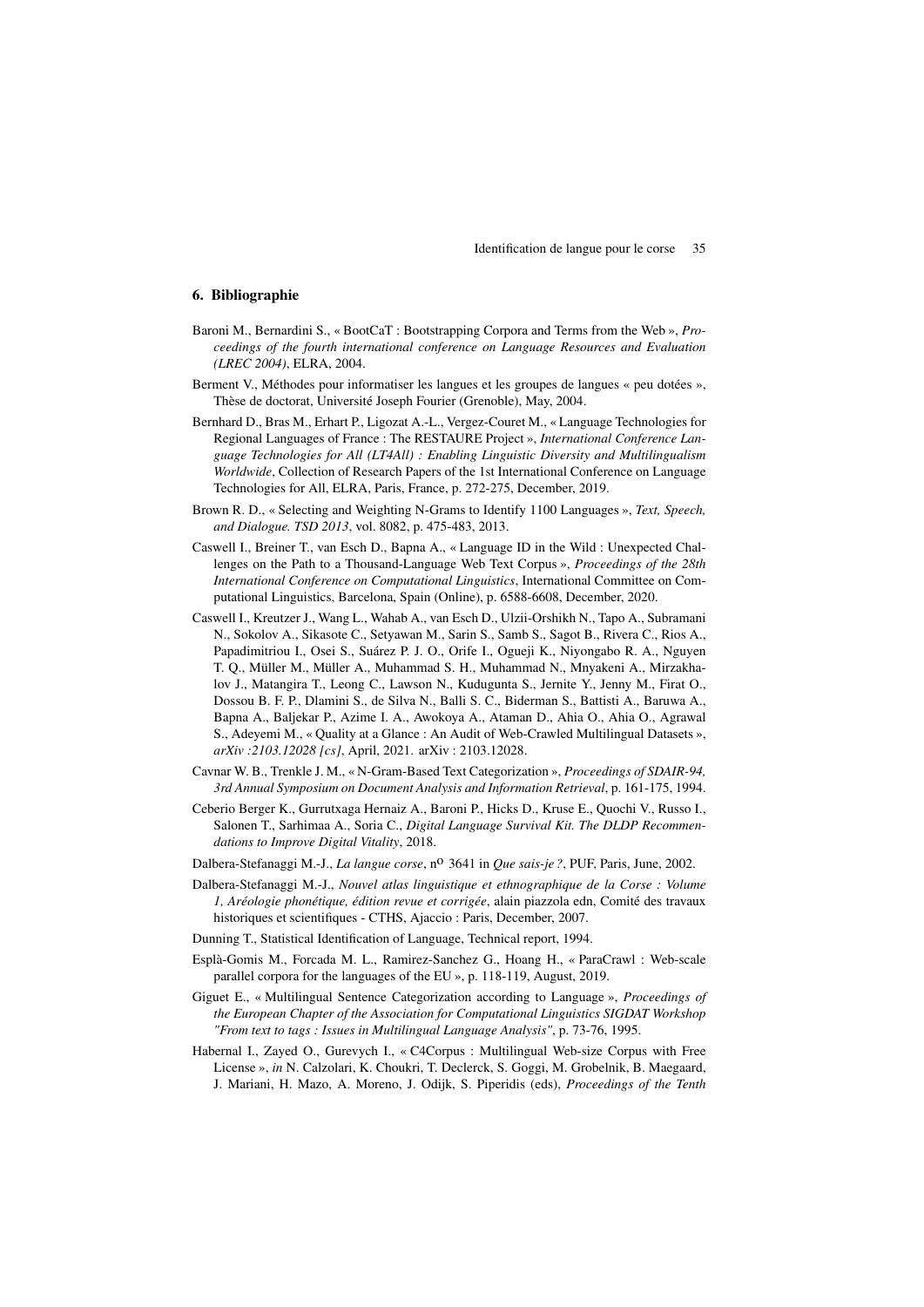*International Conference on Language Resources and Evaluation (LREC 2016)*, ELRA, Portorož, Slovenia, May, 2016.

- Hajlaoui N., Kolovratnik D., Väyrynen J., Steinberger R., Varga D., « DCEP -Digital Corpus of the European Parliament », *Proceedings of the Ninth International Conference on Language Resources and Evaluation (LREC'14)*, ELRA, Reykjavik, Iceland, May, 2014.
- Hughes B., Baldwin T., Bird S., Nicholson J., Mackinlay A., « Reconsidering language identification for written language resources », *Proceedings of the fifth international conference on Language Resources and Evaluation (LREC2006)*, ELRA, p. 485-488, 2006.
- Ingle N. C., « A language identification table », *The Incorporated Linguist*, 1976.
- Jaech A., Mulcaire G., Ostendorf M., Smith N. A., « A Neural Model for Language Identification in Code-Switched Tweets », *Proceedings of the Second Workshop on Computational Approaches to Code Switching*, ACL, Austin, Texas, p. 60-64, November, 2016.
- Jauhiainen T., Lui M., Zampieri M., Baldwin T., Lindén K., « Automatic Language Identification in Texts : A Survey », *arXiv :1804.08186 [cs]*, April, 2018. arXiv : 1804.08186.
- Joshi P., Santy S., Budhiraja A., Bali K., Choudhury M., « The State and Fate of Linguistic Diversity and Inclusion in the NLP World », *Proceedings of the 58th Annual Meeting of the Association for Computational Linguistics*, ACL, Online, p. 6282-6293, July, 2020.
- Joulin A., Grave E., Bojanowski P., Mikolov T., « Bag of Tricks for Efficient Text Classification », p. 427-431, April, 2017.
- Kerwin T., Classification of natural language based on character frequency, Technical report, Ohio State University, June, 2006.
- Kevers L., Retali-Medori S., « Towards a Corsican Basic Language Resource Kit », *Proceedings of the 12th Language Resources and Evaluation Conference*, European Language Resources Association, Marseille, France, p. 2726-2735, May, 2020.
- Kevers L., Retali Medori S., Tognotti A. G., A Survey of Language Technologies Resources and Tools for Corsican, Research Report, UMR CNRS 6240 LISA, Université de Corse, 2021.
- Kilgarriff A., Baisa V., Bušta J., Jakubíček M., Kovář V., Michelfeit J., Rychlý P., Suchomel V., « The Sketch Engine : ten years on », *Lexicography*, vol. 1, no 1, p. 7-36, July, 2014.
- Kornai A., « Digital Language Death », *PLoS ONE*, October, 2013.
- Landragin F., *Comment parler à un alien ? : Langage et linguistique dans la science-fiction*, BELIAL, October, 2018.
- Leixa J., Mapelli V., Choukri K., *Inventaire des ressources linguistiques des langues de France*, ELDA, September, 2014. Accessible à l'adresse http://www.elda.org/media/filer\_ public/2014/12/17/rapport\_dglflf\_05112014-1.pdf.
- Lui M., Baldwin T., « Langid.Py : An Off-the-shelf Language Identification Tool », *Proceedings of the ACL 2012 System Demonstrations*, ACL, Stroudsburg, PA, USA, p. 25-30, 2012. event-place : Jeju Island, Korea.
- Majliš M., « Yet Another Language Identifier », *Proceedings of the Student Research Workshop at the 13th Conference of the European Chapter of the Association for Computational Linguistics*, ACL, Avignon, France, p. 46-54, April, 2012.
- Majliš M., Zabokrtský Z., « Language Richness of the Web », *Proceedings of the Eighth International Conference on Language Resources and Evaluation*, Istanbul, Turkey, May, 2012.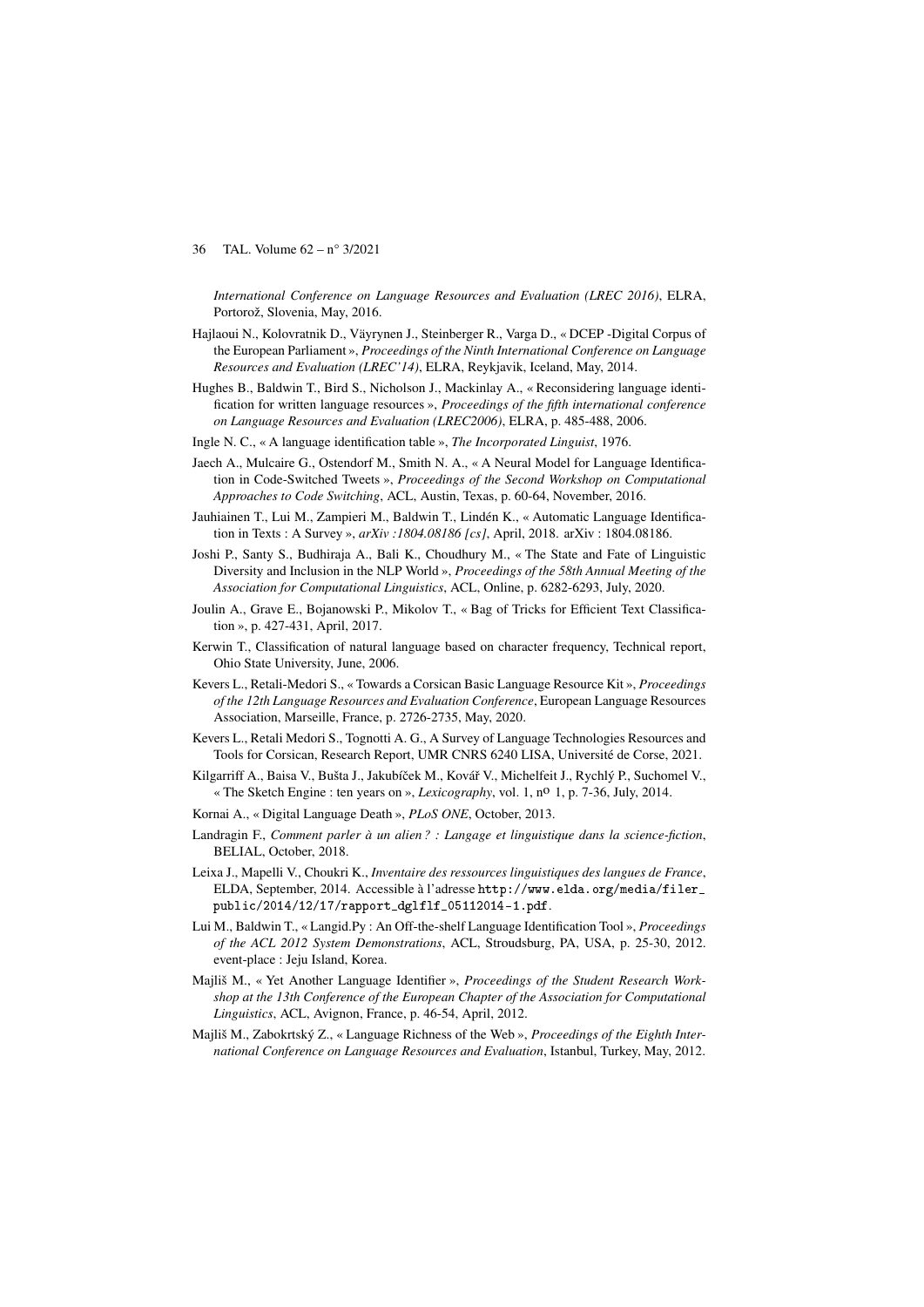- Marcellesi J.-B., « La définition des langues en domaine roman : les enseignements à tirer de la situation corse », *Actes du Congrès de Linguistique et de Philologie Romanes 5*, Aix-en-Provence, p. 307-314, 1984.
- Millour A., Myriadisation de ressources linguistiques pour le traitement automatique de langues non standardisées, Thèse de doctorat, Sorbonne Universite, December, 2020.
- Moseley C. (ed.), *Atlas of the World's Languages in Danger*, UNESCO Publishing, Paris, 2010. 3rd edn. http://www.unesco.org/culture/en/endangeredlanguages/atlas.
- Nakatani S., « Language Detection Library for Java », March, 2010. https://www. slideshare.net/shuyo/language-detection-library-for-java.
- Nakatani S., « Short Text Language Detection with Infinity-Gram », May, 2012. https://www.slideshare.net/shuyo/ short-text-language-detection-with-infinitygram-1294944.
- Okanohara D., Tsujii J., « Text Categorization with All Substring Features », *Proceedings of SDM 2009*, p. 838-846, April, 2009.
- Rehurek R., Kolkus M., « Language Identification on the Web : Extending the Dictionary Method », *n : CICLing '09 : Proceedings of the 10th International Conference on Computational Linguistics and Intelligent Text Processing*, p. 357-368, March, 2009.
- Roziewski S., Stokowiec W., « LanguageCrawl : A Generic Tool for Building Language Models Upon Common-Crawl », *Proceedings of the Tenth International Conference on Language Resources and Evaluation (LREC'16)*, ELRA, Portorož, Slovenia, p. 2789-2793, May, 2016.
- Scannell K. P., « The Crúbadán Project : Corpus building for under-resourced languages », *in* C. Fairon, H. Naets, A. Kilgarriff, G.-M. de Schryver (eds), *Proceedings of the 3rd Web as Corpus Workshop*, vol. 4 of *Cahiers du Cental*, Louvain-la-Neuve, Belgium, 2007.
- Siewert J., Scherrer Y., Wieling M., Tiedemann J., « LSDC A comprehensive dataset for Low Saxon Dialect Classification », *Proceedings of the 7th Workshop on NLP for Similar Languages, Varieties and Dialects*, International Committee on Computational Linguistics (ICCL), Barcelona, Spain (Online), p. 25-35, December, 2020.
- Soria C., Mariani J., Zoli C., « Dwarfs sitting on the giants' shoulders how LTs for regional and minority languages can benefit from piggybacking major languages », *XVII FEL Conference*, Ottawa, October, 2013.
- Suárez P. J. O., Romary L., Sagot B., « A Monolingual Approach to Contextualized Word Embeddings for Mid-Resource Languages », *Proceedings of the 58th Annual Meeting of the Association for Computational Linguistics*, p. 1703-1714, July, 2020.
- Tahir B., Mehmood M. A., « Corpulyzer : A Novel Framework for Building Low Resource Language Corpora », *IEEE Access*, vol. 9, p. 8546-8563, 2021.
- Takçı H., Güngör T., « A high performance centroid-based classification approach for language identification », *Pattern Recognition Letters*, vol. 33, n<sup>o</sup> 16, p. 2077-2084, December, 2012.
- Wenzek G., Lachaux M.-A., Conneau A., Chaudhary V., Guzmán F., Joulin A., Grave E., « CCNet : Extracting High Quality Monolingual Datasets from Web Crawl Data », *arXiv :1911.00359 [cs, stat]*, November, 2019. arXiv : 1911.00359.
- Xue L., Constant N., Roberts A., Kale M., Al-Rfou R., Siddhant A., Barua A., Raffel C., « mT5 : A Massively Multilingual Pre-trained Text-to-Text Transformer », *Proceedings of the 2021 Conference of the North American Chapter of the Association for Computational Linguistics : Human Language Technologies*, ACL, Online, p. 483-498, June, 2021.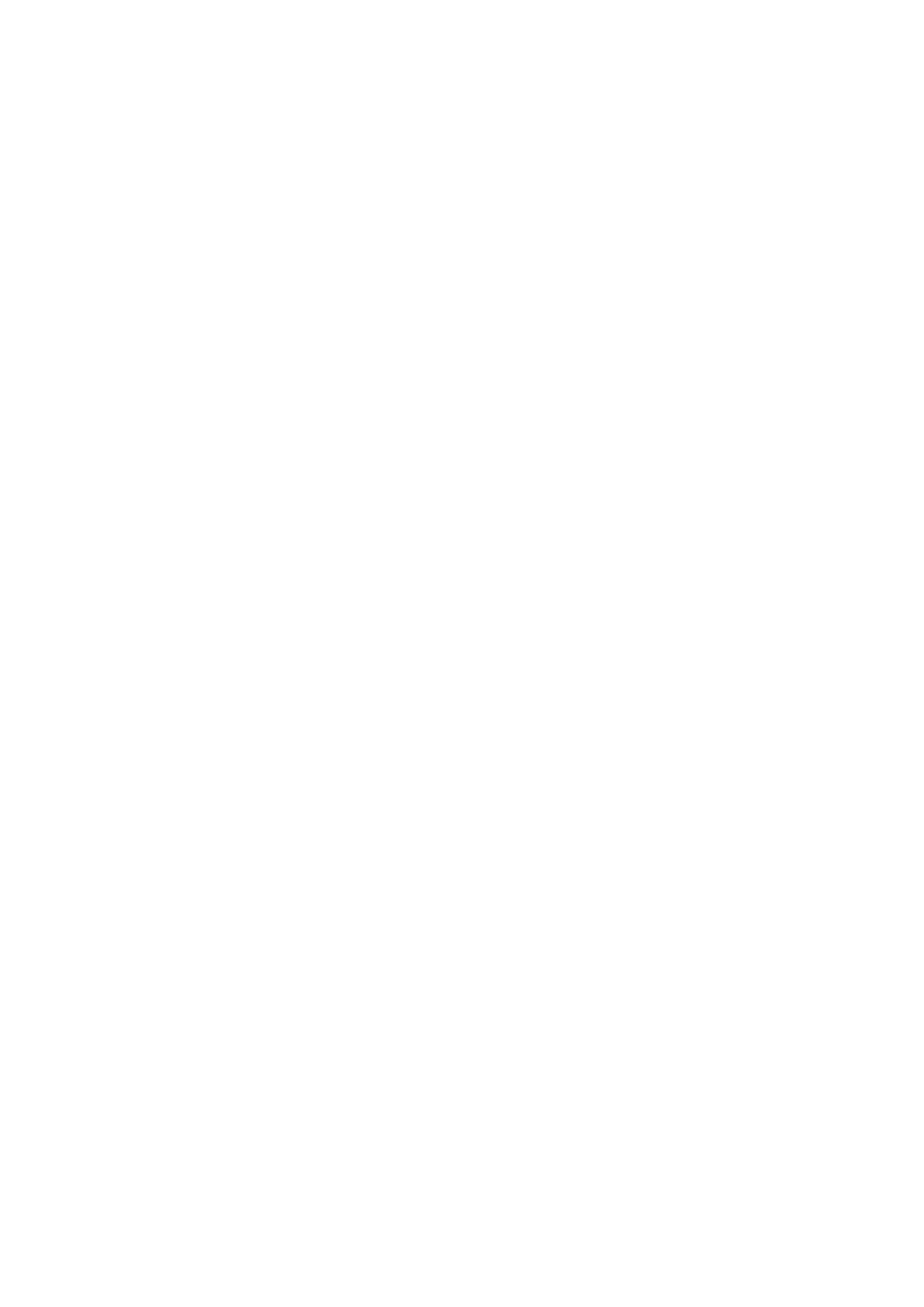# Towards a Low-Resource Neural Machine Translation for Indigenous Languages in Canada

## Ngoc Tan Le\* — Fatiha Sadat\*

*\* Department of Computer Science, University of Quebec in Montreal, Canada*

*ABSTRACT. The Natural Language Processing research community is increasingly interested in less-resourced languages and linguistic diversity through technology. Translation to and from low-resource polysynthetic languages has, in particular, always faced numerous challenges, such as morphological complexity, dialectal variations, noisy data due to different spellings and low-resource scenarios. Moreover, the morphological segmentation for indigenous polysynthetic languages is particularly challenging with multiple individual morphemes by word and several meanings per morpheme. The present research focuses on Inuktitut and Inuinnaqtun, indigenous polysynthetic languages spoken in Northern Canada. We then build a morphological segmenter and a NMT system for these indigenous languages. Our proposed NMT model outperformed the state-of-the-art in the context of low-resource Inuktitut-English Neural Machine Translation.*

*RÉSUMÉ. La communauté de recherche sur le traitement des langues naturelles porte un intérêt croissant aux langues peu dotées et à la diversité linguistique grâce à la technologie. La traduction vers et depuis les langues polysynthétiques s'est régulièrement heurtée à de nombreux défis comme la complexité morphologique, les variants dialectiques, les données bruitées, les différentes orthographes, et les scénarios d'entraînement avec peu de données. Par ailleurs, la segmentation morphologique des langues polysynthétiques autochtones est rendue particulièrement difficile en raison de multiple morphèmes par mot et de plusieurs sens par morphème. La présente recherche se concentre sur l'inuktitut et l'inuinnaqtun, langues polysynthétiques autochtones parlées dans le nord du Canada. Nous construisons un segmenteur et un système de traduction automatique neuronale pour langues autochtones du Canada. Notre modèle de traduction automatique a surpassé l'état de l'art dans le contexte de la traduction automatique neuronale inuktitut-anglais.*

*KEYWORDS: Polysynthetic languages, Inuktitut, Inuinnaqtun, NMT, Low-resource.*

*MOTS-CLÉS : Langues polysynthétiques, Inuktitut, Inuinnaqtun, TAN, peu dotée.*

TAL. Volume 62 – n°3/2021, pages 39 à 63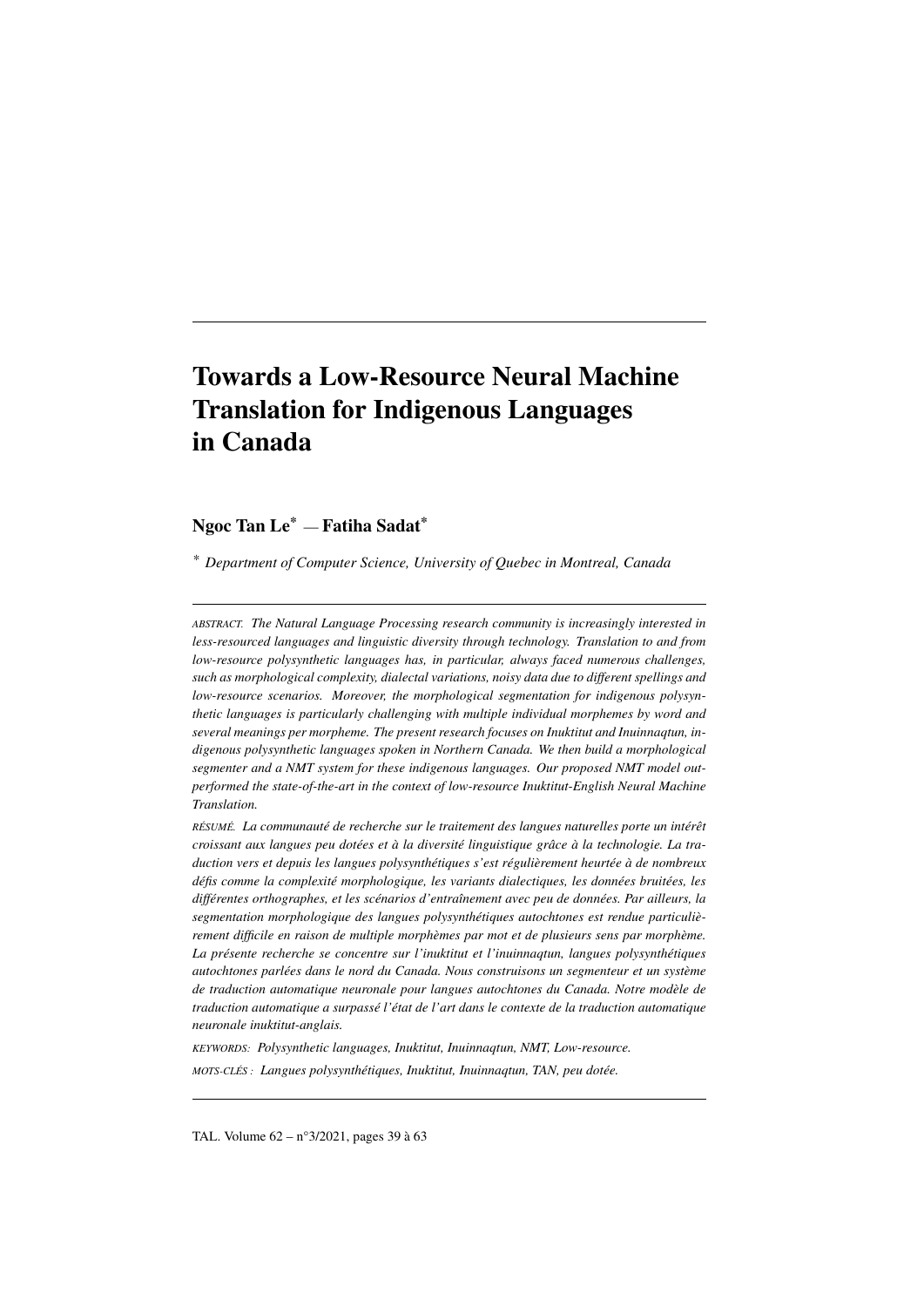#### 1. Introduction

According to Mager *et al.* (2018), the Americas have a diverse range of linguistic families, with approximately 900 different indigenous languages spoken. More specifically, Canada's wide range of indigenous languages, grouped into 12 language families, has played an important role in the history of First Nations, Métis, and Inuit, and continues to do so today (Rice, 2011). Due to a variety of factors, there has been very little research on indigenous languages in recent years. Natural Language Processing (NLP) researchers working with indigenous languages encounter numerous obstacles, including polysynthesis, with a high rate of morphemes per word, lack of orthographic normalization, dialectal variances, and a lack of linguistic resources and tools (Littell *et al.*, 2018; Schwartz *et al.*, 2020).

This study focuses on two indigenous polysynthetic languages spoken in Northern Canada, particularly Inuktitut and Inuinnaqtun, as well as the development of an Inuktitut-English Neural Machine Translation (NMT).

In the Northwest Territories, Inuktitut and Inuinnaqtun (a related dialect group) are recognized as official indigenous languages. They belong to the language family of Esquimo-Aleut, including the Inuit language. The Inuit language, or Inuktut, is a continuum of dialects that are spoken in the North American Arctic: in northern Alaska, in the Northwest Territories, in Nunavut, in Nunavik (northern Quebec), Nunatsiavut (in Labrador), and Greenland. Inuktitut<sup>1</sup> is an indigenous North American language spoken in the Canadian Arctic. Inuktitut is part of the vast Inuit language continuum (set of dialects) stretching from Alaska to Greenland. Inuktitut has official language status in Nunavut, like English and French. According to the  $2016$  census<sup>2</sup>, it has approximately 39,770 speakers, 65% of whom live in Nunavut and 30.8% in Quebec. Inuinnaqtun belongs to the Western Canadian Inuktun family of languages, including two other dialects, Siglitun and Natsilingmiutut. According to Statistics Canada, in 2016, Inuinnaqtun is the mother tongue of 675 people in Canada and 1,310 people can speak this language.

This first step towards a multilingual NMT framework, which will include several endangered indigenous languages of Canada, is critical, the Nunavut-English Hansard corpus being the only parallel corpus freely available for research (Joanis *et al.*, 2020). Haddow *et al.* (2021) considered many features between high- (*e.g.* 280M parallel sentences), medium- (*e.g.* 0.7M parallel sentences), and low-resource (*e.g.* 0.035M parallel sentences) language pairs based on the number of native speakers and the quantity of parallel sentences. Joshi *et al.* (2020) presented the relationships between the types of languages, resources, and their representation in NLP conferences to understand the trajectory that different languages have followed over time. They highlighted, via a quantitative investigation, the disparity between languages, especially

<sup>1</sup>. Source: Compton, Richard . "Inuktitut". L'Encyclopédie Canadienne, 20 novembre 2019, Historica Canada. www.thecanadianencyclopedia.ca/fr/article/inuktitut.

<sup>2</sup>. Source: https://www12.statcan.gc.ca/census-recensement/2016/as-sa/ 98-200-x/2016022/98-200-x2016022-fra.cfm.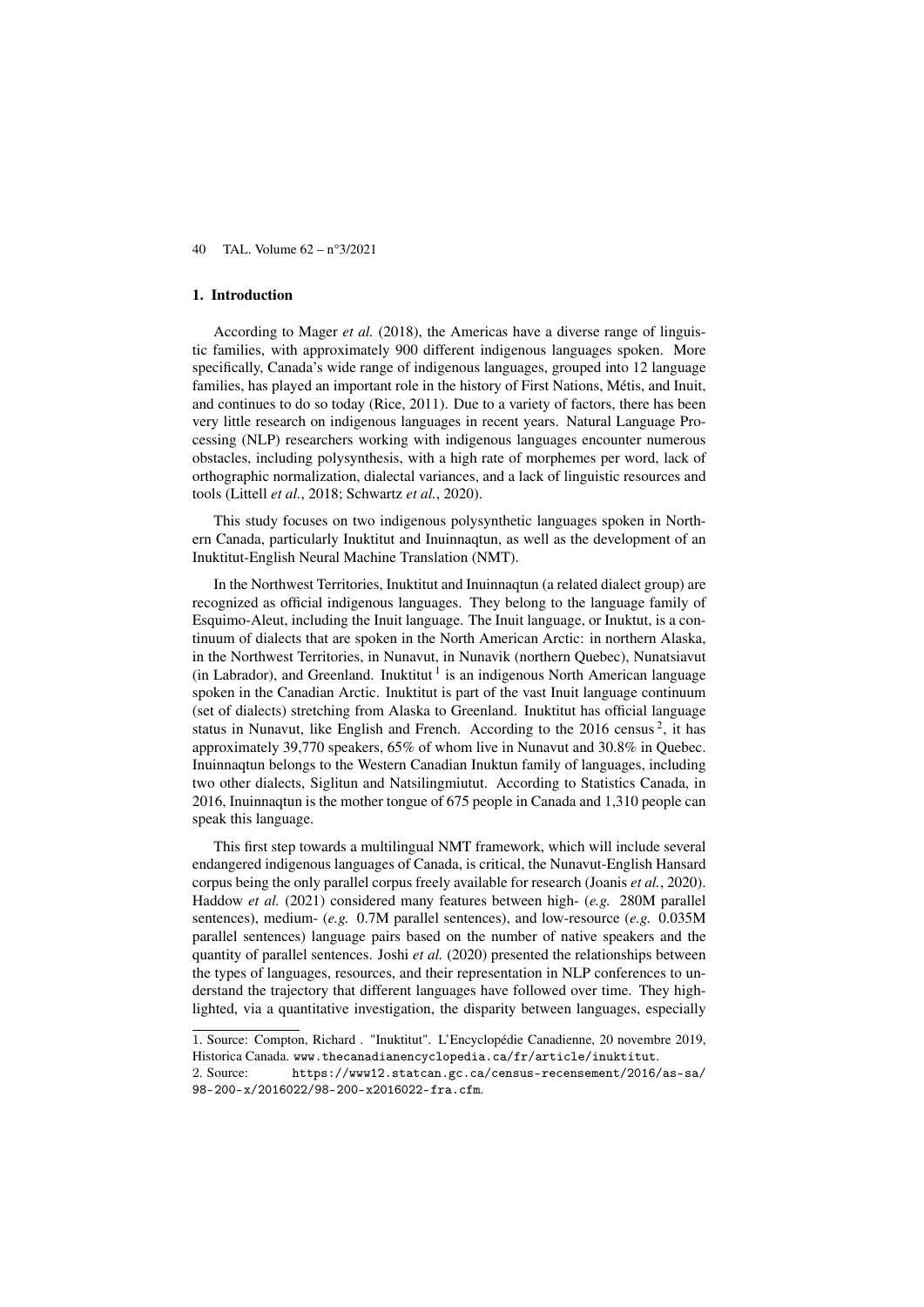in terms of their resources. Although there is a correlation between them, there are many outliers where either widely spoken languages have a minimal parallel corpus, or languages with a limited number of speakers are resource-rich in terms of corpora. We also observed that the concept of low-resource might change over time. We could crawl additional parallel data, or use related language data or monolingual data. Several language pairings are no longer considered low-resource. Thanks to the crawled parallel sentences size, Inuktitut is currently rated a medium-resource level. However, with only a few comparable phrases, such as the Bible, Inuinnaqtun remains highly under-resourced.

The primary goal and motivation for this research project aim to revitalize and to preserve Canadian indigenous languages and cultural heritage through major NLP tasks. Our research is divided into two stages: (1) building a morphological segmenter for indigenous languages, to be integrated into (2) the framework of a Neural Machine Translation system for indigenous languages.

Inspired by the work of Farley (2012), related to the creation of the first Inuktitut finite-state transducer-based morphological analyzer, we propose a novel technique based on deep neural networks to create a word segmenter for indigenous languages. First, we investigate several methods empirically, including supervised, semisupervised and non-supervised approaches to word segmentation task. In the supervised approach, the task is considered as a sequence labelling task. We apply the sequence-to-sequence architecture (Sutskever *et al.*, 2014) with the encoder-decoder layers (see Section 3.1). In the semi-supervised and non-supervised approaches, we adopt an Adaptor Grammars (Johnson, 2008), fine-tuning the word segmentation model using a deep learning-based architecture for indigenous languages (see Section 3.2). Second, we construct a framework for a low-resource Neural Machine Translation system by incorporating our word segmenter, during the source-side language preprocessing step (see Section 3.5).

Our contributions to the current research are as follows:

(1) to perform empirical research on several word segmentation approaches to indigenous languages, particularly Inuktitut and Inuinnaqtun;

(2) to propose a neural network-based word segmenter for indigenous languages;

(3) to enhance low-resource NMT via extensive morphological word segmentation;

(4) to empirically compare our proposed NMT technique with different designs such as Sequence-to-Sequence (Sutskever *et al.*, 2014), Transformer (Vaswani *et al.*, 2017), and multilingual NMT architecture.

The following is a description of the article's structure: The section 2 highlights the most recent advances in morphological analyzers and Machine Translation concerning indigenous languages. Our technique is described in Section 3. Section 4 provides our experiments and results. Finally, Section 5 offers our conclusion as well as potential future research directions.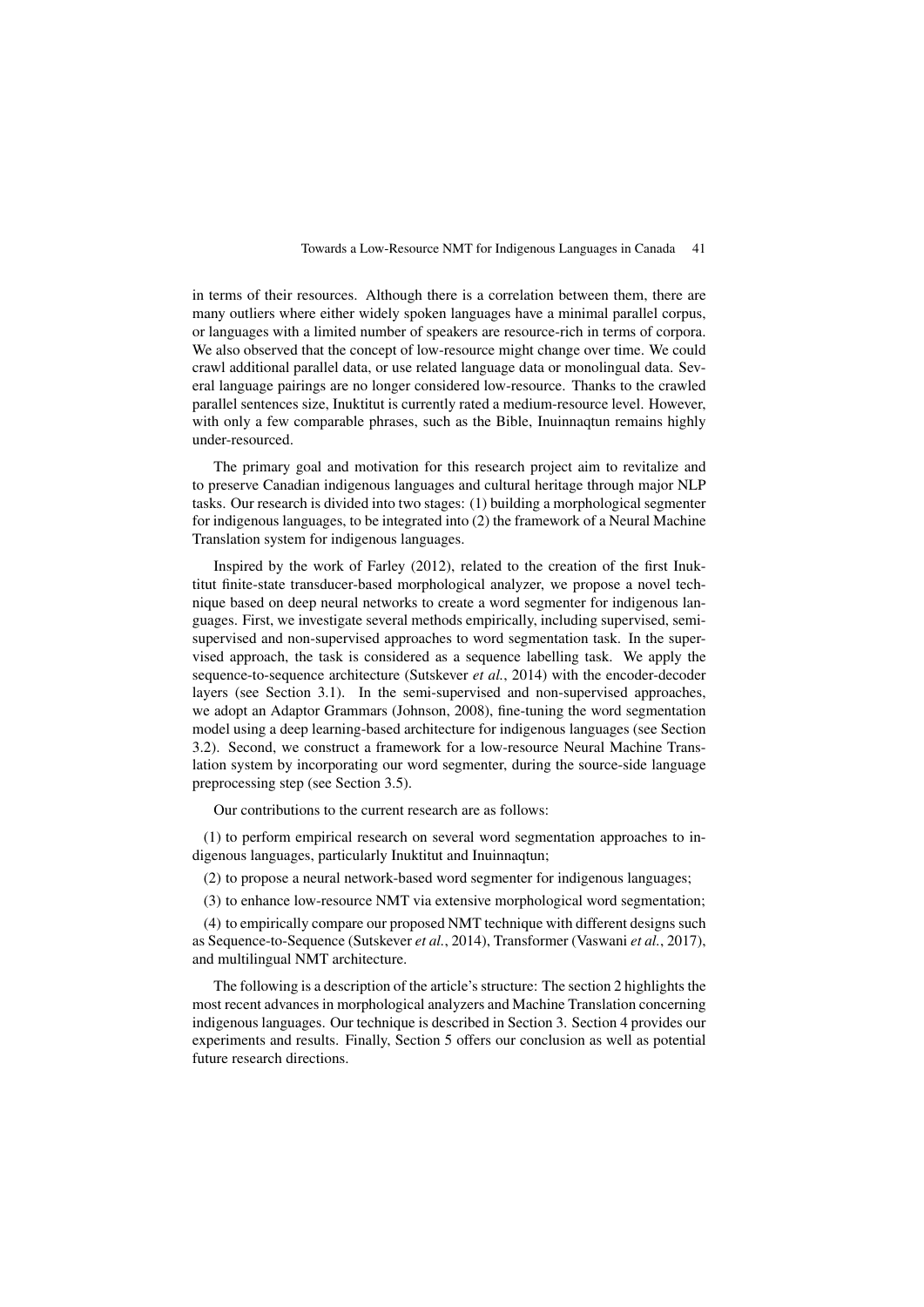#### 2. Related work

## 2.1. *Morphological complexity of indigenous languages*

Most of the indigenous languages, particularly in the Americas, belong to either the polysynthetic language group or the agglutinative language group. They have a complex, rich morphology that plays an important role in human learning versus machine learning (Gasser, 2011; Littell *et al.*, 2018). Much of the research on their morphological analysis has focused only on linguistic aspects.

From a linguistic point of view, a word is formed from a word base, followed by multiple suffixing morphemes, to become a long sentence word. The suffixing morphology phenomenon makes a word very long and potentially unique (Mithun, 2015). Moreover, the composition of verbs and the incorporation of noun in indigenous languages are much more complex than in European languages, such as English or French. Indigenous languages of North America are highly inflected.

Our current research investigates Inuktitut and Inuinnaqtun, polysynthetic languages in the Inuit language family spoken in Northern Canada. Inuinnaqtun is endangered and has been estimated to disappear in less than two generations<sup>3</sup>.

Comparing word composition in English, the word structure in Inuit languages is variable in its surface form. Words can be very short, composed of three formative features such as word base, lexical suffixes, and grammatical ending suffixes. They can be very long up to ten or even fifteen formative morphemes as features depending on the regional dialect (Lowe, 1985; Kudlak and Compton, 2018).

Composition of Inuit word = Word base + Lexical suffixes + *Grammatical ending suffixes*

For instance, in the Inuktitut language of Nunavut<sup>4</sup>, Canada, a sentence word example is given below:

- (Inuktitut script)
- (Romanized script) tusaa-tsia-runna-nngit-tu-alu-u-*junga*

– (Meaning) hear-well-be.able-NEG-DOER-very-*BE-PART.1.S*, where NEG-DOER means the negation, and PART.1.S means participle first singular.

– (English) I can't hear very well

In this example, this long word is composed of the morpheme as a root word tusaa (meaning: to hear), followed by seven morphemes: six lexical suffixes (tsia, runna, nngit, tu, alu, u) and one grammatical ending suffix (junga) that are separated by hyphens. All segmented morphemes are synthetically composed in only one unit.

<sup>3</sup>. Source: https://www.kitikmeotheritage.ca/language.

<sup>4</sup>. Source: https://en.wikipedia.org/wiki/Inuit\_grammar.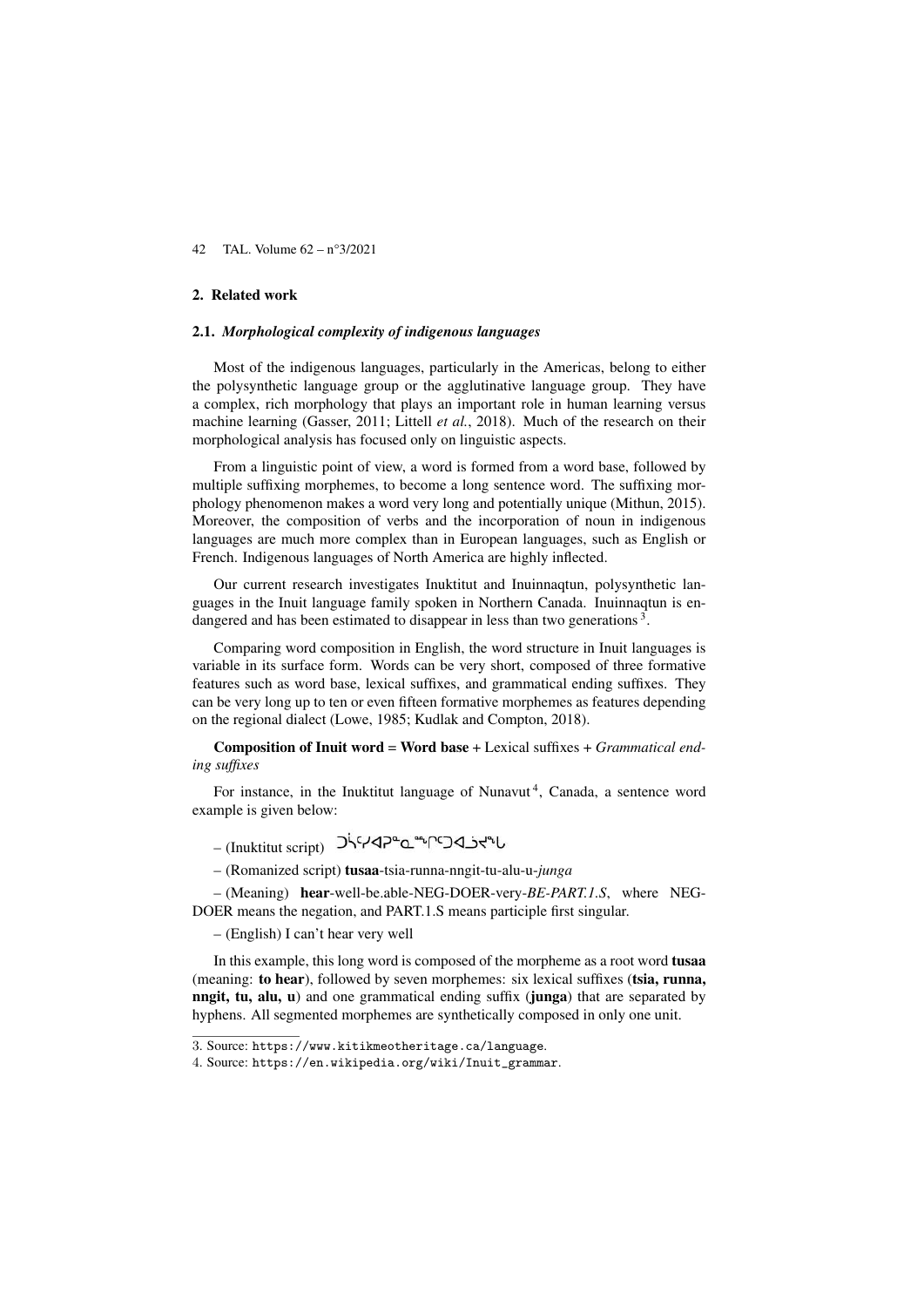In Inuinnaqtun, another sentence word example is depicted from the grammar book of Lowe (1985), illustrating the same phenomenon of word composition of an Inuinnaqtun sentence word *umingmakhiuriaqtuqatigitqilimaiqtara* that can be segmented into a word base and several suffixes as follows:

– (Inuinnaqtun script) umingmakhiuriaqtuqatigitqilimaiqtara

– (Morpheme segmentation) umingmak-hiu-riaqtu-qati-gi-tqi-limaiq-*ta-ra*

– (Meaning) muskox - hunt - go in order to - partner - have as - again - will no more - *I-him*

– (English) I will no more again have him as a partner to go hunting muskox

In this example, the first morpheme as a root word umingmak (meaning: muskox) is followed by six morphemes as lexical suffixes (hiu, riaqtu, qati, gi, tqi, limaiq) and two grammatical ending suffixes (ta, ra).

A single word can be used to express what would be a whole sentence in English. We note that the word composition tends generally to augment the lexical constituents with multiple formative suffixing morphemes added to a word base. Full sentences are commonly made up of only one word. Moreover, the morphology is highly inflected with a variety of lexical suffixes and grammatical ending suffixes. All these linguistic aspects make the morphological segmentation task for polysynthetic languages more challenging. One of the challenges consists in determining the word that is the basic unit, then the sub-word units (Arppe *et al.*, 2017).

#### 2.2. *Morphological segmentation of indigenous languages*

The development of a morphological segmenter for indigenous languages was not well supported due to several challenges, as indicated above. Unsurprisingly, owing to the lack of annotated data, we used an unsupervised approach, as well as the rule-based approach used numerous works. Creutz and Lagus (2007) proposed the statistical morphological segmentation method, named Morfessor, based on the Hidden Markov Model for learning unsupervised morphology, and using a hierarchical morpheme structure.

Another method shown to be successful for unsupervised morphological segmentation is the Adaptor Grammars (AG) approach, based on non-parametric Bayesian models generalizing probabilistic context-free grammar (PCFG) (Johnson, 2008). By defining a set of morphological grammar patterns, including zero or more prefixes, stems, and suffixes, the AG models are able to induce segmentation at the morpheme level. Several studies have been conducted based on extending this approach, such as those of Botha and Blunsom (2013) for learning non-concatenative morphology, Sirts and Goldwater (2013) for minimally supervised morphological segmentation, and Eskander *et al.* (2018) for unseen languages. Godard *et al.* (2018) used this approach to experiment with the word segmentation task in very low-resource African languages. Eskander *et al.* (2019) also used this approach to deal with Mexican low-resource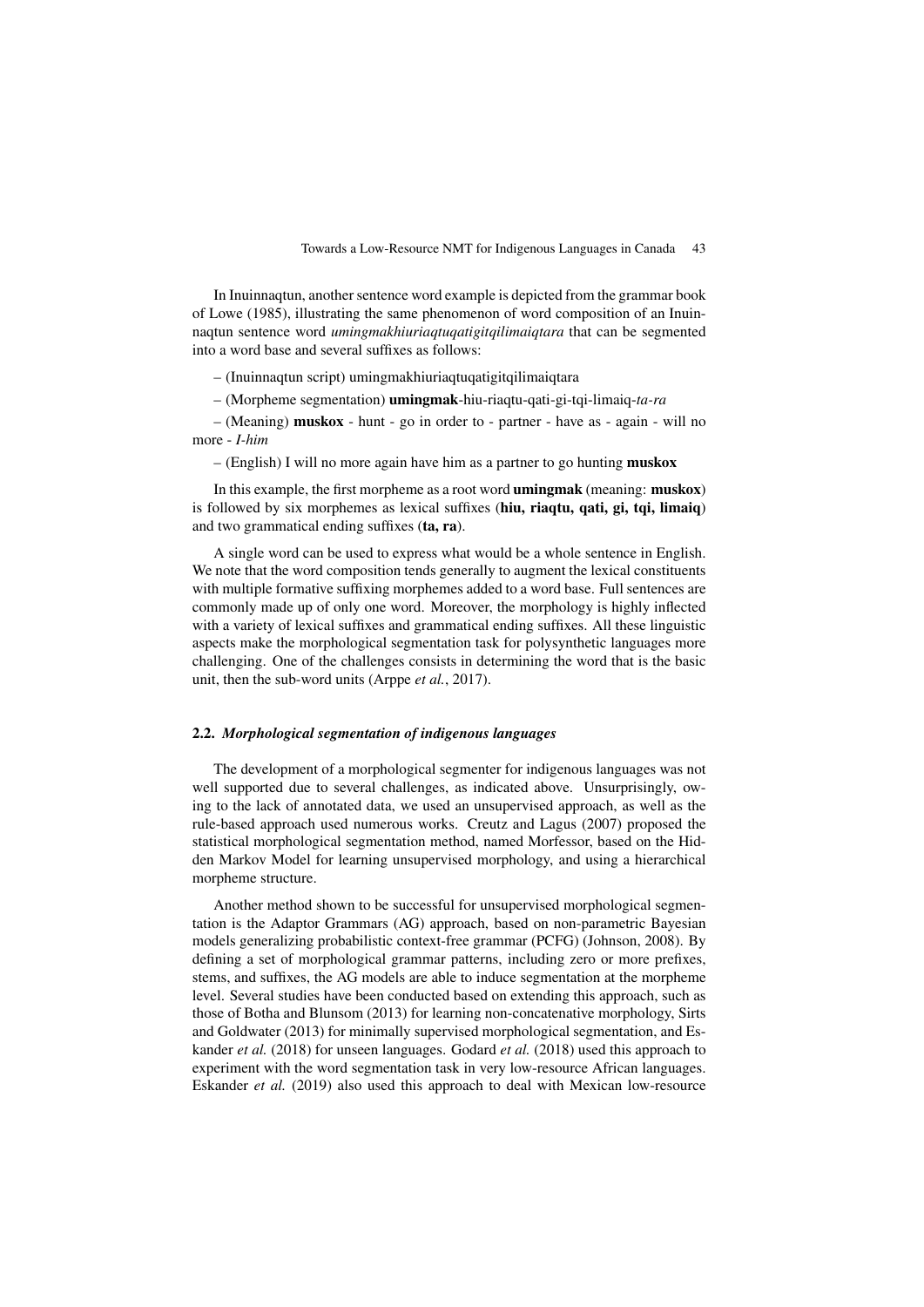polysynthetic languages such as Mexicanero, Nahuatl, Yorem Nokki and Wixarika. In the current work, we also examine the efficiency of the AG-based approach on the Inuktitut language, a polysynthetic low-resource language without annotated segmented resources.

In terms of the Inuktitut language, we noted only a few studies on morphological segmentation task. Johnson and Martin (2003) proposed an unsupervised technique, with the hubs concept in a finite-state automaton. The hubs mark the boundary between root and suffix. Concretely, Inuktitut words are segmented into morphemes and merged hubs in a finite-state automaton. They reported good performance for English morphological analysis, using the text of *Tom Sawyer*, for which they obtained 92.15% in terms of precision. However, for Inuktitut morphological analysis, they reported 31.80% precision and a low recall of 8.10%. They argued the poor performance for Inuktitut roots was due to the difficulty of identifying word-internal hubs. Farley (2012) proposed hand-crafted grammar rules and a finite-state transducer to build a morphological analysis for Inuktitut, called *Uqailaut* (pronounced Uqa·Ila·Ut). This Uqailaut project is a rule-based system based on regular morphological variations of about 3,200 head (or prefix), 350 lexical, and 1,500 grammatical morphemes, with heuristics for ranking the various readings. Nicholson *et al.* (2012) used a word alignment error rate with the dataset of English-Inuktitut Nunavut parallel corpora to evaluate the morphological analyzer for Inuktitut. They reported their best experimental results, in terms of the head (or prefix) approach, which, in Inuktitut, corresponds to the first one or two syllables of a token, with 79.70% precision and 92.20% recall. They reported that the analyzer was able to provide at least a single analysis for approximately 218k Inuktitut types (65%) from the Nunavut Hansard corpus. In addition, Micher (2017), inspired by Farley (2012) Uqailaut project, used a segmental recurrent neural network approach based on the output of this morphological analyzer for Inuktitut. The models were trained with approximately 23k types having a single analysis from the Uqailaut analyzer, with 85.07% in terms of F-measure.

## 2.3. *Machine translation for indigenous languages*

Machine translation (MT) is well known in language technologies. Building a reliable, high quality MT system is still a significant challenge for indigenous languages. Mager *et al.* (2018) reported an interesting and ongoing research problem in the MT task of low-resource languages, especially indigenous languages. We reviewed the development of MT systems for indigenous languages based on the following fundamental approaches: (1) rule-based, (2) statistics-based, and (3) neural network-based approaches.

(1) Rule-Based Machine Translation (RBMT) approaches are usually applied in the low-resource languages scenario. The RBMT systems do not require aligned parallel corpora. However, they require language-dependent knowledge. They have several drawbacks, mostly pertaining to translating complex structures and to building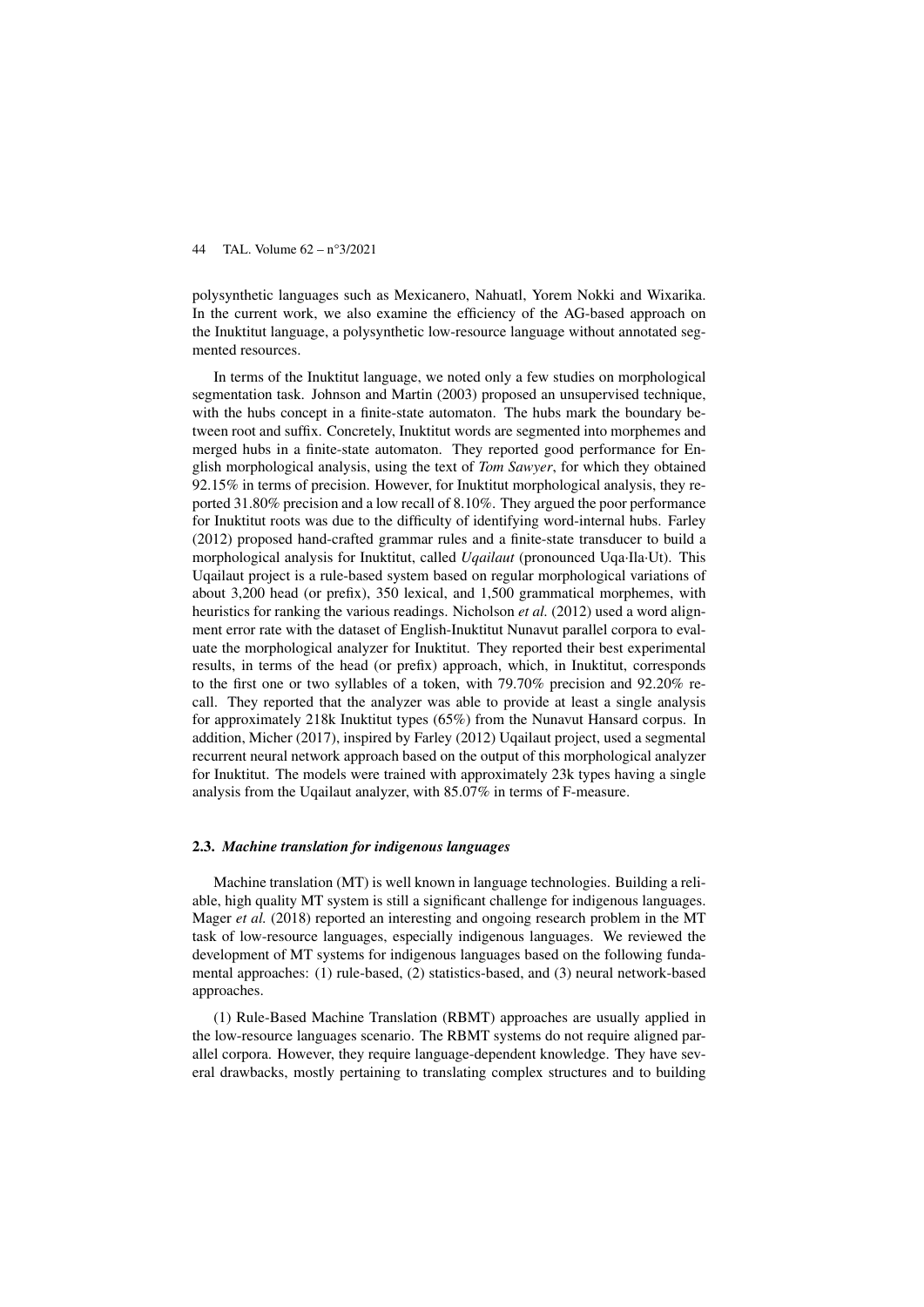complex rules. Apertium<sup>5</sup> is a free and open-source platform for developing rulebased machine translation systems. Recently, research on data-driven approaches has improved to deal with data scarcity and data sparsity (Mager *et al.*, 2018).

(2) In Statistical-based Machine Translation (SMT) approaches, for translating to and from morphologically complex languages, researchers have proposed treating words as sentences or subword units. The performance of SMT systems is highly dependent on the quantity of training data, which represents a challenge when dealing with low-resource conditions. In the case of the native languages of the Americas, the SMT systems were challenged by the rich and complex morphology and the data sparseness (Micher, 2017) of the languages. We examined a variety of applications of this research and its foundation in the SMT line of research. Sennrich *et al.* (2016) proposed using byte pair encoding (BPE) to segment words into subword units and showed improvement in machine translation on an English to German and English to Russian task of up to 1.1 and 1.3 BLEU, respectively. Micher (2018) reported 30.04 BLEU in the English to Inuktitut direction, and 30.35 BLEU in the Inuktitut to English direction, using the BPE-preprocessed the Nunavut Hansard Inuktitut-English parallel corpora.

(3) Neural network-based Machine Translation (NMT) approaches use neural networks architectures trained with vast amounts of parallel texts. In this approach, the NMT systems are applied in several neural networks architectures such as Seq2Seq (Sutskever *et al.*, 2014), Transformer with Encoder-Decoder and Attention (Vaswani *et al.*, 2017). These systems work well when dealing with resource-rich language pairs because the training requires a significant quantity of parallel texts.

In Machine Translation task for indigenous languages, several NMT systems were presented at the WMT 2020 workshop<sup>6</sup> for multiple languages pairs, including Inuktitut-English. We compare our NMT model against some of them in the sub-Section 4.3.

Building an MT system for indigenous languages is considered a low-resourced scenario (Schwartz *et al.*, 2020). For many low-resourced language pairs, the corpora are derived from religious sources (*e.g. the Bible or Koran*) or technical documents (*e.g. Opus* (Tiedemann, 2012)), or from IT data localization (e.g. from open-source projects such as *GNOME or Kubuntu*) (Haddow *et al.*, 2021). Recently, Nicolai *et al.* (2021) built the JHU Bible corpus for MT of the indigenous languages of North America, with  $26k$  verses in the Inuktitut family language, and it achieved only 11.8 in terms of BLEU score. Joanis *et al.* (2020) constructed 1.29M bilingual sentences in the Nunavut Hansard for Inuktitut-English (third edition), available for research purposes. Research on NMT with low-resource language pairs still face multiple compounding major challenges, such as lack of NLP tools, lack of parallel corpora, out-of-domain data, and noisy data (Littell *et al.*, 2018; Mager *et al.*, 2018; Joanis *et al.*, 2020; Le and Sadat, 2020; Mager *et al.*, 2021). Aside from data problems, indigenous languages are

<sup>5</sup>. Apertium: https://wiki.apertium.org/wiki/Main\_Page.

<sup>6</sup>. Source: http://www.statmt.org/wmt20/translation-task.html.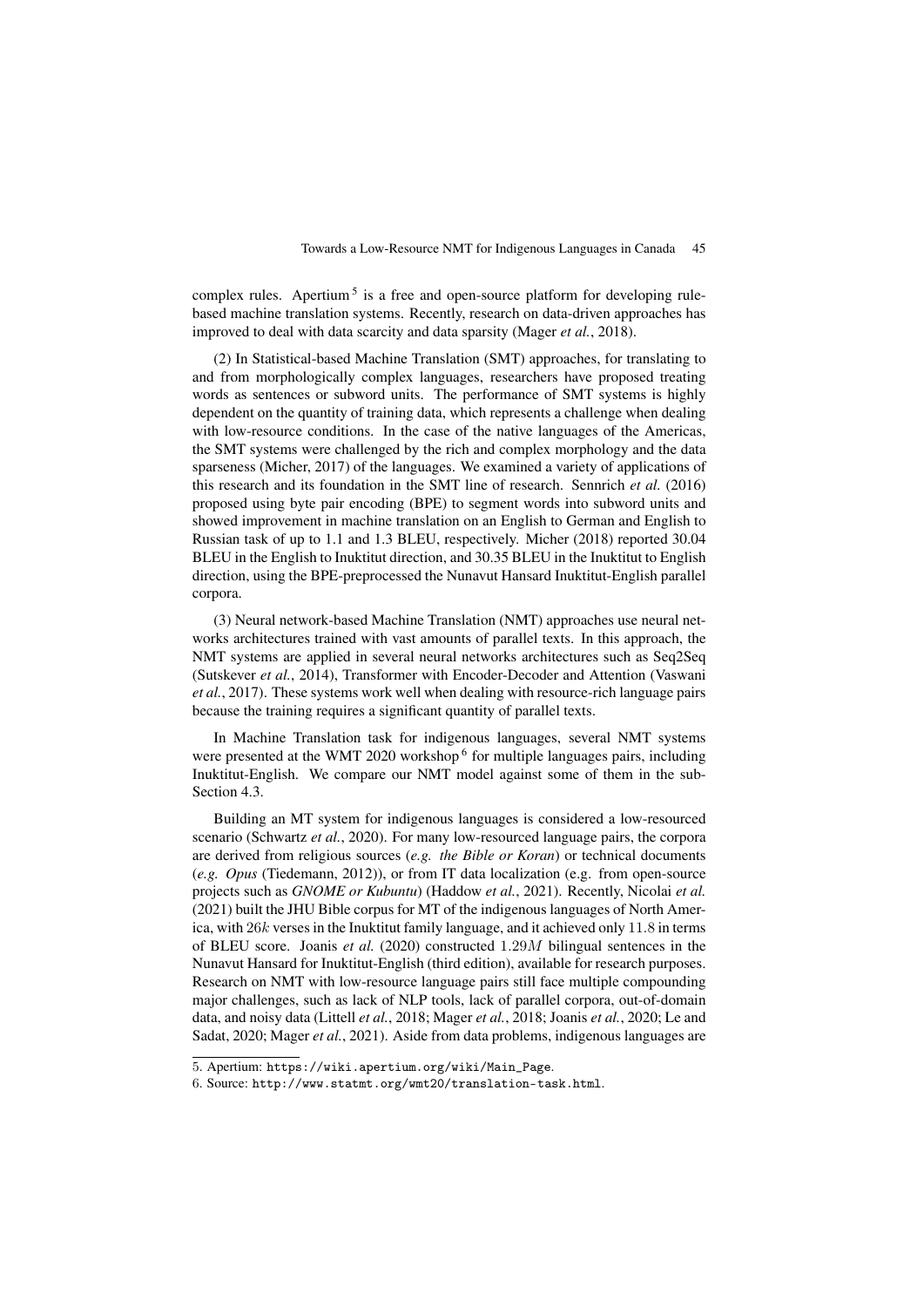frequently understudied languages, in which access to local speakers and specialists is difficult, and even fundamental toolkits such as language identifiers or morphological analyzers do not exist or are not trustworthy (Haddow *et al.*, 2021).

## 3. Proposed methodology

#### 3.1. *Supervised approach for the morphological segmentation*

The neural network-based approach can be efficiently applied on word segmentation using pretrained embeddings and several deep learning techniques. Furthermore, using additional linguistic factors helps the neural model perform better, especially when dealing with data sparseness or language ambiguity in the context of indigenous languages (Kann *et al.*, 2018).



Figure 1. *Architecture of our framework: Morphological segmentation for indigenous language based on the encoder-decoder architecture.*

The goal of morphological segmentation is to divide words into morphemes. This task may be thought of as a structured classification problem, with each character being allocated to one of many predefined classes. These classes are denoted as follows: (B) represents the beginning of a multi-character morpheme, (M) the middle of a multi-character morpheme, and (E) the end of a multi-character morpheme,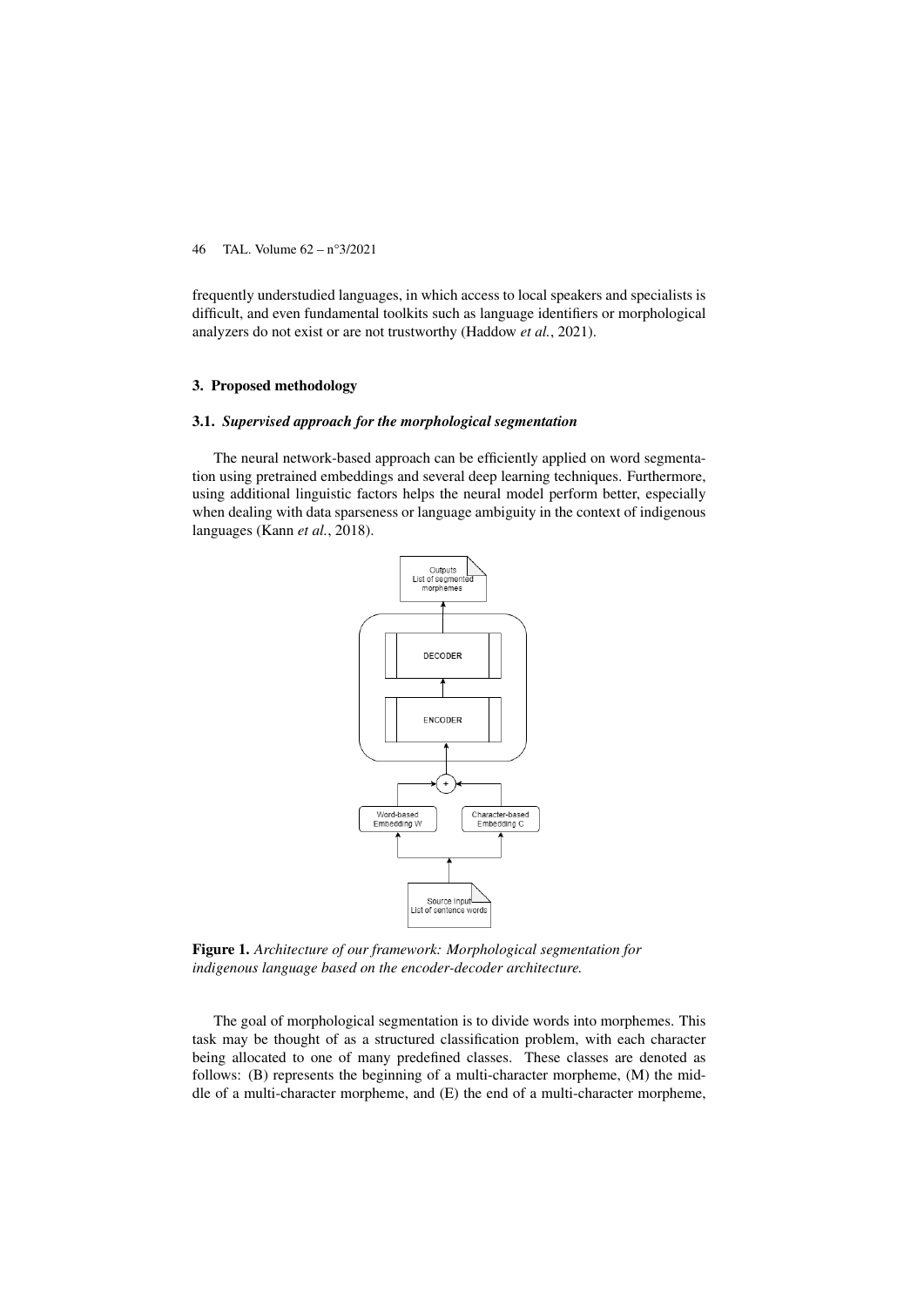and (S) denotes a single character morpheme. Other schemes are also conceivable such as IOB format (short for inside, outside, beginning) or IO or BMEO or BM (Carpenter, 2009; Ruokolainen *et al.*, 2013; Wang *et al.*, 2016).

For instance, for the Inuktitut word "*tusaattialaurit*" (meaning: to listen), the corresponding morphological segmentation should be:

#### *tusaa+tti+ala+u+rit*

By adding the two extra symbols  $\langle w \rangle$  and  $\langle w \rangle$  to indicate the start and the end of a word, respectively, the above segmentation form is represented as follow:

## $\langle w \rangle$  tusaa tti ala u rit  $\langle w \rangle$ START BMMME BME BME S BME STOP

In this research, the morphological segmentation task is considered as a sequence labeling task, with the goal of classifying each character in a word into the appropriate class. Given an input sequence,  $W = [w_0, w_1, ..., w_m]$  and  $C = [c_0, c_1, ..., c_n]$  contain all the input words and the input characters. The architecture is based on Sequenceto-Sequence model (Sutskever *et al.*, 2014) with the encoder-decoder layers as shown in Figure 1. The encoder layer contains the input word sequence transformation by concatenating pretrained character-based and word-based embeddings, with the state  $S = \langle W, C \rangle$ . We apply the attention mechanism that allows the model to focus, in the context, on a set of characters and to learn the important letters to better predict whether a character forms a boundary. We introduce an attention vector,  $a_i$ , used to measure the weight of the sentence words in the context. The resulting context embedding,  $v_i$ , jointly learned during the training phase, helps to capture the relevant information from the context.

$$
\alpha_t = \frac{exp(score(h_t, h_{s}))}{\sum_{s'=1}^{S} exp(score(h_t, h_{s}))}
$$
 [1]

$$
c_t = \sum_s \alpha_t h_s \tag{2}
$$

$$
a_t = f(c_t, h_t) = \tanh(W_c[c_t; h_t])
$$
\n<sup>(3)</sup>

where  $\alpha_t$  is the attention weight of the target words in the context,  $h_s$  and  $h_t$  are the weight of the hidden layer for source and target words, respectively,  $c_t$  is the context vector and  $a_i$  is the attention vector.

The decoder layer  $P(y|s_i)$  calculates the activation function  $\theta$  as an output function and displays the output hypothesis, where  $y$  is the output prediction,  $s_i$  is a word sentence, and  $b_i$  is a bias.

$$
P(y|s_i) = \theta(W_h \cdot a_i + b_i)
$$
 [4]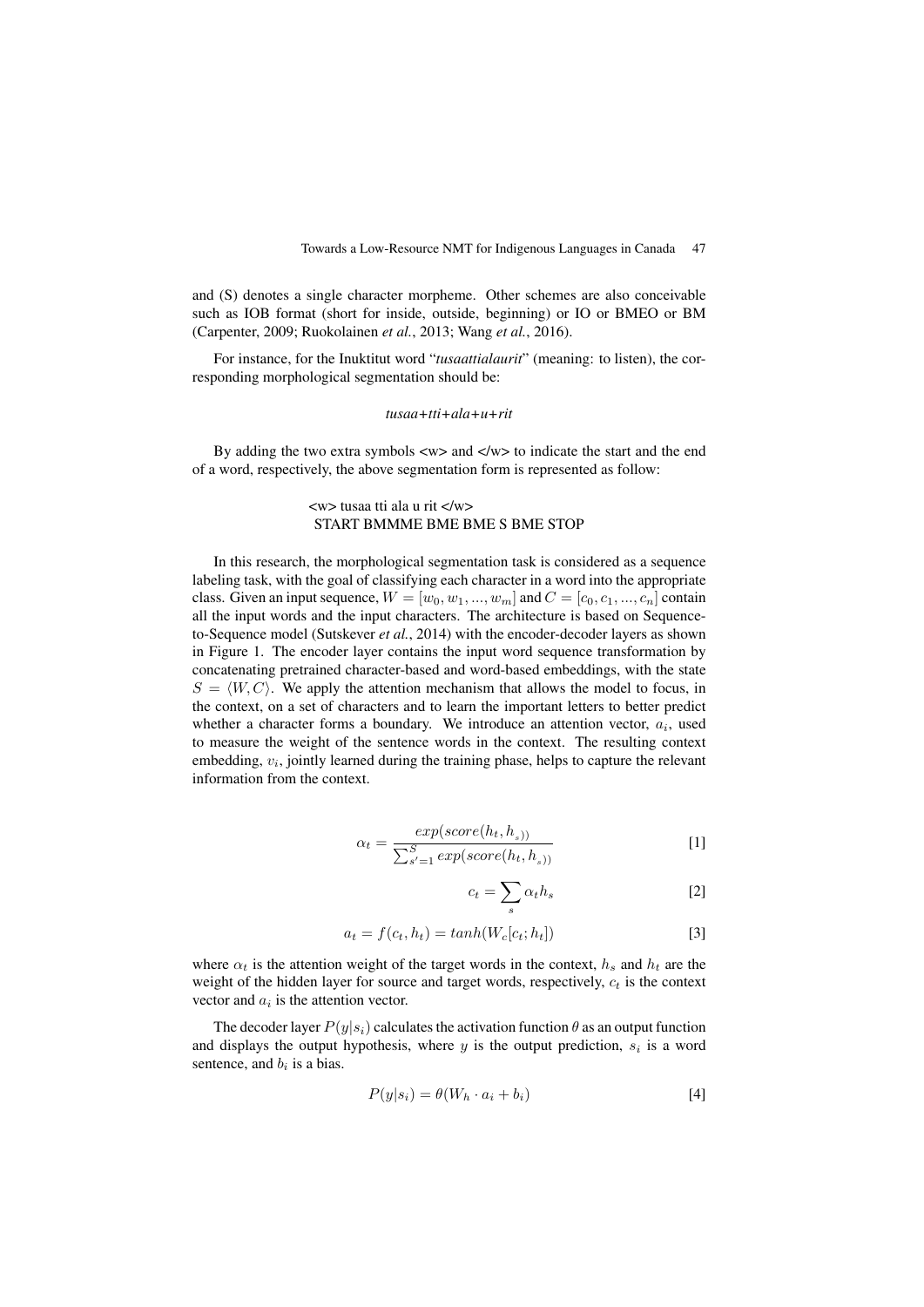#### 3.2. *Unsupervised approach for the morphological segmentation*

Inspired by the work of Eskander *et al.* (2019), we adapted an unsupervised approach in learning all possible morphological patterns using Adaptor Grammars (Johnson, 2008) and fine-tuned the outputs of the first stage by building a recurrent neural network-based architecture for Inuktitut. This approach is, basically, based on the grammar containing production rules, non-terminal and terminal symbols, and a lexicon. The deep learning can successfully handle data sparsity or language ambiguities thanks to additional linguistic factors related to a set of rich, high-quality features, such as semantic distribution information, and contextual meanings that are extracted from pretrained embeddings at character level and at word level, learned from monolingual large-scale raw corpora (Kann *et al.*, 2018).

The first phase in Adaptor Grammars-based learning consists of defining the grammar, including non-terminals, terminals, and production rules. As explained in Eskander *et al.* (2019), the grammar construction relies on three main dimensions: word modeling, abstraction level, and segmentation boundaries. The grammar patterns specify the word structures where a word is considered a sequence of prefixes, a stem, and a sequence of suffixes. Moreover, each production rule has two parameters to configure, a and b, in the Pitman-Yor process (Pitman and Yor, 1997). Setting  $a = 1$  and  $b = 1$  indicates to the running learner that the current non-terminals are not adapted and sampled by the general Pitman-Yor process. Otherwise, the current non-terminals are adapted and expanded as in a regular probabilistic context-free grammar. The standard grammar setting (Table 1) is language-independent, and contains all possible generic patterns, whereas the scholar-seeded grammar setting (Table 2) combines all standard grammar patterns and additional language-dependent knowledge, in this case a list of affixes. By using the list of affixes and roots, called Scholar-seeded setting, we inject linguistic knowledge into the training phase. Then, we still apply the probabilistic context-free grammar (PCFG). The model is, therefore, able to learn more patterns, with non-concatenative morphology, and to induce segmentation at the morpheme level.

We fine-tuned the outputs of the first stage through a Recurrent Neural Networkbased (RNN) architecture. These outputs are fed into a bidirectional Long-Short Term Memory (Hochreiter and Schmidhuber, 1997). Formally, these input sequences are numerically vectorized using pretrained embeddings, at word-level W and at character-level  $C$  representations. The hidden feature layer then merges all input features  $X_W$ ,  $X_C$  in a single vector with a k-dimension,  $\langle W, C \rangle$ . The output layer calculates an activation function  $\theta$ , where  $W_o$  is the output weight, h is the hidden layer, and  $b<sub>o</sub>$  is its bias.

$$
h = \tanh(W_{hW} \cdot X_W + W_{hC} \cdot X_C) \tag{5}
$$

$$
output = \theta(W_o \cdot h + b_o)
$$
 [6]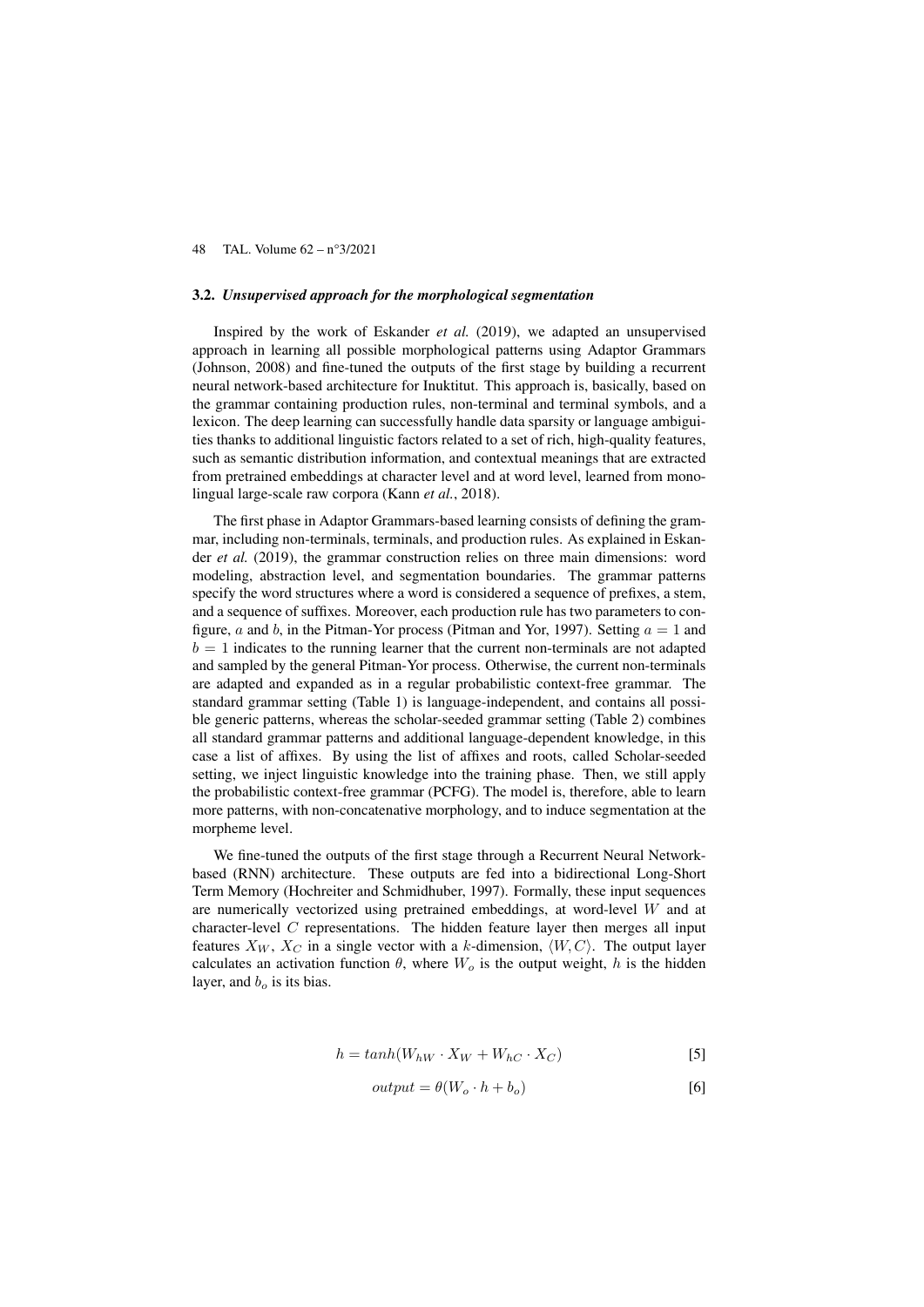|                                             | $Suffix \rightarrow$ \$\$\$              |
|---------------------------------------------|------------------------------------------|
| 1.1 Word ->Prefix Stem Suffix               | $Suffix \rightarrow SuffixMorphs$ \$\$\$ |
|                                             | 1 1 SuffixMorphs ->SuffixMorph           |
| Prefix $\rightarrow$                        | SuffixMorphs                             |
| Prefix $\rightarrow$ $\sim$ Prefix Morphs   | 1 1 SuffixMorphs ->SuffixMorph           |
| 1 1 PrefixMorphs ->PrefixMorph PrefixMorphs | SuffixMorph->SubMorphs                   |
| 1 1 PrefixMorphs ->PrefixMorph              | 1 1 SubMorphs ->SubMorph SubMorphs       |
| $PrefixMorph \rightarrow SubMorphs$         | 1 1 SubMorphs ->SubMorph                 |
|                                             | $SubMorph$ $\rightarrow$ Chars           |
| $Stem$ $\rightarrow$ SubMorphs              | 1 1 Chars -> Char                        |
|                                             | 1 1 Chars -> Char Chars                  |

Table 1. *The standard PrefixStemSuffix+SuffixMorph grammar for Inuktitut. The symbols ^^^and \$\$\$ mean the beginning and the end of the word sequence, respectively. Source: Eskander* et al. *(2019).*

```
[All standard setting grammar in Table 1]
1 1 PrefixMorph –> (a) (u) (l) (l) (a)
1 1 PrefixMorph \rightarrow (i) (g) (l) (u)
1 1 PrefixMorph \rightarrow (q) (i) (n) (m) (i)
1 1 PrefixMorph \rightarrow (u) (t) (a) (q) (q) (i)
[...]
1 1 SuffixMorph \rightarrow (a) (n) (n) (i) (n)
1 1 SuffixMorph \rightarrow (f) (f) (a) (a) (n) (g) (m) (i)
1 1 SuffixMorph \rightarrow (g) (i) (a) (q) (t) (u) (q)
1 1 SuffixMorph \rightarrow (m) (i) (u) (t) (a) (t)
1 1 SuffixMorph –> (n) (') (n) (g) (u) (l) (i) (q)
1 1 SuffixMorph \rightarrow (y) (u) (t)
[...]
1 1 Char \rightarrow (q)
1 1 Char \rightarrow (k)
[...]
1 1 Char \Rightarrow (p)
1 1 Char \rightarrow (t)
```
Table 2. *The scholar-seeded PrefixStemSuffix+SuffixMorph grammar for Inuktitut, with prefixes, suffixes, and characters.*

## 3.3. *Uqailaut morphological analyzer for Inuktitut*

The Uqailaut project, proposed by Farley (2012), is based on a Finite-State Transducers (FST), while applying several techniques and resources such as grammar rules, linguistic knowledge and heuristics. The FST-based morphological analyzer produces one or more morphological predictions for a given word. Heuristics make it possible to choose the shortest path for the morphological analysis. For example, *tusaattialau-*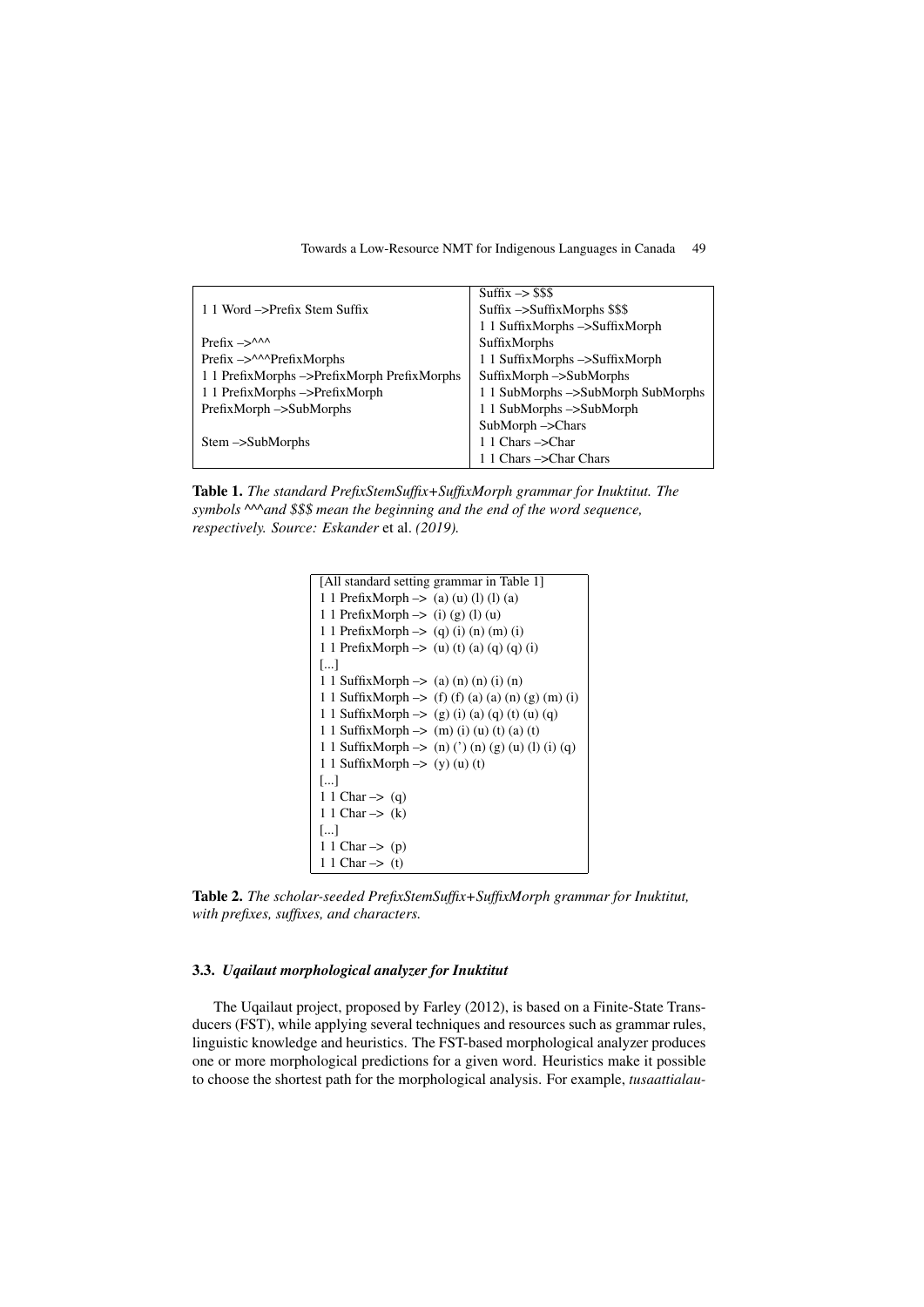*rit* is segmented as *tusaa tti ala u rit* or *tusaa ttia lau rit* or *tusaa ttia la u rit* (Table 3). The root *tusaa* means *to listen*, *tti*, *ala*, *u* are lexical suffixes, and *rit* is a grammatical suffix.

| <b>Morphological Segmentation</b> | Output              |
|-----------------------------------|---------------------|
| Raw text                          | tusaattialaurit     |
| Reference                         | tusaa tti ala u rit |
| First best prediction             | tusaa tti ala u rit |
| Second best prediction            | tusaa ttia lau rit  |
| Third best prediction             | tusaa ttia la u rit |

Table 3. *Predictions of the Inuktitut morphological segmentation by the Uqailaut analyzer (Meaning: please listen).*

## 3.4. *Byte-Pair Encoding segmentation*

Sennrich *et al.* (2016) proposed the Byte-Pair Encoding (BPE) method for the word segmentation task. This method consists of unsupervised word segmentation that tries to break words into subword units, which aids in dealing with unusual and unfamiliar terms.

BPE uses the minimum entropy on subword units, often known as tokens, with a given vocabulary size. Although these tokens resemble morphemes, the BPE segmentation model is based on training data rather than linguistic knowledge bases.

For example, in Inuktitut, *'tusaattialaurit*' (meaning: *please listen* in English) may be segmented as *'tusaa@@ tti@@ alau@@ rit'* (Table 4). This word should be correctly segmented *'tusaa@@ tti@@ ala@@ u@@ rit'*, in the case of large-scale training data.

| Method                           | <b>Morphological Segmentation Output</b> |
|----------------------------------|------------------------------------------|
| Raw text                         | tusaattialaurit                          |
| Reference                        | tusaa tti ala u rit                      |
| Uqailaut analyzer (Farley, 2012) | tusaa tti ala u rit                      |
| BPE (Sennrich et al., 2016)      | tusaa@@tti@@ala@@u@@rit                  |
| Our proposed approach            | tusaa tti ala u rit                      |

Table 4. *Illustration of several Inuktitut word segmentation methods. The symbol @@ represents an in-word morpheme boundary (Meaning: please listen).*

#### 3.5. *Polysynthetic indigenous language NMT*

The second phase of our framework consists of building an NMT for indigenous language to English based on the Transformer encoder-decoder architecture (Vaswani *et al.*, 2017). We apply our morphological segmentation method to preprocess the source indigenous language in the context of an Inuktitut-English NMT system.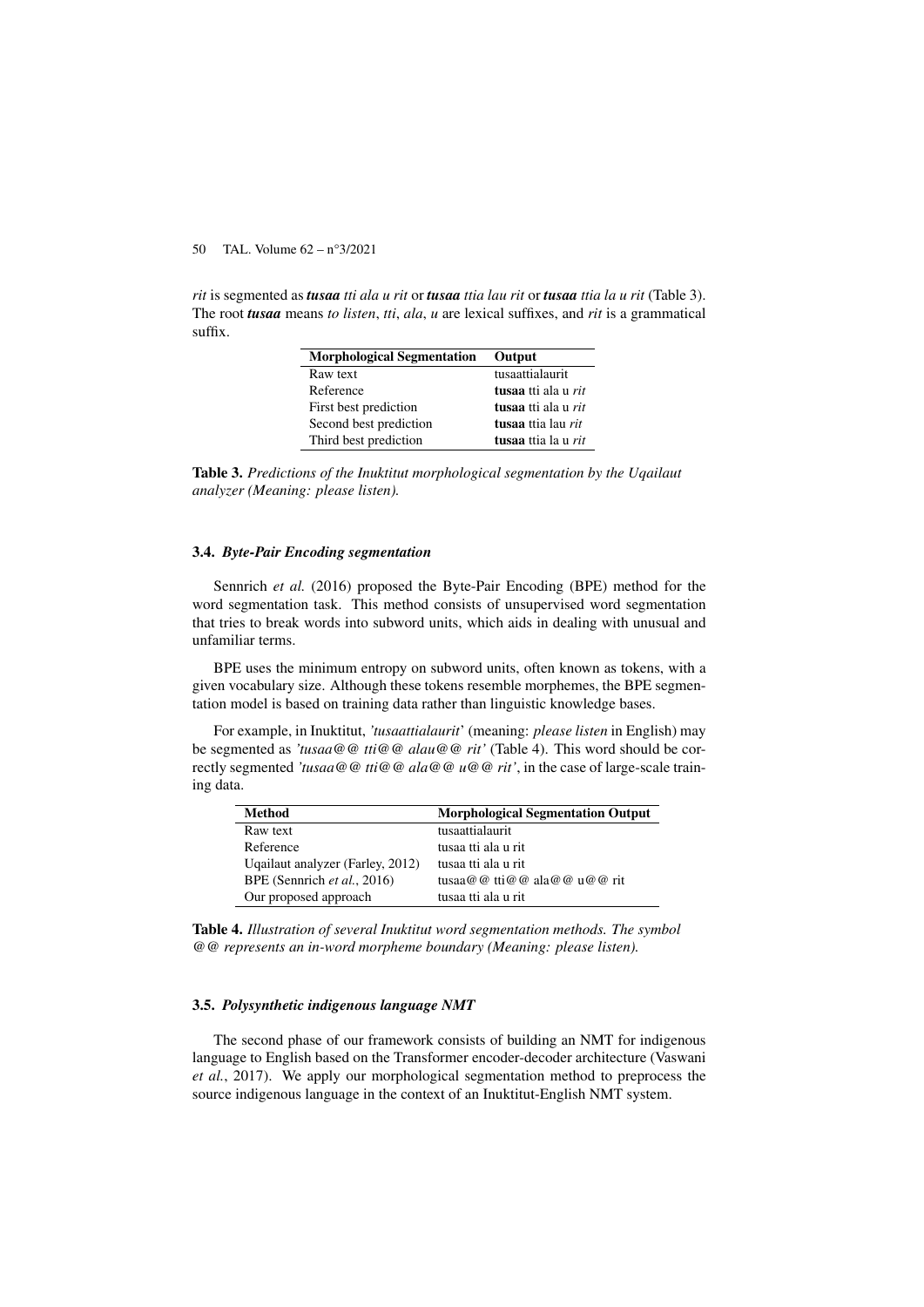

Figure 2. *Architecture of our Inuktitut-English NMT with three main parts: (1) Preprocessing with our proposed morphological segmenter and Byte Pair Encoding (BPE) for both source and target languages, respectively, (2) Building a source-target word aligner and (3) Building a source-target lexicon extractor.*

## 3.5.1. *Word Aligner and Lexicon Extractor for NMT*

This architecture aims to investigate our Inuktitut-English neural machine translation system while using the word alignment information and the source-target lexicon. Our approach consists of three main parts. First, the source input is preprocessed by applying our proposed morphological segmenter and Byte Pair Encoding (BPE) (Sennrich *et al.*, 2016) for both source and target languages, respectively. Second, the word alignment information is extracted from the bilingual parallel corpus and is fed into the encoder. Third, we prepare a bilingual source-target lexical shortlist. This bilingual lexicon is then used during the decoding.

#### 3.5.2. *Multilingual NMT architecture*

Adding data from multiple languages, *i.e.* multilingual NMT, can enhance the performance of NMT systems (Aharoni *et al.*, 2019). We adapt this approach in the context of low-resource indigenous languages by using several closely-related languages (Figure 3).

For each language pair, a BPE-based model is learned jointly from the sourcetarget sides of the parallel corpora using *subword-nmt* (Sennrich *et al.*, 2016). In addition, the source-side indigenous languages, here Inuktitut and Inuinnaqtun, are segmented by our proposed word segmenter. Then the joint BPE model is applied to all the training datasets. Moreover, we apply the BPE drop-out (Provilkov *et al.*, 2019) to deal with data sparsity and morphological complexity, such as orthographic variation or spelling errors.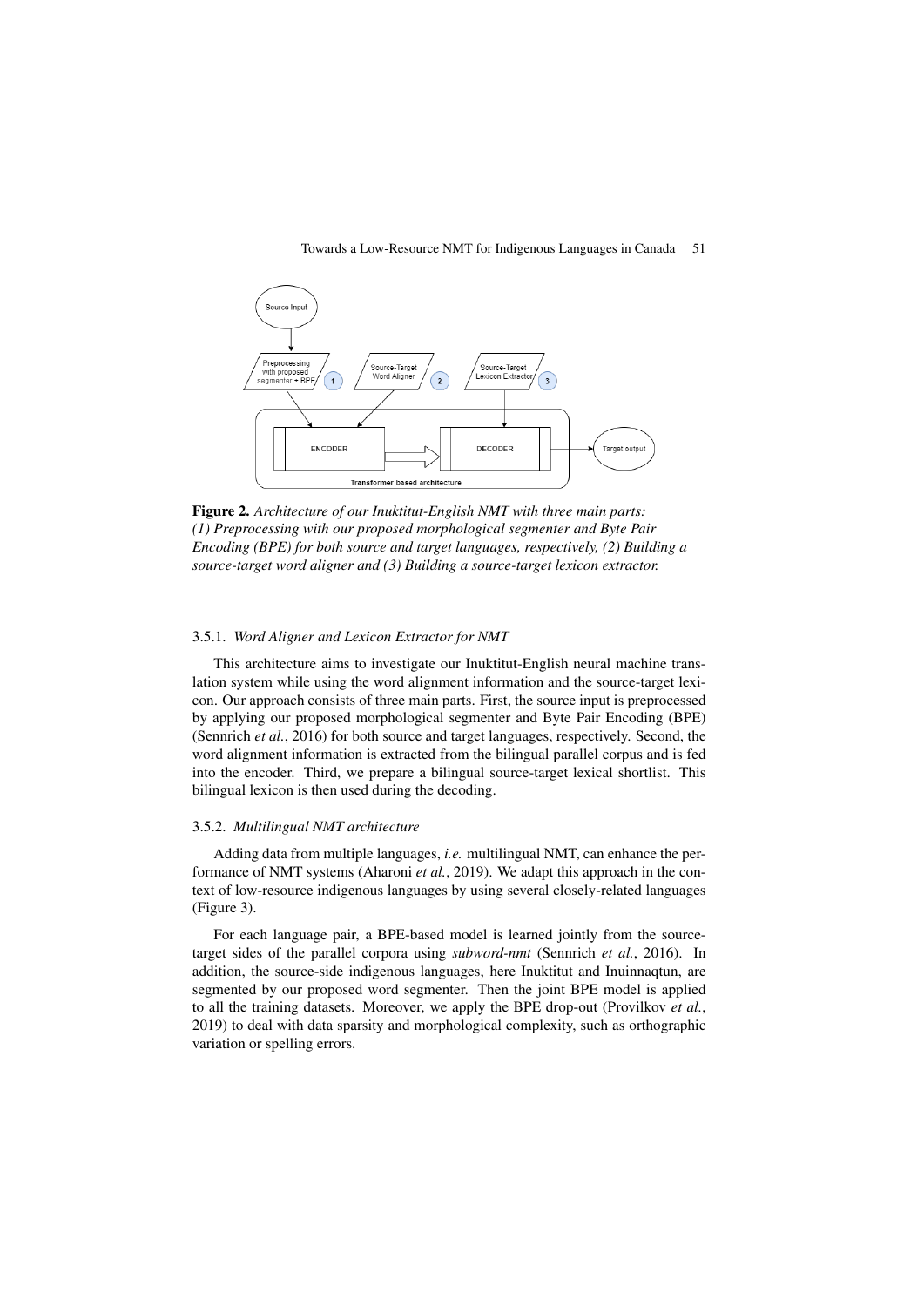

Figure 3. *Architecture of our multilingual NMT system. Here, multilingual source input is composed of multiple related languages such as French-fr, Finnish-fi, Danish-da, German-de, Hungarian-hu, Estonian-et and Inuktitut-iu, and the target output is English-en.*

## 4. Experiments

## 4.1. *Data preparation*

In our experiments and evaluations, we used the third edition of the Inuktitut-English Nunavut Hansard (Joanis *et al.*, 2020) to train our models. This parallel corpus contains 1,293,348 training sentences, 5,433 development sentences and 6,139 testing sentences, respectively. Furthermore, in order to develop our multilingual NMT model, we used several parallel corpora, including multiple language sources with an English target, provided from the shared task of WMT 2020. Tables 5 and 6 describe the statistics of the training corpora.

|    | #tokens    | #train    | #dev  | #test |
|----|------------|-----------|-------|-------|
| ΠJ | 20,657,477 | 1.293.348 | 5.433 | 6.139 |
| EN | 10.962.904 | 1,293,348 | 5.433 | 6.139 |

Table 5. *Statistics of the Nunavut Hansard for Inuktitut-English.*

Inuktitut corpus is transformed from syllabic to roman using the *uniconv* toolkit <sup>7</sup> . We then apply consistent preprocessing with English defaults on both source and target languages of the parallel corpora using Moses (Koehn *et al.*, 2007) scripts such as punctuation normalization, tokenization, cleaning the training corpus and truecasing on the training datasets.

<sup>7</sup>. Toolkit *uniconv* with Yudit: www.yudit.org.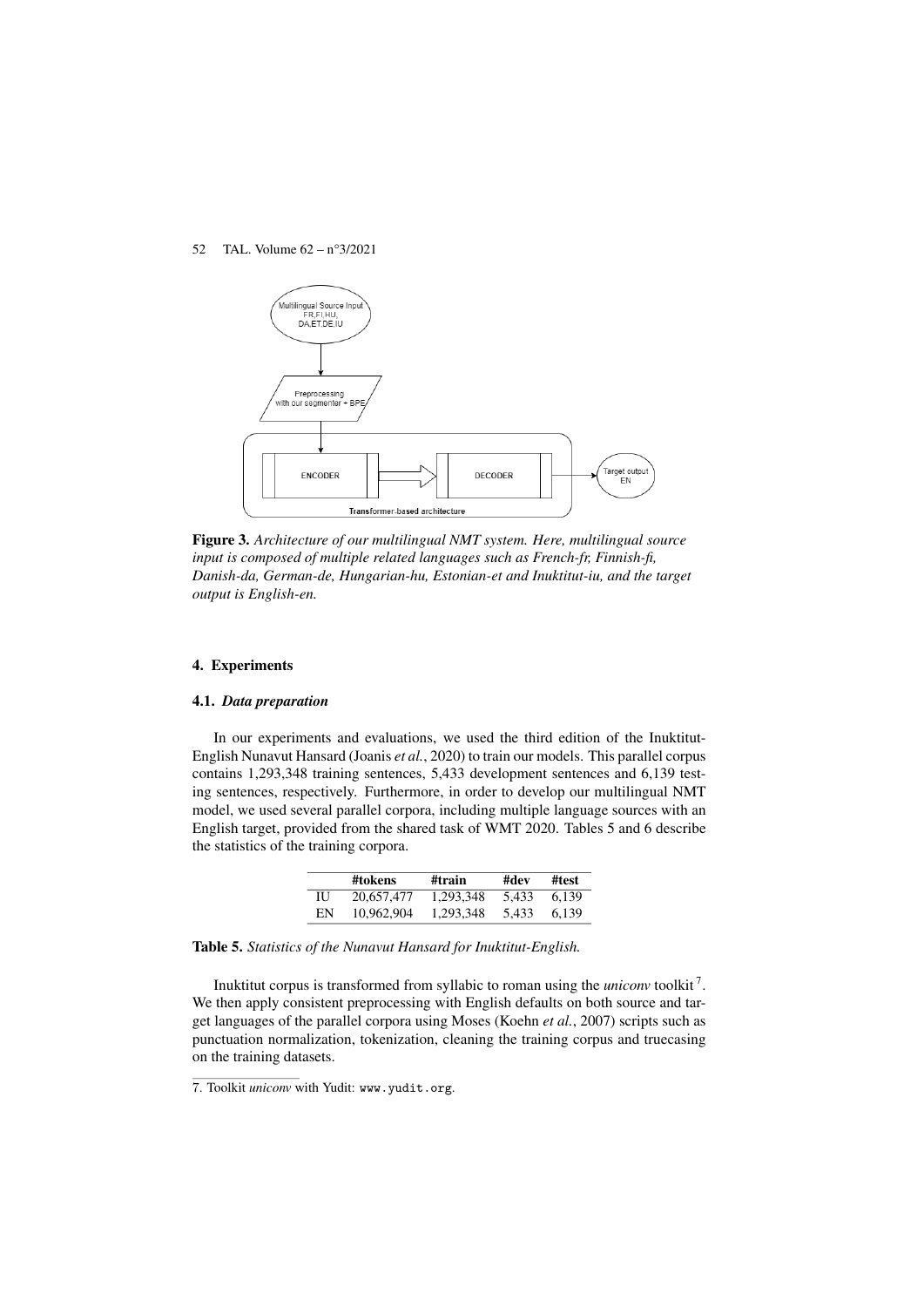| Source-Target [English] | #train    | #dev  | #test |
|-------------------------|-----------|-------|-------|
| Finnish (fi-en)         | 1,918,232 | 1,000 |       |
| French (fr-en)          | 2,002,165 | 1,000 |       |
| Hungarian (hu-en)       | 623.448   | 1,000 |       |
| Danish (da-en)          | 1,949,393 | 1,000 |       |
| Estonian (et-en)        | 651,746   | 1,000 |       |
| German (de-en)          | 1,920,209 | 1,000 |       |
| Inuktitut (iu-en)       | 1,293,348 | 5,433 | 6,139 |
| Inuinnaqtun (ikt-en)    | 3,511     |       |       |

Towards a Low-Resource NMT for Indigenous Languages in Canada 53

Table 6. *Statistics of all corpora for multilingual NMT model training (Source: WMT 2020). Inuinnaqtun corpus is extracted from the Nunavut Government Website: https://www.gov.nu.ca/in/.*

For the Inuinnaqtun dataset, we manually collected a small corpus from several resources such as the Nunavut Website <sup>8</sup> government, open source dictionaries and grammar books (Lowe, 1985; Kudlak and Compton, 2018). The experimental corpus contains 190 word bases and 571 affixes. A small golden testing set was manually crafted containing 1,055 unique segmented words.

## 4.2. *Training settings*

To train the supervised morphological segmentation model, we adapted the *RichWordSegmenter* toolkit (Yang *et al.*, 2017). We chose Inuktitut source from the Nunavut Hansard to perform experiments. Then, using the Uqailaut toolkit (Farley, 2012), we annotated 11k training sentences, 250 development sentences, and 250 testing sentences. To pre-train the character-based and word-based embeddings, we used the Nunavut Hansard Inuktitut corpus 3.0 and the *Gensim*<sup>9</sup> library to train all embeddings with a dimension of 30 and 50, respectively. We found that there are only 97,785 unique terms for the word-based vocabulary, 102 unique terms for the character-based vocabulary and 1,406 unique terms for the character-based vocabulary (Table 7).

| <b>Embedding type</b> | #terms | #dimension |
|-----------------------|--------|------------|
| word-based            | 97.785 | 50         |
| character-based       | 102    | 30         |
| bicharacter-based     | 1.406  | 30         |

Table 7. *Statistics of word-based and (bi)character-based embeddings training using Nunavut Hansard Inuktitut-English parallel corpus 3.0 for Inuktitut.*

8. Nunavut government Website in Inuinnaqtun: https://www.gov.nu.ca/in/cgs-in.

9. Gensim library: https://radimrehurek.com/gensim/models/word2vec.html.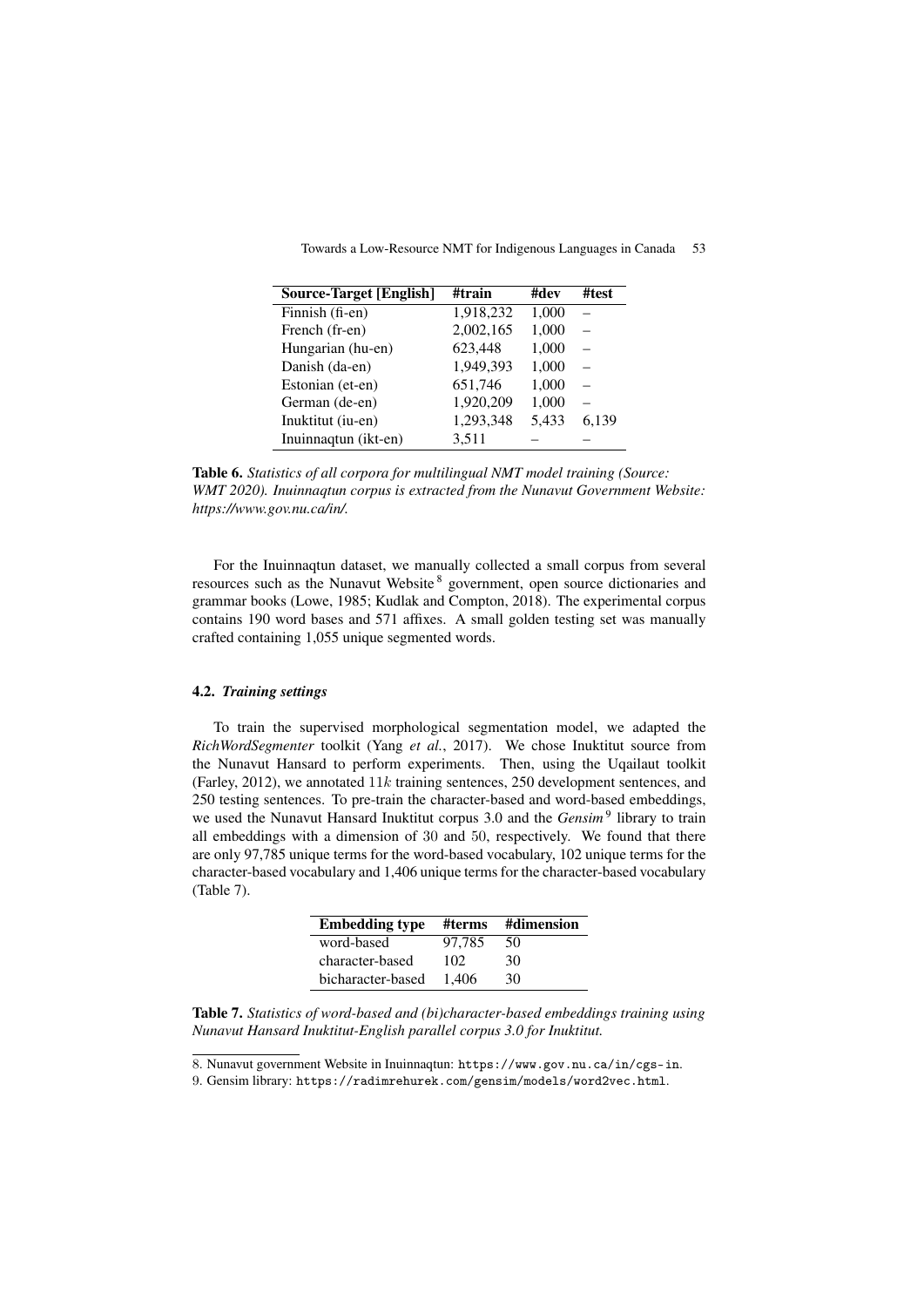The two principal inputs, used to train the Adaptor Grammars-based unsupervised morphological segmentation model, consist of the grammar and the lexicon of the language. The learning hyperparameters are configured as in Eskander *et al.* (2019) according to the best standard PrefixStemSuffix+SuffixMorph grammar (Table 1) and the best scholar-seeded grammar (Table 2). Next, we fine-tuned the outputs of the first stage with an RNN-based architecture consisting of bi-directional Long Short-term Memory, with 200 neurons in the hidden layer. We evaluated both supervised and unsupervised proposed morphological segmentation models versus the baseline, for example Morfessor 2.0 (Virpioja *et al.*, 2013).

To train the baseline morphological segmenter, we used Morfessor 2.0 toolkit <sup>10</sup> with Python interpreter. The training, development and testing datasets for Morfessor are the same as the datasets used to train our proposed segmenter for both Inuktitut and Inuinnaqtun, respectively. We filtered out all tokens of the corpus which are not included in the corresponding word list. These smaller datasets were also used in the semi-supervised training experiments. The F1 scores converged after 5 iterations for all runs. As the evaluation metric, we used the micro-average segmentation boundary F1-score. The scores were calculated based on the word types in the testing sets.

To train our NMT model, we first used the *subword-nmt* (Sennrich *et al.*, 2016) toolkit to create a 30k BPE joint source-target vocabulary. Then, to train our Transformer-based NMT models, we used the *Marian-nmt* toolkit (Junczys-Dowmunt *et al.*, 2018) with the following hyperparameter settings: 6-layer depth for both encoder and decoder, 8-layer multi-heads, embedding dimension of 512, hidden layers of 2,048 units in the feed-forward networks, with optimizer Adam and an initial learning rate of 0.0003. For the architecture type, we could choose either the Seq2Seq (Sutskever *et al.*, 2014) or the Transformer (Vaswani *et al.*, 2017) inside the toolkit. We performed multiple NMT experiments as follows:

– System 1 (*Baseline*): We chose the same configuration as described in Joanis *et al.* (2020), with only BPE-preprocessed data;

– System 1 + align information: We incorporated source-target word alignment information in the training step. We applied an unsupervised word aligner, *fast\_align* (Dyer *et al.*, 2013) to generate symmetrized source-target alignments, trained on BPE preprocessed data;

– System 1 + lex.s2t: We combined the source-target bilingual lexicon, during the decoding phase, in the baseline system. We applied the lexicon extractor from *Moses* (Koehn *et al.*, 2007) to prepare a bilingual lexical shortlist;

– System 1 + align information + lex.s2t: We combined both word alignment information and the source-target bilingual lexicon in the baseline system;

– Systems 2, 3, 4, 5: We configured the proposed morphological segmentation using the standard or scholar-seeded settings combined with the sequence-to-

<sup>10</sup>. Morfessor 2.0 toolkit: https://morfessor.readthedocs.io/en/latest/index. html.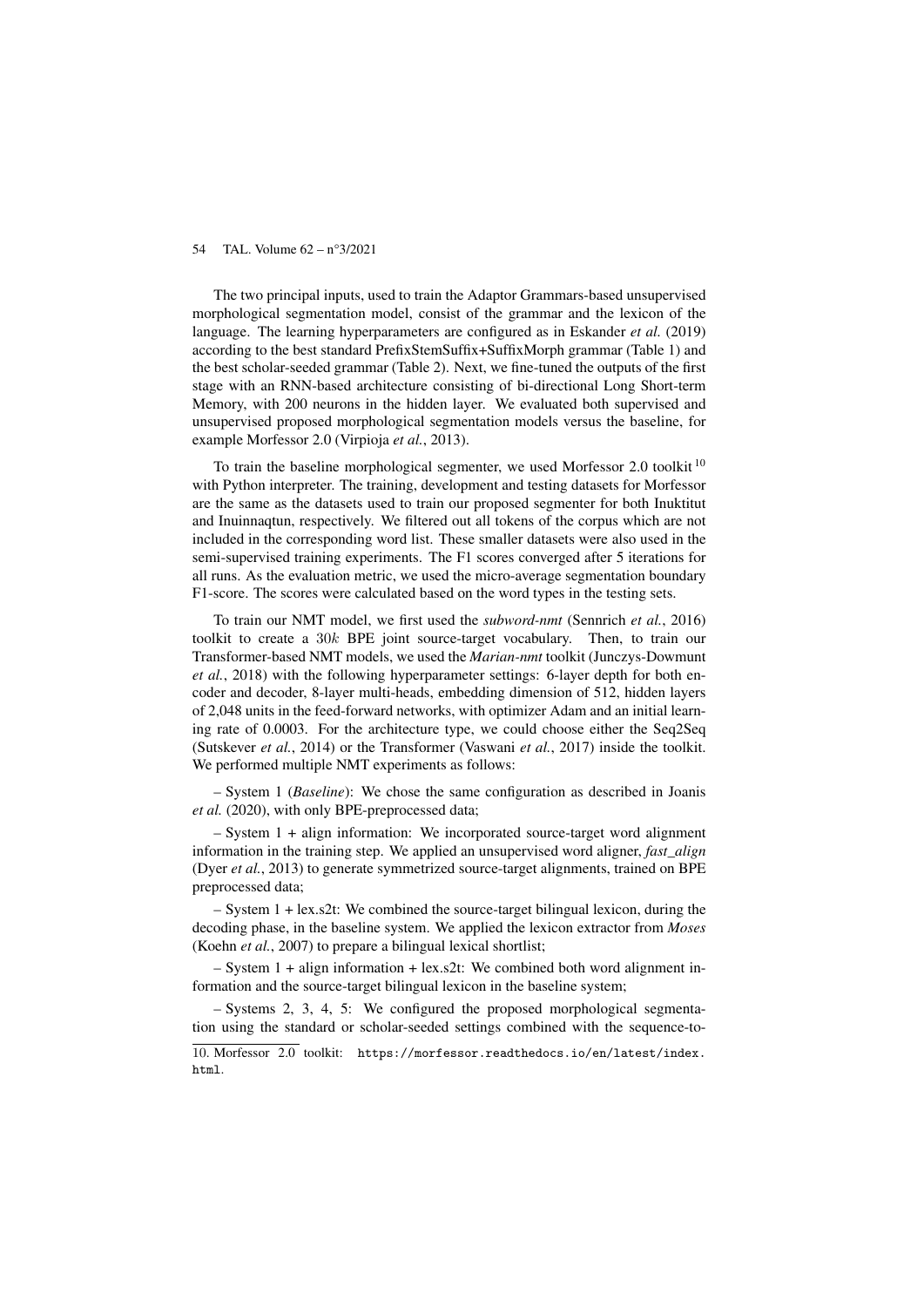sequence based or the Transformer-based architectures for our NMT model, named AG-Standard+s2s, AG-Scholar+s2s, AG-Standard+TF, AG-Scholar+TF, respectively;

– Multilingual NMT system (multiNMT): We performed the following experiments applying the word segmentation for the source-side indigenous languages, *e.g.* Inuktitut, Inuinnaqtun, within different multilingual NMT systems:

- (multiNMT) We chose, for this baseline, the same configuration as described in Joanis *et al.* (2020), with only BPE-preprocessed data, with all source-target language pairs and the test set on Inuktitut-English only,

- (multiNMT-1) The training datasets are without segmenting any indigenous language (Inuktitut, Inuinnaqtun),

- (multiNMT-2) The source-side training datasets are segmented only for Inuktitut but not for Inuinnaqtun,

- (multiNMT-3) The source-side training datasets are segmented for both Inuktitut and Inuinnaqtun,

- (multiNMT-4) The source-side training datasets are segmented for Inuinnaqtun but not for Inuktitut.

## 4.3. *Evaluations and discussion*

#### 4.3.1. *Morphological segmentation task*

We evaluated the morphological segmentation system using the automatic metrics: *Precision (P)*, *Recall (R)*, and *F1 score*.

For the supervised morphological segmentation, we evaluated only the Inuktitut data source. As described in Table 8, our proposed system, with all pretrained embeddings, showed a good performance with 75.33% in terms of F1 score. However, the Morfessor system outperformed our proposed system, with a gain of +4.37 points in terms of F1 score. Using the additional golden annotated data with the training data, the Morfessor model obtained better precision and recall than our proposed model, with a gain of +1.36 points and +6.83 points. In addition, the Morfessor model used an n-best Viterbi algorithm that allows extraction of all posible segmentations for a compound and the probabilities of the segmentation.

|                         | <b>Precision</b> | Recall | F1 score |
|-------------------------|------------------|--------|----------|
| <b>Morfessor</b>        | 82.15            | 77.40  | 79.70    |
| supervised Inuktitut WS | 80.79            | 70.57  | 75.33    |

#### Table 8. *Results for Inuktitut supervised morphological segmentation.*

For the unsupervised morphological segmentation, we evaluated both Inuktitut and Inuinnaqtun data sources. Table 9 shows the performance and results of our models versus Morfessor for the polysynthetic language on the Inuktitut test set. The standard setting is better than the baseline, with a gain of +8.30 points in terms of precision,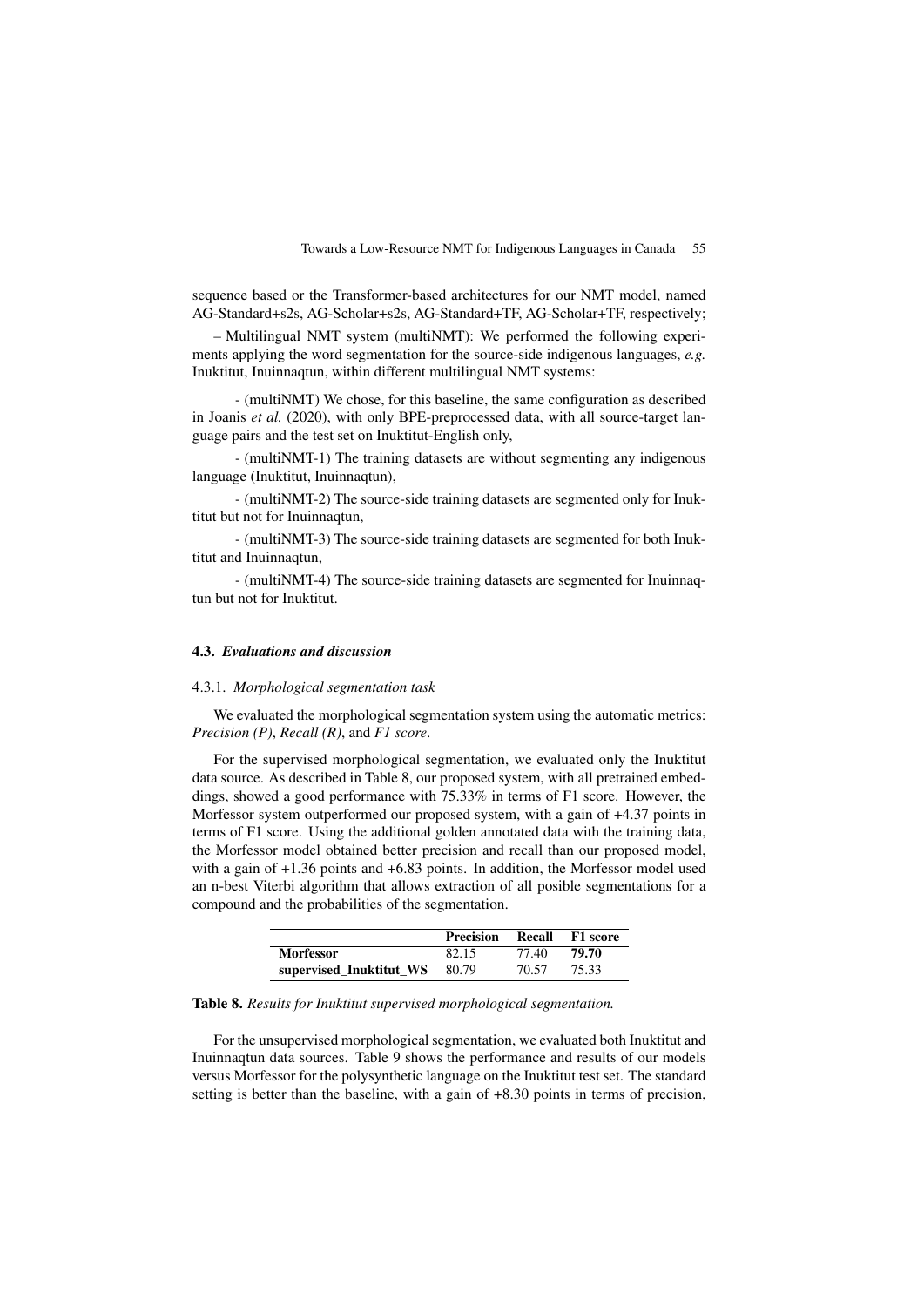on the test set, compared with Morfessor. Moreover, we also observed large gains of +8.92 points in terms of precision, on the test set, when using the scholar-seeded setting compared with Morfessor. All models obtained low recall between 77.40% and 82.33%, including Morfessor, due to the under-segmentation.

| <b>Inuktitut</b>   | <b>Precision</b> | Recall | F1 score |
|--------------------|------------------|--------|----------|
| <b>Morfessor</b>   | 82.15            | 77.40  | 79.70    |
| <b>AG-Standard</b> | 90.45            | 81.51  | 85.75    |
| <b>AG-Scholar</b>  | 91.07            | 82.33  | 86.48    |

Table 9. *Morphological segmentation task: Results for the Inuktitut test set using the Standard setting (AG-Standard), Scholar seeded setting (AG-Scholar), and Morfessor toolkit. Values in bold refer to the best performances.*

Table 10 shows the performance results of our models versus Morfessor for the polysynthetic language using the Inuinnaqtun test set. Both AG-based models outperformed the baseline, with gains of +3.33%, +17.62% in terms of F1 score, for the AGstandard setting and AG-Scholar setting, respectively. The recall of all three models is good enough to recognize all possible patterns, with 75.40%, 80.30%, and 82.83% for the baseline, AG-standard setting and AG-Scholar setting, respectively. However, the baseline and the AG-Standard model obtained low precision with 48.29% and 50.76%, respectively, compared with the AG-scholar-seeded model, which obtained 71.06%. We observed an under-segmentation in these models.

| Inuinnagtun        | <b>Precision</b> | Recall | F1 score |
|--------------------|------------------|--------|----------|
| <b>Morfessor</b>   | 48.29            | 75.40  | 58.87    |
| <b>AG-Standard</b> | 50.76            | 80.30  | 62.20    |
| <b>AG-Scholar</b>  | 71.06            | 82.83  | 76.49    |

Table 10. *Morphological segmentation task: Results for the Inuinnaqtun test set using the Standard setting (AG-Standard), Scholar seeded setting (AG-Scholar), and Morfessor toolkit. Values in bold refer to the best performances.*

We noted that our proposed models could not correctly recognize more complex morphemes due to the languages' linguistic irregularities and rich morphophonemics. In particular, they were unable to detect common affixes such as *ag*, *ik*, *iq*, *mi*, *ti* or *ut* in Inuktitut and common lexical suffixes such as *at*, *aq*, *iq*, *na*, *ng* or grammatical ending suffixes such as *a*, *k*, *q*, *t*, *n*, *it*, *mi* or *uk* in Inuinnaqtun.

Tables 11 and 12 illustrate some predictions by all the models and the performance of our models on Inuktitut and Inuinnaqtun, respectively.

#### 4.3.2. *Machine translation task*

We conducted additional evaluations of Machine Translation task based on the BLEU scores (Papineni *et al.*, 2002) which were computed with lowercase and *v13a* tokenization, using *sacrebleu* (Post, 2018). We also used chrF++ (Popovic, 2015) to ´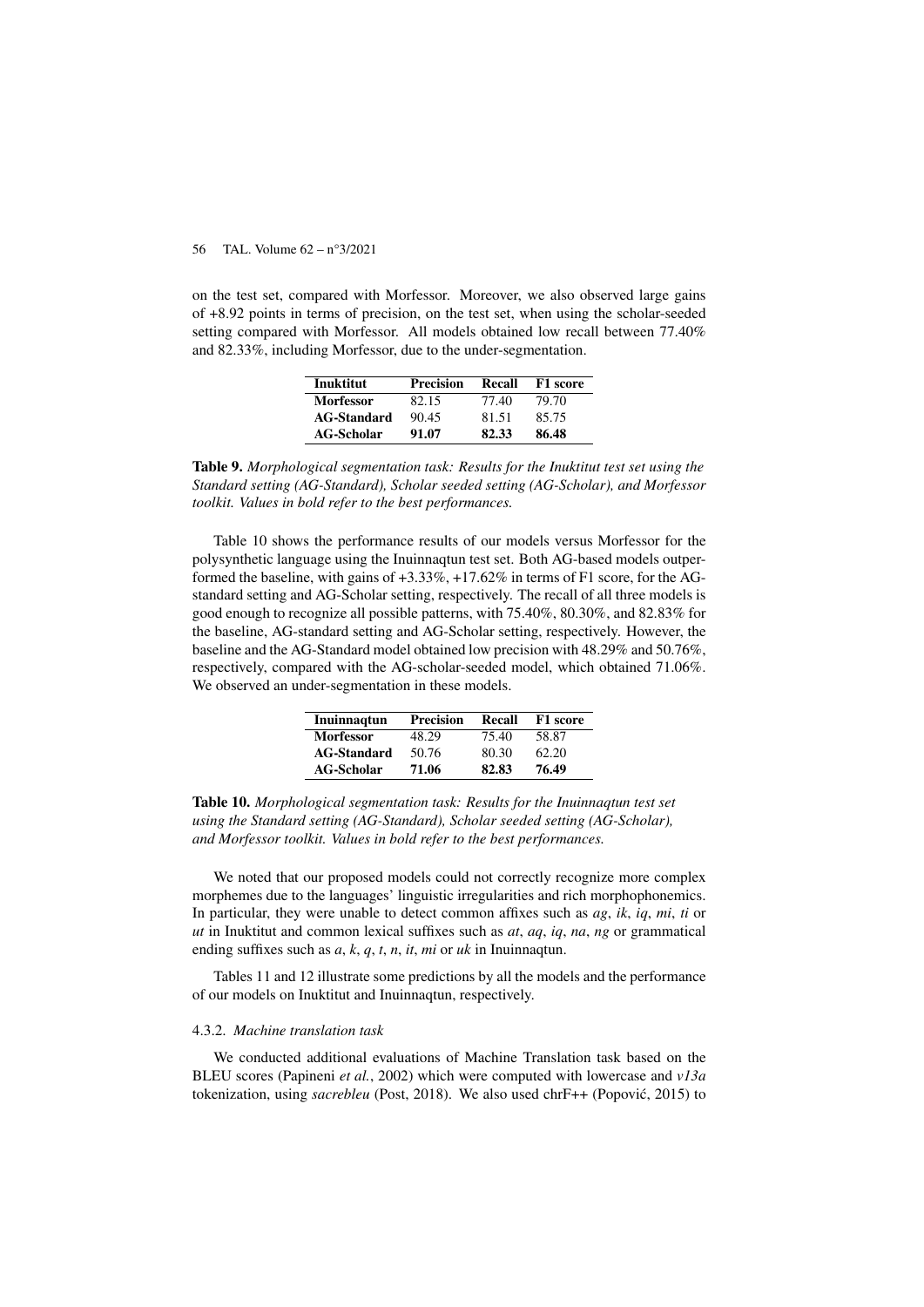| Segmentation                     | <b>Sentence Example</b>                   |
|----------------------------------|-------------------------------------------|
| Raw text                         | niqtunaqtuq piku tusaattialaurit          |
| Reference                        | nigtu nag tug piku tusaa tti ala u rit    |
| Uqailaut analyzer (Farley, 2012) | nigtu nag tug piku tusaa ttia lau rit     |
| BPE (Sennrich et al., 2016)      | niqtunaqtuq piku tusa@@ atti@@ alaur@@ it |
| Our proposed approach            | niqtu naq tuq piku tusaa tti ala u rit    |

Table 11. *Illustrations of the Inuktitut word segmentation (Meaning: Mr. Picco, please listen).*

| Word           | <b>Ground Truth</b> | <b>Morfessor</b>    | <b>AG-Standard</b> | <b>AG-Scholar</b> |
|----------------|---------------------|---------------------|--------------------|-------------------|
| aullarnanga    | aullar na nga       | aulla rn anga       | aulla rna nga      | aullar na nga     |
| aullaqtinnatin | aullaq tinna tin    | aulla q ti nna t in | aulla q tinna tin  | aullaq tinna tin  |
| igluptun       | iglu ptun           | iglu p tun          | iglu ptun          | iglu ptun         |
| nattighiugtug  | nattiq hiuq tuq     | nattiq hi uq tu q   | nattiq hi uq tuq   | nattiq hiuq tuq   |
| kitkungnin     | kitku ngnin         | kitku ng nin        | kitku ng ni n      | kitku ngnin       |
| tupaktuhi      | tupak tu hi         | tupa k tu h i       | tupak tu hi        | tupak tu hi       |
| iqaluktinnagu  | iqaluk tinna gu     | iqaluk ti nna gu    | iqaluk tin na gu   | iqaluk tin na gu  |

Table 12. *Illustrations of Inuinnaqtun morpheme segmentation predictions on the test set using the different settings such as Standard (AG-Standard), Scholar seeded (AG-Scholar), and Morfessor. Red text indicates deviations in segmentation from the Ground Truth.*

calculate the F1-score averaged on character n-gram precision and recall enhanced with word n-grams for the translation references and their hypotheses.

| <b>Experiment</b>                                       | <b>BLEU</b> (dev set) | <b>BLEU</b> (test set) | $chrF++$ |
|---------------------------------------------------------|-----------------------|------------------------|----------|
| System 1 ( <i>Baseline</i> )                            | 41.40                 | 35.00                  | 65.40    |
| System $1 + \text{align information}$                   | 41.45                 | 35.71                  | 65.59    |
| System $1 + \text{lex} . s2t$                           | 41.66                 | 35.93                  | 65.97    |
| System $1 + \text{align information} + \text{lex } s2t$ | 41.78                 | 36.03                  | 66.30    |

Table 13. *Performance on Inuktitut-English NMT in terms of lowercase word BLEU score, using only the BPE subword segmentation method.*

We observed that combining the word alignment information and the source-target bilingual lexicon had a positive impact on the performance of the NMT model. Compared to the baseline, with all the additional features, the NMT system obtained a gain of +1.03 points in terms of BLEU score (Table 13). However, using only the BPE subword segmentation method, the multilingual NMT system outperformed the system 1 and all variants, with a gain of +3.06 points in terms of BLEU score (Table 14).

To go further, we performed multiple variants of the multilingual NMT systems, with and without applying our proposed word segmenter to the source-side indigenous languages (Table 14). We noted that the multiNMT-1 system obtained the worst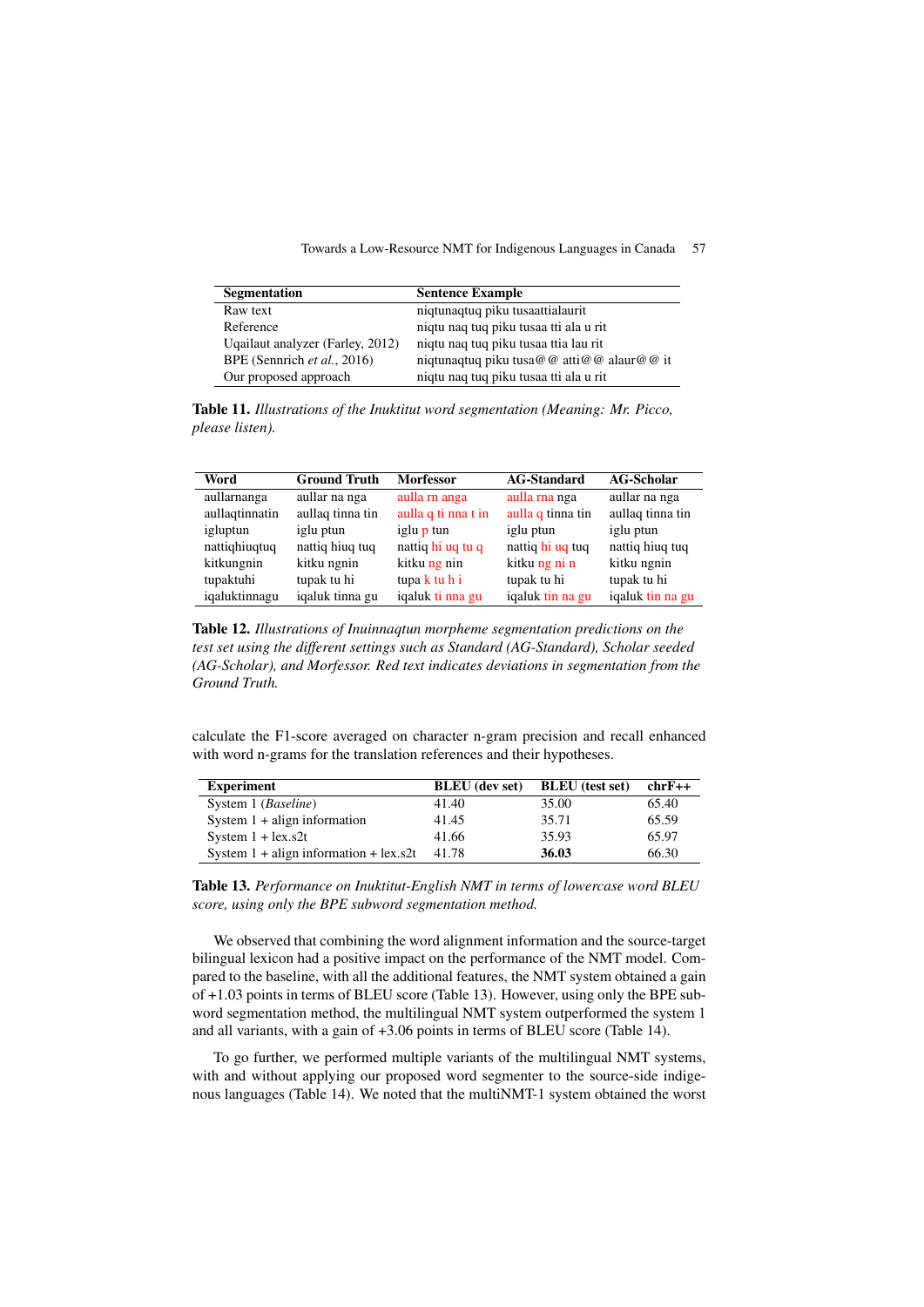| <b>Experiment</b>                           | <b>BLEU</b> (test set) | $chrF++$ |
|---------------------------------------------|------------------------|----------|
| multiNMT (baseline, only BPE method)        | 38.06                  | 68.15    |
| multiNMT-1 (-INU_segmented, -IKT_segmented) | 8.11                   | 14.52    |
| multiNMT-2 (+INU_segmented, -IKT_segmented) | 40.91                  | 73.25    |
| multiNMT-3 (+INU_segmented, +IKT_segmented) | 41.40                  | 74.13    |
| multiNMT-4 (-INU_segmented, +IKT_segmented) | 38.08                  | 68.19    |

Table 14. *Performance of all the multilingual NMT for Inuktitut-English, with and without applying our proposed segmenter, where INU and IKT refers to Inuktitut and Inuinnaqtun, respectively.*

performance, only 8.11% in terms of BLEU score or 14.52% in terms of chrF++, due to without any indigenous languages. The best performance was obtained by the multiNMT-3, 41.40% in terms of BLEU score or 74.13% in terms of chrF++. We observed that the translation quality were significantly improved as we segmented indigenous languages in the source side rather than other related languages, up to +3.34 points versus the multiNMT baseline (Table 14). It means that is sufficient to segment the source-side indigenous languages to have a better performance. The related languages are not necessarily required for word segmentation.

Moreover, we tested other NMT systems with our proposed morphological segmentation based on Adaptor Grammars. All our systems 2, 3, 4 and 5 outperformed the baseline with gains of up to  $+2.98$  points and  $+3.41$  points in terms of BLEU score, on the development set and the test set, respectively (Table 15), compared to the baseline.

| <b>Experiment</b>                                | dev   | test  | $chrF++$ |
|--------------------------------------------------|-------|-------|----------|
| System 1- <i>Baseline</i> -(Joanis et al., 2020) | 41.40 | 35.00 | 65.40    |
| System 2 (AG-Standard+s2s)                       | 43.93 | 37.78 | 66.43    |
| System $3$ (AG-Scholar+s2s)                      | 44.38 | 38.41 | 68.71    |
| System 4 (AG-Standard+TF)                        | 44.18 | 38.28 | 68.41    |
| System 5 (AG-Scholar+TF)                         | 44.41 | 38.32 | 68.61    |

Table 15. *Performance on Inuktitut-English NMT in terms of lowercase word BLEU score, with our proposed morpheme segmenter.*

We compared our best system against other NMT systems from WMT 2020 using morphological segmentation methods, such as Roest *et al.* (2020), and Knowles *et al.* (2020). Our best system outperformed all the NMT systems from WMT 2020 in terms of BLEU score on the third version of the Nunavut Hansard test set, with 38.41% versus 30.05% and 29.90% (Table 16).

Roest *et al.* (2020) reported their best NMT system results due to multiple reasons. First, they applied three methods of segmentation: unsupervised such as BPE, LMVR (Ataman *et al.*, 2017) and 3-step segmentation. They varied the value of the decoder's penalty length based on results on the development set with 0.8 for news and 1.4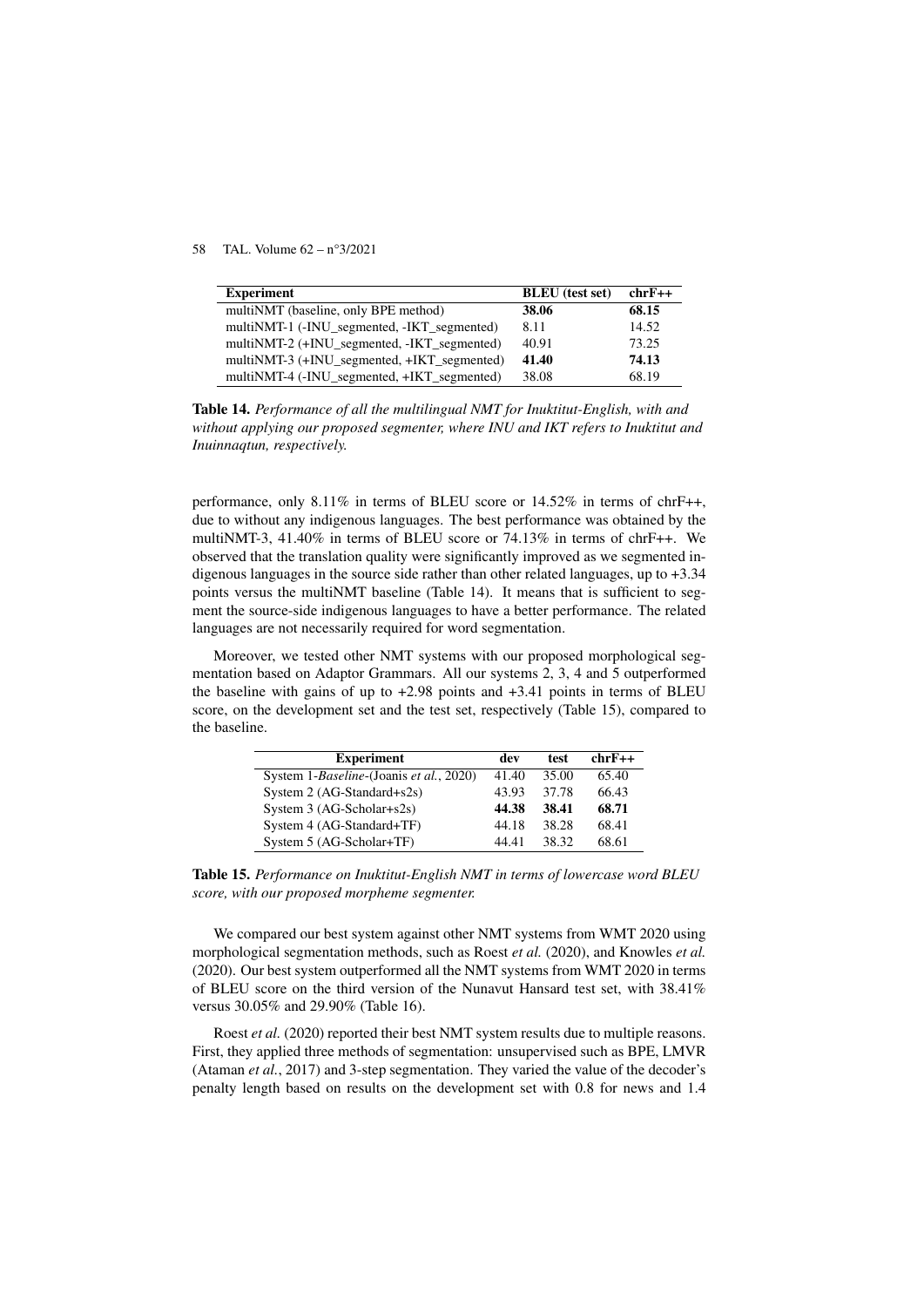| <b>Experiment</b>                  | dev   | test  |
|------------------------------------|-------|-------|
| System (Knowles et al., 2020)      |       | 29.90 |
| System (Roest et al., 2020)        |       | 30.05 |
| Our best system 3 (AG-Scholar+s2s) | 44.38 | 38.41 |

Table 16. *Comparison of performance results of our best system on Inuktitut-English NMT in terms of lowercase word BLEU score with other best systems of WMT 2020.*

| <b>System</b>   | <b>Sentence Example</b>                                                  |
|-----------------|--------------------------------------------------------------------------|
| Raw             | apiggutiga turaagtittumajara aanniagarnangittulirijikkut ministangannut. |
| Reference       | I would like to direct my question to the Minister of Health.            |
| <b>Baseline</b> | This is a question for the Minister of Health.                           |
| System 1        | My question is for the Minister responsible for Health.                  |
| System 2        | My question is directed for the Minister of Health.                      |
| System 3        | I would like to direct my question to the Minister of Health.            |
| System 4        | My question is directed for the Minister of Health.                      |
| System 5        | I would like to ask my question for the Minister of Health.              |
| <b>MultiNMT</b> | This is my question directed for the Minister responsible for Health.    |

Table 17. *Illustrations of some translation predictions using different NMT systems, from Inuktitut to English.*

for Hansards, respectively. Furthermore. there was a mixture of in-domain and outdomain training data. Finally, the use of ensembling and fine-tuning on all NMT systems helped to improve the BLEU performance.

In the case of Knowles *et al.* (2020), the final systems were trained on a mix of news and Hansard data, using joint BPE, BPE-dropout, tagged back-translation for Inuktitut-English, fine-tuning, ensembling, and the use of domain-specific models.

We assume the preprocessing as word segmentation helped to solve the complex morphology of Inuktitut at source-side. Our proposed NMT model outperformed the state-of-the-art, as presented in Joanis *et al.* (2020), using only BPE-preprocessed training data, with the best performance of 44.38% and 38.41% in terms of BLEU on the development set and the test set, respectively.

## 5. Conclusion and Perspectives

In this paper, we empirically explored different word segmentation techniques on both Inuktitut and Inuinnaqtun. We then proposed a novel morphological segmentation technique that may be applied to any indigenous language.

In the supervised approach, the neural networks-based word segmentation model showed promising results, but not good enough, due to multiple factors, such as the quantity of the annotated data and the quality of the pretrained embedding models.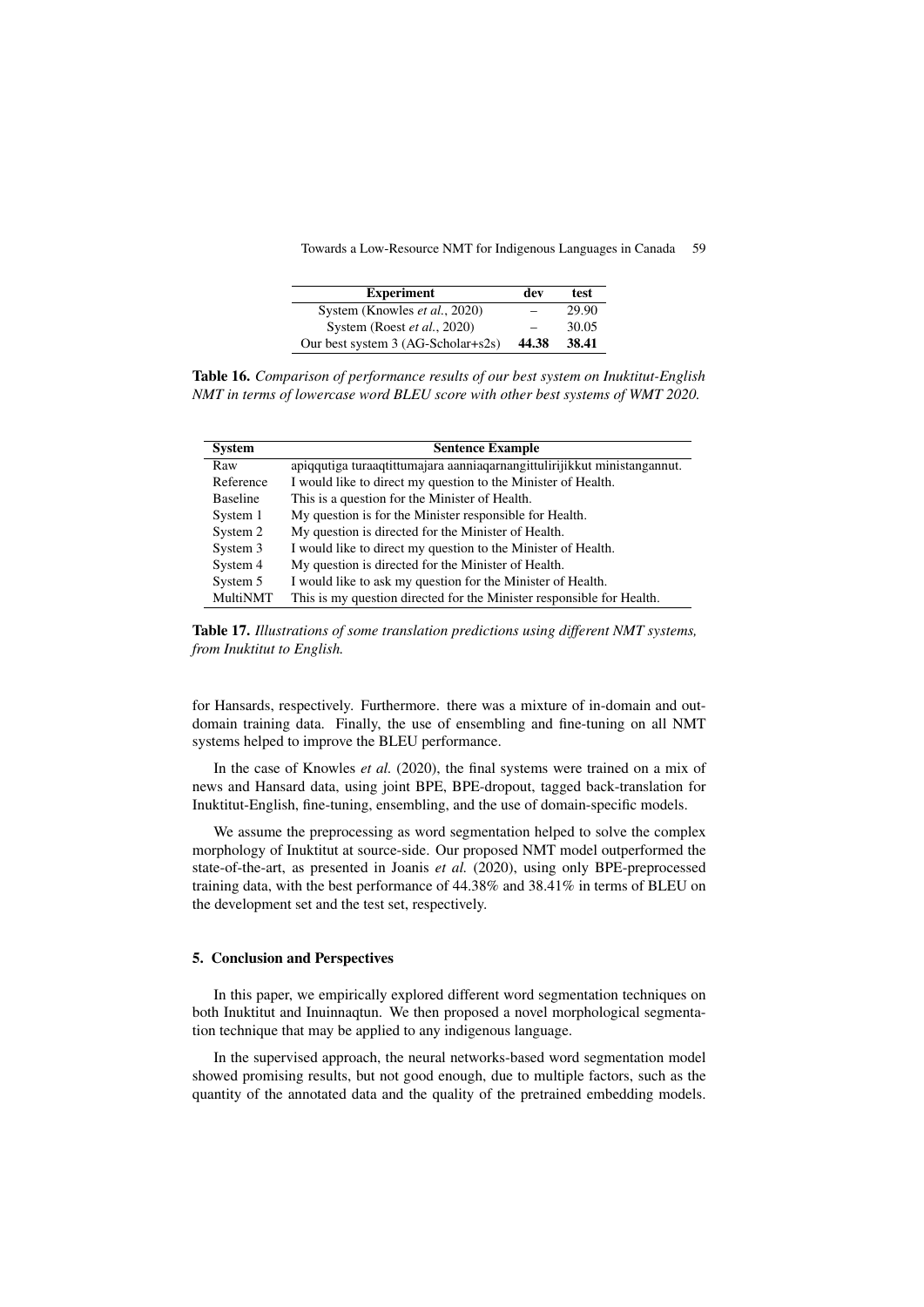In the semi-supervised and non-supervised approaches, the Adaptor Grammars-based word segmentation models yielded better results, employing a collection of grammatical rules from grammar books, and a lexicon from relatively little data. We applied our word segmenter to preprocess the Inuktitut source-side language before implementing an Inuktitut-English NMT system. We empirically evaluated our proposed NMT method against several baseline NMT architectures. Our proposed NMT system outperformed the state-of-the-art, as described in Joanis *et al.* (2020), with just BPE-preprocessed training data.

Our study makes an important contribution by focusing on morpheme segmentation in the source-side indigenous language. This significantly enhances the MT performance in the low-resource scenario. Furthermore, the NLP community is becoming increasingly interested in indigenous languages. Indigenous language research might lead to a more thorough knowledge of human languages and the development of universal NLP models.

In the future, we plan to add more annotated data and study other domain-specific characteristics to increase the segmentation model's accuracy. Moreover, we are developing a multilingual NMT framework in order to include more indigenous languages, particularly endangered ones, with the goal of preserving and revitalizing endangered and indigenous languages, as well as their legacy and culture. Globally, our research interest focuses on an inclusive, fairer and more equitable and responsible Artificial Intelligence, while emphasizing on the revitalization and preservation of indigenous languages. We have encountered a variety of challenges, including language skills, data gathering, and validation, to name a few. Thus, we seek to conduct research "by and with" indigenous peoples, which will help validate the results and construct more reliable linguistic resources that will be, we hope, of great help to the indigenous communities.

#### 6. References

- Aharoni R., Johnson M., Firat O., "Massively multilingual neural machine translation", *arXiv preprint arXiv:1903.00089*, 2019.
- Arppe A., Schmirler K., Harrigan A. G., Wolvengrey A., "A Morphosyntactically Tagged Corpus for Plains Cree", *49th Algonquian Conference, Montreal, Quebec*, p. 27-29, 2017.
- Ataman D., Negri M., Turchi M., Federico M., "Linguistically motivated vocabulary reduction for neural machine translation from Turkish to English", *arXiv preprint arXiv:1707.09879*, 2017.
- Botha J. A., Blunsom P., "Adaptor Grammars for Learning Non- Concatenative Morphology", Association for Computational Linguistics, 2013.
- Carpenter B., "Coding chunkers as taggers: Io, bio, bmewo, and bmewo+", *LingPipe Blog*p. 14, 2009.
- Creutz M., Lagus K., "Unsupervised models for morpheme segmentation and morphology learning", *ACM Transactions on Speech and Language Processing (TSLP)*, vol. 4, n<sup>o</sup> 1, p. 1-34, 2007.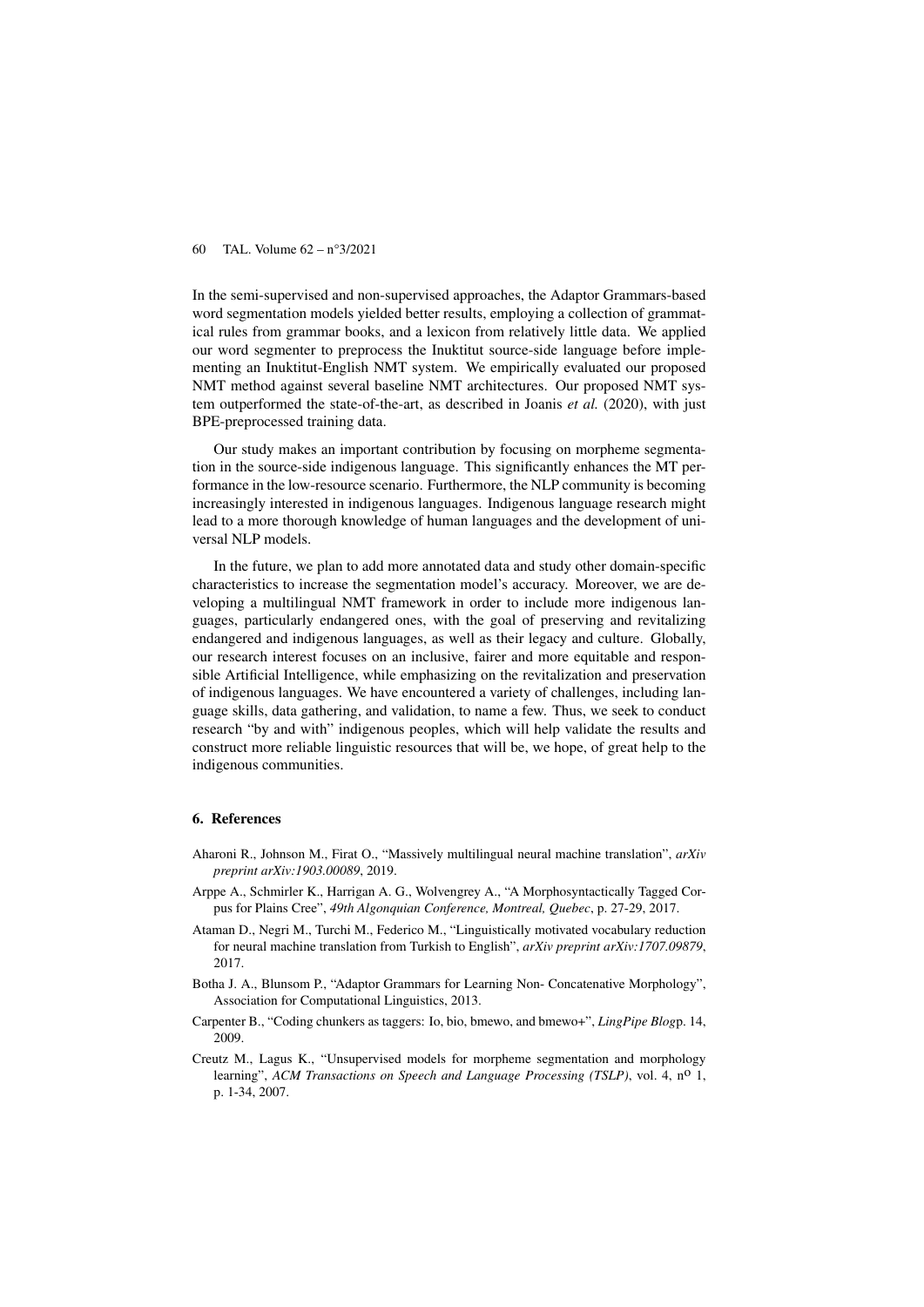- Dyer C., Chahuneau V., Smith N. A., "A simple, fast, and effective reparameterization of ibm model 2", *Proceedings of the 2013 Conference of the North American Chapter of the Association for Computational Linguistics: Human Language Technologies*, p. 644-648, 2013.
- Eskander R., Klavans J. L., Muresan S., "Unsupervised Morphological Segmentation for Low-Resource Polysynthetic Languages", *Proceedings of the 16th Workshop on Computational Research in Phonetics, Phonology, and Morphology*, p. 189-195, 2019.
- Eskander R., Rambow O., Muresan S., "Automatically tailoring unsupervised morphological segmentation to the language", *Proceedings of the Fifteenth Workshop on Computational Research in Phonetics, Phonology, and Morphology*, p. 78-83, 2018.
- Farley B., "The uqailaut project", *URL http://www.inuktitutcomputing.ca*, 2012.
- Gasser M., "Computational morphology and the teaching of indigenous languages", *Indigenous Languages of Latin America Actas del Primer Simposio sobre Enseñanza de Lenguas Indígenas de América Latina*, p. 52, 2011.
- Godard P., Besacier L., Yvon F., Adda-Decker M., Adda G., Maynard H., Rialland A., "Adaptor grammars for the linguist: Word segmentation experiments for very low-resource languages", *Workshop on Computational Research in Phonetics, Phonology, and Morphology*, p. 32-42, 2018.
- Haddow B., Bawden R., Barone A. V. M., Helcl J., Birch A., "Survey of Low-Resource Machine Translation", *arXiv preprint arXiv:2109.00486*, 2021.
- Hochreiter S., Schmidhuber J., "Long Short-Term Memory", *Neural Comput.*, vol. 9, nº 8, p. 1735-1780, November, 1997.
- Joanis E., Knowles R., Kuhn R., Larkin S., Littell P., Lo C.-k., Stewart D., Micher J., "The Nunavut Hansard Inuktitut English Parallel Corpus 3.0 with Preliminary Machine Translation Results", *Proceedings of The 12th Language Resources and Evaluation Conference*, European Language Resources Association, Marseille, France, p. 2562-2572, May, 2020.
- Johnson H., Martin J., "Unsupervised learning of morphology for English and Inuktitut", *Proceedings of the 2003 Conference of the North American Chapter of the Association for Computational Linguistics on Human Language Technology: companion volume of the Proceedings of HLT-NAACL 2003–short papers-Volume 2*, Association for Computational Linguistics, p. 43-45, 2003.
- Johnson M., "Unsupervised word segmentation for Sesotho using adaptor grammars", *Proceedings of the Tenth Meeting of ACL Special Interest Group on Computational Morphology and Phonology*, p. 20-27, 2008.
- Joshi P., Santy S., Budhiraja A., Bali K., Choudhury M., "The State and Fate of Linguistic Diversity and Inclusion in the NLP World", *Proceedings of the 58th Annual Meeting of the Association for Computational Linguistics*, Association for Computational Linguistics, Online, p. 6282-6293, July, 2020.
- Junczys-Dowmunt M., Grundkiewicz R., Dwojak T., Hoang H., Heafield K., Neckermann T., Seide F., Germann U., Aji A. F., Bogoychev N. *et al.*, "Marian: Fast neural machine translation in C++", *arXiv preprint arXiv:1804.00344*, 2018.
- Kann K., Mager M., Meza-Ruiz I., Schütze H., "Fortification of neural morphological segmentation models for polysynthetic minimal-resource languages", *arXiv preprint arXiv:1804.06024*, 2018.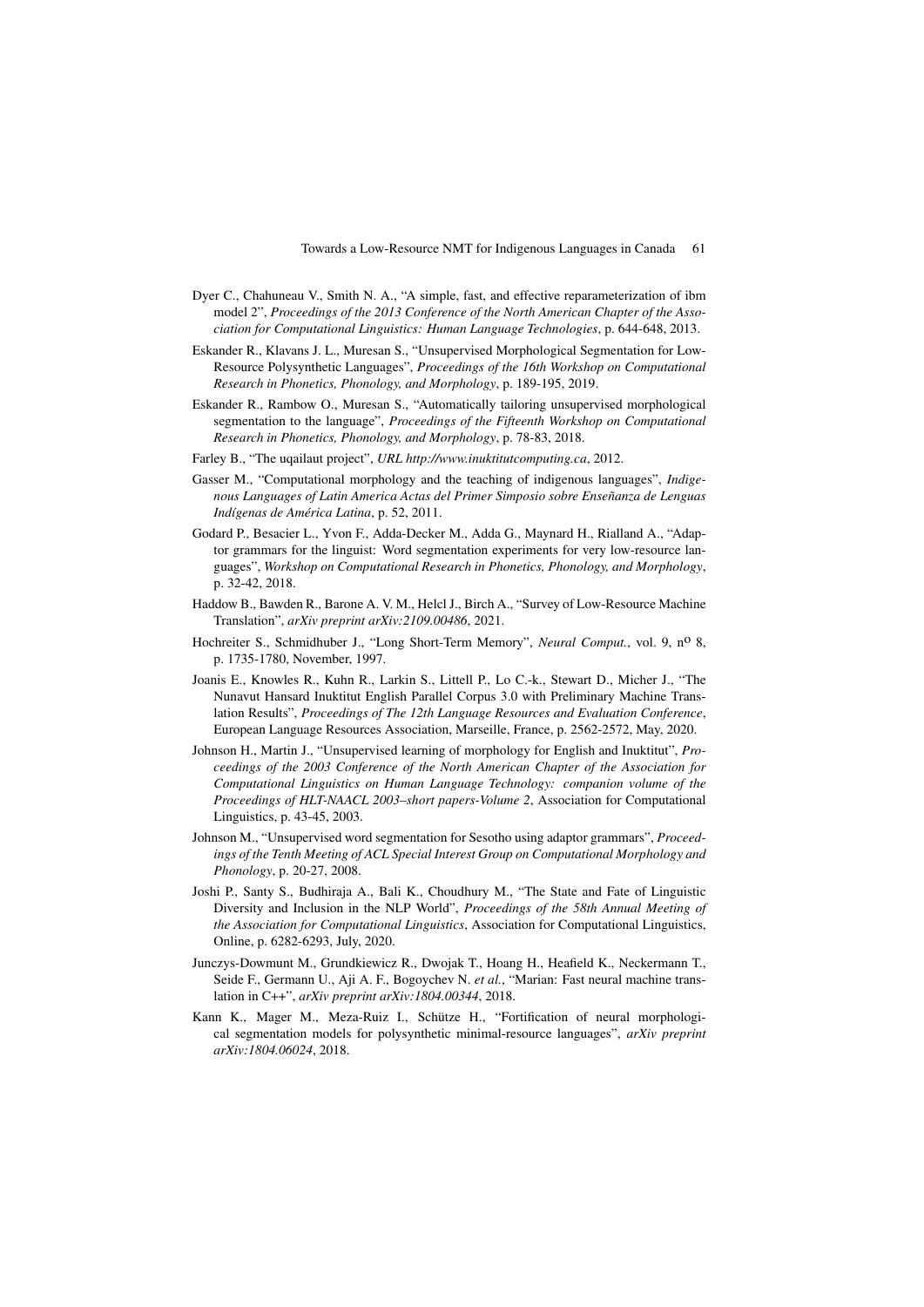- Knowles R., Stewart D., Larkin S., Littell P., "NRC Systems for the 2020 Inuktitut-English News Translation Task", *Proceedings of the Fifth Conference on Machine Translation*, p. 156-170, 2020.
- Koehn P., Hoang H., Birch A., Callison-Burch C., Federico M., Bertoldi N., Cowan B., Shen W., Moran C., Zens R. *et al.*, "Moses: Open source toolkit for statistical machine translation". *Proceedings of the 45th annual meeting of the association for computational linguistics companion volume proceedings of the demo and poster sessions*, p. 177-180, 2007.
- Kudlak E., Compton R., *Kangiryuarmiut Inuinnaqtun Uqauhiitaa Numiktitirutait Kangiryuarmiut Inuinnaqtun Dictionary*, vol. 1, Nunavut Arctic College: Iqaluit, Nunavut, 2018.
- Le T. N., Sadat F., "Revitalization of Indigenous Languages through Pre-processing and Neural Machine Translation: The case of Inuktitut", *Proceedings of the 28th International Conference on Computational Linguistics*, p. 4661-4666, 2020.
- Littell P., Kazantseva A., Kuhn R., Pine A., Arppe A., Cox C., Junker M.-O., "Indigenous language technologies in Canada: Assessment, challenges, and successes", *Proceedings of the 27th International Conference on Computational Linguistics*, p. 2620-2632, 2018.
- Lowe R., *Basic Siglit Inuvialuit Eskimo Grammar*, vol. 6, Inuvik, NWT: Committee for Original Peoples Entitlement, 1985.
- Mager M., Gutierrez-Vasques X., Sierra G., Meza-Ruiz I., "Challenges of language technologies for the indigenous languages of the Americas", *Proceedings of the 27th International Conference on Computational Linguistics*, Association for Computational Linguistics, Santa Fe, New Mexico, USA, p. 55-69, August, 2018.
- Mager M., Oncevay A., Ebrahimi A., Ortega J., Gonzales A. R., Fan A., Gutierrez-Vasques X., Chiruzzo L., Lugo G. G., Ramos R. *et al.*, "Findings of the AmericasNLP 2021 Shared Task on Open Machine Translation for Indigenous Languages of the Americas", *Proceedings of the First Workshop on Natural Language Processing for Indigenous Languages of the Americas*, p. 202-217, 2021.
- Micher J., "Improving coverage of an inuktitut morphological analyzer using a segmental recurrent neural network", *Proceedings of the 2nd Workshop on the Use of Computational Methods in the Study of Endangered Languages*, p. 101-106, 2017.
- Micher J., "Using the Nunavut Hansard data for experiments in morphological analysis and machine translation", *Proceedings of the Workshop on Computational Modeling of Polysynthetic Languages*, p. 65-72, 2018.
- Mithun M., "Morphological complexity and language contact in languages indigenous to North America", *Linguistic Discovery*, vol. 13, no 2, p. 37-59, 2015.
- Nicholson J., Cohn T., Baldwin T., "Evaluating a morphological analyser of Inuktitut", *Proceedings of the 2012 Conference of the North American Chapter of the Association for Computational Linguistics: Human Language Technologies*, Association for Computational Linguistics, p. 372-376, 2012.
- Nicolai G., Coates E., Zhang M., Silfverberg M., "Expanding the JHU Bible Corpus for Machine Translation of the Indigenous Languages of North America", *Proceedings of the Workshop on Computational Methods for Endangered Languages*, vol. 1, p. 1-5, 2021.
- Papineni K., Roukos S., Ward T., Zhu W.-J., "BLEU: a method for automatic evaluation of machine translation", *Proceedings of the 40th annual meeting on association for computational linguistics*, Association for Computational Linguistics, p. 311-318, 2002.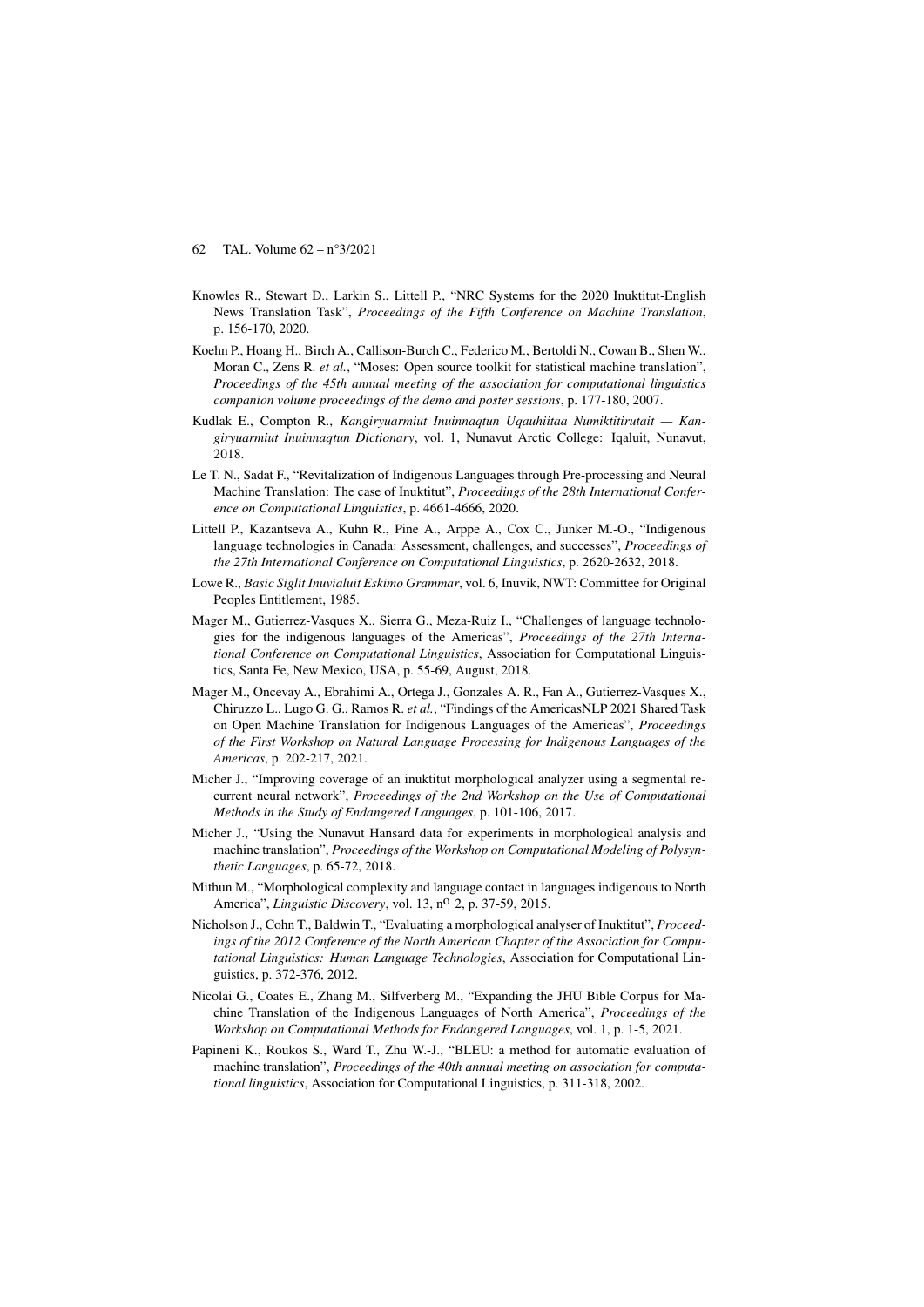- Pitman J., Yor M., "The two-parameter Poisson-Dirichlet distribution derived from a stable subordinator", The Annals of Probability – JSTOR, p. 855-900, 1997.
- Popović M., "chrF: character n-gram F-score for automatic MT evaluation", *Proceedings of the Tenth Workshop on Statistical Machine Translation*, p. 392-395, 2015.
- Post M., "A Call for Clarity in Reporting BLEU Scores", *Proceedings of the Third Conference on Machine Translation: Research Papers*, Association for Computational Linguistics, Brussels, Belgium, p. 186-191, October, 2018.
- Provilkov I., Emelianenko D., Voita E., "Bpe-dropout: Simple and effective subword regularization", *arXiv preprint arXiv:1910.13267*, 2019.
- Rice K., "Documentary linguistics and community relations", *Language Documentation & Conservation*, vol. 5, p. 187-207, 2011.
- Roest C., Edman L., Minnema G., Kelly K., Spenader J., Toral A., "Machine Translation for English–Inuktitut with Segmentation, Data Acquisition and Pre-Training", *Proceedings of the Fifth Conference on Machine Translation*, p. 274-281, 2020.
- Ruokolainen T., Kohonen O., Virpioja S., Kurimo M., "Supervised morphological segmentation in a low-resource learning setting using conditional random fields", *Proceedings of the Seventeenth Conference on Computational Natural Language Learning*, p. 29-37, 2013.
- Schwartz L., Tyers F., Levin L., Kirov C., Littell P., Lo C.-k., Prud'hommeaux E., Park H. H., Steimel K., Knowles R. *et al.*, "Neural polysynthetic language modelling", *arXiv preprint arXiv:2005.05477*, 2020.
- Sennrich R., Haddow B., Birch A., "Neural Machine Translation of Rare Words with Subword Units", *Proceedings of the 54th Annual Meeting of the Association for Computational Linguistics (Volume 1: Long Papers)*, Association for Computational Linguistics, Berlin, Germany, p. 1715-1725, August, 2016.
- Sirts K., Goldwater S., "Minimally-supervised morphological segmentation using adaptor grammars", *Transactions of the Association for Computational Linguistics*, vol. 1, p. 255- 266, 2013.
- Sutskever I., Vinyals O., Le Q. V., "Sequence to sequence learning with neural networks", *Advances in neural information processing systems*, p. 3104-3112, 2014.
- Tiedemann J., "Parallel data, tools and interfaces in OPUS.", *Lrec*, vol. 2012, Citeseer, p. 2214- 2218, 2012.
- Vaswani A., Shazeer N., Parmar N., Uszkoreit J., Jones L., Gomez A. N., Kaiser Ł., Polosukhin I., "Attention is all you need", *Advances in neural information processing systems*, p. 5998- 6008, 2017.
- Virpioja S., Smit P., Grönroos S.-A., Kurimo M. *et al.*, "Morfessor 2.0: Python implementation and extensions for Morfessor Baseline", 2013.
- Wang L., Cao Z., Xia Y., De Melo G., "Morphological segmentation with window LSTM neural networks", *Thirtieth AAAI Conference on Artificial Intelligence*, 2016.
- Yang J., Zhang Y., Dong F., "Neural Word Segmentation with Rich Pretraining", *Proceedings of the 55th Annual Meeting of the Association for Computational Linguistics (Volume 1: Long Papers)*, Association for Computational Linguistics, Vancouver, Canada, p. 839-849, July, 2017.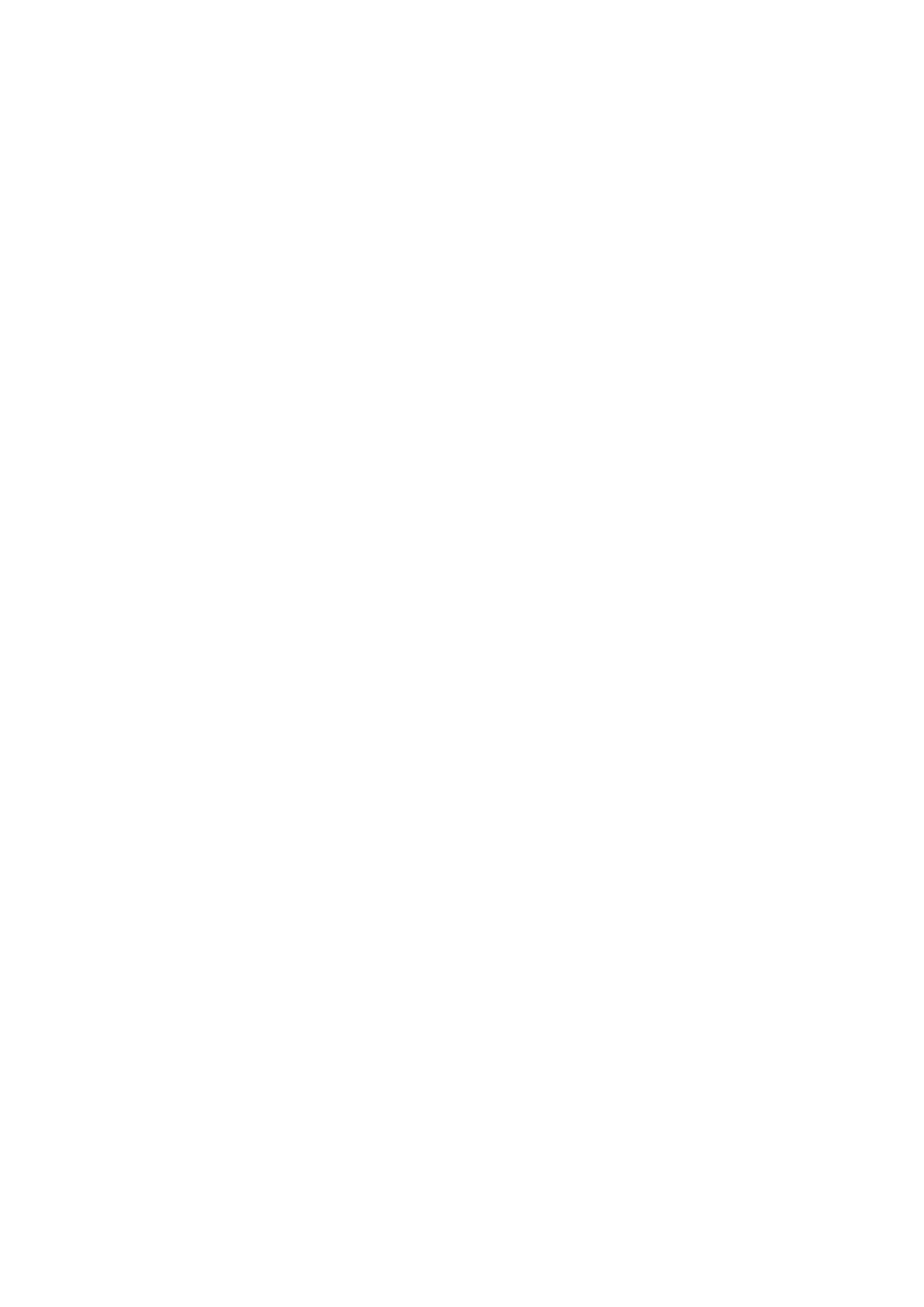# **Notes de lecture**

Rubrique préparée par Denis Maurel

*Université de Tours, LIFAT (Laboratoire d'informatique fondamentale et appliquée)*

**Dimitrios MELETIS. The Nature of Writing : A Theory of Grapholinguistics***. Fluxus Editions* **(coll. « Grapholinguistics and its applications », vol. 3). 2020. IX, 461 pages. ISBN : 978-2-9570549-2-3.**

Lu par **Pascal Vaillant**

*Université Sorbonne Paris Nord (Paris 13), LIMICS*

*Il est très difficile de définir les concepts d'une linguistique de l'écrit en s'abstrayant des spécificités d'une langue ou même d'une écriture, tant celles-ci diffèrent dans leurs unités et leurs principes combinatoires. L'ouvrage* The Nature of Writing : A Theory of Grapholinguistics*, de Dimitrios Meletis, est la tentative la plus aboutie dans cette direction.*

Dimitrios Meletis, universitaire autrichien, livre avec *The Nature of Writing* une somme théorique impressionnante sur la langue écrite. L'ambition de Meletis est tout à la fois de définir un cadre sémiotique général de l'écriture (partie *Description*) et de fournir des guides d'application permettant d'analyser, dans ce cadre, la manière dont les utilisateurs des langues font usage des systèmes d'écriture et la manière dont ces derniers « s'adaptent » aux langues qu'elles représentent (partie *Explanation*). Il s'y est appliqué avec une rigueur impressionnante et a creusé en profondeur chaque concept et chaque outil méthodologique, jusqu'à obtenir un système théorique cohérent.

#### **Définition du cadre**

-

La première partie de l'ouvrage s'applique à fournir un cadre descriptif unifié à la linguistique de l'écrit (l'auteur utilise le terme *grapholinguistics*, calqué de l'allemand *Schriftlinguistik<sup>1</sup>* ), qui puisse ensuite être appliqué à l'analyse de plusieurs langues écrites en utilisant des concepts communs. L'écrit est ici défini comme lié à une langue : les tentatives de sémasiographie pure (comme le *Bliss*) n'entrent pas dans le champ d'étude. Il n'est pas pour autant une simple transposition de la langue orale epossède une vie propre » : en témoigne la

<sup>1</sup> Dimitrios Meletis est issu du monde académique germanophone, où s'est développée depuis quatre décennies une tradition forte de linguistique de l'écrit.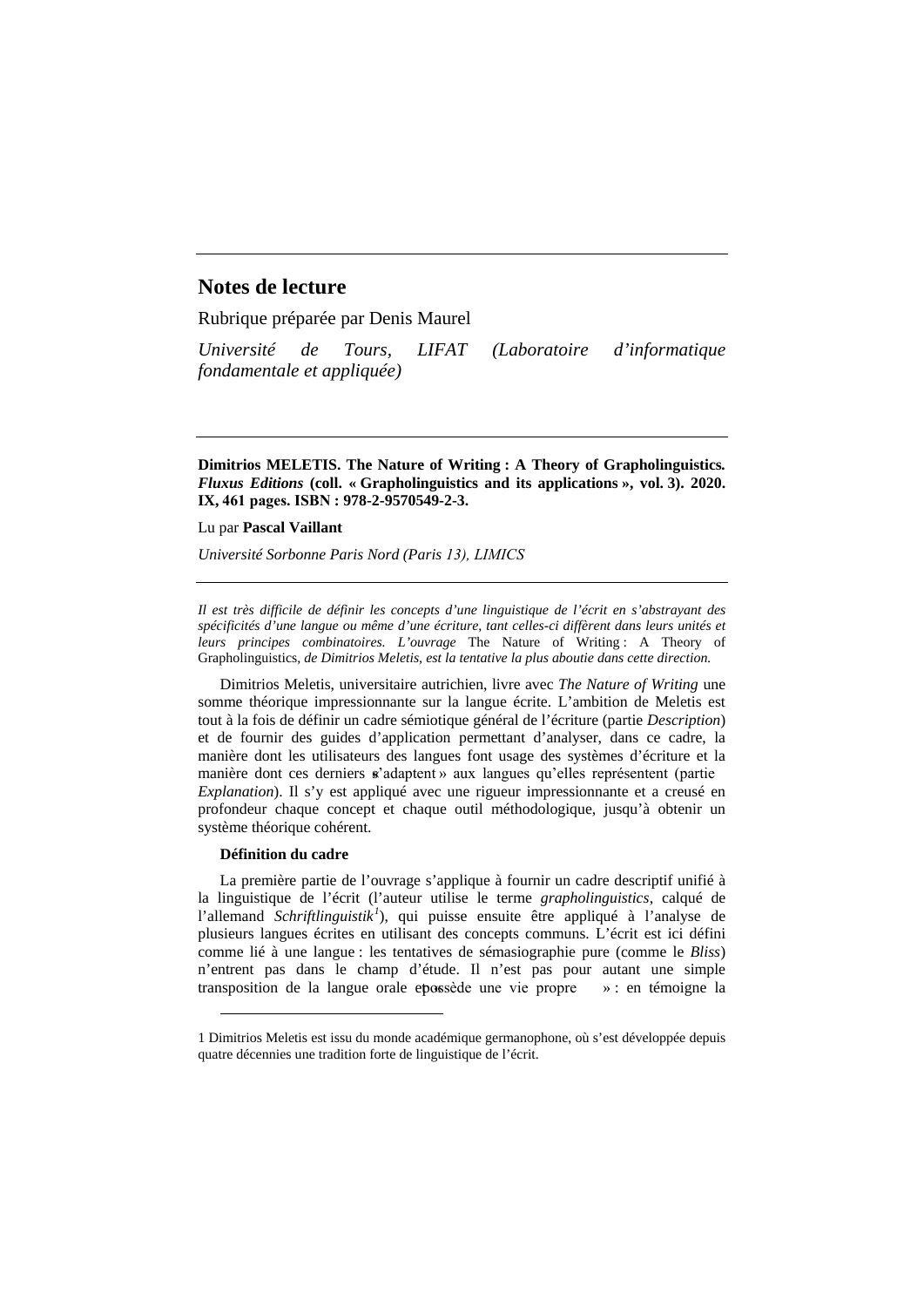-

présence, dans presque toutes les écritures, d'unités (les signes de ponctuation) ou d'oppositions (entre majuscules et minuscules) n'ayant pas d'équivalent dans la langue parlée.

L'auteur a voulu, dans cette première partie, élaborer des concepts génériques à partir d'une masse de travaux antérieurs qui ne formaient pas un tableau cohérent. Il ne l'a pas fait en réinventant la roue : l'abondance de ses sources montre une très grande culture du domaine, qu'il fait partager au lecteur en en dressant l'état de l'art. Il a en revanche constaté que les travaux antérieurs ne convergeaient pas vers des définitions superposables de concepts aussi fondamentaux que ceux de graphème ou d'unité élémentaire de l'écrit (le premier n'étant d'ailleurs pas, dans tous les travaux, défini comme la seconde). Si les réponses à ces questions sont différentes, c'est souvent que les questions n'ont pas été formulées de la même manière, ni avec les mêmes présupposés : alors que certains ont cherché à définir la structure d'une écriture comme un système de signes graphiques et sont partis des formes pour étudier leur combinatoire, puis leurs fonctions, d'autres l'ont abordée avant tout comme un système de transcription d'une langue orale et sont partis d'une typologie des unités linguistiques pour étudier les différentes manières de les représenter. Ces deux approches conduisent à des unités parfois complètement différentes. En outre, les travaux sur l'écriture, à part les ouvrages à caractère historique comme ceux de Marcel Cohen ou d'Ignace J. Gelb, sont rarement informés de la diversité des écritures du monde, comme l'auteur le note en préambule : « *descriptions of writing systems coexist but rarely reference one another* ». Or la conception que l'on peut se faire du fonctionnement de l'écrit diffère largement selon que l'on décrit l'écriture du chinois ou celle de l'allemand. L'impressionnante culture linguistique de Meletis en a fait l'un des rares à pouvoir réfléchir en profondeur aux questions interlinguistiques sans se contenter de généralités ou de ouï-dire, comme on en voit souvent (notamment concernant le chinois). Le premier apport de l'ouvrage est donc une cartographie du domaine étudié, la langue écrite, qui catégorise trois grands modules au sein desquels les objets d'étude sont différents : la graphétique, la graphématique et l'orthographe.

La *graphétique* décrit la combinatoire interne et externe des unités d'un système d'écriture indépendamment de la langue (dans ce sens restreint, *script*). Dans toutes les écritures, les segments de base (qu'il s'agisse de lettres ou de caractères) se distinguent les uns des autres par la disposition de formants graphiques plus fondamentaux. La combinatoire de ces formants, dans l'espaces egmental», est l'un des paramètres d'une typologie des écritures. C'est également dans le cadre de la graphétique que se définit l'allographie, qui est la possibilité pour un même élément abstrait (la lettre |a| par exemple) d'apparaître sous plusieurs formes (A, a, ɑ)<sup>2</sup> . Au-delà de l'espace segmental, la graphétique caractérise également la manière dont les unités se combinent dans l'espace de la ligne, puis dans l'espace de la page.

<sup>2</sup> Certaines de ces variations sont régulées par le plan graphématique (comme les variantes positionnelles des lettres arabes ou l'opposition majuscules minuscules) ; d'autres sont « libres » ou plus exactement associées à des valeurs connotatives (comme le choix de la police de caractères). Dans tous les cas leur description relève du module graphétique.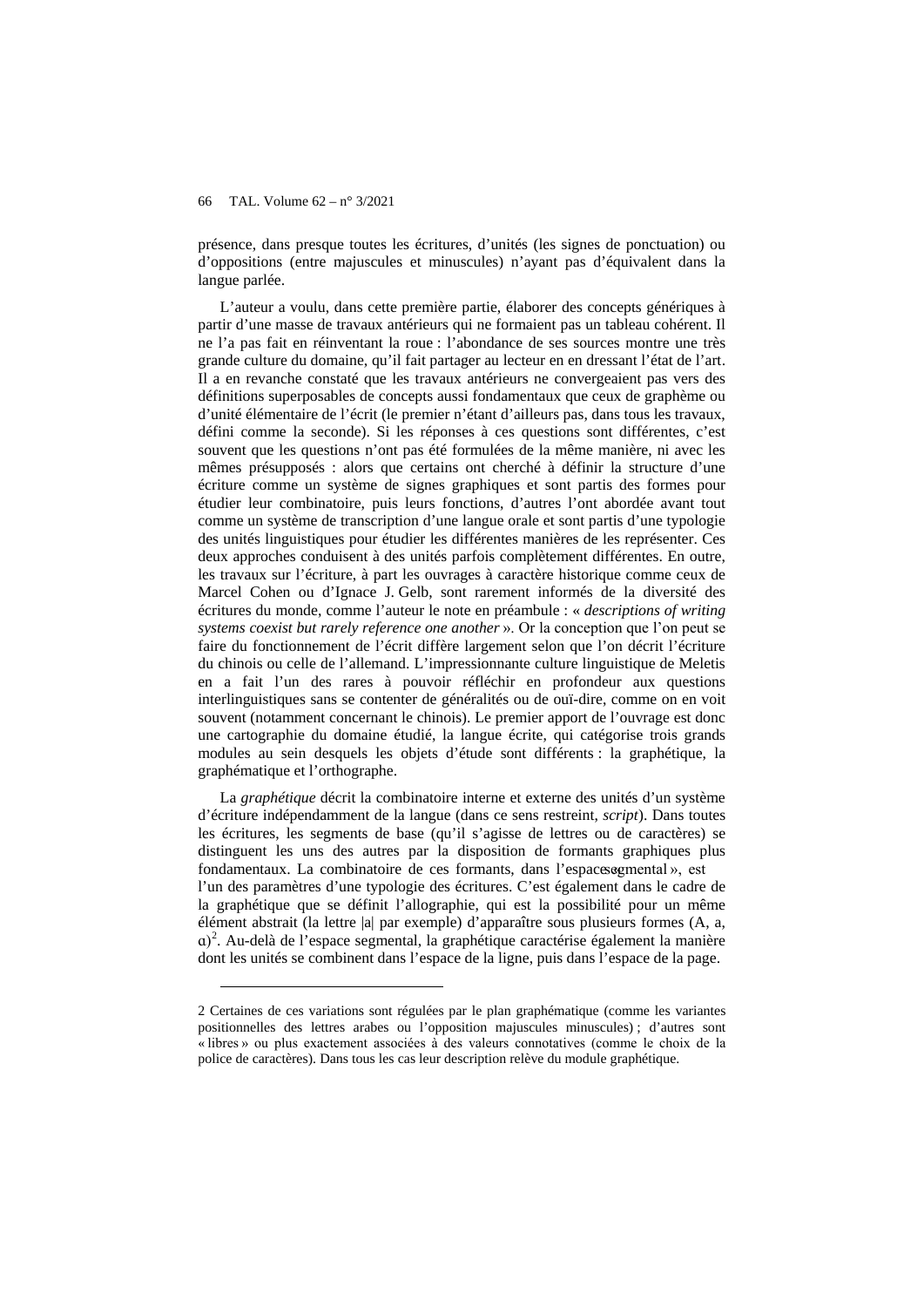La graphétique est le lieu de la description du matériau graphique de l'écriture ; cependant l'analogie entre graphétique et phonétique (suggérée par leur suffixe commun) a ses limites. En effet, si la phonétique est la description de la pure substance de la langue parlée (la forme lui étant imposée de l'extérieur, par des oppositions qui se manifestent dans les signifiants d'une langue donnée), la graphétique possède en elle-même une opposition forme/substance : que l'alphabet latin serve à noter l'allemand ou le wolof, les différences dans l'espace graphique qui permettent de distinguer la lettre E de la lettre F sont les mêmes.

La *graphématique* établit le lien entre les formes utilisées pour l'écriture et le système linguistique qui lui sert de support. Le concept central de la graphématique est le graphème et l'un des apports majeurs de Meletis est d'en proposer une définition à la fois rigoureuse et généralisable.

Beaucoup de travaux antérieurs ont eu tendance soit à éviter le terme de graphème, soit à l'utiliser pour désigner un élément d'un système d'écriture (en quelque sorte comme un mot à consonance savante pour « lettre »), soit à en proposer une définition *ad hoc* liée à un usage particulier (par exemple pour désigner les segments de chaîne écrite correspondant à des phonèmes, usage fréquent dans le domaine de la pédagogie de l'orthographe). Nina Catach, que l'auteur cite peu (peu de ses sources sont en français) proposait en 1979 une définition générique du graphème ( $\phi$ lus petite unité de la chaîne écrite ayant un correspondant phonique et/ou sémique susceptible d'une analyse linguistique mais tout le développement ultérieur de son propos utilisait le terme pour établir une typologie des fonctions des lettres et séquences de lettres en français. Semblablement, comme le note l'auteur, beaucoup de définitions sont spécifiques à une langue et à un système d'écriture. Meletis propose donc de caractériser le graphème par trois critères : (1) c'est un segment distinctif au niveau du sens (distinctif, mais pas nécessairement *uniquement* distinctif, puisqu'il peut correspondre à un morphème, comme c'est le cas général dans le chinois écrit) ; (2) il correspond à une unité fonctionnelle du système linguistique (mais, point important, pas nécessairement une unité du niveau phonologique) ; (3) il doit être minimal (ce qui exclut par exemple |q| de l'inventaire des graphèmes de l'allemand, puisqu'il n'y a pas une paire minimale où |q| apparaît sans |u|) ; le critère de minimalité n'implique pas qu'il s'agisse d'un *segment* minimal dans le découpage linéaire de la chaîne écrite, ce qui permet de rendre compte, par exemple, des jamo coréens. La robustesse de cette définition est éprouvée par son instanciation fructueuse dans toutes les grandes familles de systèmes d'écriture : allemand, thaï, chinois, japonais, coréen.

Au-delà du graphème, ce plan est également celui où s'élaborent les concepts de mot graphématique et de phrase graphématique.

L'*orthographe*, enfin, est le module qui décrit les contraintes d'usage, culturellement et socialement normées, qui s'imposent aux combinaisons d'unités graphématiques. Elles décrivent un sous-ensemble de l'espace des combinaisons possibles.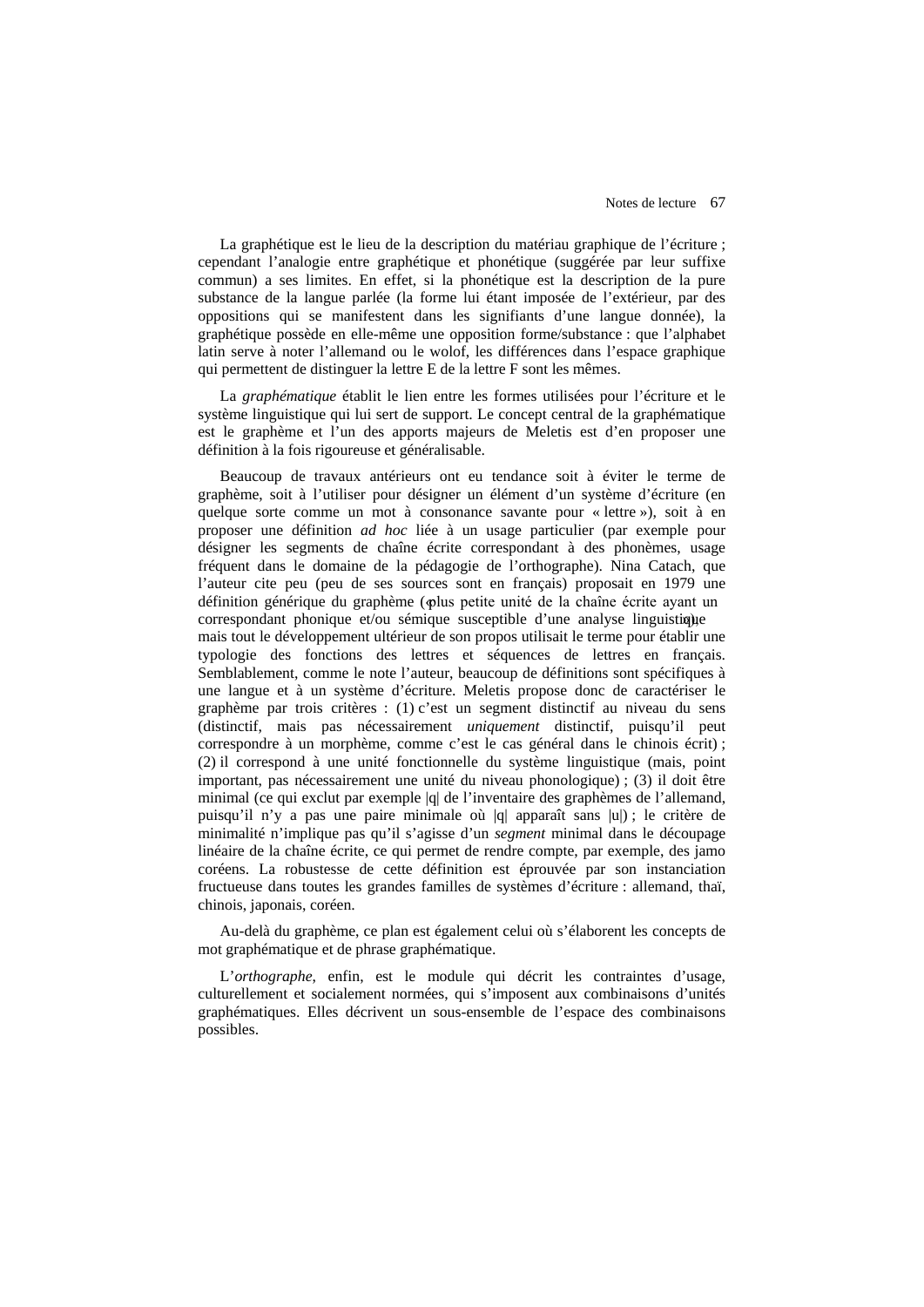## **Évaluer l'adaptation des écritures et des orthographes**

La deuxième partie du livre de Meletis est celle où se met en évidence l'utilité du cadre théorique proposé, y compris pour les lecteurs qui ne sont pas fascinés par les classifications *per se*. L'auteur met en effet ses concepts à l'épreuve en les utilisant pour expliquer comment les utilisateurs des langues écrites adaptent les systèmes d'écriture à leurs besoins. Le cadre conceptuel de la théorie de la naturalité (expliqué dans le premier chapitre de cette partie) lui sert à définir des outils méthodologiques permettant d'évaluer différents niveaux d'adaptation » ( *fit*) des écritures aux langues qu'elles représentent. Cette adaptation est mesurée structurellement, au niveau du système linguistique, mais également sur le plan de la performance, ainsi que dans la sphère sociolinguistique (valeurs socialement attribuées à l'écriture et aux différentes façons d'écrire).

Cette partie permet d'éclairer certains débats. Il est, par exemple, notoirement habituel, dans l'espace francophone, de se diviser sur les mérites de l'orthographe. Elle est décrite par certains comme « illogique » (par opposition à des orthographes jugées plus « transparentes », comme celle de l'espagnol). Meletis aide à considérer cette question plus globalement en ajoutant au critère de transparence phonologique celui de transparence morphématique.

### **Une meilleure compréhension des choix de représentation formelle**

L'apport de l'ouvrage pour la linguistique informatique est indirect, du fait que la plupart des questions liées aux particularités de la langue écrite ont déjà, en 2021, trouvé des solutions par défaut. Ainsi, la diversité des unités linguistiques, de leurs niveaux de définition et de leurs règles de combinaisons, a été soigneusement prise en charge par la norme Unicode (qui est bien plus qu'un répertoire de formes graphiques) et les trois décennies de travail de spécialistes qui l'ont produite. Le livre de Meletis permet plutôt de mieux comprendre et d'éclairer rétrospectivement ce travail et d'en apprécier l'ingéniosité (pour ne citer qu'un exemple, dans la représentation du coréen).

La définition des mots, qui passe par une étape graphétique (pour les langues alphabétiques, par exemple, l'extraction des segments séparés par des espaces), puis par une étape graphématique (détermination des cas où certains signes comme l'apostrophe ou le trait d'union font partie du mot, repérage des mots composés, des verbes séparables en allemand …) est en général un choix par défaut intégrés dans l'étape de *tokenization* des chaînes de TAL et que la communauté fait sans y penser, à l'exception notable des travaux sur les langues asiatiques. L'ouvrage de Meletis a le mérite d'en éclairer les mécanismes sous-jacents.

## **Conclusion**

Le livre de Meletis est une somme d'érudition et une impressionnante nouvelle classification cohérente des connaissances sur l'écrit, dans un cadre commun, adaptable à toutes les langues écrites. Et c'est une classification qui n'ignore pas les travaux antérieurs, mais les incorpore et s'en informe. Mais l'intérêt de cet ouvrage ne se limite pas à une belle ontologie de la linguistique de l'écrit. Il fournit également des outils conceptuels pratiques, précieux pour faire avancer, boussole en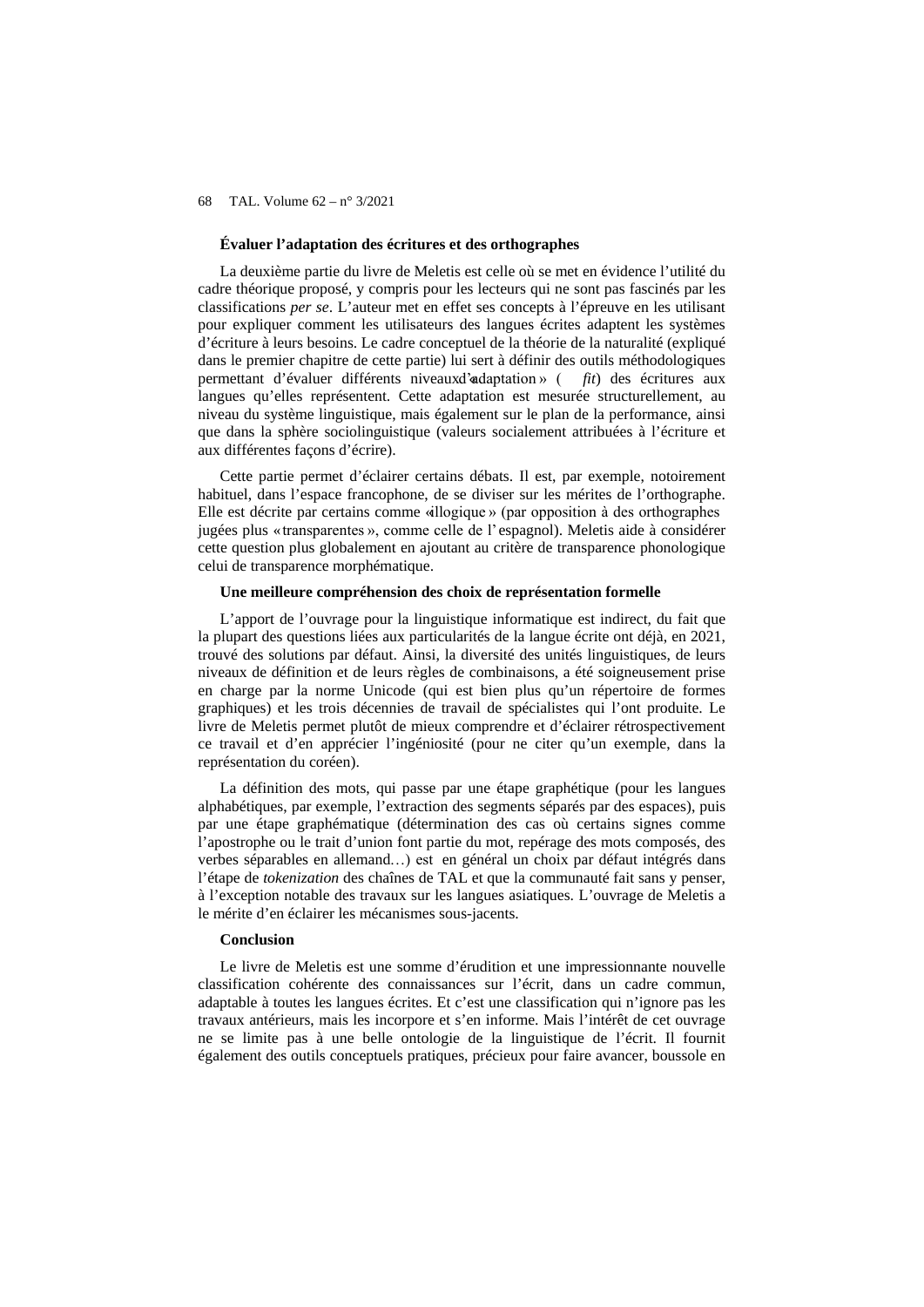main, des discussions qui avaient souvent tendance à rester indécidables, faute d'être ancrées à un socle théorique solide et à des indicateurs bien définis.

L'ouvrage *The Nature of Writing* s'impose d'emblée comme la référence bibliographique majeure de tous les travaux futurs de linguistique de l'écrit.

# **Vivi NASTASE, Stan SZPAKOWICZ, Preslav NAKOV, Diarmuid Ó SÉAGDHA. Semantic Relations Between Nominals, Second Edition.** *Morgan & Claypool publishers***. 2021. 218 pages. ISBN : 9-781-63639-088-8.**

# Lu par **Yannis HARALAMBOUS**

*IMT Atlantique, UMR CNRS 6285 Lab-STICC*

*Vivi Nastase a soutenu sa thèse à Ottawa, auprès de l'illustre Rada Mihalcea – les deux chercheuses ont un point commun : leur* alma mater*, qui est l'université technique de Cluj-Napoca en Roumanie. En 2003 se forme le noyau des auteurs du présent ouvrage, quand Nastase publie avec Stan Szpakowicz (également de l'université d'Ottawa), un article qui porte déjà sur les relations sémantiques. En 2007, Preslav Nakov (de Berkeley) ainsi que trois autres personnes se joignent à eux pour proposer un défi lors de la conférence SemEval, défi qui porte sur le même sujet que cet ouvrage : la classification de relations sémantiques entre nominaux. En 2013, Diarmuid Ó Séaghdga (de Cambridge, UK) se joint à eux et ils transforment les résultats du défi, ainsi que l'expérience accumulée au fil des années, en volume de la collection Synthesis Lectures de Morgan & Claypool. La deuxième édition de celui-ci est l'ouvrage que nous nous proposons de décrire. Sorti en 2021, il a presque doublé de taille (on est passé de 120 à 218 pages). Mis à part quelques ajouts mineurs aux quatre chapitres de la première édition, la véritable contribution de la deuxième édition consiste en l'arrivée d'un cinquième chapitre sur – tendance actuelle oblige – le* deep learning*.*

L'ouvrage comporte cinq chapitres, le premier n'étant qu'une brève mise au point terminologique ainsi qu'une mise en garde sur ce que le livre « n'est pas ». À noter qu'on y trouve une définition du nominal : il ne s'agit pas d'un groupe nominal comme on pourrait le croire mais, plus spécifiquement, d'un nom, d'un nom propre, d'un nom déverbal, d'un nom désadjectival, d'un nom précédé d'un modificateur (l'exemple donné est celui d'un participe passé suivi d'un nom : *processed food*) ou, de manière récursive, d'une suite de nominaux. En effet, là où le français utilise plutôt des groupes prépositionnels, l'anglais va accumuler des noms qui se suivent sans aucune préposition, ainsi, la « couleur de feuille de chêne » sera en anglais une suite de quatre noms : *oak tree leaf color*.

#### **Relations entre nominaux, relations entre concepts**

Comme indiqué dans le titre du chapitre 2, l'ouvrage emprunte deux points de vue en parallèle : celui du traitement automatique de la langue (auquel cas on s'intéresse aux nominaux dans les textes) et celui de la représentation des connaissances (auquel cas on s'intéresse aux relations entre concepts, ce qui constitue l'armature même des ontologies, les arêtes de leur structure de graphe).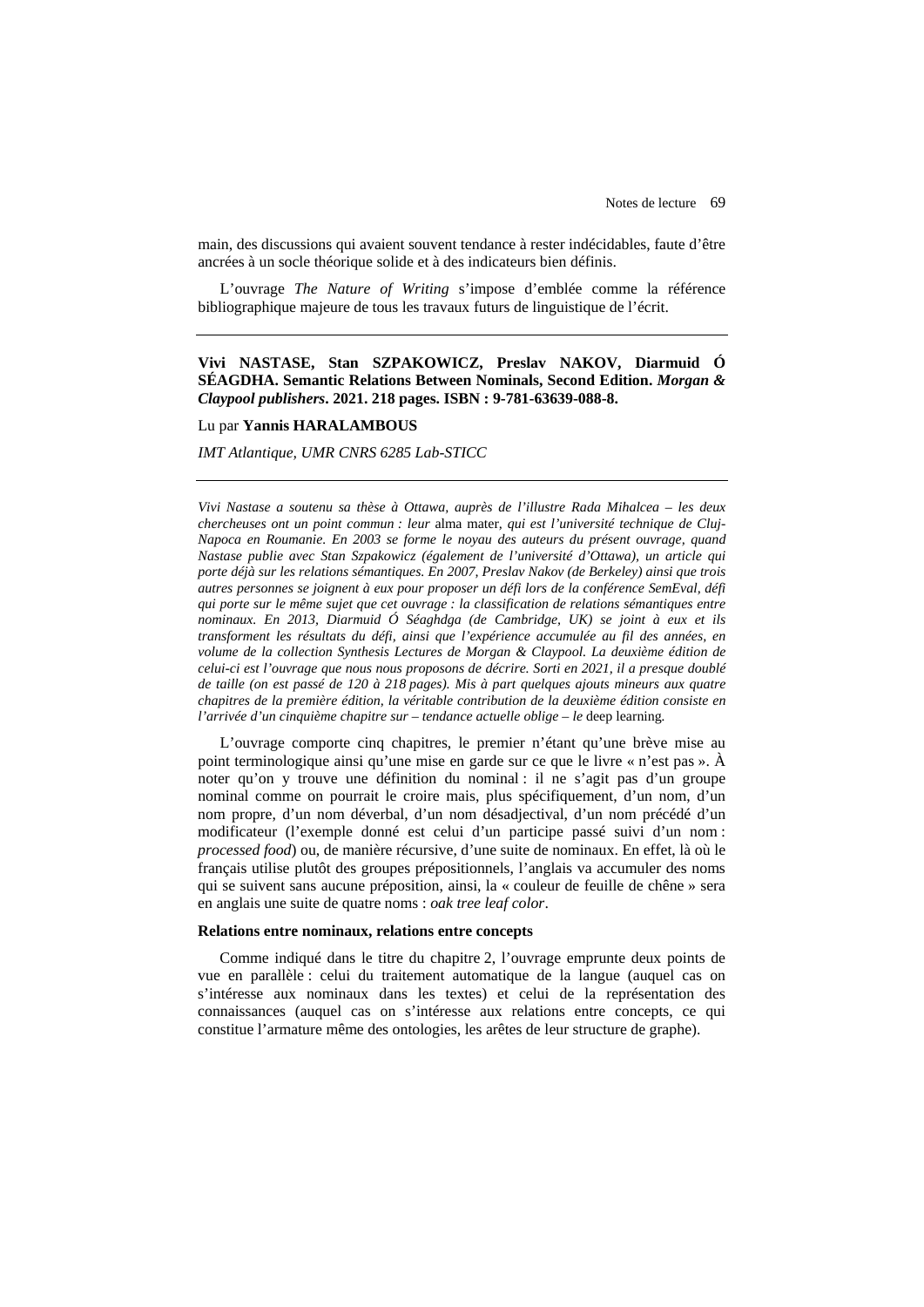Après un aperçu historique des interactions entre langue et connaissance, les auteurs enchaînent sur un très intéressant historique des relations sémantiques, d'abord dans les textes (et donc entre nominaux), et ensuite dans les ontologies (et donc entre concepts). Dans la première partie (les textes), il est passionnant de parcourir les tentatives de classification de relations sémantiques, entre 1826 (par l'un des frères Grimm !) et aujourd'hui. Dans la deuxième partie (les ontologies), on s'aperçoit que les problématiques sont les mêmes, même si ceux qui ont proposé des classifications s'intéressent plutôt aux propriétés des relations (du type : faut-il distinguer les méronymies transitives des intransitives ?) qu'à celles des arguments.

Pour mettre un peu d'ordre dans tout cela, les auteurs de l'ouvrage proposent une liste des dimensions de variation des relations sémantiques : l'aspect ontologique ou idiosyncratique (autrement dit : la relation dépend-elle du contexte ?), l'arité de la relation (les auteurs ratent une formidable occasion de parler des graphes conceptuels de Chein & Mugnier), la question de l'ouverture ou fermeture de l'ensemble des relations, l'ordre des relations (second ordre = relations de relations), le domaine et le seuil de précision des relations.

Ce chapitre est vraiment très intéressant pour qui veut avoir une vision globale de la modélisation des relations sémantiques, surtout lorsque l'on se pose des questions générales sur les méthodes et les outils à utiliser, selon le matériau textuel disponible et les objectifs à atteindre.

# **Extraction supervisée de relations sémantiques**

Au chapitre 3 se pose la question de l'extraction *supervisée* de relations sémantiques, dans le sens où les classes de relations sont connues à l'avance et où, idéalement, on a déjà annoté les arguments de relations potentielles. Il commence par un historique des nombreux défis qui ont été posés dans des conférences : MUC (*Message Understanding Conference*, 1987-1997), ACE (*Automatic Content Extraction*, 1999-2008) et Sem-Eval 2007. Ensuite, après une section dédiée aux travaux spécifiques aux arguments de type nom-nom, il est question de certains corpus collaboratifs comme la Wikipédia (et en particulier les info-boîtes), DBpedia, YAGO, WikiNet et Freebase (qui, entre-temps, a été racheté par Google et ensuite injecté dans WikiData), ainsi que de corpus dans des domaines spécialisés, comme la médecine. Après cette partie introductive, on entre dans le vif du sujet : les propriétés (que les datamineurs appellent *features*) et les algorithmes d'apprentissage, où l'on retrouve toutes les méthodes classiques.

Ce chapitre est très bien écrit et très synthétique, il fournit un bon panorama des méthodes classiques (d'avant le *deep learning*) avec énormément de références.

#### **Extraction non supervisée ou semi-supervisée de relations sémantiques**

Vu l'extrême variété de relations possibles et l'énorme quantité de données textuelles dont nous disposons aujourd'hui, l'extraction non supervisée – et donc ouverte à tout – est bien plus prometteuse en matière de résultats que l'extraction supervisée. Le chapitre retrace un grand nombre d'approches, à commencer par les approches historiques : extraction de relations à partir d'un dictionnaire en 1981, utilisation de motifs pour extraire la relation d'hyponymie par Hearst en 1992. Ce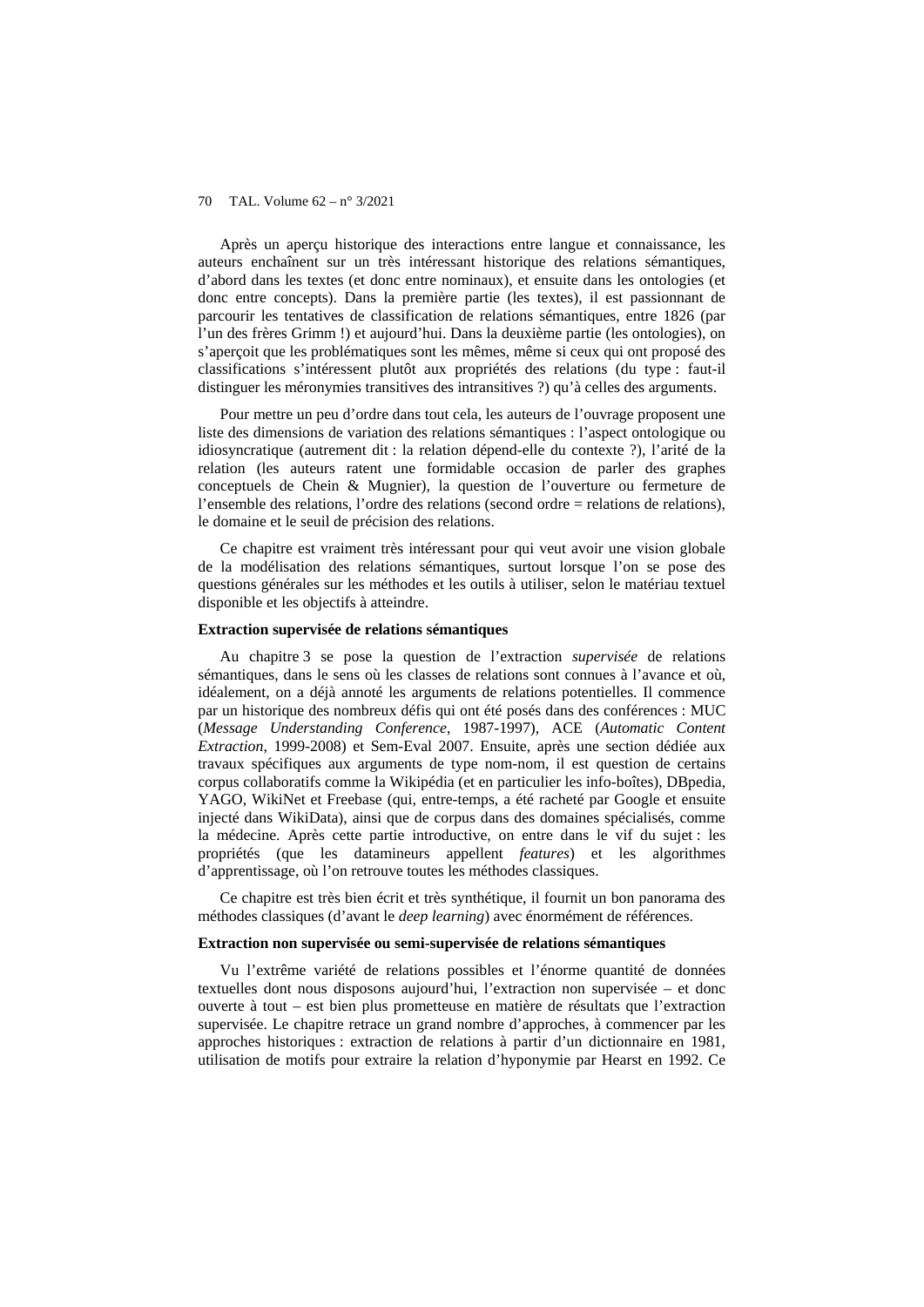travail est très intéressant parce qu'il ne s'est pas limité au cas direct (« X est Y ») mais a exploité des cas indirects comme « X, de même que Y », « X, y compris Y », etc. : dans les deux cas on peut déduire que « Y est un X »). L'approche de Hearst a servi à initier un *bootstrapping* : on trouve des relations, on s'en sert pour former des nouveaux motifs (à trous), et on recommence. Ce faisant, le nombre de relations augmente de manière significative, mais aussi le bruit provenant de mauvaises interprétations, cette source d'erreur est appelée *dérive sémantique* et des mesures de spécificité et de confiance ont été définies pour y remédier. Plus tard, d'autres ont utilisé le *clustering* pour trouver des classes de termes et en déduire des relations sémantiques, ainsi que des motifs comme ceux de Hearst, mais cette fois-ci pour réunir les termes qui participent à une conjonction dans un même cluster (par exemple, dans « X tels que  $Y_1$  et  $Y_2$  », où  $Y_1$  et  $Y\downarrow$  down $\{2\}$  sont cohyponymes de X).

# **Relations sémantiques et** *deep learning*

Ce chapitre, qui est le principal ajout de la seconde édition de l'ouvrage, nous fait parcourir la quasi-totalité des techniques du *deep learning*, depuis les réseaux de neurones récurrents jusqu'aux transformeurs (BERT et compagnie), en passant par les réseaux convolutifs, les LSTM et biLSTM et le mécanisme d'attention. La présentation est bien structurée et ne présuppose qu'un minimum de connaissances dans le domaine. En plus, elle se place au juste milieu entre les présentations orientées code, que l'on trouve dans des ouvrages qui poussent comme des champignons depuis quelques années, et les présentations mathématiques avec des notations à vous faire dresser les cheveux sur la tête et que l'on trouve dans des ouvrages d'obédience plutôt mathématique.

Après deux sections courtes et purement introductives, la troisième section du chapitre s'intéresse à la modélisation des attributs à travers les plongements de mots, en commençant par la création de plongements à partir de textes. Il y est question d'abord des deux méthodes désormais classiques (*skip-gram* et sac de mots continu), de la possibilité d'utiliser des espaces métriques autres que l'espace euclidien pour les plongements et de l'introduction de données concernant le contexte des mots dans les plongements à travers les BiLSTM et les différents BERT. Ensuite, on s'intéresse à la création de plongements de mots (ou d'entités) à partir de structures ontologiques. *A priori*, cela est plus simple puisque tout est déjà structuré, mais on est aussi plus exigeant : plus qu'un simple contexte, on se propose de capter *toute* la structure de graphe de l'ontologie. Les problématiques afférentes sont discutées et accompagnées de références à de nombreux travaux dans le domaine.

Après avoir couvert toutes les facettes de la modélisation des attributs, on passe à la modélisation des relations sémantiques. Si, dans le paragraphe précédent on a parlé de « mots » et non pas de « nominaux », c'était pour faciliter l'approche par les réseaux de neurones. Mais ici on n'y échappe plus : une relation sémantique est forcément plus complexe qu'un « mot » et une première partie de cette section s'intéresse aux différentes manières de représenter des structures complexes (phrases, chemins dans un arbre syntaxique, chemins hiérarchiques dans WordNet, etc.) en tant que données d'entrée de réseau de neurones. Dans la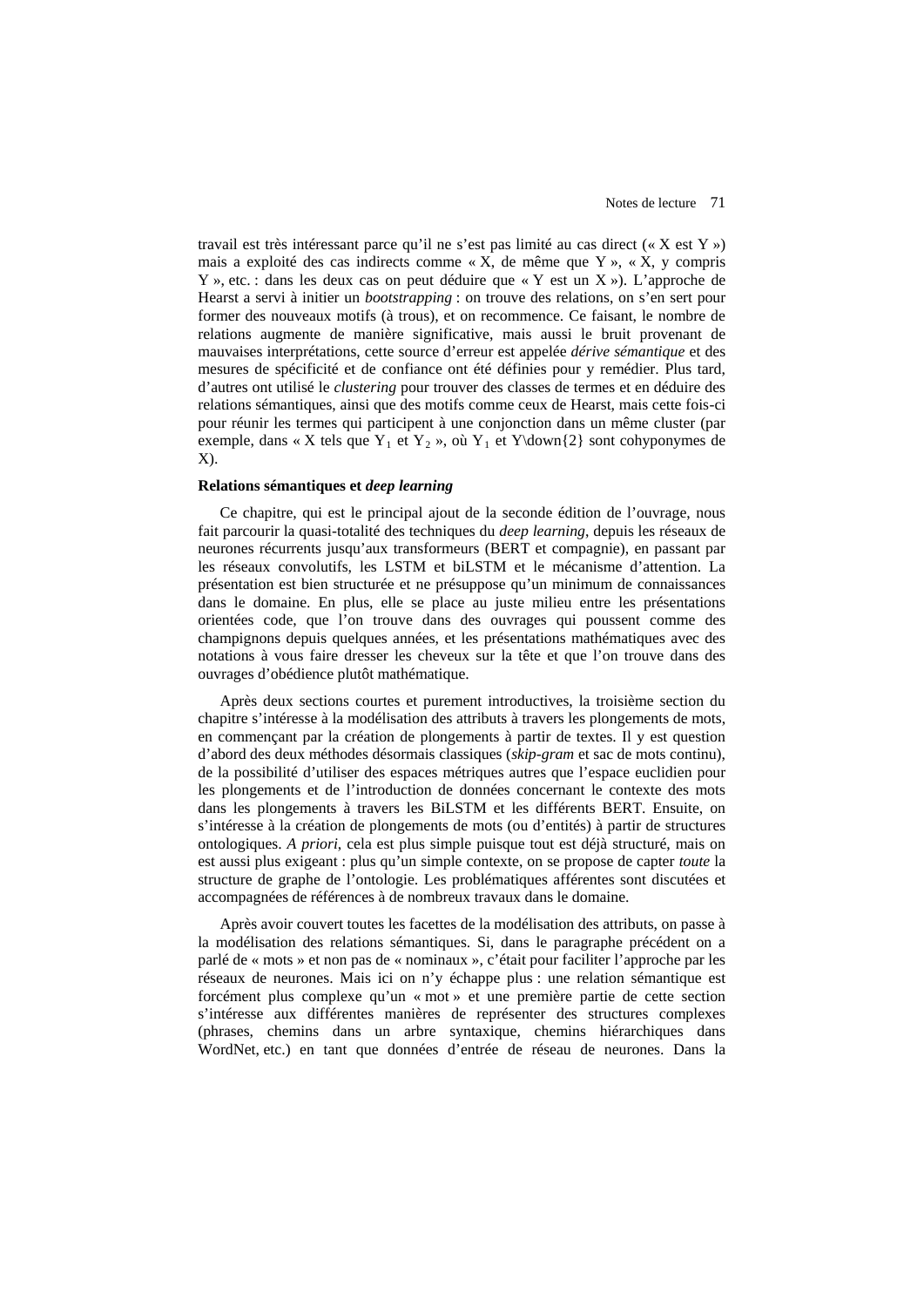deuxième partie, il y a un véritable saut qualitatif : plutôt que d'essayer par tous les moyens de « linéariser » les structures complexes qui nous intéressent, on garde la structure de graphe et on utilise des réseaux de neurones de graphes, les travaux dans cette direction ne manquent pas à l'appel.

La section qui suit s'intéresse aux données. Après un court descriptif des corpus disponibles, on revient à la méthode, déjà décrite au quatrième chapitre, de supervision distante, méthode qui fournit des corpus très bruités. Pour remédier à ce problème de bruit, trois méthodes sont décrites : les réseaux adversariaux génératifs (où un générateur se bat contre un discriminateur pour séparer le grain de l'ivraie), les réseaux avec mécanisme d'attention et l'apprentissage à renforcement qui fonctionne comme un jeu, avec des états, des actions et des récompenses.

Arrivé·à ce point, on réalise que les sections 1 à 5 de ce chapitre n'ont fait que poser les fondements nécessaires à la section 6 qui est la plus longue et la plus dense du chapitre. De la même manière que l'on a considéré la modélisation de mots dans la section 3, il s'agit ici (enfin) de modélisation apprentissage de relations sémantiques. On considère tout à tour l'apprentissage de relations à partir de structures ontologiques, à partir de textes et à partir des deux réunis. Toutes les méthodes possibles et imaginables y passent, et rien que de les énumérer ferait sauter la limite de pages allouée aux notes de lecture !

#### **Conclusion**

Certains ouvrages de la collection *Synthesis Lectures on Human Language Technologies* sont focalisés sur des sujets assez pointus et, de ce fait, n'intéressent qu'un public restreint. Ce n'est pas le cas de celui-ci. Que ce soit par la culture débordante de ses auteurs ou par l'universalité de son sujet (on retrouve les relations sémantiques dans *tous* les domaines du TAL), cet ouvrage est un trésor d'informations et de connaissances et ne manquera pas d'enrichir son lectorat, qui peut être de tout niveau (du doctorant au chercheur confirmé). En plus, il se lit agréablement et fait preuve d'un bon équilibre entre érudition et technicité, entre grands principes et petits conseils pratiques. Nous le conseillons vivement et attendons avec impatience la troisième édition, qui sortira sans doute dans les années 2030-2035, et dans laquelle le *deep learning* sera relégué aux vestiges du passé, au profit de nouvelles technologies dont nous ignorons encore tout aujourd'hui.

**Anne ABEILLÉ, Danièle GODARD. La Grande Grammaire du Français.**  *Éditions Actes Sud – Imprimerie nationale***. 2021. 2 628 pages. ISBN 978-2-330- 14239-1.**

Lu par **Dominique LEGALLOIS**

*Université Paris 3 – Sorbonne nouvelle / LaTTiCe*

*Une année après le très bel ouvrage* « Cette histoire de la phrase française » *(octobre 2020), les éditions Actes Sud font paraître la très attendue* Grande Grammaire du Français *dirigée*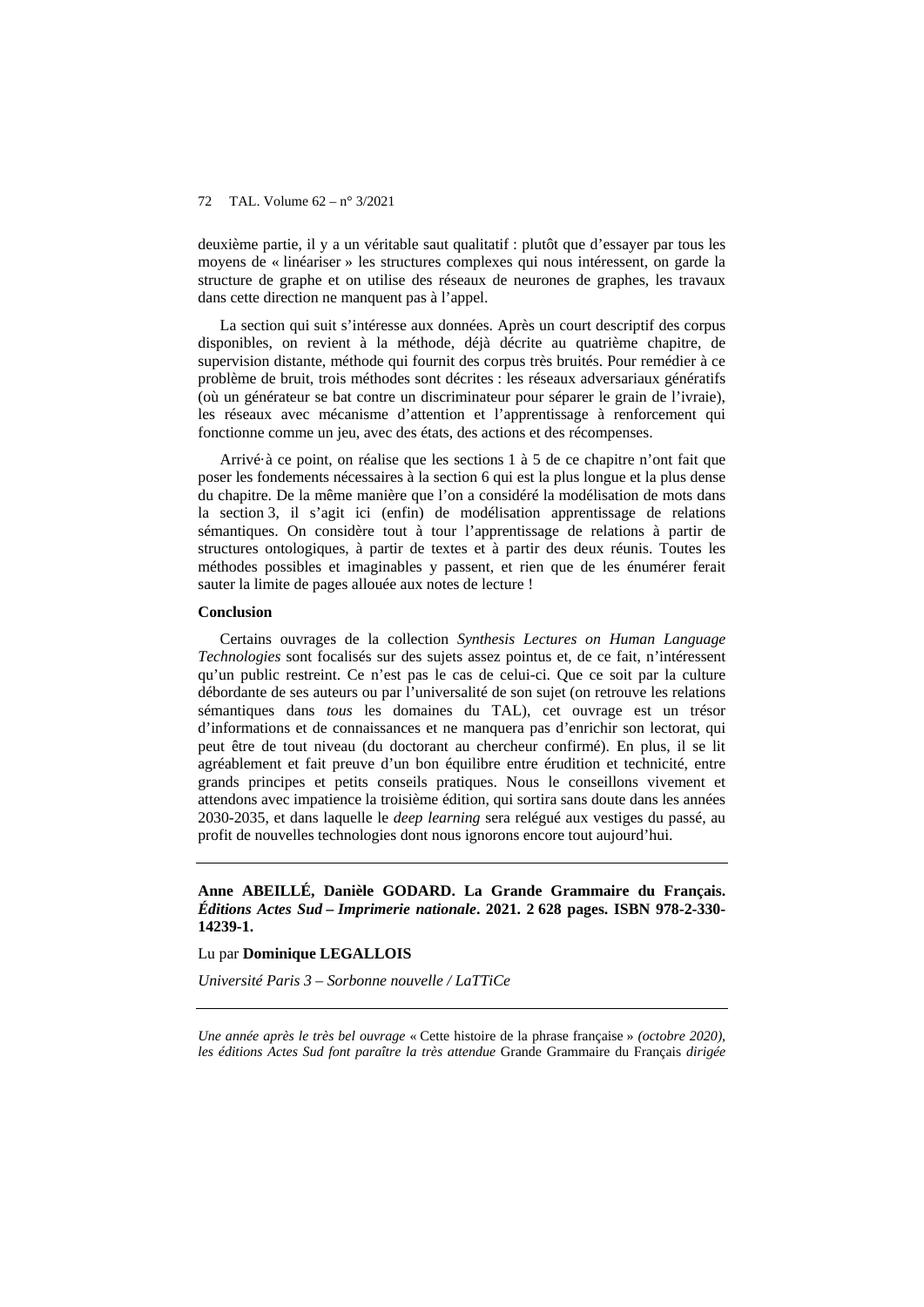*par Anne Abeillé et Danièle Godard, avec la collaboration d'Annie Delaveau et Antoine*  Gautier. On rappellera que le projet a été initié en 2002 sous l'égide du CNRS et de la *DGLFLF (délégation générale à la langue française et aux langues de France). Il a reçu le soutien de nombreux laboratoires de recherche et universités françaises ou étrangères. Une soixantaine de linguistes ont participé à la rédaction des deux volumes (plus de 2 500 pages) qui s'intègrent dans un coffret cartonné vert foncé. L'objet est en soi très beau. Il existe également une version Internet par abonnement, qui donne notamment la possibilité d'écouter des extraits sonores, car cette* Grande Grammaire *accorde une place importante à la langue parlée.* 

Encyclopédique, la *Grande Grammaire du Français* (désormais GGF) s'adresse à un grand public averti, mais aussi aux étudiants, enseignants et bien sûr aux linguistes. Son dispositif permet de multiples adresses : des zones grisées, souvent en début de section, présentent des éléments fondamentaux ; des descriptions plus fouillées ou plus techniques, à destination des lecteurs plus avertis, sont présentées en retrait. Des tableaux très utiles récapitulent des formes catégorisées, illustrées d'exemples. Cinquante fiches synthétiques sont proposées à la fin de l'ouvrage : elles décrivent la nature et la fonction de mots grammaticaux (*même, pour, où*, etc.) ou bien des fonctionnements grammaticaux (accord du verbe, de l'adjectif, inversion du sujet) ; leur utilité pour la préparation aux concours d'enseignement est évidente. Un tableau (en introduction) fait la synthèse de quelques-uns des changements terminologiques les plus importants, entre la terminologie de 1998 et celle de 2020. Un précieux glossaire de trente pages donne la définition des catégories employées. *Cinquante-six pages de références concluent l'ouvrage, mais la fin de chaque chapitre mentionne des repères bibliographiques en lien direct avec les questions traitées.* 

L'une des caractéristiques principales de la GGF est qu'elle a été réalisée à partir des outils de la linguistique moderne : les corpus et les bases textuelles (par exemple, le Corpus de français parlé au Québec, les corpus Valibel, Frantext, le corpus « 88milSMS », Clapi, etc.) ont permis de calculer des fréquences définissant des usages (du standard et du non-standard) ou bien des variations (diatopiques, de registre) selon l'origine des données. En cela, la GGF se veut fondamentalement descriptive : non pas par souci de non-normativité, mais par souci de décrire la langue française telle qu'elle se parle et s'écrit, dans sa diversité même, depuis les années cinquante, dans une partie de la francophonie. En effet, les grammaires françaises « sur le marché », dont personne ne peut raisonnablement dire qu'elles sont normatives, se fondent encore sur l'écrit littéraire, mais surtout, en réalité, sur des exemples inventés appropriés. Si la GGF illustre également le plus souvent ses rubriques par des exemples de ce type (quatre mille exemples attestés jalonnent l'ouvrage), elle les invente en fonction des données empiriques recueillies et analysées. En cela, ces exemples reflètent l'usage et leur manipulation vient justifier un type d'analyse approprié. Ils sont de plus annotés, concernant leur acceptabilité, selon diverses catégories : inacceptable (\*), inacceptable dans le contexte (#) (*Jean est arrivé, mais je ne sais pas où*), douteux (?), variable selon les locuteurs (%) (*il a mangé ici plusieurs personnes*), non conforme à la norme (*tu peux les faire manger la viande* – Louisiane) (!). La GGF n'est cependant pas une grammaire de l'usage, au sens strict du terme *.*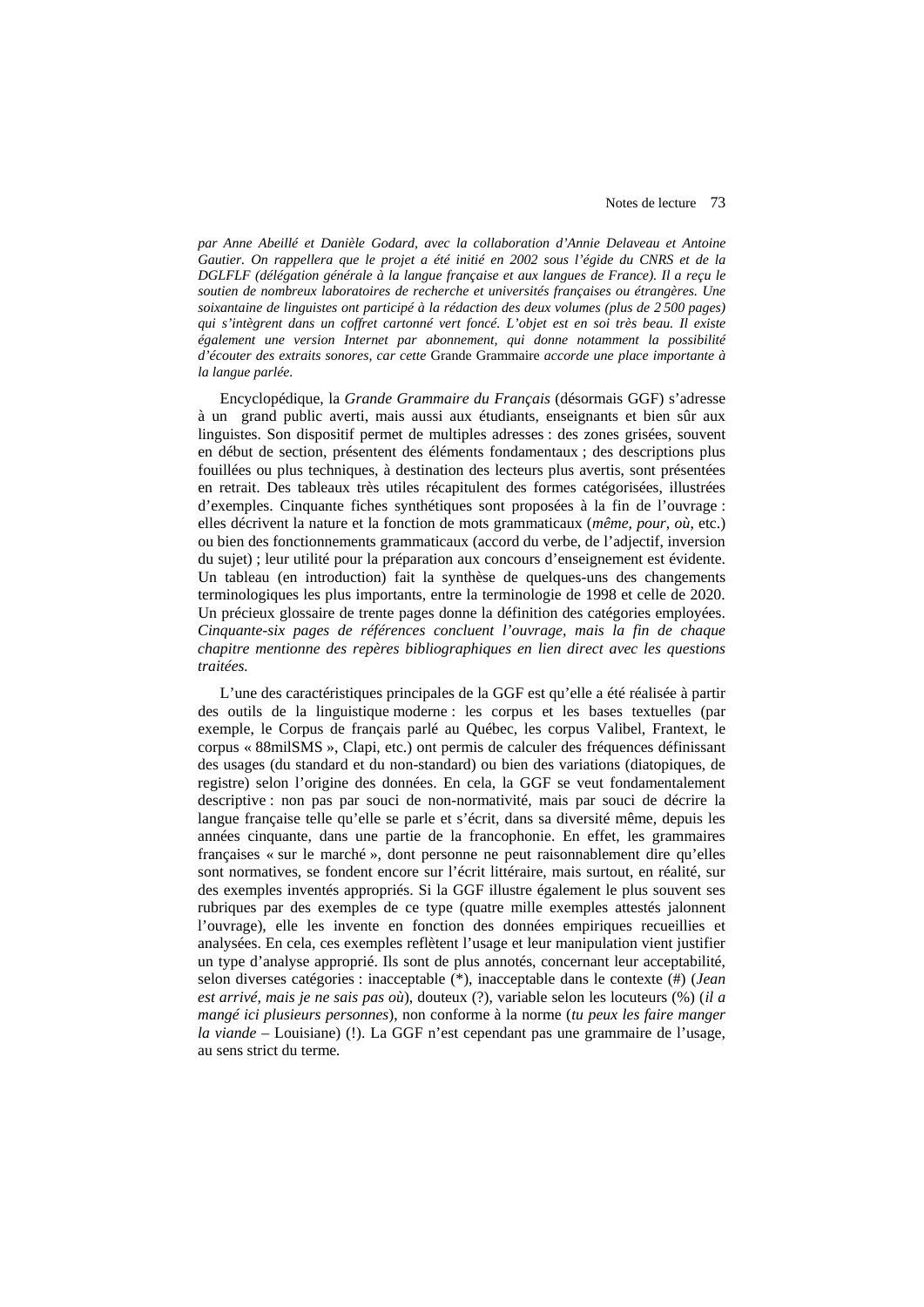La GGF se compose de vingt chapitres, avec une structuration à la fois classique et particulière. Heureusement classique, car on ne voit pas comment une grammaire pourrait échapper aux catégories fondamentales de la phrase, du verbe, du syntagme nominal, etc. Particulière, parce que certains chapitres sont consacrés exclusivement à des catégories sémantiques (*la négation ; le temps, l'aspect, le mode*) et aussi parce que d'autres chapitres développent des notions que l'on s'attendrait à voir traitées dans une partie plus englobante, par exemple le chapitre « *La coordination et la juxtaposition* » reprend et complète celui sur « *La phrase* » (chapitre 1). « *Le verbe* » introduit beaucoup d'éléments repris et développés dans le chapitre suivant, « *Les constructions verbales fusionnées* ». Le titre de ce chapitre atteste, par ailleurs, certaines nouveautés terminologiques (plus habituellement on parlerait de *complexe verbal* plutôt que de *fusion*). Celui intitulé « *Les proformes* » traite de la présentation d'une catégorie plus générale que celle traditionnelle des pronoms (ainsi y figurent également toute forme dont l'interprétation nécessite le contexte ou la situation : les déterminants démonstratifs et possessifs, les adverbes interrogatifs (*quand*), les adjectifs *tel* et *quel*, etc.). Contrairement aux autres types de subordonnées, la subordonnée complétive ne fait pas l'objet d'un chapitre – non plus d'ailleurs que la subordonnée participiale, quelque peu ressuscitée sans trop que l'on sache pourquoi. Les quatre derniers chapitres sont des chapitres d'interface particulièrement bien documentés (cf. la forme sonore des énoncés, l'ancrage des énoncés dans l'énonciation, les écritures numériques…).

Parmi les choix innovants de la GGF, on note par exemple la notion de « marqueur », qui vient préciser la nature prépositionnelle de *de* et *à* employés devant l'infinitif (*Paul continue de / à travailler*) et qui se justifie par le fait que la préposition peut être séparée de l'infinitif par *ne pas*, *ne plus* – elle est alors considérée comme introducteur de syntagme verbal (comme le subordonnant (conjonction) *que* est marqueur, car il introduit un syntagme phrastique). *Ici, là*, *làbas*, *dehors, partout*, etc. traditionnellement considérés comme des adverbes, sont, dans la GGF, classés parmi les prépositions sans complément en raison de la difficulté à les employer entre l'auxiliaire et le participe passé (ou devant l'infinitif) : \**Paul est dehors allé* ; \**je ne veux pas ici aller*. Pour la même raison, *où*  perd son statut d'adverbe et même de relatif « plein » : il est une préposition soit interrogative, soit relative (et relative sans antécédent), soit concessive (*où que tu ailles*). Remarquons tout de même que *où* est donné comme adverbe de lieu dans le chapitre consacré aux proformes : cette petite incohérence montre la difficulté qu'ont dû rencontrer les directrices de la GGF pour homogénéiser chez les soixante contributeurs, la terminologie et les analyses. La fonction *coordonné* s'applique à tous les membres d'une coordination ; la fonction *extrait* aux membres disloqués ou aux thèmes suspendus.

Autres spécificités : *certains* (dans *certains m'ont fasciné*) ou encore *les miens, les tiens*, etc. sont analysés comme des syntagmes nominaux sans nom, et non comme des pronoms. Ainsi *certains* garde dans l'exemple sa nature de déterminant devant un nom en ellipse. Il s'agit là justement de proformes. En revanche, *ce dernier* est bien un pronom, car il ne peut être modifié. La notion d'*intransitif* est étendue aux verbes à complément oblique (*j'ai rêvé de vous*) : l'impotent transitif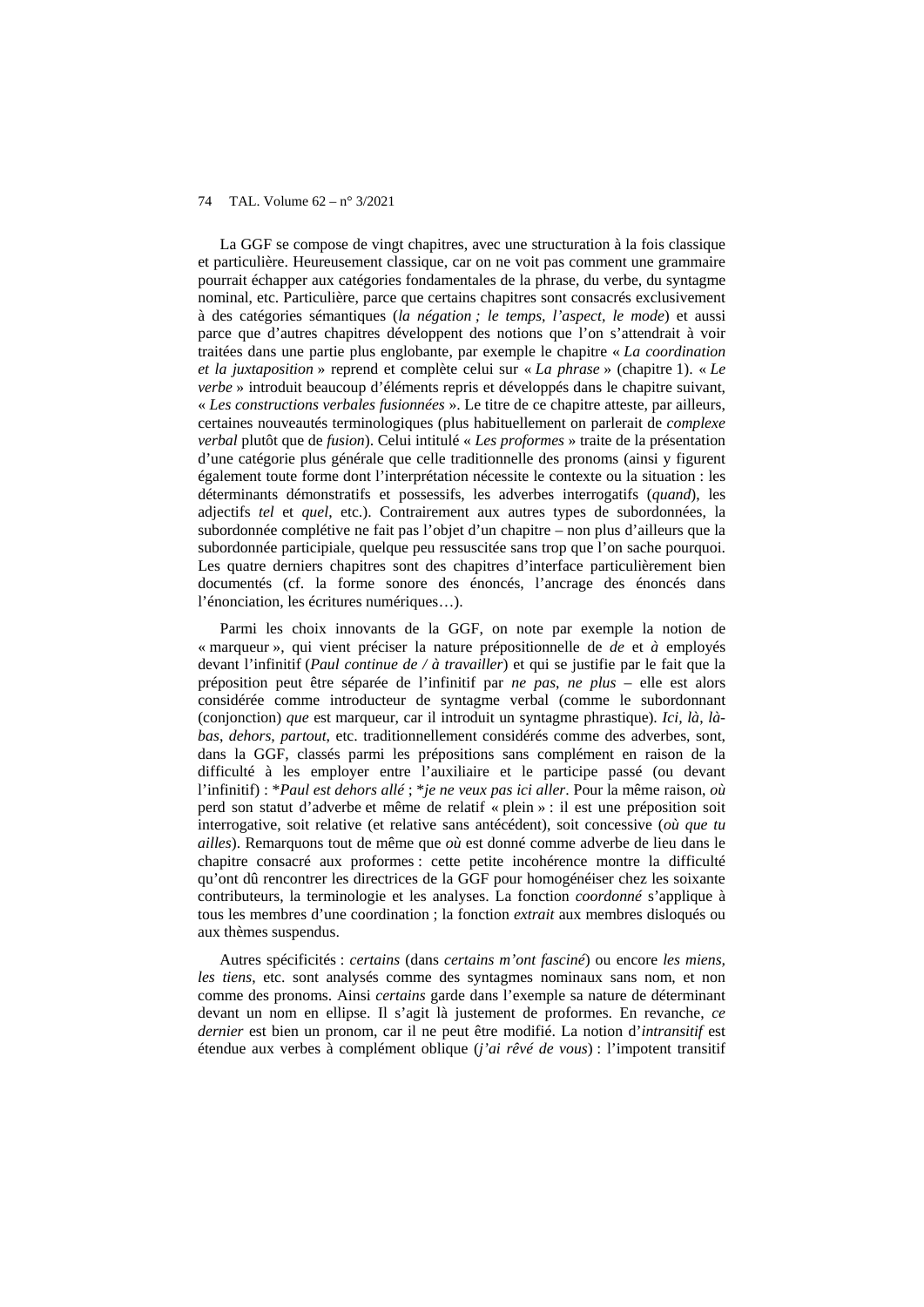indirect est jeté aux orties – qu'il y reste ! On parle dans la GGF d'*omission du complément* plutôt que d'emploi absolu du verbe. Les notions de voix ou de diathèse sont rangées dans un vieux tiroir : *alternances de valence* suffira. Le complément direct perd son objet, ce qui permet d'éviter la distinction entre COD et complément essentiel. *Phrase désidérative* remplace *phrase à l'impératif*. Le terme *proposition*, en fait assez peu employé, est restreint à un emploi particulier : il désigne le contenu sémantique d'une phrase déclarative et non plus une configuration formelle.

On peut bien sûr faire quelques critiques, nécessairement éparses ici. C'est d'ailleurs le propre d'une grammaire que de se soumettre à la question du linguiste. Ainsi, la GGF entérine la fonction d'*ajout* à la place de l'encombrant *complément circonstanciel* ; cependant, la catégorie de l'ajout concerne des cas qui nous semblent relativement différents puisque cette fonction s'applique non seulement aux éléments circonstants, mais également aux adjectifs considérés parfois en emploi attribut (*elle est partie furieuse*), aux incises (*Lou, je crois, a terminé son travail*), aux pronoms contrastifs (*Paul viendra, lui*) ou quantifieurs (*les élèves viendront tous*). La fonction *ajout* est donc très générale, ce que reconnaissent explicitement les autrices. De même, on regrette aussi que la fonction *oblique* (plus universelle que celle de *complément indirect*) soit trop englobante : elle ne permet pas d'établir de distinction entre certains compléments indirects et les compléments datifs (*Paul parle de Marie à Marc*), alors que les pronominalisations de ces compléments sont pourtant bien différentes (cette remarque vaut en fait pour presque toutes les grammaires du français). On peut aussi se demander si la multiplication des fonctions n'ajoute pas une certaine complexité descriptive : si le linguiste peut y trouver son compte, le pédagogue, lui, a du souci à se faire… Sauf erreur de notre part (car la GGF est un océan vaste à naviguer), la particularité sémantique et syntaxique des verbes labiles (*Paul cuit les pâtes* vs *les pâtes cuisent*), qui aurait pu illustrer l'alternance de valence, ne fait pas l'objet d'une description, ni même d'une mention, alors que ces verbes (verbes ergatifs selon certaines terminologies) représentent un nombre important de lexèmes verbaux parmi les plus courants. Ces quelques remarques – qui pourraient, elles aussi, être discutées – peuvent se justifier globalement par la difficulté à embrasser et apprécier en peu de temps, un volume tout à fait considérable d'aspects descriptifs nouveaux : ce qui est fondamentalement présent dans la GGF est une logique descriptive et analytique dont l'appropriation ne peut être que progressive.

En résumé : la GGF est une somme considérable qui fait déjà date dans l'histoire de la grammaire du français. C'est un ouvrage de référence dont l'aspect encyclopédique et l'approche « usage » viennent combler une lacune dans la description du français. Il s'agit là d'un magnifique outil dont on n'a pas fini de manipuler les pages.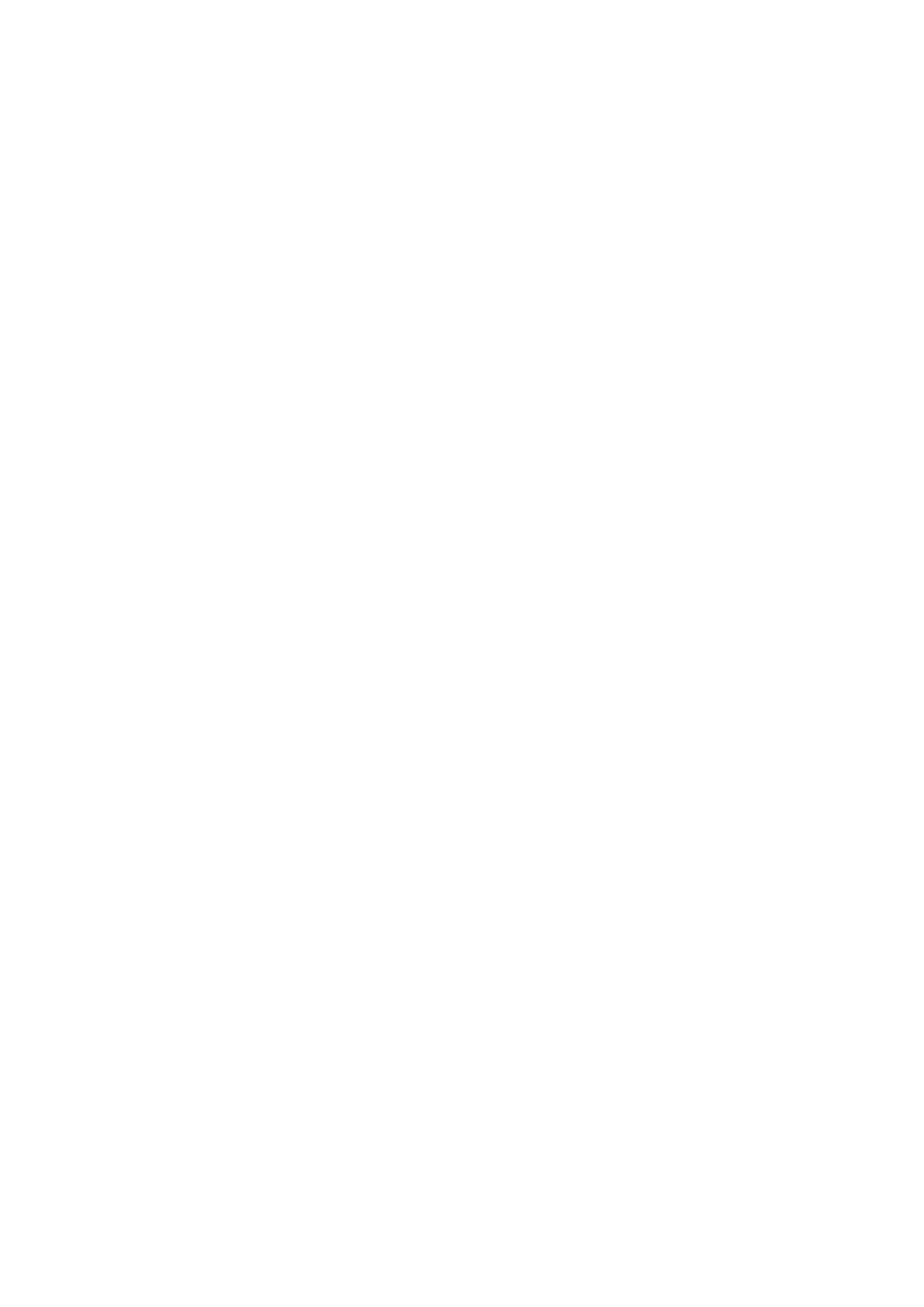# Résumés de thèses et HDR

# Rubrique préparée par Sylvain Pogodalla

*Université de Lorraine, CNRS, Inria, LORIA, F-54000 Nancy, France sylvain.pogodalla@inria.fr*

Maria BORITCHEV : maria\_boritchev@yahoo.fr

Titre : Modélisation dynamique des dialogues

Mots-clés : sémantique formelle, linguistique computationnelle, dialogue, questions.

*Title: Dialogue Modeling in a Dynamic Framework*

*Keywords: formal semantics, computational linguistics, dialogue, questions.*

Thèse de doctorat en informatique, LORIA, UMR 7503, Université de Lorraine, Nancy, sous la direction de Maxime Amblard (MC HDR, Université de Lorraine, LORIA) et Philippe de Groote (DR, INRIA, LORIA). Thèse soutenue le 22/11/2021.

Jury : M. Maxime Amblard (MC HDR, Université de Lorraine, LORIA, codirecteur), M. Philippe de Groote (DR, INRIA, LORIA, codirecteur), M. Miguel Couceiro (Pr, Université de Lorraine, LORIA, président), Mme Farah Benamara Zitoune (MC HDR, Université Paul Sabatier, IRIT, rapporteuse), M. Jonathan Ginzburg (Pr, Université Paris Diderot – Paris 7, rapporteur), Mme Ellen Breitholtz (MC, University of Gothenburg, Suède, examinatrice), Mme Iris Eshkol-Taravella (Pr, Université Paris Nanterre, examinatrice).

*Résumé : L'étude formelle du discours soulève de nombreuses interrogations liées à la nature et à la définition des phrases et de la manière dont une suite de phrases s'articule pour former un discours cohérent. Le langage est intrinsèquement dynamique : dans sa sémantique en contexte (par exemple, l'utilisation de références) et dans l'interaction (par exemple, les liens entre les actes de dialogue). Le passage du discours au dialogue donne lieu à des questions plus spécifiques en particulier liées à la relation entre les questions et les réponses. Afin d'aborder ces thématiques, nous nous concentrons sur la sémantique des questions.*

TAL. Volume 62 — n° 3/2021, pages 77 à 84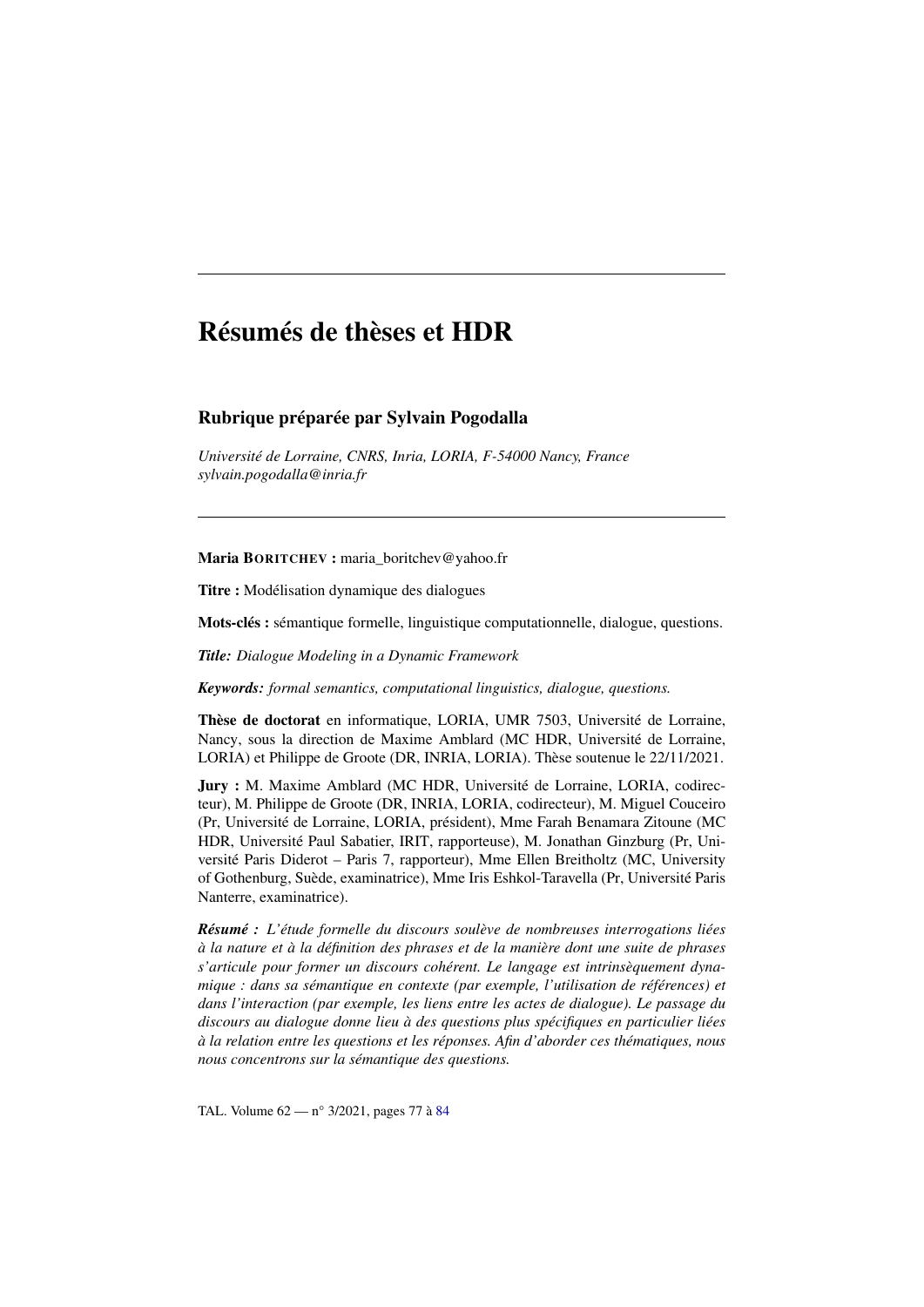*Il existe de nombreux formalismes et cadres de travail pour la sémantique formelle des phrases déclaratives et du discours. Le dialogue, pour sa part, est largement étudié d'un point de vue linguistique et traitement automatique des langues. L'objectif de notre travail est d'utiliser les théories classiques de sémantique formelle dans un cadre orienté vers le dialogue réel. Cette thèse présente une formalisation sémantique du dialogue dans une théorie dynamique des types simples.*

*Nous produisons des modèles du dialogue, et en particulier de l'articulation des questions et des réponses, en mêlant la* Neo-Davidsonian Event Semantics *à la* Inquisitive Semantics *de manière compositionnelle et dynamique à travers l'usage de la* Continuation Style Dynamic Semantics*. Notre modèle est ancré dans une implémentation d'interface syntaxe-sémantique appelée* Abstract Categorial Grammars*.*

*Une autre façon d'aborder la sémantique du dialogue est de s'intéresser aux données réelles, ce qui permet de mettre en perspective nos idées formelles et de les confronter aux observations. Pour ce faire, nous avons constitué un corpus, appelé* Dialogues in Games *(DinG), composé de transcriptions d'enregistrements de personnes jouant au jeu de société Catane (en français). Nos études, centrées sur les questions et les réponses dans des données orales multilingues (anglais, français, néerlandais, espagnol mexicain, italien du nord et mandarin), a donné lieu à plusieurs schémas d'annotation, dont une partie a été appliquée à DinG.*

URL où le mémoire peut être téléchargé : https://hal.archives-ouvertes.fr/tel-03541628

Marie CANDITO : marie.candito@univ-paris-diderot.fr

Titre : Annoter et prédire des représentations linguistiques de phrases

Mots-clés : annotations linguistiques, analyse syntaxique automatique, analyse sémantique automatique.

*Title: Annotate and Predict Linguistic Representations of Sentences*

*Keywords: linguistic annotation, syntactic parsing, semantic parsing.*

Habilitation à diriger des recherches en informatique, Laboratoire de Linguistique Formelle, UMR 7110, Département de linguistique, Université de Paris. Habilitation soutenue le 19/01/2022.

Jury : M. Sylvain Schmitz (Pr, Université de Paris, président), M. Frédéric Béchet (Pr, Aix-Marseille Université, rapporteur), Mme Claire Gardent (DR, CNRS, LO-RIA, rapporteuse), Mme Paola Merlo (Pr, Université de Genève, Suisse, rapporteuse), M. Benoît Crabbé (Pr, Université de Paris, examinateur), M. Pierre Zweigenbaum (DR, CNRS, LISN, examinateur).

*Résumé : Le travail présenté, réalisé pour la majeure part en collaboration, concerne principalement l'explicitation de représentations linguistiques de phrases,*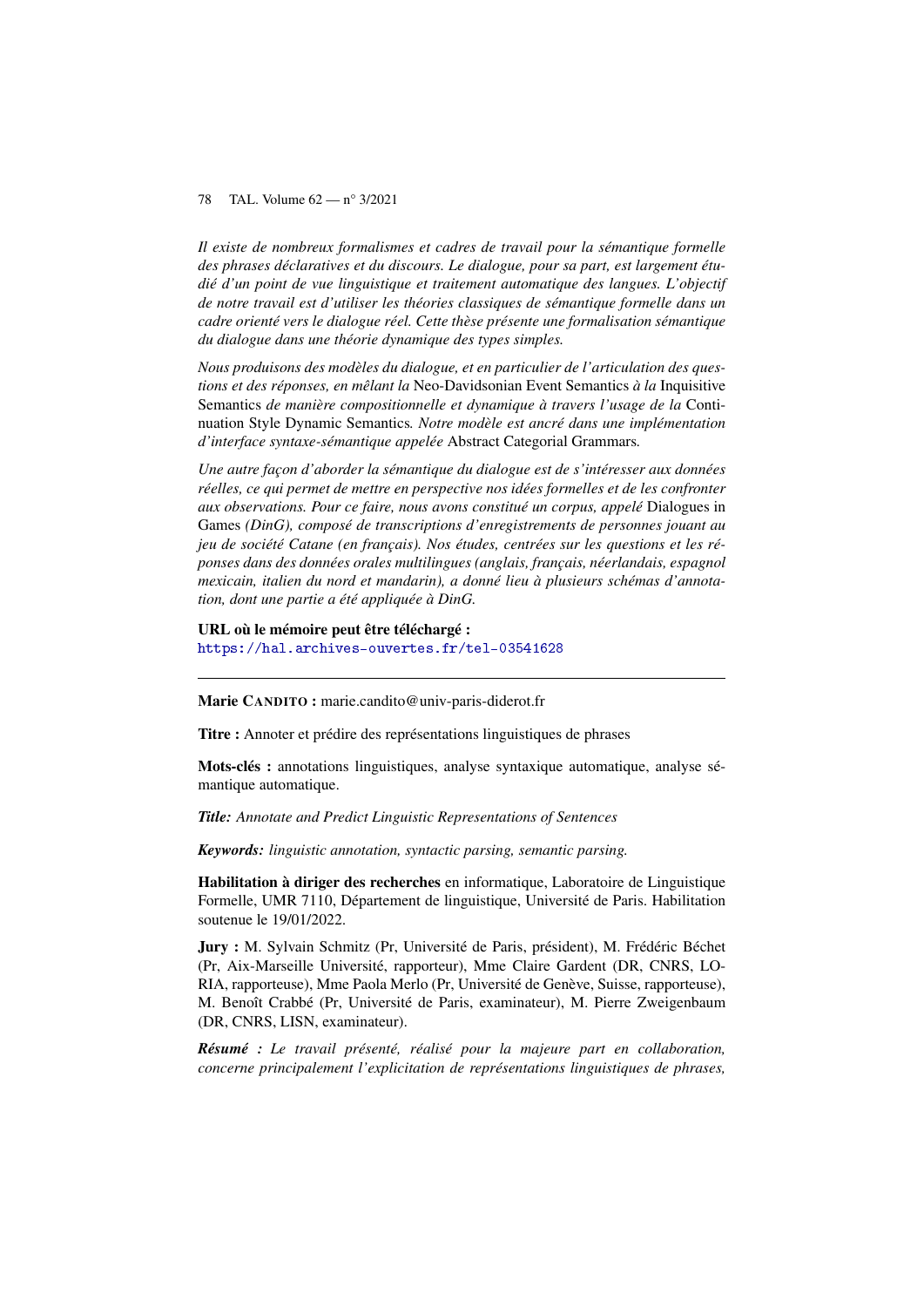*qu'il s'agisse de la méthodologie de constitution manuelle de telles ressources, ou de la définition de modèles permettant de prédire de telles représentations, par apprentissage supervisé ou semi-supervisé.*

*Le mémoire présente, à divers degrés de détail :*

*– des contributions en termes de ressources annotées, pour le français, qu'il s'agisse d'expressions polylexicales, d'arbres de dépendances, de graphes de dépendances profondes, de cadres et rôles sémantiques FrameNet. Ces ressources sont définies avec exigence quant à la finesse des analyses linguistiques, et quant à leur utilisabilité comme données d'apprentissage supervisé ;*

*– des contributions en analyse syntaxique en dépendances, d'une part sur la problématique de la robustesse des analyseurs supervisés face aux mots inconnus et aux changements de domaine, d'autre part sur l'exploitation d'un contexte plus large et de modèles spécialisés pour la correction automatique d'arcs, pour les phénomènes le plus fréquemment source d'erreurs (rattachement prépositionnel et coordination) ;*

*– la proposition d'un modèle pour l'analyse automatique en graphes de dépendances reposant sur un apprentissage multitâche, où la tâche principale est réalisée par un parseur biaffine neuronal, et où des tâches auxiliaires sont définies pour ajouter de l'interdépendance dans la prédiction des arcs.*

*Ce mémoire couvre une période longue, marquée par l'arrivée de méthodes neuronales en TAL. L'apprentissage par transfert permet de fournir des représentations vectorielles de mots, hors ou en contexte, en utilisant des objectifs génériques, en particulier la prédiction d'un mot sachant son contexte. Il est fascinant de constater qu'un objectif aussi simple et brut permet de construire des modèles apportant des gains très importants dans à peu près toutes les tâches de TAL. Le transfert se fait en utilisant des corpus à l'état brut, ne nécessitant pas de modélisation linguistique (outre la définition des unités considérées). C'est ainsi l'objectif même d'analyse automatique de phrases qui est remis en cause. Certaines tâches, comme la traduction automatique, le résumé automatique, l'analyse de sentiments sont actuellement mieux gérées par des modèles « de bout-en-bout », ne nécessitant pas d'expliciter des représentations linguistiques traditionnelles. On assiste même à une ingénierie inversée, où ce sont les modèles de langue préentraînés sur corpus bruts qui sont sondés, pour voir si et où s'y cachent les concepts linguistiques traditionnels.*

*Cela dit, même s'il est difficile de prédire l'avenir du concept même d'analyse automatique de phrases, les besoins d'interprétabilité des modèles et de quantification des phénomènes linguistiques font que le concept reste d'actualité. On peut même espérer que les sondes linguistiques des modèles neuronaux permettent d'éclairer d'un jour nouveau certains concepts linguistiques.*

URL où le mémoire peut être téléchargé : https://hal.archives-ouvertes.fr/tel-03544267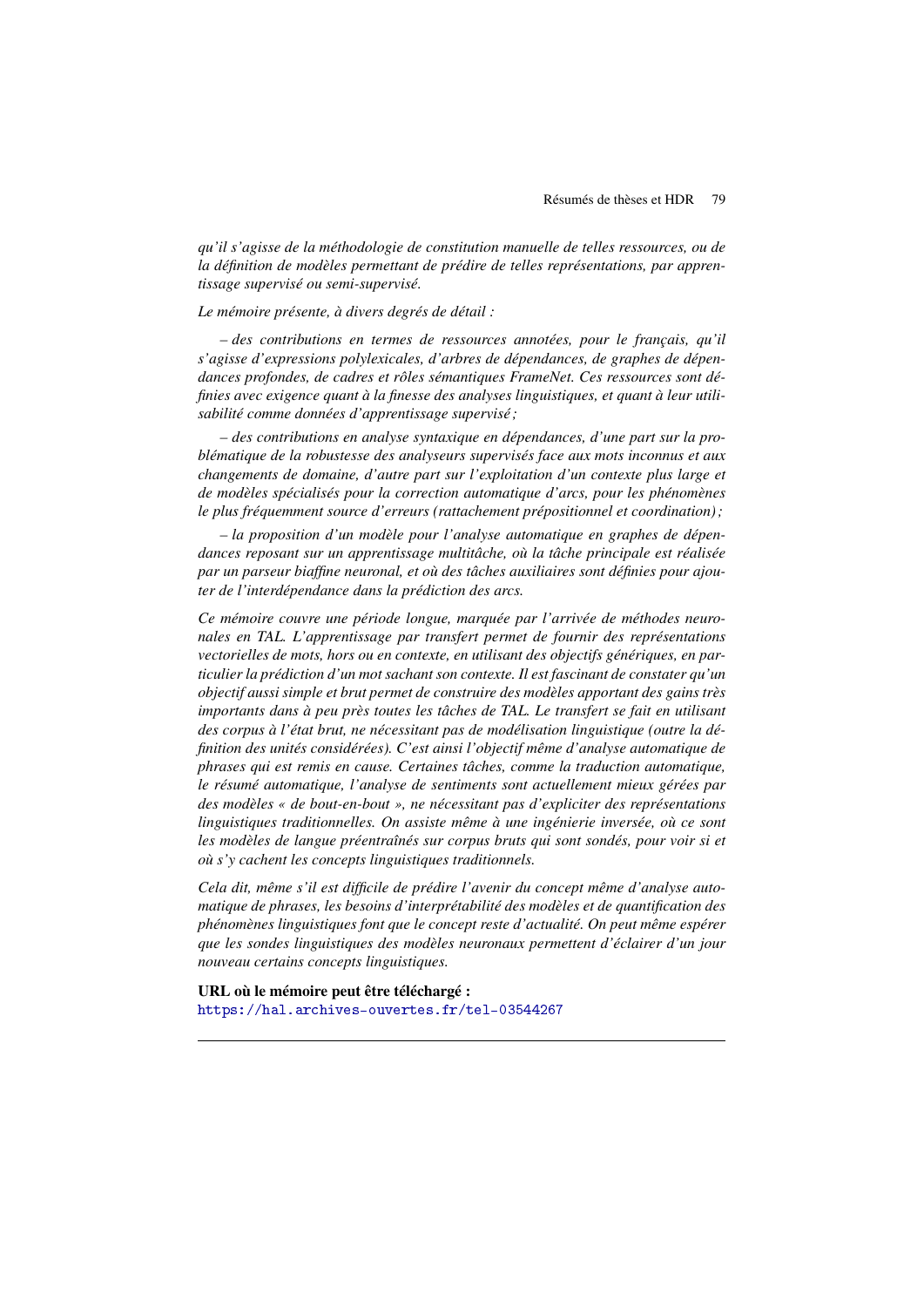Julie HUMBERT-DROZ : julie.humbertdroz@gmail.com

Titre : Définir la déterminologisation : approche outillée en corpus comparable dans le domaine de la physique des particules

Mots-clés : déterminologisation, linguistique outillée, linguistique de corpus, terminologie textuelle, langues de spécialité.

*Title: Defining Determinologisation: Tool-Based Approach in a Comparable Corpus in the Field of Particle Physics*

*Keywords: determinologisation, tool-based approach, corpus linguistics, textual terminology, languages for special purposes.*

Thèse de doctorat en sciences du langage & traitement informatique multilingue, Département de traitement informatique multilingue, Faculté de traduction et d'interprétation, Université de Genève, Suisse. Thèse soutenue le 07/09/2021.

Jury : Mme Aurélie Picton (Pr, Université de Genève, Suisse, codirectrice), Mme Anne Condamines (DR, CNRS, codirectrice), Mme Agnès Tutin (Pr, Université Grenoble Alpes, rapporteuse), M. Patrick Drouin (Pr, Université de Montréal, Canada, rapporteur), Mme Amélie Josselin-Leray (MC, Université Toulouse – Jean Jaurès, examinatrice), Mme Mathilde Fontanet (Pr, Université de Genève, Suisse, présidente).

*Résumé : Cette thèse porte sur la question de la déterminologisation dans le domaine de la physique des particules. La déterminologisation peut s'envisager à la fois comme un processus de passage de termes d'une langue de spécialité à la langue générale et comme le résultat de ce processus, c'est-à-dire le fonctionnement de termes dans la langue générale. Face au manque de travaux traitant spécifiquement le processus, notre travail vise à combler cette lacune en abordant cette question de manière systématique et approfondie. Nous nous intéressons particulièrement aux phénomènes sémantiques qui se produisent au cours du processus. Par la description de ces phénomènes, nous cherchons à mieux cerner la notion de déterminologisation et ses manifestations dans les textes.*

*Dans ce but, nous avons développé une méthode de linguistique outillée pour l'analyse des termes dans des textes représentant différentes étapes du processus de déterminologisation. Cette méthode repose sur un corpus comparable et sur deux indices. Les données sont organisées en cinq sous-corpus, constitués de textes qui relèvent de différents genres textuels et degrés de spécialisation. Ces textes sont sélectionnés dans le but d'approcher le continuum entre langue de spécialité et langue générale. En outre, afin de caractériser les différents fonctionnements des termes dans le corpus, deux indices basés sur les contextes distributionnels des termes sont définis.*

*L'exploration de ces indices dans le corpus révèle la diversité des fonctionnements des termes dans la presse, en comparaison avec les textes spécialisés. Les phénomènes repérés permettent d'alimenter la réflexion sur la nature des changements sémantiques*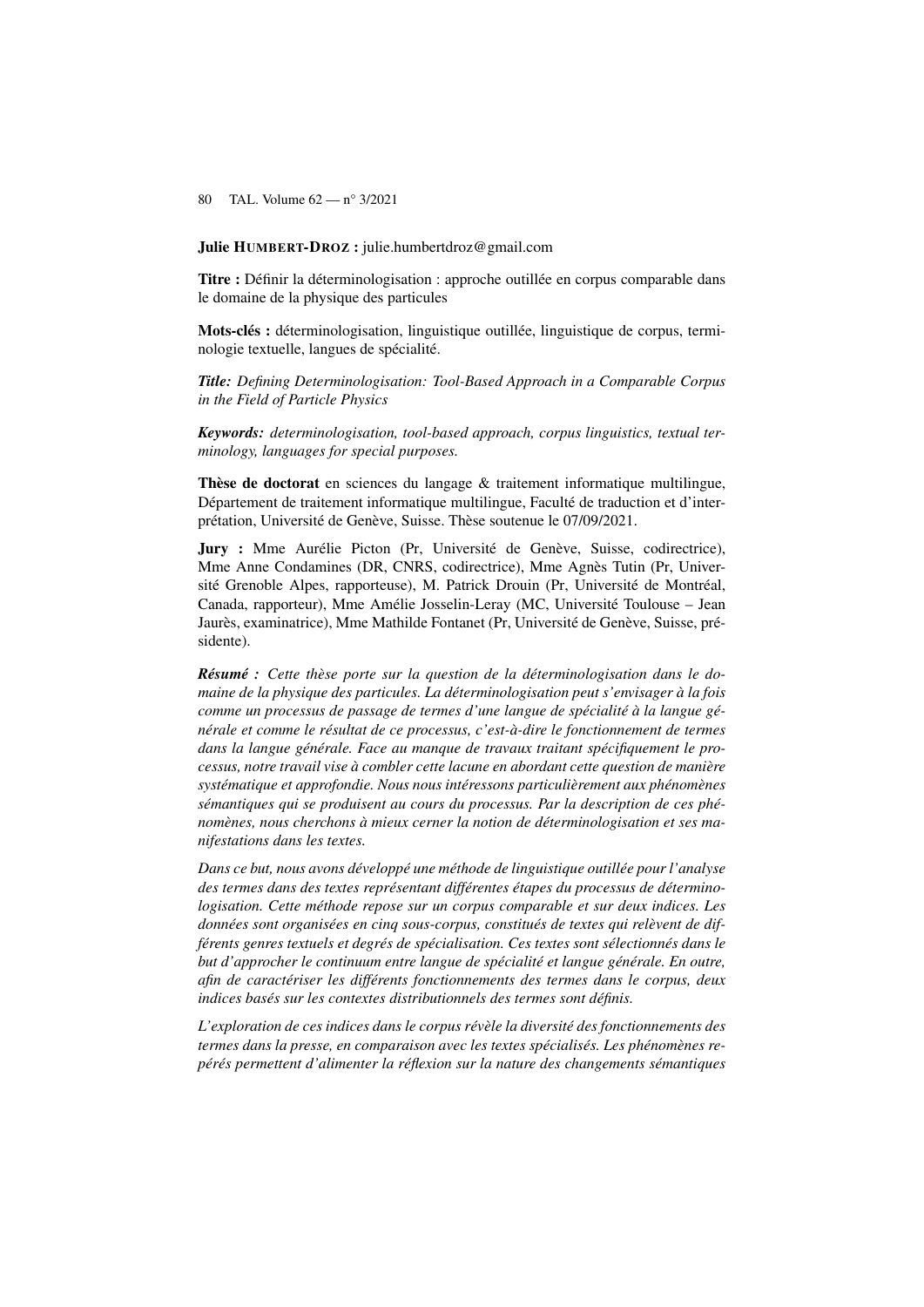*résultant de la déterminologisation et montrent que ces changements reflètent des différences de points de vue ou de conceptualisation, inhérents à la multidimensionnalité des concepts. Les données mettent également en lumière les mécanismes à l'œuvre dans la création des emplois métaphoriques des termes qui se fondent non seulement sur les usages des termes dans la presse, lorsque de nouvelles connotations sont véhiculées, mais aussi sur la coexistence dans la langue générale des composants du terme ou d'unités de la même famille morphologique.*

*Nos observations contribuent ainsi à définir la déterminologisation comme un processus complexe et non linéaire de passage de termes dans la langue générale, qui fait intervenir de nombreux intermédiaires et qui est influencé par au moins cinq facteurs, aussi bien linguistiques qu'extralinguistiques. Plus largement, nous montrons l'ampleur des questions liées au processus d'intégration et au fonctionnement des termes dans la langue générale. En ce sens, notre thèse participe à reconnaître la transversalité de la déterminologisation dans les questions de circulation des termes, de diffusion des connaissances et de néologie.*

URL où le mémoire peut être téléchargé : https://archive-ouverte.unige.ch/unige:157351

# Martin LENTSCHAT : martin.lentschat@gmail.com

Titre : Instanciation de relations n-aires dans des articles scientifiques guidée par une Ressource Termino-Ontologique de domaine

Mots-clés : relations n-aires, extraction d'information, extraction de relations, ingénierie des connaissances, ressource termino-ontologique, représentation de données, mesure de pertinence.

*Title: n-Ary Relations Instantiation from Scientific Articles Driven by a Domain Ontological and Terminological Resource*

*Keywords: n-ary relations, information extraction, relation extraction, knowledge engineering, ontological and terminological resource, data representation, relevance measure.*

Thèse de doctorat en informatique, UMR TETIS, Université de Montpellier, sous la direction de Patrice Buche (IR, INRAE, IATE, UMR 1208), Juliette Dibie (Pr, IN-RAE, MIA-Paris, UMR 518) et Mathieu Roche (DR, CIRAD, TETIS). Thèse soutenue le 14/12/2021.

Jury : M. Patrice Buche (IR, INRAE, IATE, UMR 1208, codirecteur), M. Patrice Bellot (Pr, Université Aix-Marseille, LIS, UMR 7020, rapporteur), Mme Nathalie Pernelle (Pr, Université Sorbonne Paris Nord, LIPN, UMR 7030, rapporteuse), Mme Nathalie Aussenac-Gilles (DR, CNRS, IRIT, UMR 5505, présidente), M. Konstantin Todorov (MC HDR, Université de Montpellier, LIRMM, UMR 5506, examinateur),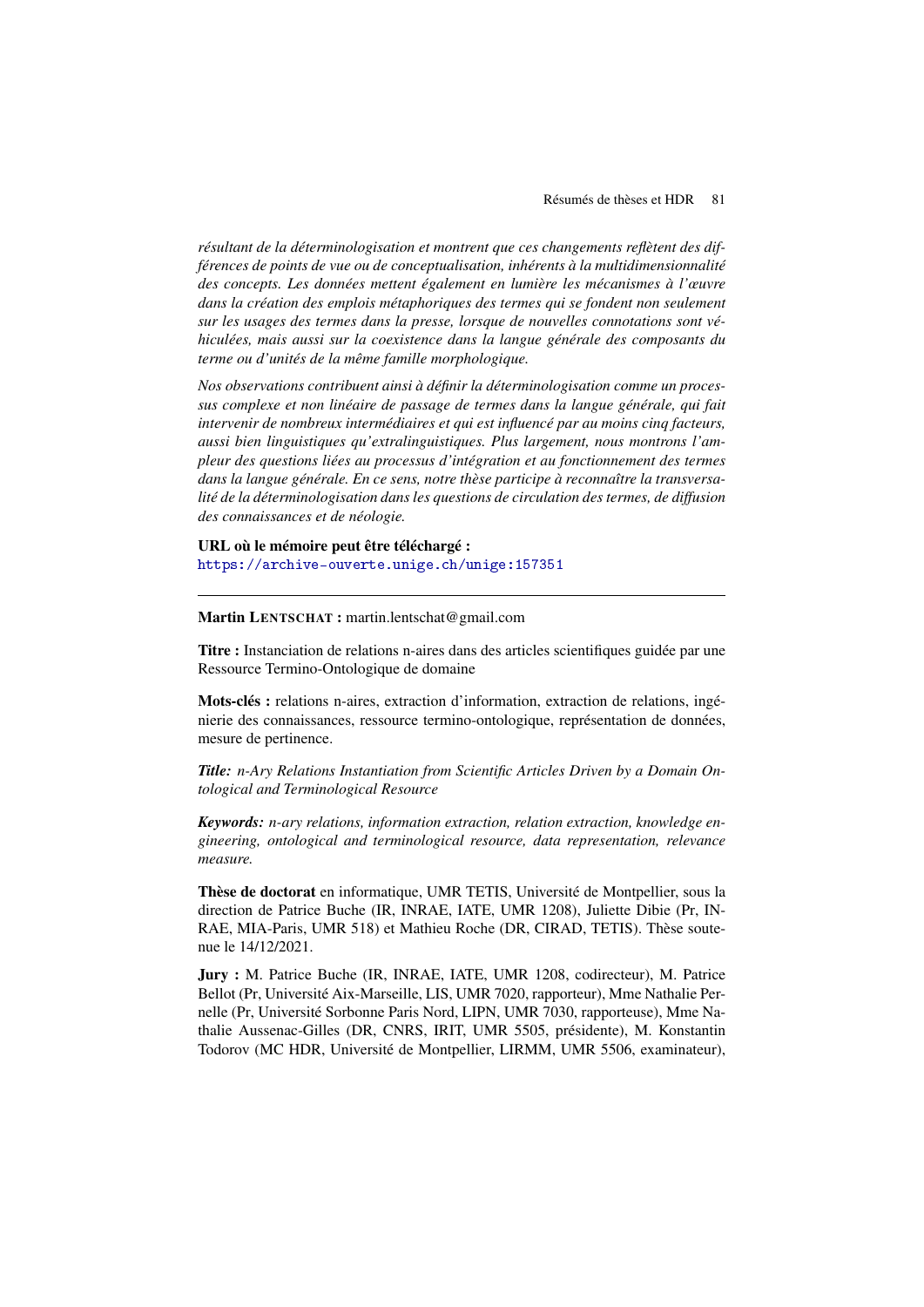Mme Juliette Dibie (Pr, INRAE, MIA-Paris, UMR 518, codirectrice), M. Mathieu Roche (DR, CIRAD, TETIS, codirecteur).

*Résumé : Cette thèse s'inscrit dans le domaine de recherche des* smart data *et consiste à proposer de nouvelles méthodes de représentation et d'extraction de données expérimentales à partir d'articles scientifiques, évaluées sur un corpus dans le domaine des emballages alimentaires.*

*L'objectif de cette thèse est de peupler une base de connaissances d'instances de relations* n*-aires extraites de documents scientifiques textuels. Les connaissances expérimentales visées sont représentées sous forme de relations* n*-aires composées d'arguments symboliques (un syntagme) et quantitatifs (une valeur numérique et une unité de mesure).*

*L'approche proposée s'appuie sur une ressource termino-ontologique (RTO) et se décompose en deux phases :*

*1) extraction des instances d'arguments,*

*2) mise en relation de ces instances dans des relations* n*-aires.*

*La phase 1 propose une représentation des instances d'arguments extraites : Sci-PuRe (*Scientific Publication Representation*). Celle-ci intègre des descripteurs ontologiques, lexicaux et structurels. La phase 2 s'appuie sur les informations présentes dans les tableaux des documents, extraits automatiquement, pour guider l'extraction des relations* n*-aires à partir de relations partielles devant être complétées par les instances d'arguments de la phase 1. Trois approches sont proposées et évaluées afin d'identifier les instances d'arguments qui doivent compléter les relations : l'utilisation de la structure des documents, l'analyse des cooccurrences entre instances d'arguments, et l'utilisation de mesure de similarité donnée par des modèles de* word embeddings*.*

*Nos résultats montrent l'importance du filtrage des instances à l'issue de la phase 1. Les deux critères mesurant la pertinence d'une instance d'argument symbolique étant sa spécificité et sa fréquence. La pertinence des arguments quantitatifs est déterminée par la discrimination de l'instance d'argument selon les sections des articles. Les résultats montrent un effet positif lors du filtrage de 20% des instances les moins pertinentes. En phase 2, nous avons expérimenté une approche d'assistance aux experts en sélectionnant plusieurs candidats pour chaque instance d'argument manquante dans une relation partielle. Nos résultats montrent que la méthode à adopter varie selon l'approche souhaitée. Lors de la sélection d'un seul candidat, l'approche fondée sur les analyses des cooccurrences donne les meilleurs résultats. Avec une sélection de trois ou cinq candidats, l'analyse des similarités sémantiques par des modèles BERT fournit de bons résultats. Enfin, lors de la sélection de dix candidats, l'approche fon-*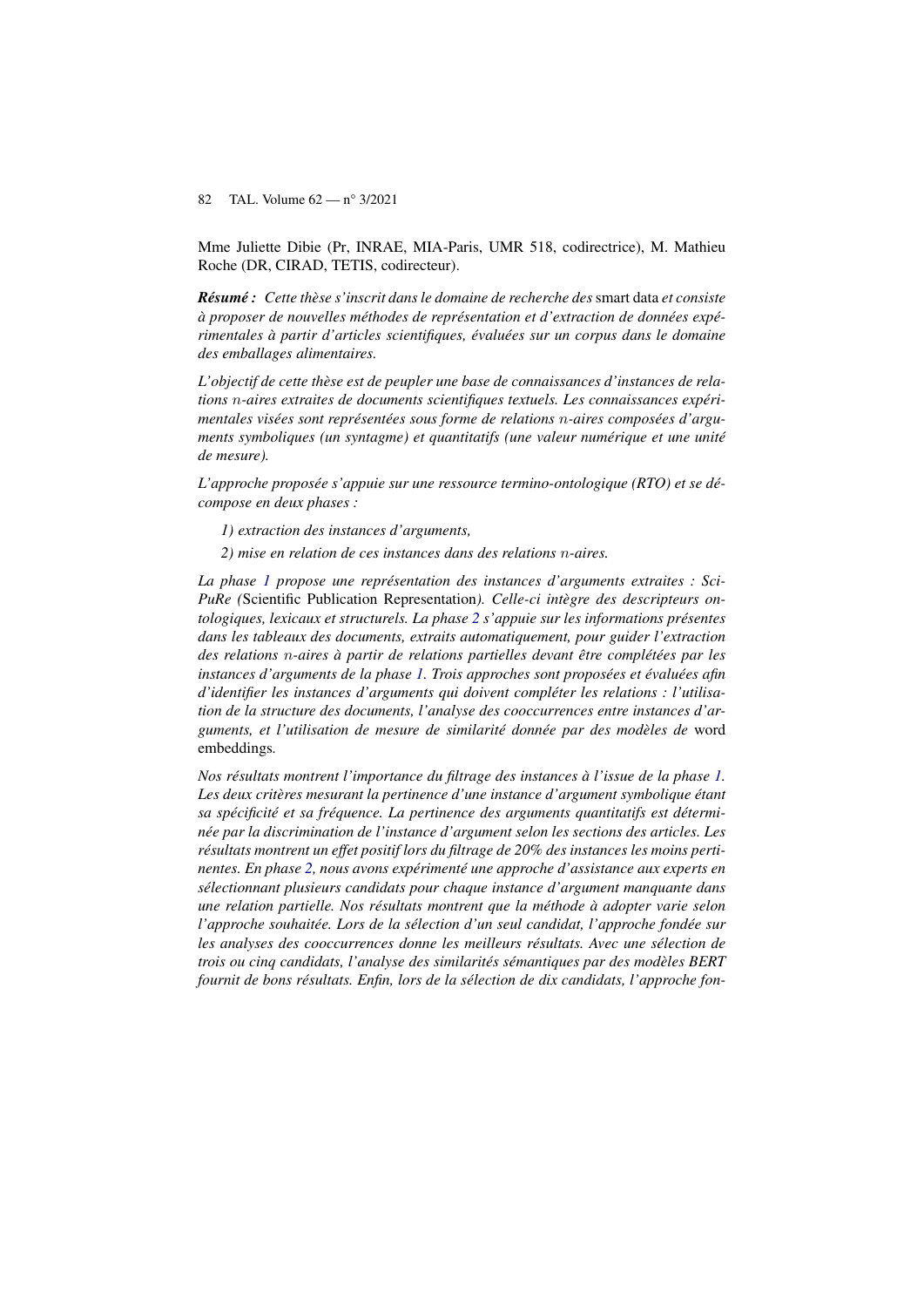*dée sur la structure des documents est la plus efficace pour compléter les relations* n*-aires.*

URL où le mémoire peut être téléchargé : https://hal.archives-ouvertes.fr/tel-03587319

Didier SCHWAB : didier.schwab@univ-grenoble-alpes.fr

Titre : Contributions au Traitement Automatique des Langues et à un domaine d'application, la Communication Alternative et Augmentée

Mots-clés : traitement automatique des langues et de la parole, communication alternative et augmentée, clarification de sens, représentation du sens, acquisition du sens, exploitation du sens.

*Title: Contributions to Speech and Natural Language Processing and to an Application Domain, Alternative and Augmentative Communication*

*Keywords: speech and natural language processing, alternative and augmentative communication, meaning clarification, meaning representation, meaning acquisition, meaning exploitation.*

Habilitation à diriger des recherches en informatique, Laboratoire d'informatique de Grenoble, Université Grenoble Alpes. Habilitation soutenue le 08/12/2021.

Jury : M. Emmanuel Morin (Pr, Université de Nantes, rapporteur), M. Pierre Zweigenbaum (DR, CNRS, LISN, rapporteur), M. Andrei Popescu-Belis (Pr, Haute École spécialisée de Suisse occidentale, Vaud, Suisse, rapporteur), M. Mathieu Lafourcade (MC HDR, Université de Montpellier, examinateur), M. Laurent Besacier (scientifique principal, Naver Labs Europe, Grenoble, examinateur), Mme Pierrette Bouillon (Pr et doyenne, Université de Genève, Suisse, examinatrice), Mme Sophie Dupuy-Chessa (Pr, Université Grenoble Alpes, présidente).

*Résumé : Que feriez-vous si vous étiez privé de la parole, peut-être même incapable de faire le moindre geste ? Cette situation peut arriver à tout le monde de manière transitoire (voyage dans un pays, problème de santé) ou de manière permanente (handicap). Elle peut arriver simplement après une opération chirurgicale relativement lourde ou un accident. Dans une moindre mesure, elle peut également arriver si vous êtes dans un pays dont vous ne parlez pas la langue. On vous montrera des images, des pictogrammes pour que vous puissiez faire passer votre message, avoir besoin de quelque chose, chercher son chemin, indiquer un problème de santé. Une telle communication est appelée* communication alternative et augmentée *(CAA).*

*Les recherches présentées ici se situent dans le domaine du traitement automatique des langues et de la parole (TALP). Elles concernent la représentation, l'acquisition et l'exploitation du sens pour et par la clarification des données langagières. L'exploration de la communication alternative et augmentée a rapidement conduit à se*